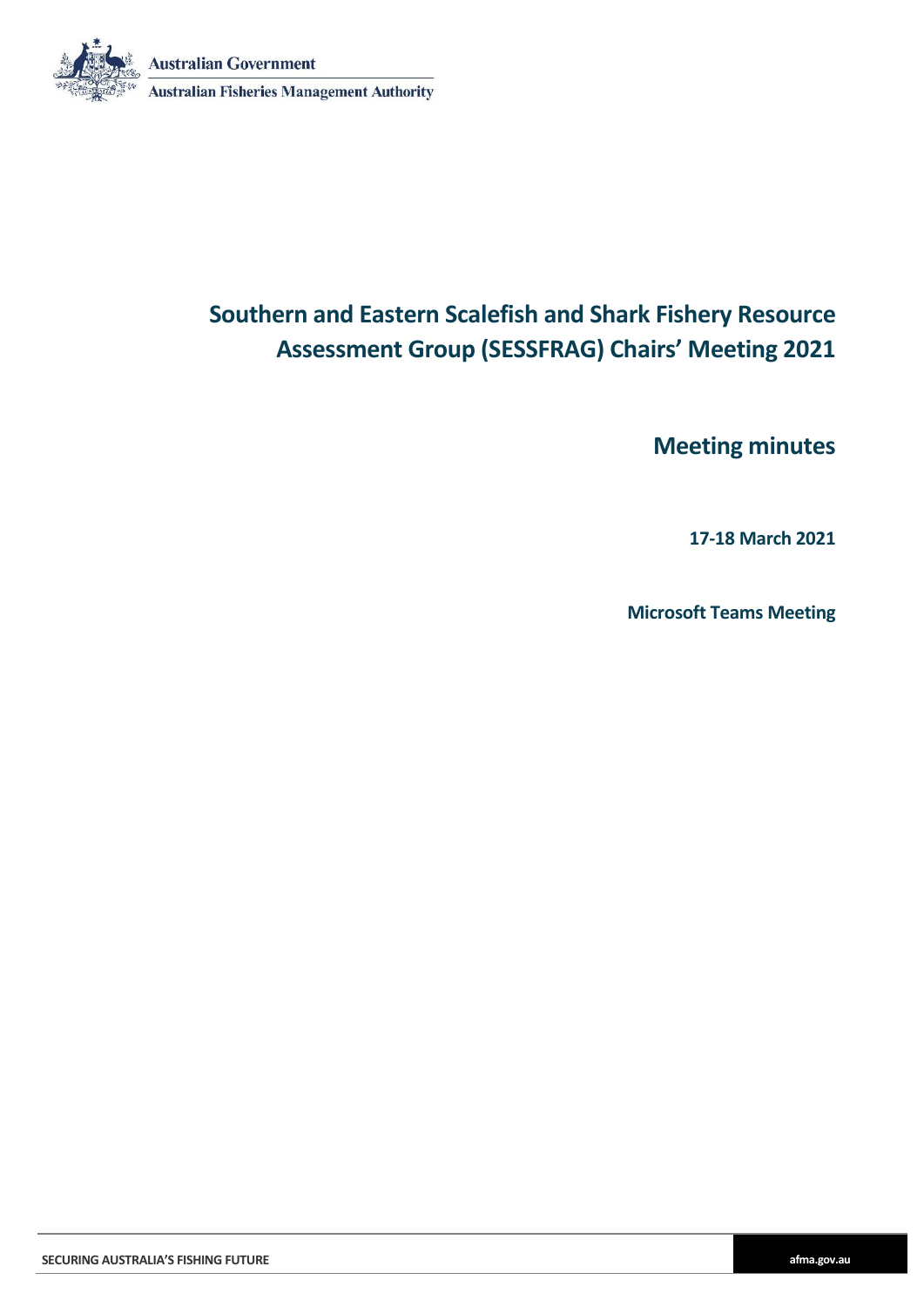| <b>Pre-Meeting: Declarations of Interest</b><br>17 March (Day 1): 9:00am - 5:00pm<br><b>Preliminaries</b><br>1.<br>Chair<br><b>Acknowledgement of Country</b><br>1.1<br><b>Welcome and apologies</b><br>Chair<br>1.2<br>For action<br><b>Declarations of interest</b><br>For action<br>Chair<br>1.3<br><b>Adoption of Agenda</b><br>1.4<br>For endorsement<br>Chair<br>Minutes from previous meetings<br>For information<br>Chair<br>1.5<br><b>SESSFRAG TOR</b><br><b>Actions arising from previous meetings</b><br>10:00-10:45<br>2.<br>For information<br><b>AFMA</b><br><b>SESSF History document update</b><br>3.<br>10:45-11:00<br>For action<br>EO / Chair<br><b>Morning Tea</b><br>11:00-11:15<br><b>Update from the RAGs, EWG and MMWG (verbal update)</b><br>11:15-11:30<br>4.<br>For information<br>RAG Chairs / EWG and<br>MMWG members<br>5.<br><b>Review of TAC setting process 2021-22</b><br>11:30-11:45<br>For discussion<br>Dan Corrie<br><b>SESSFRAG working groups updates</b><br>6.<br>11:45-12:30<br>For advice<br>Dan Corrie<br>7.<br><b>Redfish</b><br>12:30-1:15<br>For information<br>Fiona Hill<br>7.1<br><b>TSSC decision about listing redfish</b><br>Matt Broadhurst<br>7.2<br><b>FRDC trawl selectivity project update</b><br><b>Lunch</b><br>School shark assessment review and rebuilding strategy update<br>8.<br>$1:45-2:15$<br>For advice<br>Colin Simpfendorfer<br>Process for the peer review of assessments<br>9.<br>$2:15-2:45$<br>For advice<br>Fiona Hill<br>Orange roughy - natural mortality<br>10.<br>2:45-3:45<br>For discussion<br>Paul Burch |  | <b>Agenda item</b> | <b>Purpose</b> | <b>Paper/Presentation</b> | <b>Time</b>    |
|---------------------------------------------------------------------------------------------------------------------------------------------------------------------------------------------------------------------------------------------------------------------------------------------------------------------------------------------------------------------------------------------------------------------------------------------------------------------------------------------------------------------------------------------------------------------------------------------------------------------------------------------------------------------------------------------------------------------------------------------------------------------------------------------------------------------------------------------------------------------------------------------------------------------------------------------------------------------------------------------------------------------------------------------------------------------------------------------------------------------------------------------------------------------------------------------------------------------------------------------------------------------------------------------------------------------------------------------------------------------------------------------------------------------------------------------------------------------------------------------------------------------------------------------------------------------------------------------|--|--------------------|----------------|---------------------------|----------------|
|                                                                                                                                                                                                                                                                                                                                                                                                                                                                                                                                                                                                                                                                                                                                                                                                                                                                                                                                                                                                                                                                                                                                                                                                                                                                                                                                                                                                                                                                                                                                                                                             |  |                    |                |                           | $8:30 - 9:00$  |
|                                                                                                                                                                                                                                                                                                                                                                                                                                                                                                                                                                                                                                                                                                                                                                                                                                                                                                                                                                                                                                                                                                                                                                                                                                                                                                                                                                                                                                                                                                                                                                                             |  |                    |                |                           |                |
|                                                                                                                                                                                                                                                                                                                                                                                                                                                                                                                                                                                                                                                                                                                                                                                                                                                                                                                                                                                                                                                                                                                                                                                                                                                                                                                                                                                                                                                                                                                                                                                             |  |                    |                |                           | $9:00 - 10:00$ |
|                                                                                                                                                                                                                                                                                                                                                                                                                                                                                                                                                                                                                                                                                                                                                                                                                                                                                                                                                                                                                                                                                                                                                                                                                                                                                                                                                                                                                                                                                                                                                                                             |  |                    |                |                           |                |
|                                                                                                                                                                                                                                                                                                                                                                                                                                                                                                                                                                                                                                                                                                                                                                                                                                                                                                                                                                                                                                                                                                                                                                                                                                                                                                                                                                                                                                                                                                                                                                                             |  |                    |                |                           |                |
|                                                                                                                                                                                                                                                                                                                                                                                                                                                                                                                                                                                                                                                                                                                                                                                                                                                                                                                                                                                                                                                                                                                                                                                                                                                                                                                                                                                                                                                                                                                                                                                             |  |                    |                |                           |                |
|                                                                                                                                                                                                                                                                                                                                                                                                                                                                                                                                                                                                                                                                                                                                                                                                                                                                                                                                                                                                                                                                                                                                                                                                                                                                                                                                                                                                                                                                                                                                                                                             |  |                    |                |                           |                |
|                                                                                                                                                                                                                                                                                                                                                                                                                                                                                                                                                                                                                                                                                                                                                                                                                                                                                                                                                                                                                                                                                                                                                                                                                                                                                                                                                                                                                                                                                                                                                                                             |  |                    |                |                           |                |
|                                                                                                                                                                                                                                                                                                                                                                                                                                                                                                                                                                                                                                                                                                                                                                                                                                                                                                                                                                                                                                                                                                                                                                                                                                                                                                                                                                                                                                                                                                                                                                                             |  |                    |                |                           |                |
|                                                                                                                                                                                                                                                                                                                                                                                                                                                                                                                                                                                                                                                                                                                                                                                                                                                                                                                                                                                                                                                                                                                                                                                                                                                                                                                                                                                                                                                                                                                                                                                             |  |                    |                |                           |                |
|                                                                                                                                                                                                                                                                                                                                                                                                                                                                                                                                                                                                                                                                                                                                                                                                                                                                                                                                                                                                                                                                                                                                                                                                                                                                                                                                                                                                                                                                                                                                                                                             |  |                    |                |                           |                |
|                                                                                                                                                                                                                                                                                                                                                                                                                                                                                                                                                                                                                                                                                                                                                                                                                                                                                                                                                                                                                                                                                                                                                                                                                                                                                                                                                                                                                                                                                                                                                                                             |  |                    |                |                           |                |
|                                                                                                                                                                                                                                                                                                                                                                                                                                                                                                                                                                                                                                                                                                                                                                                                                                                                                                                                                                                                                                                                                                                                                                                                                                                                                                                                                                                                                                                                                                                                                                                             |  |                    |                |                           |                |
|                                                                                                                                                                                                                                                                                                                                                                                                                                                                                                                                                                                                                                                                                                                                                                                                                                                                                                                                                                                                                                                                                                                                                                                                                                                                                                                                                                                                                                                                                                                                                                                             |  |                    |                |                           |                |
|                                                                                                                                                                                                                                                                                                                                                                                                                                                                                                                                                                                                                                                                                                                                                                                                                                                                                                                                                                                                                                                                                                                                                                                                                                                                                                                                                                                                                                                                                                                                                                                             |  |                    |                |                           |                |
|                                                                                                                                                                                                                                                                                                                                                                                                                                                                                                                                                                                                                                                                                                                                                                                                                                                                                                                                                                                                                                                                                                                                                                                                                                                                                                                                                                                                                                                                                                                                                                                             |  |                    |                |                           |                |
|                                                                                                                                                                                                                                                                                                                                                                                                                                                                                                                                                                                                                                                                                                                                                                                                                                                                                                                                                                                                                                                                                                                                                                                                                                                                                                                                                                                                                                                                                                                                                                                             |  |                    |                |                           |                |
|                                                                                                                                                                                                                                                                                                                                                                                                                                                                                                                                                                                                                                                                                                                                                                                                                                                                                                                                                                                                                                                                                                                                                                                                                                                                                                                                                                                                                                                                                                                                                                                             |  |                    |                |                           |                |
|                                                                                                                                                                                                                                                                                                                                                                                                                                                                                                                                                                                                                                                                                                                                                                                                                                                                                                                                                                                                                                                                                                                                                                                                                                                                                                                                                                                                                                                                                                                                                                                             |  |                    |                |                           |                |
|                                                                                                                                                                                                                                                                                                                                                                                                                                                                                                                                                                                                                                                                                                                                                                                                                                                                                                                                                                                                                                                                                                                                                                                                                                                                                                                                                                                                                                                                                                                                                                                             |  |                    |                |                           |                |
|                                                                                                                                                                                                                                                                                                                                                                                                                                                                                                                                                                                                                                                                                                                                                                                                                                                                                                                                                                                                                                                                                                                                                                                                                                                                                                                                                                                                                                                                                                                                                                                             |  |                    |                |                           |                |
|                                                                                                                                                                                                                                                                                                                                                                                                                                                                                                                                                                                                                                                                                                                                                                                                                                                                                                                                                                                                                                                                                                                                                                                                                                                                                                                                                                                                                                                                                                                                                                                             |  |                    |                |                           |                |
|                                                                                                                                                                                                                                                                                                                                                                                                                                                                                                                                                                                                                                                                                                                                                                                                                                                                                                                                                                                                                                                                                                                                                                                                                                                                                                                                                                                                                                                                                                                                                                                             |  |                    |                |                           |                |
|                                                                                                                                                                                                                                                                                                                                                                                                                                                                                                                                                                                                                                                                                                                                                                                                                                                                                                                                                                                                                                                                                                                                                                                                                                                                                                                                                                                                                                                                                                                                                                                             |  |                    |                |                           | $1:15-1:45$    |
|                                                                                                                                                                                                                                                                                                                                                                                                                                                                                                                                                                                                                                                                                                                                                                                                                                                                                                                                                                                                                                                                                                                                                                                                                                                                                                                                                                                                                                                                                                                                                                                             |  |                    |                |                           |                |
|                                                                                                                                                                                                                                                                                                                                                                                                                                                                                                                                                                                                                                                                                                                                                                                                                                                                                                                                                                                                                                                                                                                                                                                                                                                                                                                                                                                                                                                                                                                                                                                             |  |                    |                |                           |                |
|                                                                                                                                                                                                                                                                                                                                                                                                                                                                                                                                                                                                                                                                                                                                                                                                                                                                                                                                                                                                                                                                                                                                                                                                                                                                                                                                                                                                                                                                                                                                                                                             |  |                    |                |                           |                |
|                                                                                                                                                                                                                                                                                                                                                                                                                                                                                                                                                                                                                                                                                                                                                                                                                                                                                                                                                                                                                                                                                                                                                                                                                                                                                                                                                                                                                                                                                                                                                                                             |  |                    |                |                           |                |
|                                                                                                                                                                                                                                                                                                                                                                                                                                                                                                                                                                                                                                                                                                                                                                                                                                                                                                                                                                                                                                                                                                                                                                                                                                                                                                                                                                                                                                                                                                                                                                                             |  |                    |                |                           |                |
|                                                                                                                                                                                                                                                                                                                                                                                                                                                                                                                                                                                                                                                                                                                                                                                                                                                                                                                                                                                                                                                                                                                                                                                                                                                                                                                                                                                                                                                                                                                                                                                             |  |                    |                |                           |                |
| <b>Afternoon Tea</b>                                                                                                                                                                                                                                                                                                                                                                                                                                                                                                                                                                                                                                                                                                                                                                                                                                                                                                                                                                                                                                                                                                                                                                                                                                                                                                                                                                                                                                                                                                                                                                        |  |                    |                |                           | 3:45-4:00      |
| <b>Upper Slope Dogfish Research and Management Plan</b><br>11.<br>4:00-4:45                                                                                                                                                                                                                                                                                                                                                                                                                                                                                                                                                                                                                                                                                                                                                                                                                                                                                                                                                                                                                                                                                                                                                                                                                                                                                                                                                                                                                                                                                                                 |  |                    |                |                           |                |
| For advice<br>Sally Weekes<br><b>End of Day 1</b>                                                                                                                                                                                                                                                                                                                                                                                                                                                                                                                                                                                                                                                                                                                                                                                                                                                                                                                                                                                                                                                                                                                                                                                                                                                                                                                                                                                                                                                                                                                                           |  |                    |                |                           |                |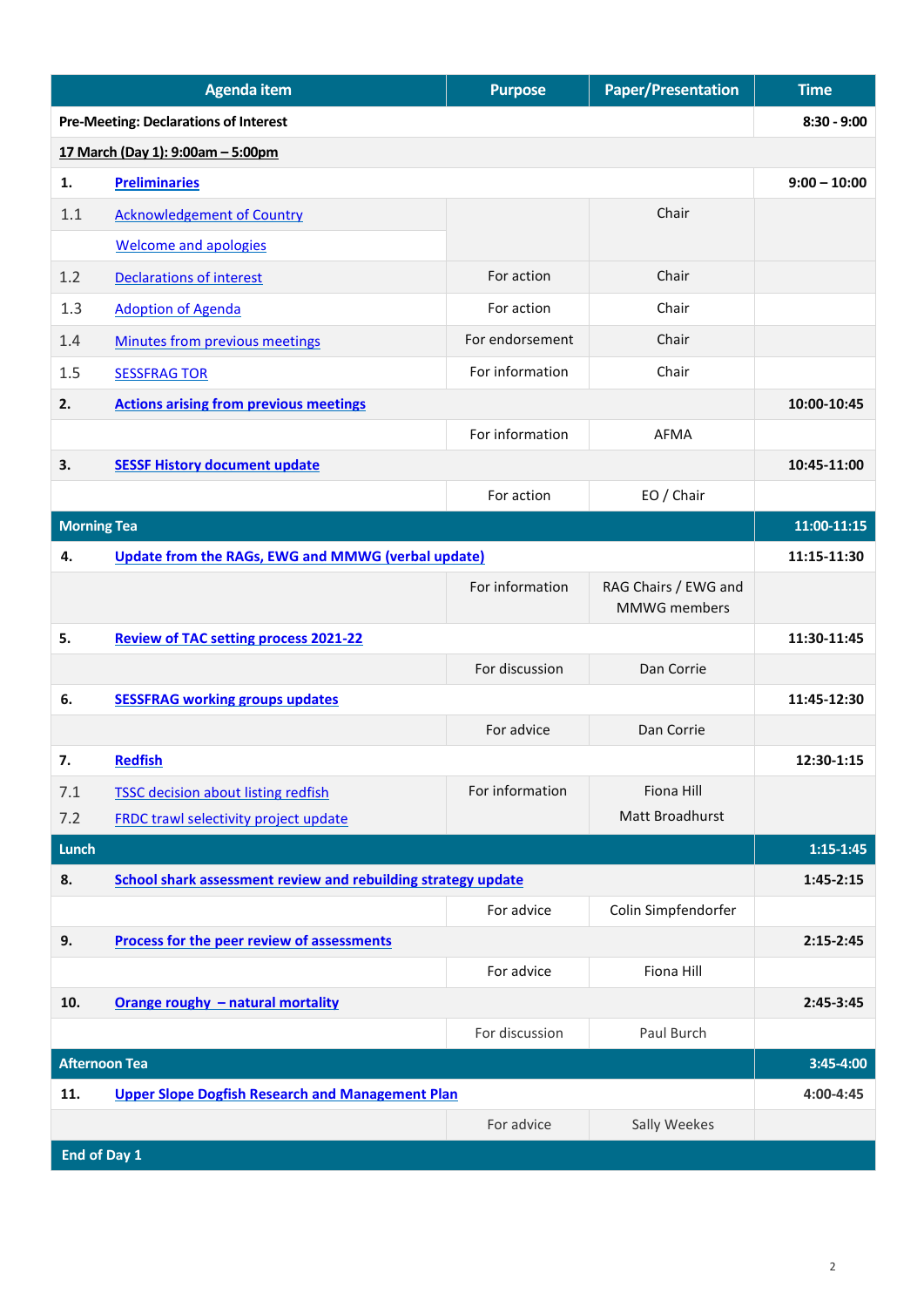| <b>Agenda item</b>   |                                                                 | <b>Purpose</b>     | <b>Paper/Presentation</b> | <b>Time</b> |
|----------------------|-----------------------------------------------------------------|--------------------|---------------------------|-------------|
|                      | 18 March (Day 2): 9:00am - 5:00pm                               |                    |                           |             |
| 12.                  | <b>Research: Non-rebuilding species and climate change</b>      |                    |                           | 9:00-10:00  |
|                      |                                                                 | For discussion     | Dan Corrie/Don Bromhead   |             |
| 13.                  | Blue warehou rebuilding strategy - catch triggers               |                    |                           | 10:00-10:45 |
|                      |                                                                 | For information    | Dan Corrie                |             |
|                      | <b>Morning Tea</b>                                              |                    |                           | 10:45-11:00 |
| 14.                  | <b>External impacts (seismic/Covid) on data and assessments</b> |                    |                           | 11:00-1:00  |
|                      | 14.1 ISMP/SiDAC data collection (2020) overview                 | For information    | Nate Meulenberg           |             |
|                      |                                                                 |                    | Simon Boag                |             |
| 14.2                 | <b>East Gippsland seismic survey (M-BACI analysis)</b>          | For information    | lan Knuckey               |             |
|                      | 14.3 Assessments/management implications                        | For advice         | Dan Corrie                |             |
| Lunch                |                                                                 |                    |                           |             |
| 15                   | <b>Automating EM collection of fish lengths</b>                 |                    |                           | 1:30-2:00   |
|                      |                                                                 | For information    | <b>Geoff Tuck</b>         |             |
| 16                   | <b>Bycatch species groups - discard reporting</b>               |                    |                           | 2:00-3:00   |
|                      |                                                                 | For discussion     | Dan Corrie                |             |
| 17                   | 2022-23 Research Statement and assessment schedule              |                    |                           | 3:00-4:00   |
|                      |                                                                 | For recommendation | Dan Corrie                |             |
| <b>Afternoon Tea</b> |                                                                 |                    | 4:00-4:10                 |             |
| 18                   | <b>TAC Setting Process - Data Validation</b>                    |                    |                           | 4:10-4:40   |
|                      |                                                                 | For advice         | Paul Burch                |             |
| 19                   | Data 2021 meeting dates                                         |                    |                           | 4:40-4:45   |
|                      |                                                                 | For decision       | EO/Chair                  |             |
| 20                   | <b>Other business</b>                                           |                    |                           | 4:45-5:00   |
| 20.1                 | Update on the Multi-Species Harvest Strategy<br>Project         | For discussion     | Chair                     |             |
| <b>Meeting close</b> |                                                                 |                    |                           |             |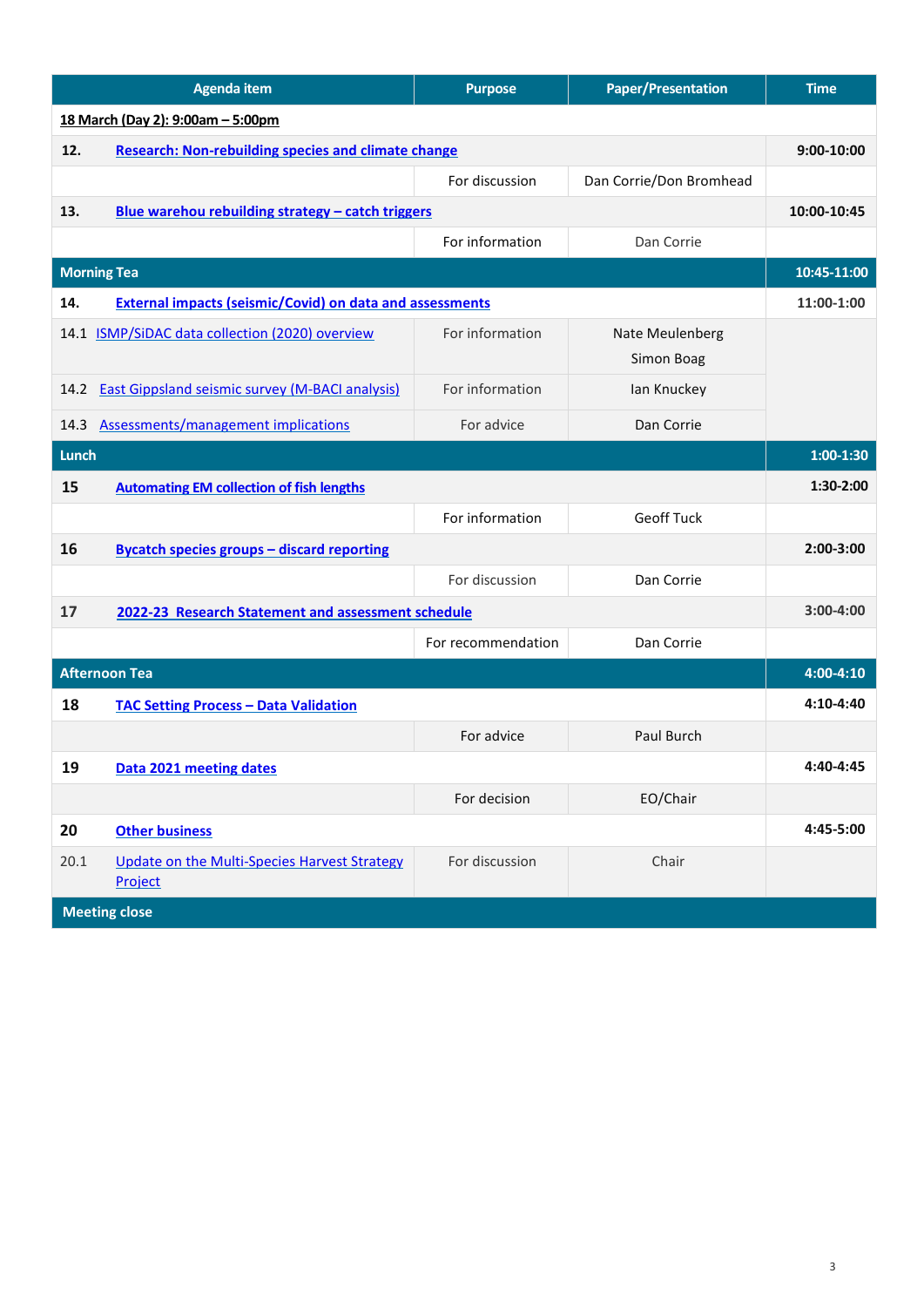Note: Declarations of interest were discussed by the RAG members and the Managers of the trawl (Daniel Corrie) and gillnet hook and trap (Sally Weekes) fisheries, prior to the commencement of Day 1 (8:30- 8:45am AEDT). Decisions resulting from this discussion are provided at [Agenda Item 1.2: Declarations of](#page-4-0)  [Interest.](#page-4-0)

All formal recommendations were finalised by the RAG members (in the absence of all other attendees) out of session via email.

The Chair opened the meeting at 9:08am (AEDT).

# <span id="page-3-0"></span>**Agenda Item 1: Preliminaries**

# <span id="page-3-1"></span>**1.1 Welcome and apologies**

- 1. Dr Cathy Dichmont (the Chair) welcomed members, invited participants and observers to the meeting and made an Acknowledgement of Country statement, recognising the Traditional Owners of the many lands in which we met and paid respect to Elders past, present and emerging.
- 2. The Chair outlined the logistics for the Microsoft Teams meeting, and commenced proceedings.
- 3. There was an apology from Tamre Sarhan (AFMA), who was unable to attend the meeting to present [Agenda Item 14.1: ISMP/SiDAC data collection \(2020\) overview](#page-38-1) . The Chair acknowledged that Nate Meulenberg (AFMA) would present in his place.

| <b>Membership</b>           |                                                        |  |
|-----------------------------|--------------------------------------------------------|--|
| Dr Cathy Dichmont           | Chair                                                  |  |
| Mr Lance Lloyd              | Scientific member (GABRAG Chair)                       |  |
| Dr Michael Steer            | Scientific member (SERAG Chair)                        |  |
| Mr Sandy Morison            | Scientific member (SharkRAG Chair)                     |  |
| Dr Sarah Jennings           | Economic member                                        |  |
| Ms Fiona Hill               | AFMA member                                            |  |
| Ms Kehani Manson            | A/g executive officer                                  |  |
| <b>Invited Participants</b> |                                                        |  |
| Dr Cathy Bulman             | <b>CSIRO</b>                                           |  |
| Mr Simon Boag               | South East Trawl Fishing Industry Association (SETFIA) |  |
|                             | Southern Shark Industry Alliance (SSIA)                |  |
| Dr Paul Burch               | <b>CSIRO</b>                                           |  |
| Dr Jemery Day               | <b>CSIRO</b>                                           |  |
| Dr Ian Knuckey              | <b>Fishwell Consulting</b>                             |  |
| Mr Neil MacDonald           | Great Australian Bight Industry Association (GABIA)    |  |
| Mr Andrew Penney            | <b>Pisces Australis</b>                                |  |
| Dr Miriana Sporcic          | <b>CSIRO</b>                                           |  |
| Mr David Stone              | Sustainable Shark Fishing Association                  |  |

#### **Table 1: Meeting attendees**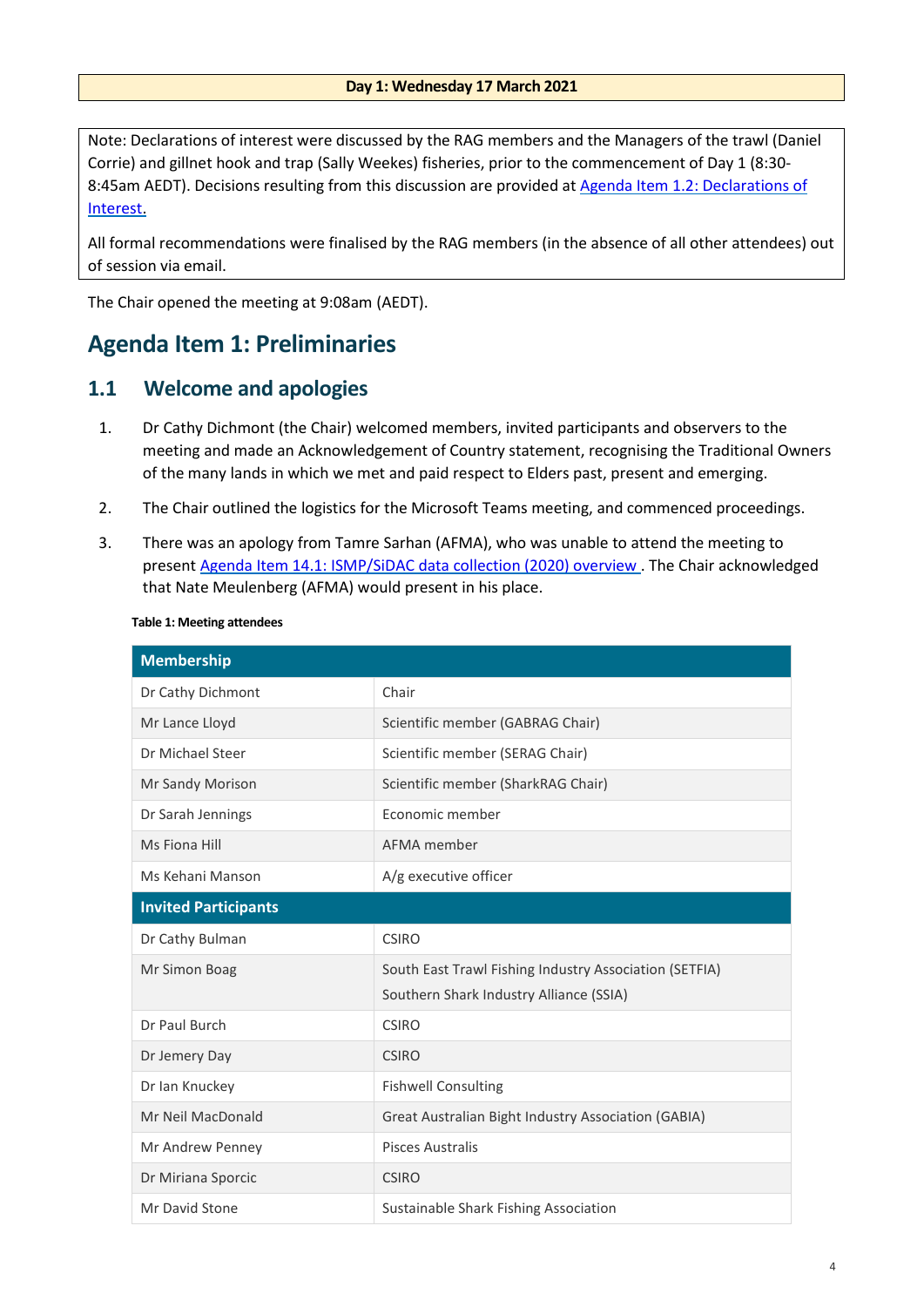| Dr Robin Thomson            | <b>CSIRO</b>          |
|-----------------------------|-----------------------|
| Dr Geoff Tuck               | <b>CSIRO</b>          |
| <b>Presenters/Observers</b> |                       |
| Dr Pia Bessell-Browne       | <b>CSIRO</b>          |
| Mr Dan Corrie               | <b>AFMA</b>           |
| Ms Natalie Couchman         | <b>AFMA</b>           |
| Ms Sally Weekes             | <b>AFMA</b>           |
| Mr Nate Meulenberg          | <b>AFMA</b>           |
| Dr Tim Emery                | <b>ABARES</b>         |
| Dr Geoff Liggins            | <b>NSW DPI</b>        |
| Dr Rich Little              | <b>CSIRO</b>          |
| Mr Ian Butler               | <b>ABARES</b>         |
| Dr Mathew Broadhurst        | <b>NSW DPI</b>        |
| Prof Colin Simpfendorfer    | James Cook University |
| Dr Don Bromhead             | <b>ABARES</b>         |

# <span id="page-4-0"></span>**1.2 Declarations of interest**

- 4. The RAG followed the conflict of interest management process (as outlined in *Fisheries Administration Paper 12*) and updated the Declarations of Interest (**Appendix A**) via email prior to the meeting**.**
- 5. The RAG members considered the potential conflicts of interest with agenda items (Table 2), as disclosed by attendees via email prior to the meeting.
- 6. Recognising the attendees' knowledge and ability to contribute to the discussions, the RAG members agreed that it was appropriate for them to participate in the discussion, however formal recommendations would be finalised by the members (in the absence of all other attendees) out of session.

|    | <b>Agenda Item</b>                                        | <b>Person with Potential Conflict</b>                   |
|----|-----------------------------------------------------------|---------------------------------------------------------|
| 5. | Review of TAC setting process 2021-22                     | Neil MacDonald, Simon Boag and David Stone              |
|    | Redfish                                                   | Simon Boag, David Stone                                 |
| 8  | School shark assessment review and rebuilding<br>strategy | Simon Boag, David Stone                                 |
| 10 | Orange roughy - natural mortality                         | Simon Boag, David Stone                                 |
| 11 | Upper Slope Dogfish Research and Management Plan          | Ian Knuckey, Neil MacDonald, Simon Boag and David Stone |
| 13 | Blue warehou rebuilding strategy – catch triggers         | Simon Boag, David Stone                                 |
| 14 | External impacts on data and assessments                  | Neil MacDonald, Simon Boag and David Stone              |
| 15 | Automating EM collection of fish lengths                  | Ian Knuckey, Neil MacDonald, Simon Boag and David Stone |
| 16 | Bycatch species groups – discard reporting                | Neil MacDonald, Simon Boag and David Stone              |

**Table 2: Agenda items with declared conflicts of interest**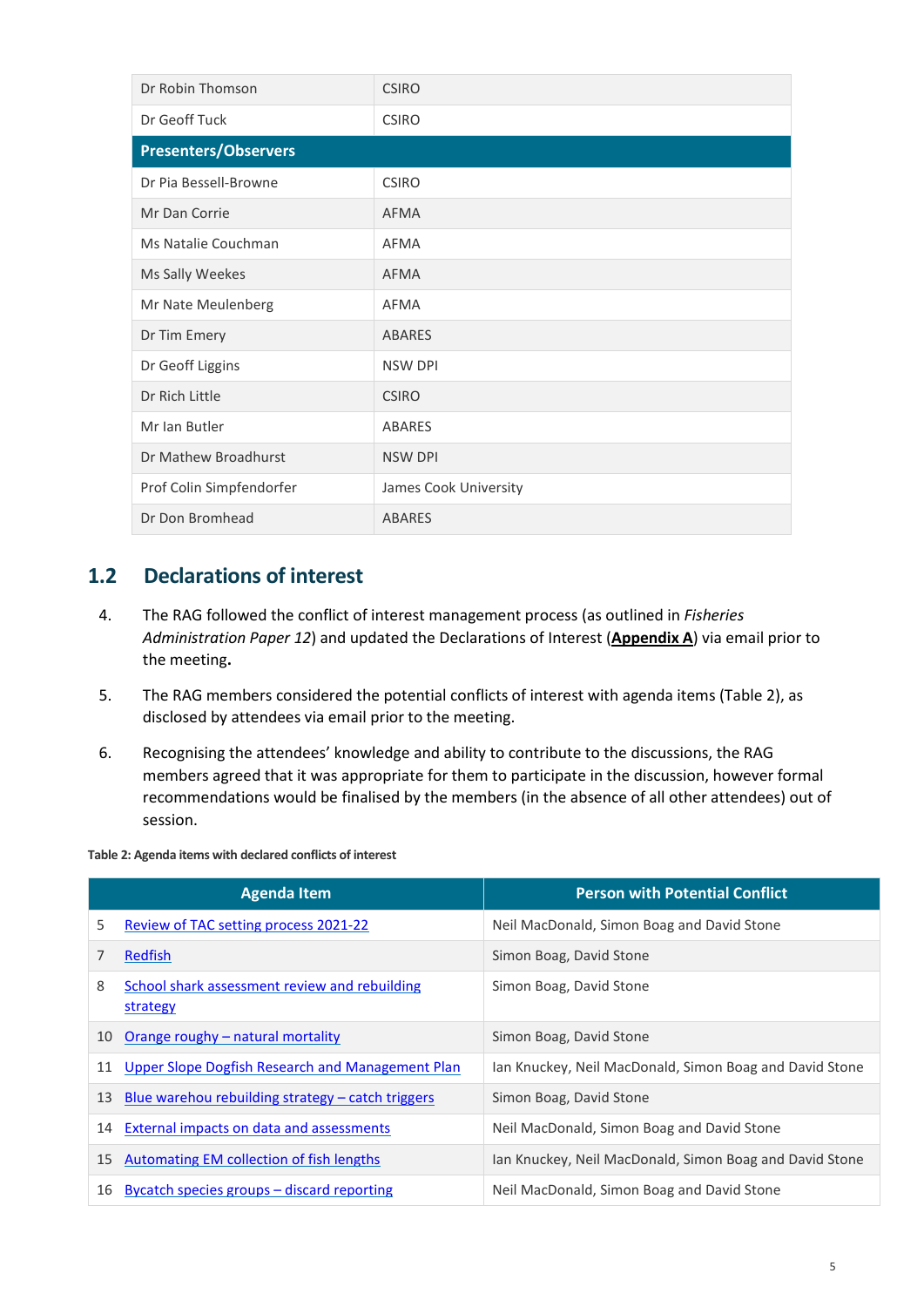| Agenda Item                                           | Person with Potential Conflict                    |
|-------------------------------------------------------|---------------------------------------------------|
| 17 2022-23 Research Statement and assessment schedule | Paul Burch, Miriana Sporcic, Geoff Tuck and Robin |
|                                                       | Thomson.                                          |

# <span id="page-5-0"></span>**1.3 Adoption of agenda**

- 7. An additional agenda item [Update on the Multi Species Harvest Strategy project](#page-52-2) was included under other business.
- 8. The RAG adopted the agenda (Pages 2 & 3) as final.

# <span id="page-5-1"></span>**1.4 Minutes of previous meeting**

9. The RAG endorsed the [August 2020 Data Meeting minutes](https://www.afma.gov.au/sites/default/files/sessfrag_data_meeting_2020_-_final_meeting_minutes.pdf) as a true representation of the outcomes of that meeting.

# <span id="page-5-2"></span>**1.5 SESSFRAG Terms of Reference (ToR)**

- 10. AFMA advised the RAG of the following:
	- In accordance with *Fisheries Administration Paper 12 – Resource Assessment Groups* [\(FAP 12\)](https://www.afma.gov.au/sites/default/files/fisheries_administration_paper_12_-_final_draft.pdf), unless otherwise stated in a ToR, a quorum consists of the Chair, an AFMA member, an industry member and at least two scientific members covering the relevant scientific disciplines.
		- $\circ$  FAP 12 does not recognise the economic member as a scientific member for the purpose of a quorum; and
		- o The current SESSFRAG membership does not meet this requirement as an industry member is not appointed.
	- FAP 12 requires the AFMA Commission to adopt a specific ToR, where specific RAG requirements need to be catered for.
	- The alternatives to implementing specific ToRs for SESSFRAG are either appointing additional members (with additional associated costs), or amending FAP 12 (with subsequent consultation), both of which are considered to be sub-optimal approaches.
	- At their March 2021 Meeting, the AFMA Commission considered the SESSFRAG Terms of Reference, however at the time of the Chairs' Meeting, the outcomes from this Commission Meeting were not yet finalised.

# **Action Item 1**

AFMA to provide SESSFRAG Members with the AFMA Commission Outcomes (March 2021) related to the implementation of the SESSFRAG Terms of Reference once they become publicly available.

# <span id="page-5-3"></span>**Agenda item 2: Actions arising from previous meetings**

11. AFMA provided the RAG with an update on the status of action items arising from previous SESSFRAG meetings. The following updates were discussed: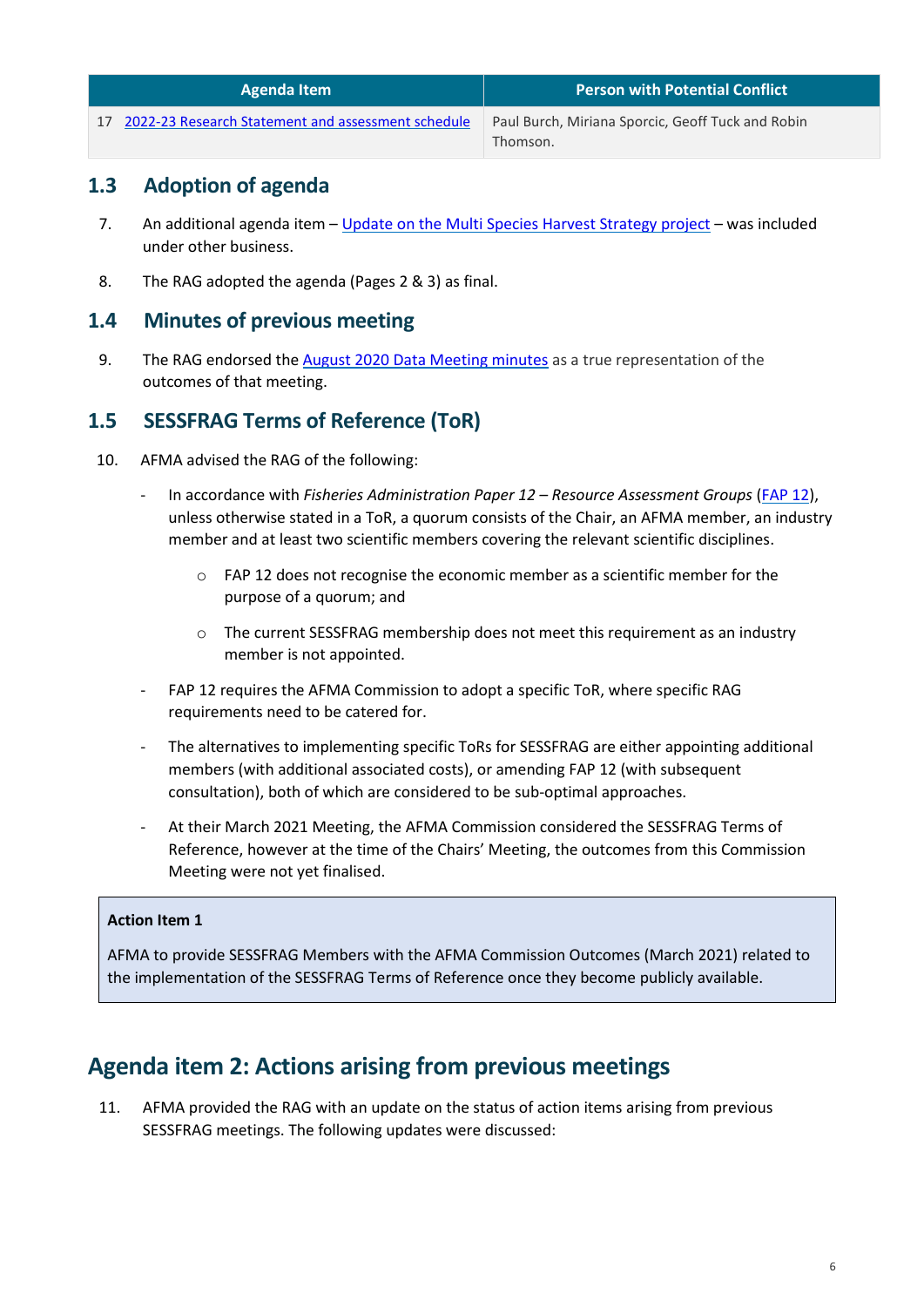## **March 2019 (Chairs' Meeting) – Action Item 1 – Agenda Item 4**

*AFMA to consider adding data from NSW, Dr Haddon and Victoria and provide a revised blue-eye trevalla history report to SESSFRAG in August 2019.*

AFMA management recommended making this item redundant, noting that:

- Dr Miriana Sporcic (CSIRO) reviewed the State and Commonwealth catch histories for all Tier 4 species that were assessed in 2020, with advice sought from the South East Resource Assessment Group (SERAG) prior to undertaking Tier 4 assessments in 2020 (including blueeye trevalla);
- Dr Paul Burch (CSIRO) will liaise with relevant State agencies in 2021 to ensure accurate catch histories are obtained for each SESSF species.

The RAG were provided with a copy of the revised blue-eye trevalla history report as an attachment to this Agenda Item. The RAG supported AFMA Management's recommendation and agreed to mark this action item as complete/redundant.

# **March 2019 (Chairs' Meeting) – Action Item 11 – Agenda Item 10**

*NSW DPI to provide their Multi-criteria Decision Matrix for prioritising research and monitoring needs to AFMA. AFMA and NSW DPI to discuss further and provide an update to the SESSFRAG 2020 Chairs' Meeting.*

SESSFRAG were provided with a copy of the Decision Matrix as an attachment to this Agenda Item. The RAG agreed to mark this action item as complete/redundant, noting that the Decision Matrix could be referred to at a later date if necessary.

## **August 2019 (Data Meeting) – Action Item 40 – Agenda Item 18**

*SESSFRAG to discuss chapters from 'Incorporating the effect of marine spatial closures in risk assessments and fisheries stock assessments' not covered by the presentation at SESSFRAG Data meeting 2019. Including Miriana Sporcic (CSIRO) to present the chapter about the simulation study on the effect of CPUE resource standardisations with and without marine closures.* 

CSIRO indicated that this was a small part of a research project that is now ageing, with minimal information resulting from the project to report back to the RAG. Dr Sporcic stated that the recommendations from this project are already implemented in the routine analyses undertaken each year.

The RAG agreed to mark this action item as complete/redundant.

### **August 2019 (Data Meeting) – Action Item 42 – Agenda Item 19**

# *AFMA to update the logbooks to include 'live' status of released school sharks.*

Life status of discarded school shark can be recorded in the new Agency Data Collection (ADC) platform. It will also be available in new paper format logbooks currently under development. One e-log provider has issued the new software to all their fishers, and are fully using APIs. The other provider is currently building this capability into their software, with a view to having the new software available in March 2021; however a further extension is anticipated. Existing logbooks will be updated over time, with the preference being for more fishers in the SESSF to transition to elogs.

Concern was raised regarding the delay in progressing this action item, noting the frustration felt by Industry.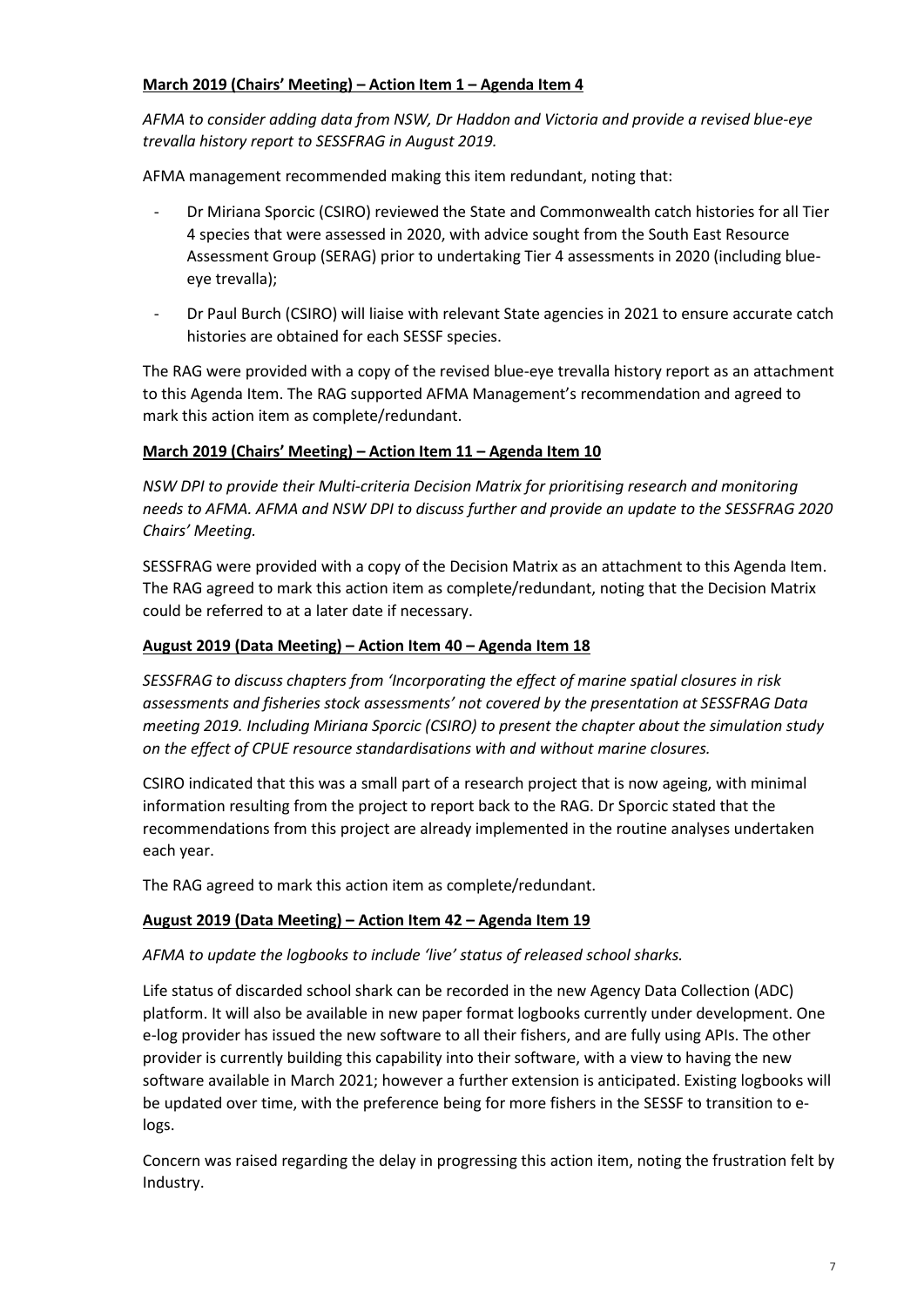#### **Action Item 2**

AFMA to investigate the delay in updating logbooks (paper and e-logs) to include 'live' status of released school sharks; noting that this action item was first raised at the 2019 SESSFRAG Data Meeting and had been previously identified as an issue by SharkRAG in 2017.

#### **August 2020 (Data Meeting) – Action Item 17 – Agenda Item 12**

*AFMA and CSIRO to liaise with the States regarding estimates of discards for SESSF quota species, and consider establishing a discard and recreational fishing working group to consider a set of decision rules, in particular:*

- (a) *whether to apply Commonwealth discard rates to State catches, where Commonwealth and State gear types or management controls differ;*
- (b) *how to estimate State discard rates and total catches where Commonwealth discard rates are not applied because of differences in gear type or management controls; and*
- (c) *whether the approach used to determine recreational catch weights for shark species should be extended to other SESSF species, as part of the 2021-22 Data Services Contract.*

*(a)* and (*b*)– This work is yet to commence and has been flagged as a priority for completion prior to the SESSFRAG Data Meeting 2021; with AFMA to complete in consultation with the State agencies in the first instance, and then with Dr Paul Burch (CSIRO).

(*c*) *–* This was discussed at SERAG [\(November 2020\)](https://www.afma.gov.au/sites/default/files/serag_2.1_nov_2020_minutes_final.pdf), with the decision to not extend the approach to other SESSF species at this stage, as State catches are either low or not provided to CSIRO.

Dr Burch will continue to request recreational catch data from State agencies each year, and include the estimates in the Catch and Discards report.

The RAG agreed to maintain this action item until both (*a)* and (*b)* are completed.

- 12. The Chair asked attendees whether there were any other questions relating to action items, before moving onto the next agenda item.
- 13. The list of action items from previous meetings was updated after the meeting [\(Appendix B\)](#page-62-0). Items that were noted as completed (highlighted green) at the meeting, will be removed and an updated list will be provided to the SESSFRAG Data Meeting (August 2021).
- 14. The list of action items arising from this meeting, is included at [Appendix C.](#page-78-0)

# <span id="page-7-0"></span>**Agenda Item 3: SESSF History Document Update**

- 15. AFMA advised the RAG that the purpose of this Agenda Item was to provide an updated version of the **SESSF History Document**, and to seek advice for the inclusion of additional line items. The RAG noted the following:
	- The SESSF History Document provides a historical overview of significant changes to management arrangements or changes in the fishery that may influence future management decisions and/or would need to be considered when assessing aspects of the fishery.
	- The document is reviewed annually by relevant resource assessment groups (RAGs), or as required by AFMA.
	- Since the [August 2020](https://www.afma.gov.au/sites/default/files/sessfrag_data_meeting_2020_-_final_meeting_minutes.pdf) SESSFRAG Data Meeting, there have been several corrections and additions to the document, including: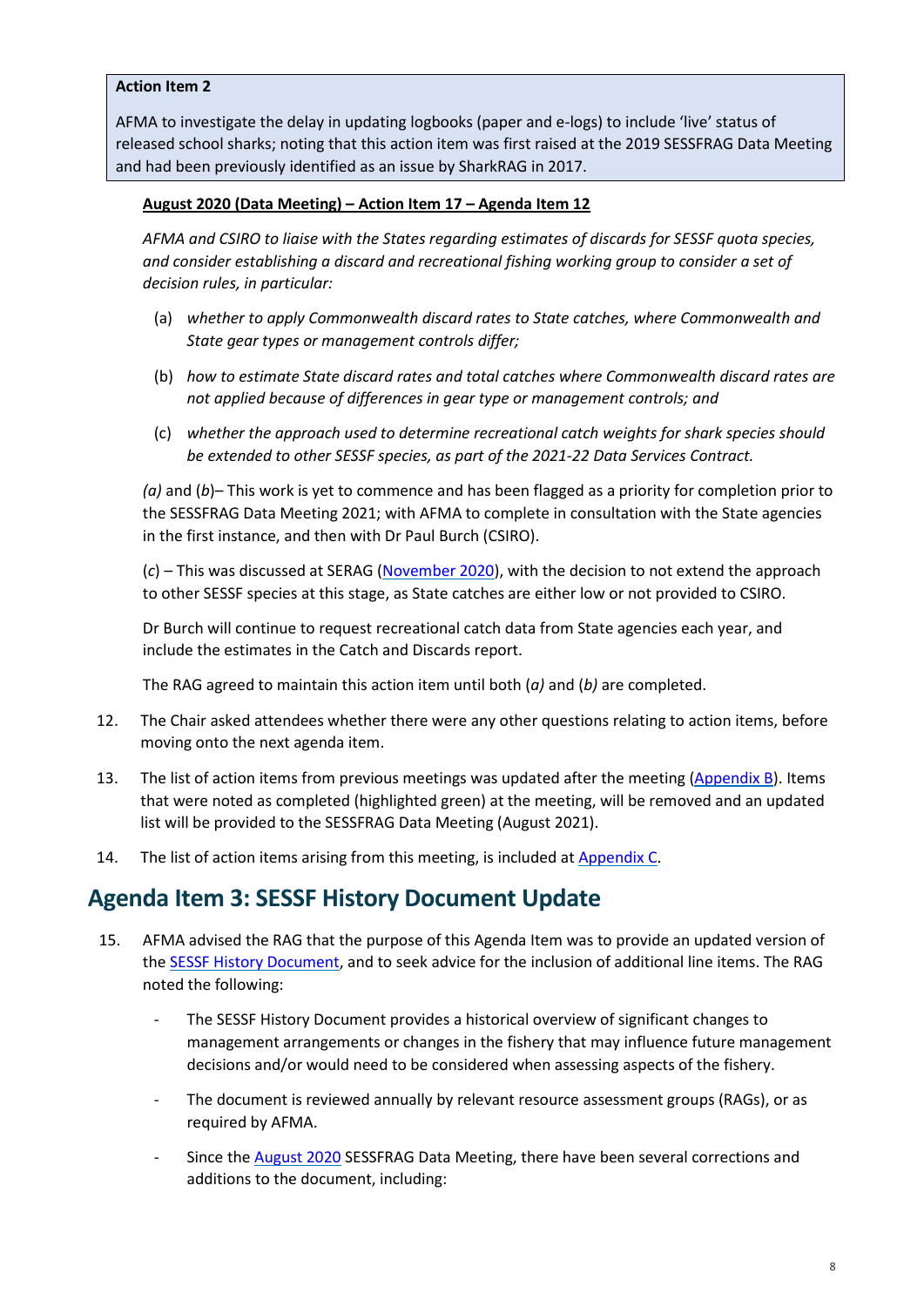#### **Corrections**

Line 166: *Southern and Eastern Scalefish and Shark Fishery (Minimum Gear Requirements) Direction No. 1 2012*

 $\circ$  This minimum gear requirements direction applied to all sectors and all species, rather than just boarfish and orange roughy (as previously stated).

#### **Additions**

Line 227: 08/08/2018 – Marine Debris: A trawl vessel sank in productive royal red prawn fishing grounds, which prevents fishing in the area and may affect future CPUE.

Line 228: 01/05/2019 – Gear Change: Industry-led initiative to increase mesh size in the Commonwealth Danish seine fleet (70mm to 75mm) from the start of the 2019-2020 season.

Line 229: 01/01/2020 – Seismic survey: 3D seismic survey in Bass Strait.

Line 230: 01/11/2019 – Direction Closure: Southern and Eastern Scalefish and Shark Fishery (Closures Variation) Direction (No. 2) 2019 - revocation of the 2013 closures direction.

Lines 232-234: Direction Closures: Temporary pink ling closure directions for 2009, 2010 and 2015: SESSF (Closures) Direction No. 2 2009, SESSF (Closures) Direction No. 1 2010, Fisheries Management (Southern and Eastern Scalefish and Shark Fishery, Pink Ling (Temporary Order 2015 No. 1.

Line 235: 01/05/2016 – Permit and Concession Conditions: Requirement to use seal excluder devices on freezing/processing boats.

Line 236: 1970s – Gear Restriction: Boat size restriction introduced to 32m.

Line 237: 1986 – Gear Restriction: Fleet capacity restriction introduced 24,000 fishing capacity unit (FCU) – vessel dimensions and engine power.

Line 238: 1997 – Access Rights: South east fishery adjustment program.

Line 239: 01/09/1997 – Management Plan Amendment: South East Trawl Fishery Plan of Management finalised.

Line 240: 01/11/1997 – Offshore Constitutional Settlement (OCS): OCS arrangement with Victoria that led to granting of Commonwealth VIT permits in 1998 and 1999.

Line 241: 27/09/2000 – Access Rights: Grant of trawl boat and Quota SFRs under the SETF Plan.

Line 242: 26/09/2003 – Management Plan: Southern and Eastern fisheries united under one plan of management: Southern and Eastern Scalefish and Shark Fishery Management Plan.

Line 243: 01/10/2003 – Determination: Determination of the SESSF Management Plan 2003.

Line 244: 16/01/1991 – OCS: OCS arrangements with NSW providing management of certain species, methods and area to NSW.

Line 245: 10/05/2017 – Permit and Concession Conditions: Removal of gillnet length restrictions, conditional on electronic monitoring.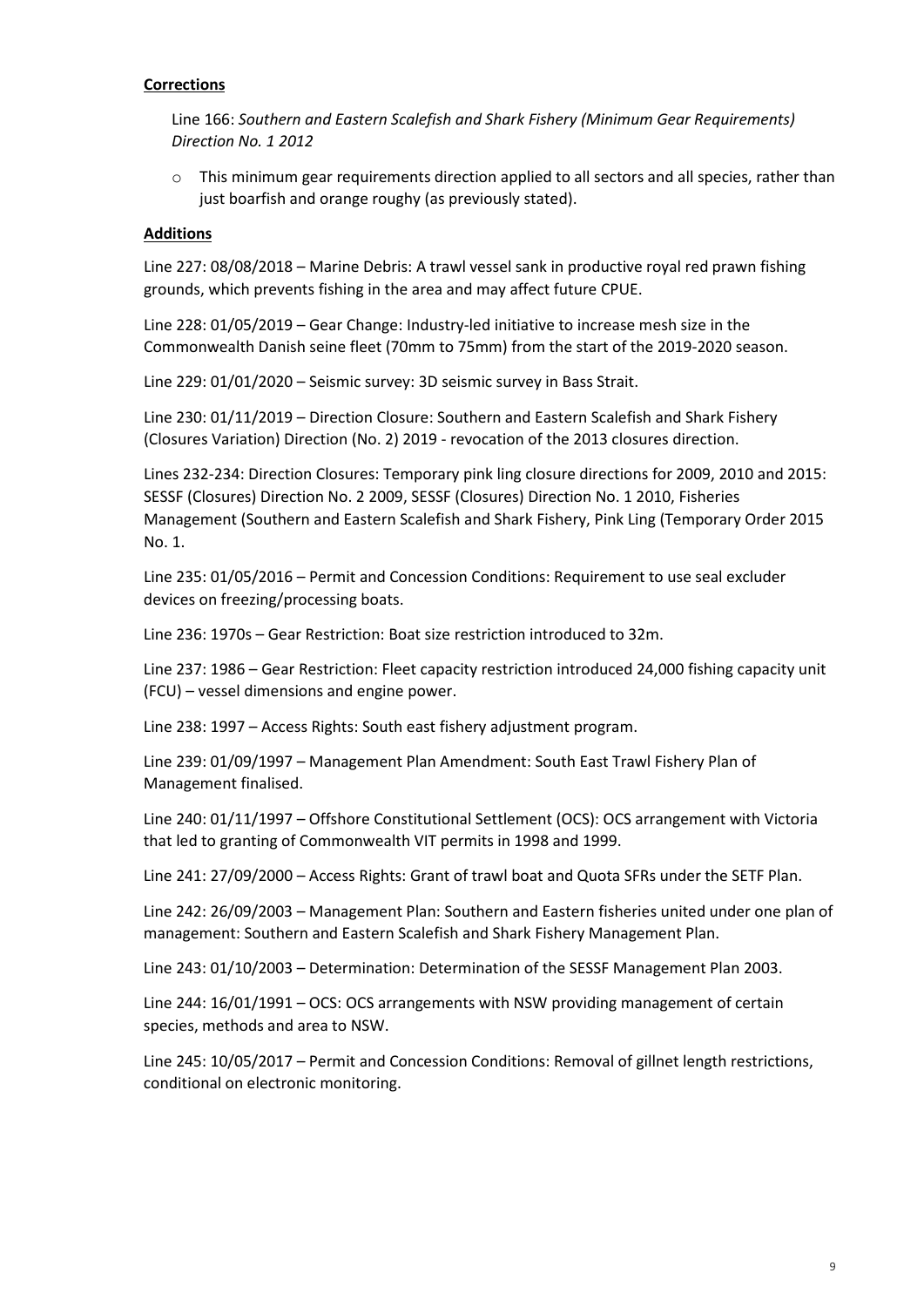#### **Recommendation 1**

SESSFRAG recommended that AFMA:

- incorporate relevant information from the blue-eye trevalla history document, into the SESSF history document;
- ensure that the introduction of temporary permits (including gillnet to hook) are provided as line items; and
- include a line item relating to the removal of the boat size restriction of 32m (introduced in the 1970s – line item 236).

# <span id="page-9-0"></span>**Agenda Item 4: Update from the RAGs, EWG and MMWG**

16. The RAG members provided updates from their respective RAGs and working groups.

#### **Great Australian Bight Resource Assessment Group (GABRAG)**

- 17. Since SESSFRAG last convened (Special Research Meeting December 2020), the Great Australian Bight Fishery Independent Survey (GABFIS) Working Group met to determine whether it would be appropriate to reduce the GABFIS survey to a single trip (minutes available on the GABRAG [webpage\)](https://www.afma.gov.au/sites/default/files/gabfis_wg_minutes_-_final.pdf). The GABFIS Working Group considered an analysis of historical data to identify any potential impacts on Coefficient of Variations (CVs) associated with reducing the survey to a single trip.
- 18. The GABFIS Working Group recommended the 2021 GABFIS (March 2021) to be reduced to a single trip survey, subject to the results of Dr Knuckey's biomass estimate analysis. The current sampling design for trip 2 should be maintained for the upcoming survey, and discussed further at GABRAG 2021, once GABFIS results become available.
- 19. Dr Knuckey provided additional data to the working group, which showed that the trend in biomass estimates between the first and second leg of the GABFIS are similar. Accordingly, after considering feedback from the GABFIS Working Group, GABRAG supported the initial recommendation proposed by the Working Group (outlined above).
- 20. The GABFIS is scheduled to commence in late March 2021.

#### **Shark Resource Assessment Group (SharkRAG)**

21. The SharkRAG Chair advised that [four meetings](https://www.afma.gov.au/fisheries/committees/shark-resource-assessment-group/shark-resource-assessment-group-past-meetings) of SharkRAG had occurred since the August 2020 SESSFRAG Data Meeting, with the following key items considered:

*Gummy shark Tier 1 assessment:*

- SharkRAG [\(December 2020\)](https://www.afma.gov.au/sites/default/files/sharkrag9_minutes_final.pdf) accepted the new assessment and advised that any of the four RBC options would be appropriate, on the basis that they meet harvest strategy requirements. None of the four RBC options would pose a risk to breaching the 20 per cent limit reference point.
- This RBC recommendation was based on the current structure of the fishery, and should be reviewed if substantial fishery dynamic changes occur.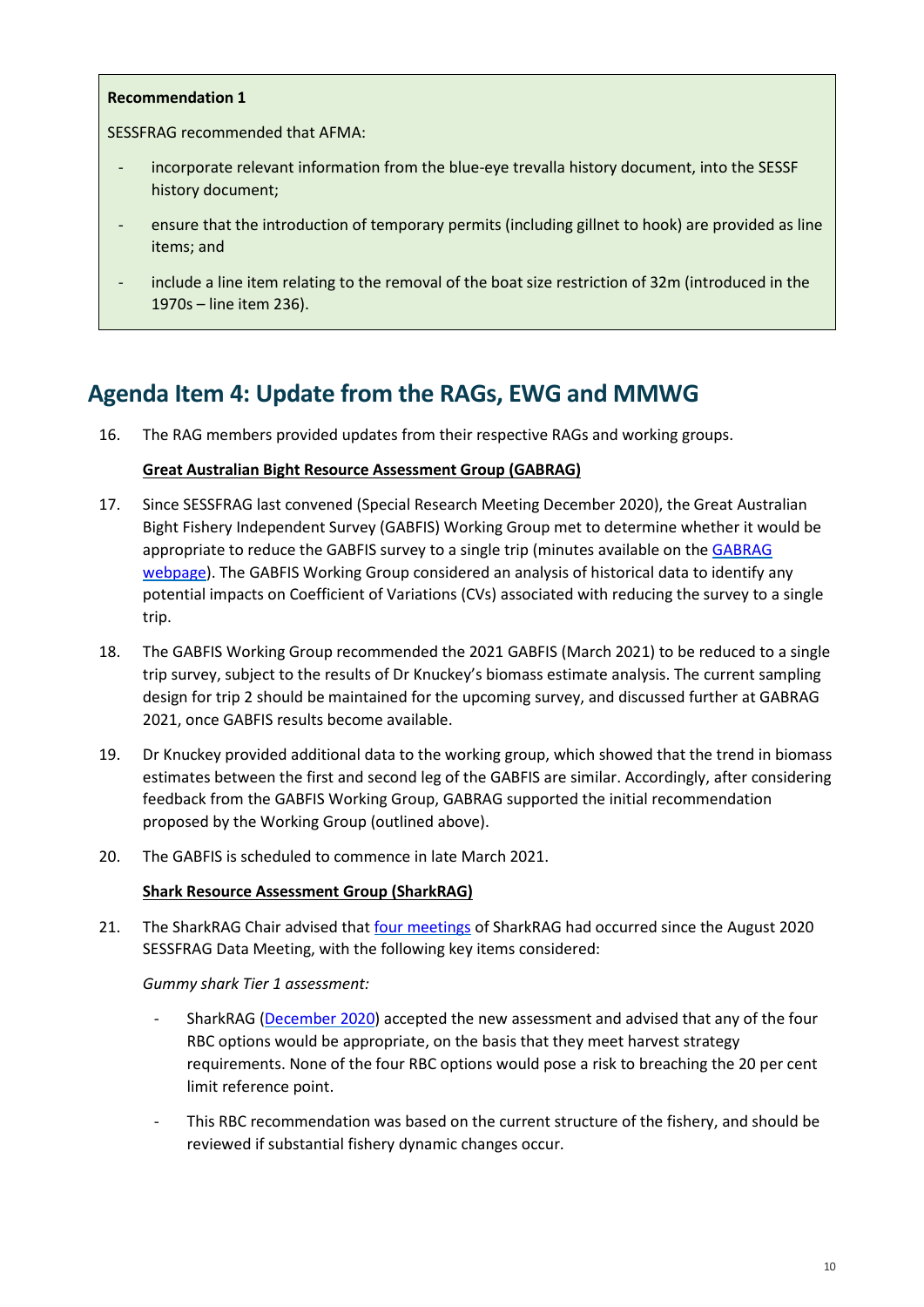### *School shark – independent review of Close Kin Mark Recapture*

- SharkRAG accepted Close Kin Mark Recapture as a way forward for school shark, with CSIRO noting that the updated Close Kin assessment is anticipated to be ready in 2024, with a view to presenting the assessment outcomes to SharkRAG.
- SharkRAG also supported this approach for future gummy shark assessments.

### *Sawshark Tier 4 assessment:*

- In addition to the inclusion of new data for 2016-2020, SharkRAG [\(November 2020\)](https://www.afma.gov.au/sites/default/files/sharkrag_8_minutes_final.pdf) recommended the following changes to data inputs to the assessment:
	- o An updated catch series incorporated part of a revised NSW annual catch.
	- o Discard values were estimated for years where no data exists, inclusive of the reference period (2002-2008). These values were estimated by calculating the average value for years where data exists.
- Noting that the assessment covers two species (common sawshark and southern sawshark), SharkRAG requested that AFMA monitor species composition over the coming seasons, to respond to potential changes which could result in implications for future assessments.

#### *CPUE standardisations*

- SharkRAG recommended the use of net length as indices of effort in the General Linear Models (GLMs) for gummy shark, sawshark and elephantfish, noting that net length is an important factor that affects fishing efficiency.
- SharkRAG noted that the work by CSIRO and Andrew Penney has potential implications for CPUE standardisation of other SESSF species: in the possible use of Tweedie distribution (although not all that influential for GS where zero shots are relatively rare) and the nonlinear relationship between effort (net length for shark) and CPUE may also be an issue for other gear types such as trawl.

#### *Gillnet Ecological Risk Assessment (ERA)*

- SharkRAG endorsed the gillnet ERA report as final, noting that the data should be made available as an appendix to the final report.

### *COVID-19 pandemic*

The pandemic may significantly alter the composition of the gummy shark fleet, resulting in the introduction of new entrants to the fishery, which may impact future CPUE series.

#### *Research priorities* (further detail provided at [Agenda Item 17\)](#page-47-0)

- Improving CPUE standardisations for sharks
- Developing a Harvest Strategy for species where depletion can no longer be estimated against  $B_0$
- School shark post release survival
- Identification and monitoring of school shark pupping grounds, to understand stock structure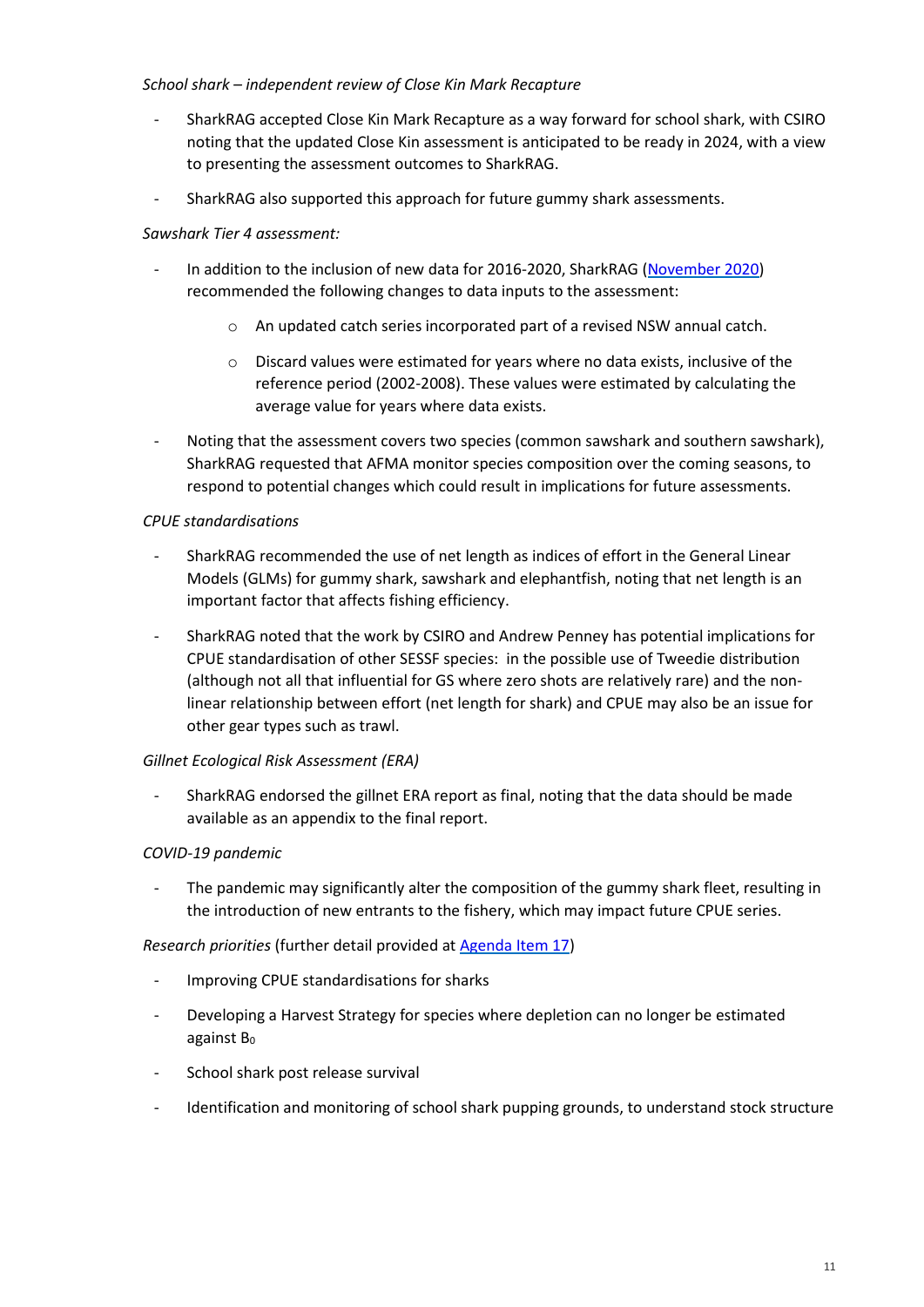#### **South East Resource Assessment Group (SERAG)**

22. The SERAG Chair expressed appreciation for the effort displayed by SERAG's members, invited participants and observers, with seven days of **SERAG** meetings undertaken via teleconference in 2020. The following key items were considered by SERAG:

#### *Tier 1 stock assessments:*

- School whiting: updated assessment incorporating recommendations from Dr Tony Smith's independent stock assessment review.
- Eastern redfish: alternative base case was considered and accepted; with the model split into two regions (NSW and Eastern Bass Strait), resulting in improved fits to data with less uncertainty around spawning stock biomass estimates.

#### *Tier 4 stock assessments:*

- SERAG provided advice on issues regarding Commonwealth and State catch and discard estimate time series, focusing on obtaining missing State catch data and assumptions about discard estimates for years where data were not available.
- The SERAG Chair noted the outstanding collaboration between CSIRO and NSW on these updated assessments (including the Tier 1 school whiting assessment).

#### *John dory TAC advice*

- Concerns were raised regarding John dory, with the RAG recommending setting the TAC for 2021-22 using a weight of evidence approach, instead of the Tier 4 assessment.
- A Tier 5 Catch-MSY analysis and surplus production model were presented to SERAG.
- Given the outcomes of the Catch-MSY and surplus reduction models, SERAG recommended that catches of John dory should not exceed 60 t for the 2021-22 SESSF fishing season.
- Setting a TAC that is below recent catches, may result in increased discarding. SERAG will consider the need for discard buffers at their 2021 meeting.

### *Orange roughy (eastern) TAC recommendation:*

- SERAG noted the need to reach agreement on how to determine natural mortality for the 2021 eastern orange roughy stock assessment.
- Concern was expressed regarding the continued deferment of the stock assessment, with SERAG recommending that the [SESSF Harvest Strategy](https://www.afma.gov.au/sites/default/files/sessf_harvest_strategy_amended_2020.pdf) be updated to provide a process for setting TACs when a species exceeds its MYTAC period, and a new assessment has not been completed (see Agenda Item 6 – [Tier 5 Harvest Control Rule Working Group update\)](#page-13-0).

#### *Rebuilding species review:*

- CSIRO presented a companion species analysis that investigated the link between target species catch and associated bycatch of rebuilding species.
- SERAG raised concerns regarding the failure of overfished stocks on the east coast to recover, and noted the challenges associated with monitoring and assessment, management options and how to disentangle the effects of fishing and climate change.
	- o A letter was submitted to the AFMA Commission (March 2021) expressing concern around the difficulties of disentangling environmental changes, recruitment failure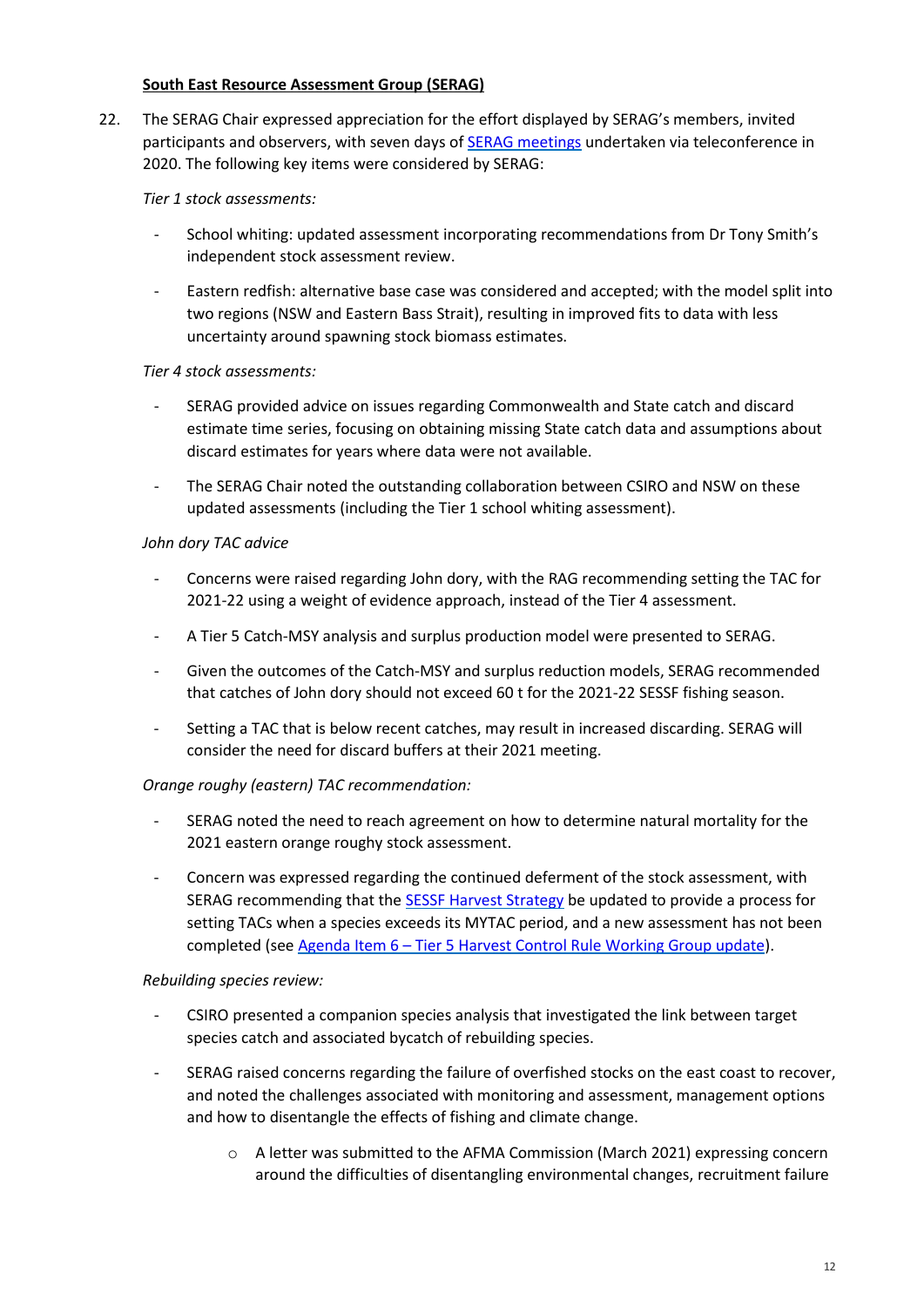and fishing mortality, as reasons for several depleted stocks' failure to rebuild, and the increasing number of SESSF quota species assessed as declining.

## *Hagfish research plan*

- SERAG identified the urgent need for greater data collection concerning hagfish, given the current lack of life history information and paucity of biological data collected for the species.
- The draft research plan will be updated following SERAG's advice, with consultation undertaken with industry and other relevant stakeholders prior to being presented to SERAG again.

## **Economic Working Group (EWG)**

- 23. The EWG met on [10 September 2020](https://www.afma.gov.au/sites/default/files/10_sep_2020_-_economic_working_group_meeting_minutes.pdf) and discussed the following items of relevance to the SESSF:
	- development of key performance indicators (KPIs) to monitor economic performance of AFMA's fisheries; and
	- quota price cleaning/filtering.

*KPIs*

The EWG noted that various KPIs can provide different information about performance and may therefore be useful for different purposes. As such, the suite of KPIs would benefit from being described in a conceptual framework, which should indicate how each KPI (or group of KPIs) can be used to inform the Commission about performance against AFMA's objectives.

# **Action Item 3**

Fiona Hill (AFMA) to investigate the progress and timeframe for completing the following action item from the Economic Working Group – September 2020 – Agenda Item 5:

*AFMA Management to finalise the agreed KPIs and develop a paper for EWG review and Commission approval. The paper will need to provide guidance relating to the timing of reporting and use of economic KPIs by AFMA for performance reporting.*

### *Quota price cleaning/filtering*

- The EWG considered the issues associated with 'cleaning data, including the methods developed by the Australian Bureau of Agricultural and Resource Economics and Sciences (ABARES) to clean water rights price data, as these may be applicable to AFMA quota price data.
	- Issues with quota price data may impact KPIs that utilise this data. AFMA will continue to explore the options to clean the quota price data and work with ABARES to achieve this.
- 24. The SESSFRAG economic member (EWG member) raised concerns regarding the responsiveness of the EWG, particularly with reference to action items raised by the group.

### **Marine Mammal Working Group (MMWG)**

25. The SESSFRAG AFMA member noted that there was no update from the MMWG.

# <span id="page-12-0"></span>**Agenda Item 5: Review of TAC Setting Process 2021-22**

26. Due to the proximity of the Commission Meeting (10 & 11 March 2021) to the SESSFRAG Chairs' Meeting, AFMA were unable to provide the outcomes of the TAC setting process to the RAG.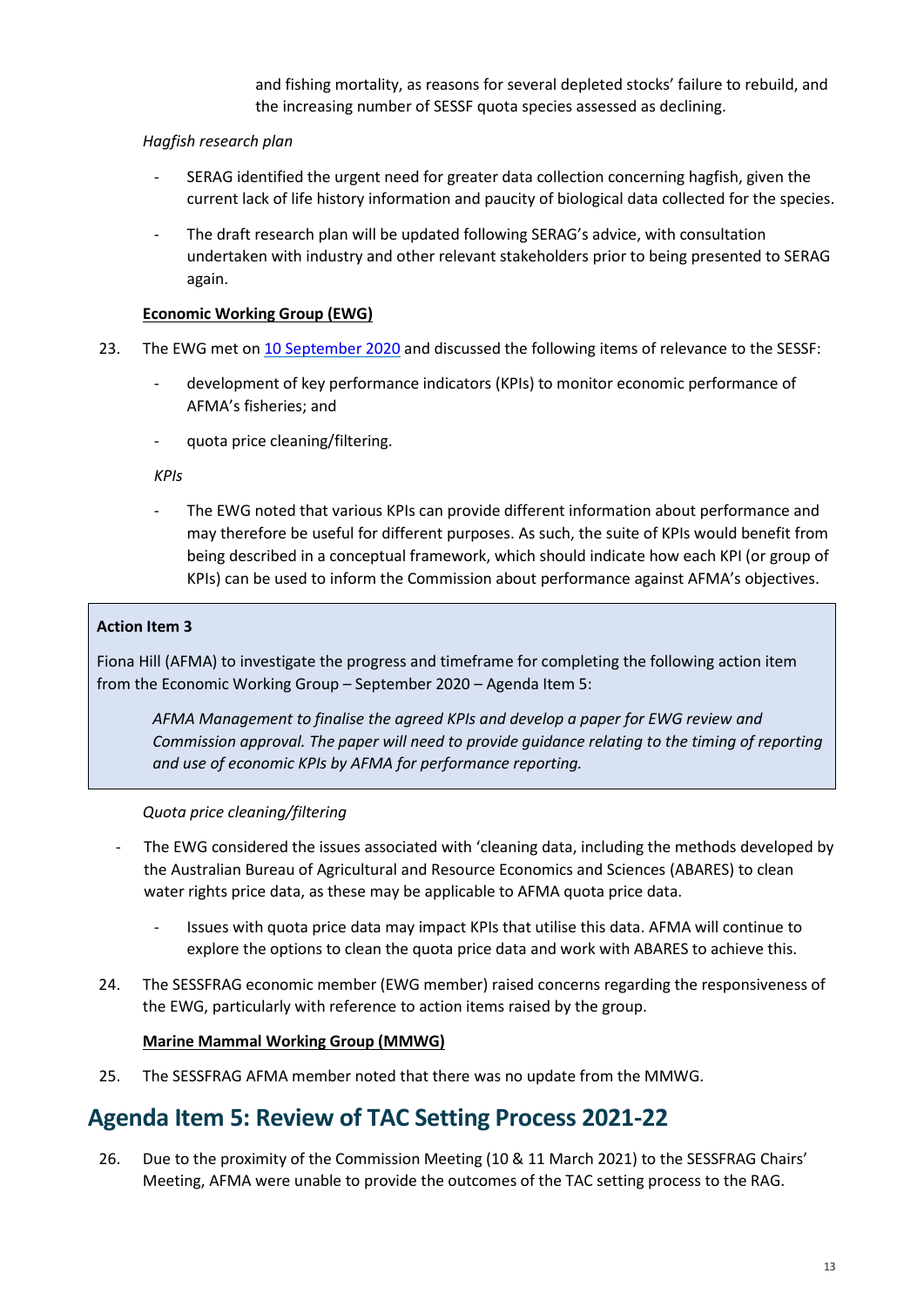### <span id="page-13-0"></span>**Action Item 4**

AFMA to provide SESSFRAG Members with the outcomes relating to the review of the TAC setting process 2021-22, from the March 2021 AFMA Commission Meeting once publicly available.

# **Agenda Item 6: SESSFRAG Working Group Updates**

- 27. AFMA advised the RAG that the purpose of this Agenda Item was to provide an overview of the progress of various SESSFRAG working groups, and to adopt recommendations and future workplans.
- 28. The RAG noted the following background information, outcomes and recommendations from the SESSFRAG working groups, and provided relevant advice:

#### **Fishery Independent Data Working Group (FIDWG)**

- The FIDWG met on 6 August 2020, and developed their objectives and Terms of Reference. the meeting outcomes are available on the SESSFRAG [working group page.](https://www.afma.gov.au/sites/default/files/fid_working_group_-_august_2020_meeting_outcomes.pdf)
- In February 2020, the Fisheries Research and Development Corporation (FRDC) called for expressions of interest (EOI) for the research priority 'Abundance Estimation Toolbox.' The intended deliverables include fit-for-purpose abundance estimates (in a timely and costeffective manner) to inform stock assessment processes that improve the management of fish stocks.
- The project will also identify potential new and novel approaches and/or technologies that might complement or replace current methodologies.
- 29. The RAG discussed the overlap in planned outcomes between the 'Abundance Estimation Toolbox' and the FIDWG. While AFMA consider it more efficient to engage in the FRDC project (pending the outcomes of the FRDC EOI process) rather than pursue the work identified by the FIDWG in a separate process, it may not address all of the next steps identified by the FIDWG, and is unlikely to provide outcomes specifically applicable to the SESSF.

#### **Recommendation 2**

SESSFRAG recommended that the Fishery Independent Data Working Group (FIDWG) is maintained independently from the FRDC 'Abundance Estimation Toolbox' project. The next steps are identified in the FIDW[G meeting outcomes.](https://www.afma.gov.au/sites/default/files/fid_working_group_-_august_2020_meeting_outcomes.pdf)

#### **State Discard and Recreational Catch Working Group**

- 30. Two components were allocated to this working group:
	- i. *Establishing decision rules to determine when Commonwealth discard rates are applied to State catches for certain species; and where Commonwealth discard rates are not applied, determining discard rate values.*
		- o This work is yet to progress. AFMA will liaise with the relevant State agencies and draft a set of decision rules, with a view to having an agreed process in time for the 2021 SESSFRAG Data Meeting (August 2021).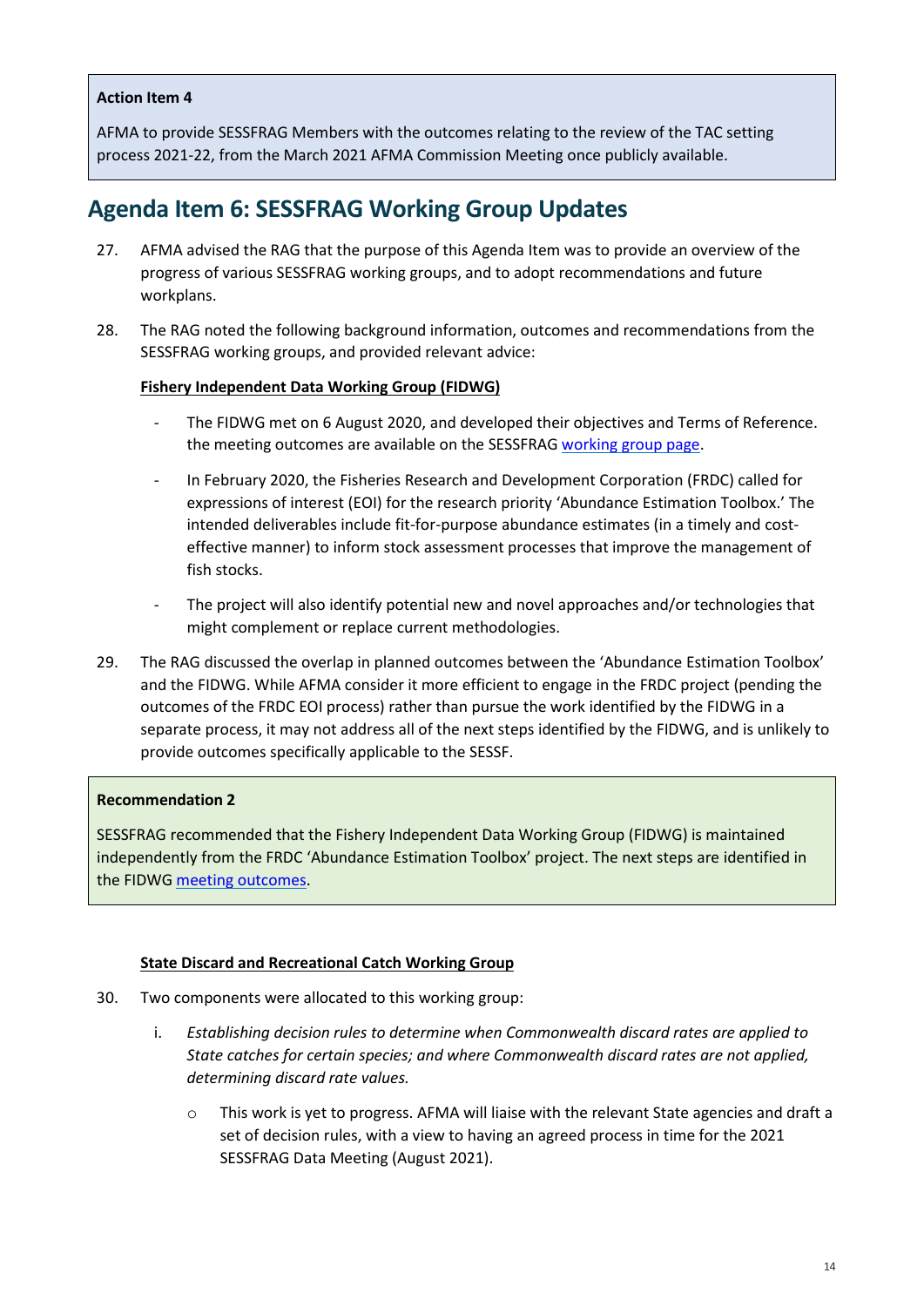- $\circ$  If this work is not completed in time for the 2021 Data Meeting, the current method will be applied, whereby Commonwealth discard rates are applied to State catches, regardless of gear type.
- ii. *Obtaining recreational catch data from the State fishery agencies to identify species which have significant recreational catch and should be accounted for in stock assessments and TAC setting processes*.
	- o At its [February 2020](https://www.afma.gov.au/sites/default/files/semac_42_-_minutes_-_cleared_10032021.pdf) TAC meeting, the South East Management Advisory Committee (SEMAC) requested that AFMA more explicitly account for recreational catch in the TAC setting processes for SESSF species.
	- o At its August [2020 Data Meeting,](https://www.afma.gov.au/sites/default/files/sessfrag_data_meeting_2020_-_final_meeting_minutes.pdf) SESSFRAG noted that the recreational catch of SESSF species is likely low across many of the assessed species (e.g. tiger flathead and blue grenadier), however, for species like silver trevally, blue-eye trevalla or gummy shark, the recreational catch may be high.
	- $\circ$  SESSFRAG also noted that the decision to include recreational catch estimates in assessments, needs to consider the quantity recreational fishers take, and whether that amount varies over time; all of which is dependent on available data.
- 31. The RAG noted that available recreational catch data will be presented each year at the SESSFRAG data meeting, where the RAG may consider whether there is sufficient data to more explicitly account for recreational catch in stock assessments and TAC setting processes.

### **Recommendation 3**

The RAG recommended limiting the scope of the 'State Discard and Recreational Catch Working Group' to developing guidelines for application of discard rates to state catches.

### **Integrated Scientific Monitoring Program (ISMP) Sampling Target and Frequency Working Group**

- At its [August 2020 meeting,](https://www.afma.gov.au/sites/default/files/sessfrag_data_meeting_2020_-_final_meeting_minutes.pdf) SESSFRAG recommended an ISMP sampling target and frequency working group (the ISMP Working Group) to develop recommendations on ISMP sampling targets and frequencies for consideration by SESSFRAG.
- The ISMP Working Group met in December 2020 to review the sampling targets for Commonwealth trawl species in the SESSF. The working group considered the assessment schedule and tier level for all species, and made amendments to the sampling plan.
- The revised sampling targets have been implemented in the 2021 ISMP Plan, it may be subject to change pending advice from SESSFRAG.
- 32. The RAG noted the following:
	- Tier 1 species were flagged as the top priority and no changes were made to the sampling plan for these species.
	- The ISMP Working Group met prior to SharkRAG's recommendations for shark species data collection.

### **Action Item 5**

AFMA to liaise with Dr Robin Thomson (CSIRO) to ensure that sampling targets for shark species (particularly trawl caught gummy shark) are accurately captured in the 2021 ISMP Plan**.**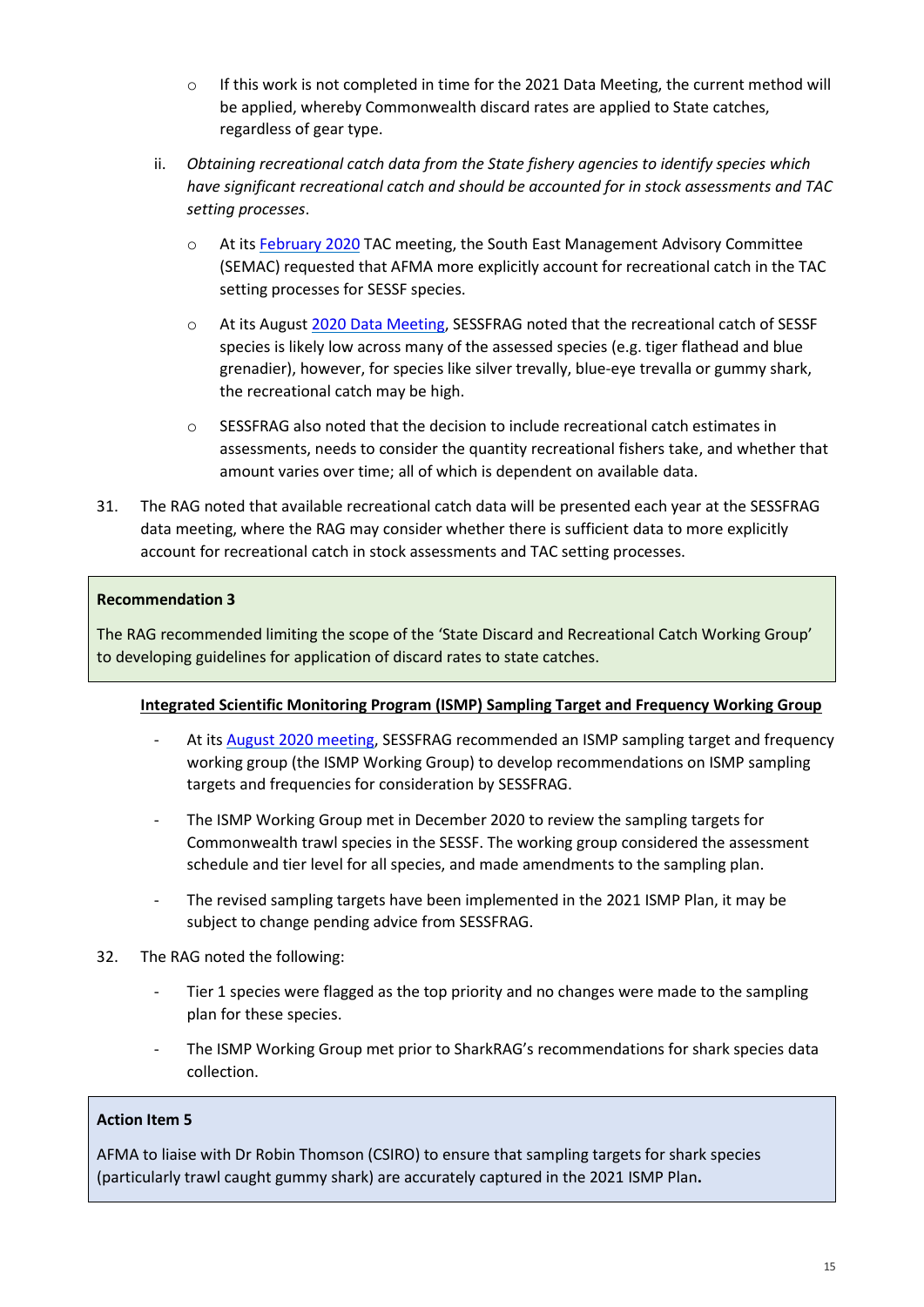- 33. The RAG discussed CSIRO's suggestions that it could be beneficial to collect data routinely every 5- 10 years for species that are not currently (or are sparsely) sampled. The routine collection of data for such species would incur additional costs, and that they needed to be realistic when identifying species that are likely to benefit from this data collection (i.e. likely to progress to a Tier 1 assessment in the future). The RAG added the following:
	- It may be beneficial to incorporate sampling targets for non-quota species into the ISMP Plan.
	- Advice from relevant RAGs will be incorporated into the 2021 ISMP Plan, with the view to reviewing the Plan at the 2021 SESSFRAG Data Meeting (August 2021).
	- In recent discussions between AFMA and CSIRO, AFMA indicated that it would be possible to macroscopically collect maturity data for certain Tier 1 species, with a reasonable degree of accuracy.

### **Action Item 6**

AFMA to confirm with Tamre Sarhan (Observer Program Coordinator) to determine whether maturity data can be collected by observers and, if so, provide SESSFRAG with a list of species for which this data can be collected.

- 34. The RAG endorsed the updated ISMP Sampling Plan for SESSF species noting changes may be incorporated at a later date, subject to advice from SharkRAG on sampling targets for trawl caught gummy shark.
- 35. The finalised sampling plan will be presented with the draft SESSF Data Plan at the SESSFRAG data meeting in August 2020.

### **Tier 5 Harvest Control Rule Working Group**

- 36. On 12 February 2021, the Tier 5 Harvest Control Working Group (T5WG) met to discuss the following:
	- Incorporating multi-species considerations into the [SESSF Harvest Strategy;](https://www.afma.gov.au/sites/default/files/sessf_harvest_strategy_amended_2020.pdf)
	- Developing Tier 5 Harvest Control Rules; and
	- TAC setting for MYTAC break out species
- 37. The key outcomes are summarised below:

#### *Incorporating multi-species considerations into the SESSF Harvest Strategy*

- At its [March 2020 Chairs' Meeting,](https://www.afma.gov.au/sites/default/files/sessfrag_chairs_meeting_minutes_27_march_2020.pdf) SESSFRAG noted that the current SESSF Harvest Strategy (the Harvest Strategy) employs a single species approach to achieving Maximum Economic Yield (MEY), rather than a multi-species approach.
- The T5WG noted that this issue arose from the following wording used throughout the Harvest Strategy:

*"Alternative reference points may be adopted for some stocks to better pursue the objective of maximising economic returns across the fishery as a whole."*

The T5WG recommended the wording be amended to:

"Alternative reference points may be adopted for some stocks to account for technical *interactions and the multi-species nature of the fishery, and to better pursue the objective of maximising economic returns across the fishery as a whole."*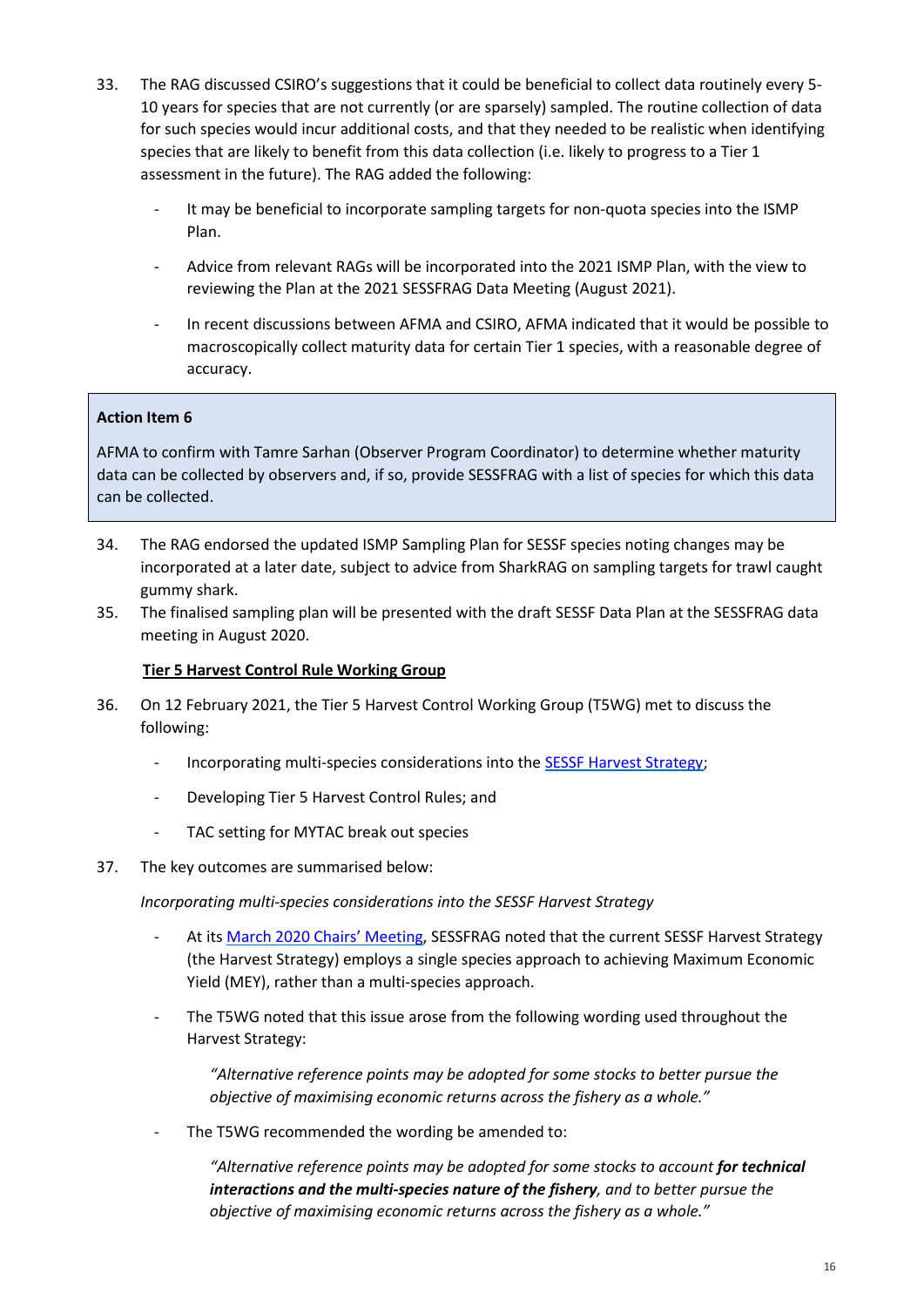### *Developing Tier 5 Harvest Control Rules*

- At its [March 2020 Chairs' Meeting,](https://www.afma.gov.au/sites/default/files/sessfrag_chairs_meeting_minutes_27_march_2020.pdf) SESSFRAG raised concerns regarding the setting of Total Allowable Catches (TACs) for Tier 5 species, noting the absence of an appropriate harvest control rule for Tier 5 assessments.
- The T5WG identified the fundamentals of a five-step approach (around MSY) to inform the TAC setting process for Tier 5 species, recommending that these steps be further developed out of session and considered at the SESSFRAG Data Meeting (August 2021).
	- *1.* Refine biological parameters Ensure that life-history metrics (e.g. growth, maximum age, resilience etc.) incorporated into the assessment are based on the best available data/information.
	- *2.* Establish a 'one-off' CatchMSY assessment, incorporating all available/relevant catch information
	- *3.* Assess against an ERA framework.
	- *4.* Understand operational changes of the fishery (e.g. economics, regime shifts, weather conditions etc.), to reconcile trends in catch that may impact on the weight of evidence interpretation.
	- *5.* Define a clear pathway out of Tier 5 assessment through data collection, monitoring programs etc.
- CSIRO agreed to consider the proposed five-step approach, and to provide further advice on:
	- methods available within a Tier 5 assessment:
	- criteria for when (and when not) to undertake a Tier 5 assessment for different species;
	- **ERA** integration; and
	- one-off CatchMSY and how this can be used to inform a TAC and associated triggers.
- 38. The RAG supported the five-step approach, provided that a more explicit proposal is presented at the August 2021 Data Meeting, with particular reference made to the integration of an ERA into this process.
- 39. SESSFRAG discussed the terminology of 'weight of evidence approach' and acknowledged that there appears to be a disconnect in how states and the Commonwealth refer to this approach. For Commonwealth fisheries, weight of evidence approaches are implemented to determine status of stocks where traditional stock assessment models are absent or equivocal. By comparison, some state fisheries (e.g. Western Australia) incorporate stock assessments as a line of evidence in their 'weight of evidence' approach.

#### *TAC setting for MYTAC break out species*

At its [October 2020](https://www.afma.gov.au/sites/default/files/serag_1_oct_2020_minutes_final.pdf) meeting, the South East Resource Assessment Group (SERAG) noted that the current Harvest Strategy does not provide guidance on how to set TACs when a stock assessment is not updated as scheduled, and a multi-year TAC (MYTAC) period is exceeded. SERAG recommended updating the Harvest Strategy to provide a process for setting TACs when a species is no longer within the MYTAC period and a new assessment has not been completed.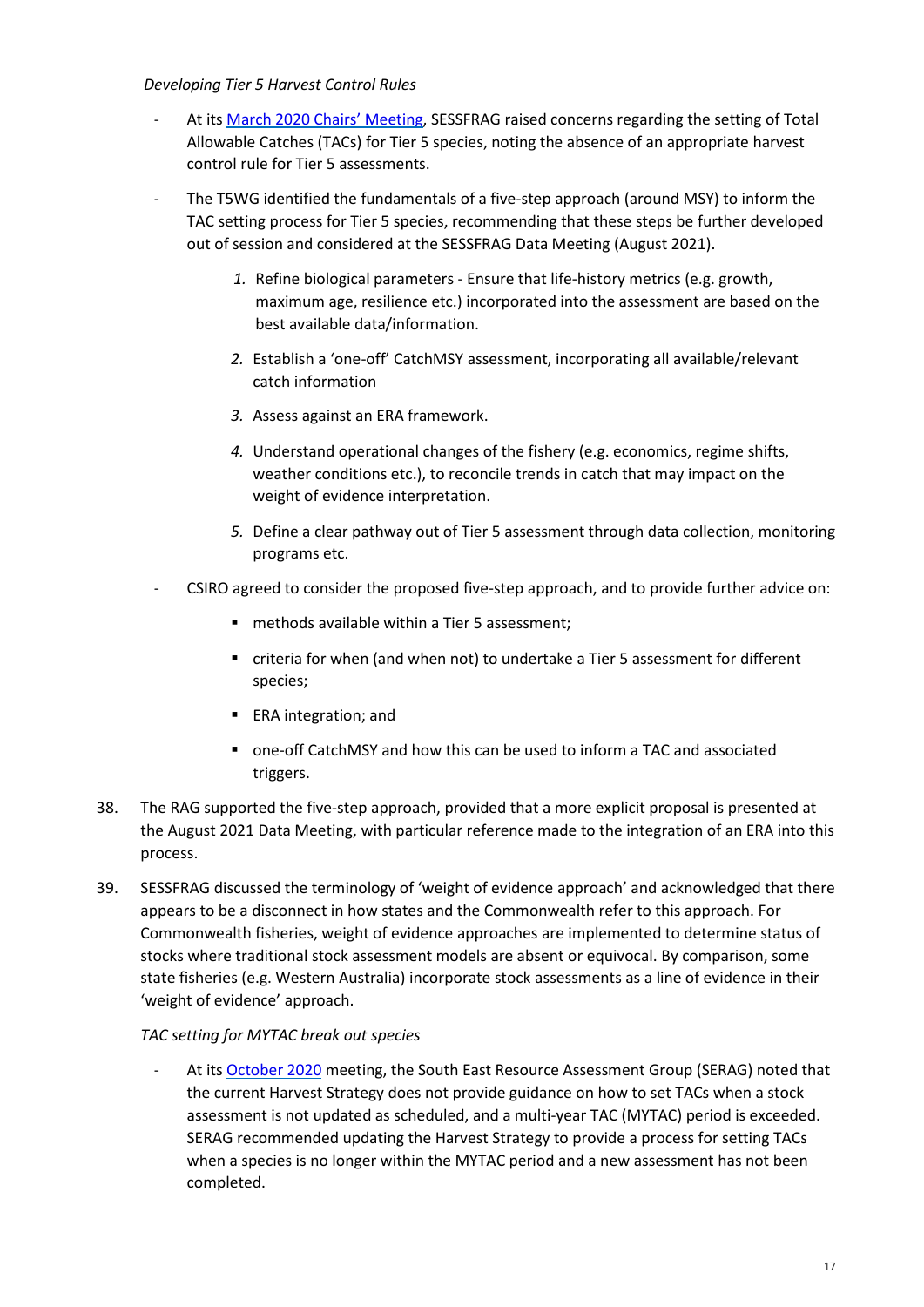- The T5WG identified two possible approaches, with CSIRO indicating that both would be achievable:
	- *1. Re-running the last base-case stock assessment, maintaining the same data inputs to generate an additional year's RBC.*
	- *2. Re-running the last base-case stock assessment, incorporating updated catch and effort data[1](#page-17-2) , to generate an additional year's RBC.*
- The T5WG recommended that in the event that a species exceeds its MYTAC period, the relevant RAG should consider the most recent assessment and determine which of the two approaches is most appropriate.
- 40. The RAG discussed:
	- whether a 'time-based buffer' should be incorporated for MYTAC break out species as an additional precaution. Such buffers are being considered as part of the Multi-Species Harvest Strategy Project.
	- that additional years RBCs should be generated at the time that the initial assessment is undertaken, to provide an RBC in the event that a MYTAC period is exceeded, without the need for completing an additional assessment.
	- it may be best to assess the approach on a species by species basis, which should be determined by the relevant RAG at the time of exceeding the MYTAC period and/or updating stock assessments.

#### **Recommendation 4**

The RAG recommended that:

- The preferred approach for setting TACs when a MYTAC species assessment is overdue, be option two identified by the Tier 5 Working Group:
	- o *Option 2: re-running the last base-case stock assessment, incorporating updated catch and effort data, to generate an additional year's RBC.*
- Additional wording be included regarding the consideration of discount factors and/or a buffer to account for time-induced risk, noting that this would be species dependent.

#### **GABFIS Working Group**

41. An overview of the outcomes from this working group are provided at [Agenda Item 4,](#page-9-0) and minutes are available on the [GABRAG webpage.](https://www.afma.gov.au/sites/default/files/gabfis_wg_minutes_-_final.pdf)

# <span id="page-17-0"></span>**Agenda Item 7: Redfish**

 $\overline{a}$ 

# <span id="page-17-1"></span>**7.1 Threatened Species Scientific Committee (TSSC) Listing Advice**

42. The AFMA member advised the RAG that redfish is currently under consideration for listing as threatened by the TSSC. The EPBC Act Listing Status provided on the Department of Agriculture,

<span id="page-17-2"></span> $1$  The use of new effort is only relevant where a CPUE standardisation is conducted. Updating CPUE can be more time consuming, and adds more time and costs than just a catch update or the option given in (1).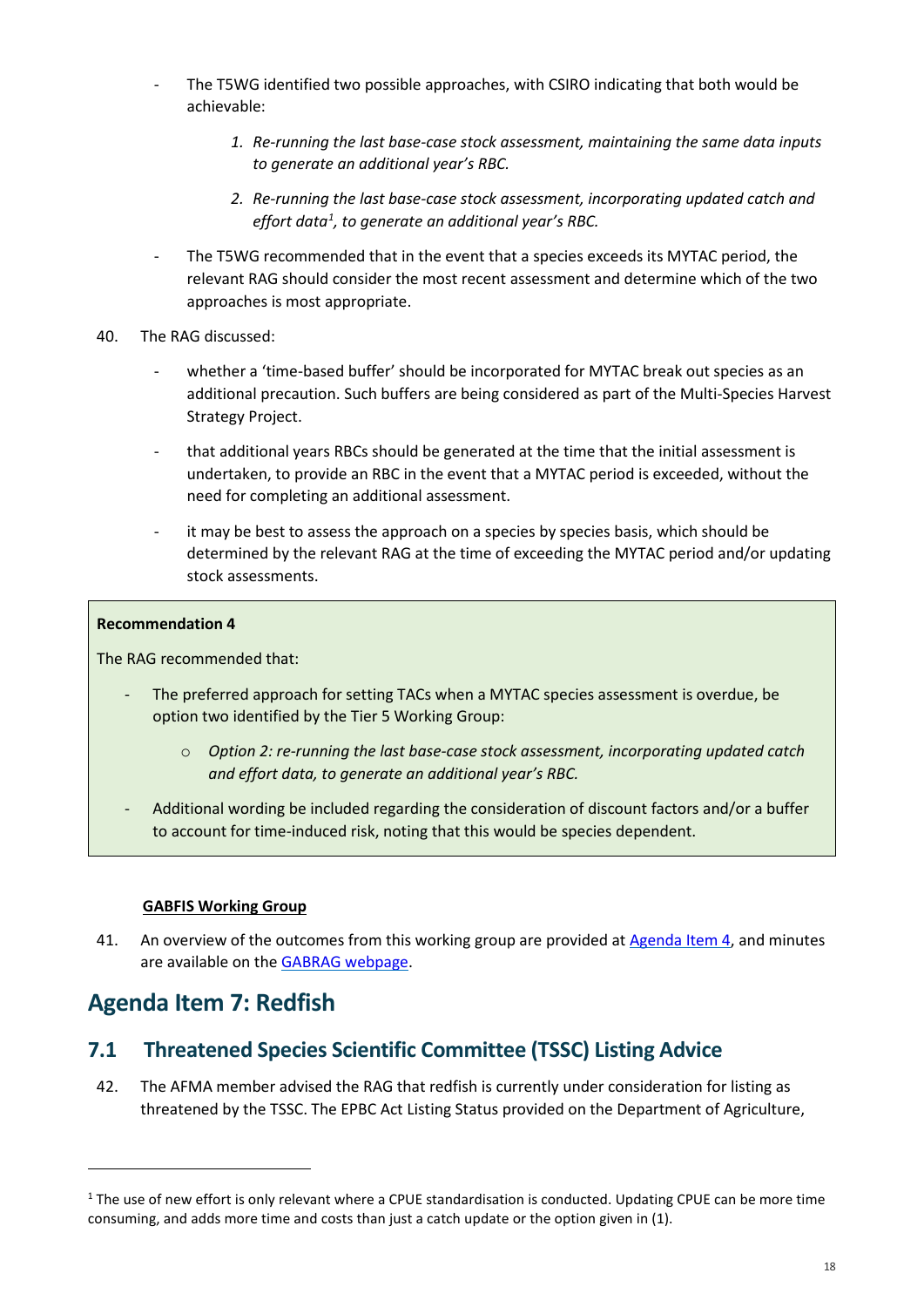Water and the Environment's website states that this assessment is due for completion in [September 2021.](https://www.environment.gov.au/sprat-public/action/fpal-submit;jsessionid=2F90DCC5C8EEB1BEF36A1915B4A43F12)

# <span id="page-18-0"></span>**7.2 FRDC trawl selectivity project update**

- 43. Dr Matt Broadhurst (NSW Department of Primary Industries) provided the RAG with an update on [FRDC Project 2019-27](https://www.frdc.com.au/project/2019-027) *Improving and promoting fish-trawl selectivity in the Commonwealth Trawl Sector (CTS) and Great Australian Bight Trawl Sector (GABTS) of the Southern and Eastern Scalefish and Shark Fishery (SESSF)*.
- 44. The RAG noted the following:
	- The aim of the project is to work with trawl operators in the CTS and GABTS to prioritise, assess and refine modifications to minimise unwanted bycatch, whilst maintaining target catches. In doing so, the project will support the wide-scale voluntary adoption and ongoing exploration of appropriate, best-practice technologies that cumulatively improve the harvesting of important Australian fish stocks.
	- The trawl selectivity project is comprised of three phases:

Phase 1: Reviews (August to December 2020) – review the available domestic and international literature and data, and consult with a project stakeholder committee to prioritise modifications to be formally assessed.

Based on the outcomes of Phase 1, assess the following modifications to trawls for minimising bycatch, whilst maintaining target catches in the CTS and GABTS:

Phase 2: Existing modifications (December 2020 to August 2022)

Phase 3: New modifications (August 2022 to September 2024)

- 45. Dr Broadhurst provided an overview of the outcomes of Phase 1. The report is available at: [https://doi.org/10.1007/s11160-021-09644-0.](https://doi.org/10.1007/s11160-021-09644-0)
- 46. Dr Broadhurst acknowledged the proactive work undertaken by operators in the GABTS, including the utility of a four-panel T90 codend for improving size and species selection, and their potential work with horizontal separator panels to determine species distributions in the trawl.
- 47. The RAG discussed the following:
	- The last study comparable to this project was undertaken almost 20 years ago, with the only outcomes being a commitment to change codends and/or to include square mesh panels. There have been no follow up studies to monitor/assess the effectiveness of these modifications over time.
	- Redfish was a cause for concern in the previous study, as modifying mesh size to accommodate decreased catches of redfish, may have resulted in a reduction in flathead catch, with little to no appetite from operators to adopt these modifications.
	- If redfish are listed under the EPBC Act (see  $A$ genda Item 7.1), a proactive management approach will need to be identified for redfish, without significantly impacting the flathead fishery (and other key commercial species).
	- In addition to gear modifications to improve selectivity of target and bycatch species, it is also important to consider modifications to decrease interactions with Threatened, Endangered and Protected (TEP) species, with specific reference to seal interactions in the SESSF.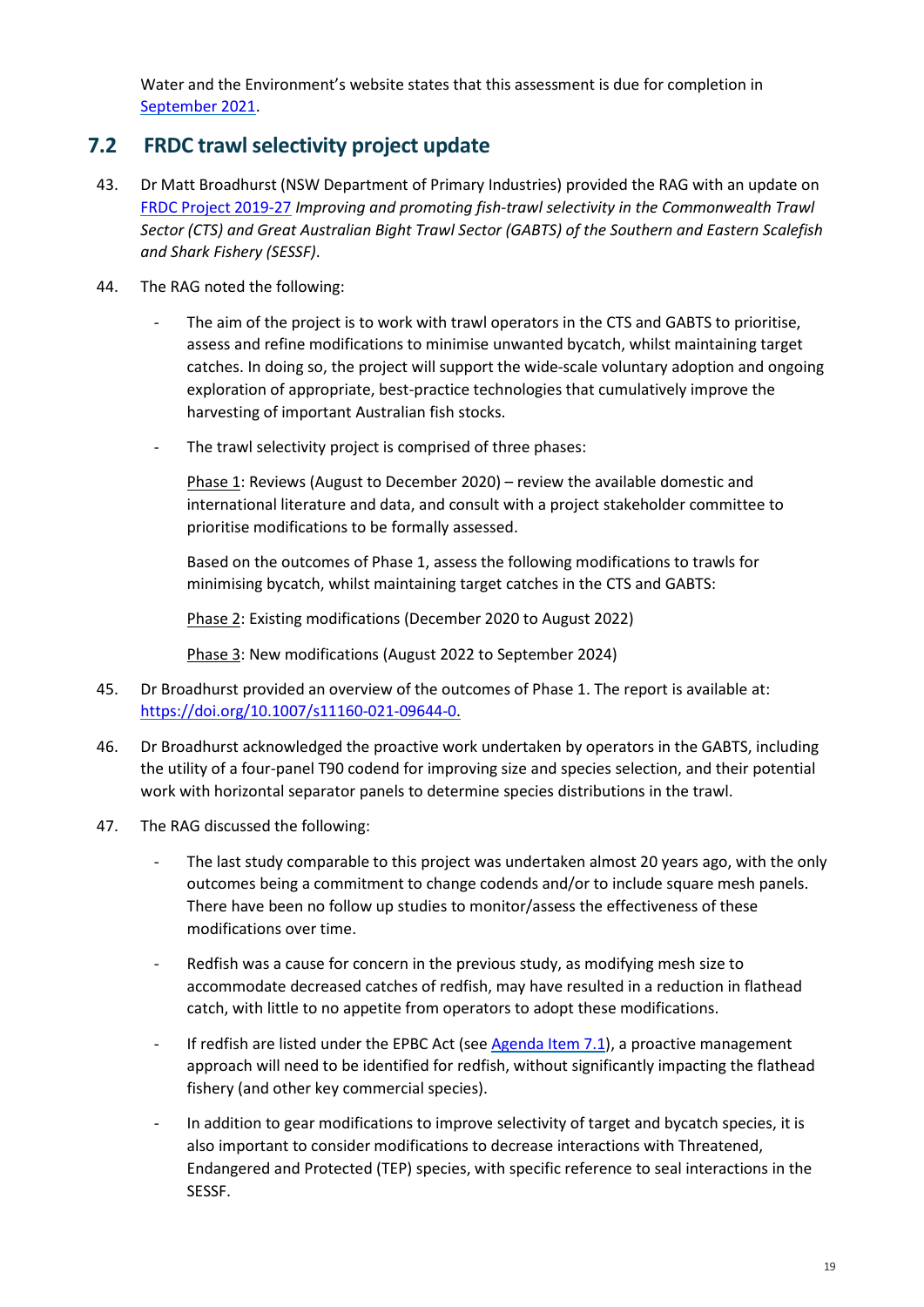- Acoustic deterrent devices ('pingers') may be a potential solution to mitigate seal interactions, however further studies are required to determine their effectiveness in Australian fisheries.

# <span id="page-19-0"></span>**Agenda Item 8: School Shark Assessment Review and Rebuilding Strategy Update**

- 48. The RAG was asked to consider the key findings and provide advice on future assessment needs and research priorities for school shark, noting SharkRAG recommendations from their 11-12 March 2021 meeting. The RAG was also asked to provide advice on any broader strategic implications from the independent expert peer review.
- 49. The RAG noted the following:
	- The most recent Tier 1 stock assessment showed school shark abundance (expressed in terms of pup production) to be below 20 per cent of unfished biomass in 2008. The [School](https://www.afma.gov.au/sites/default/files/uploads/2014/12/School-Shark-Rebuilding-Strategy.pdf)  [Shark Rebuilding Strategy](https://www.afma.gov.au/sites/default/files/uploads/2014/12/School-Shark-Rebuilding-Strategy.pdf) is based upon this model.
	- Given issues with the Tier 1 assessment, the Close Kin Mark Recapture (CKMR) was adopted as the preferred method for use in future assessments.
	- I[n August 2018,](https://www.afma.gov.au/sites/default/files/finalsharkrag_2_2018_minutes_signed.pdf) SharkRAG recommended the development of a CKMR assessment model based on work completed by CSIRO in 2014, including the incorporation of additional datasets, to replace the stock assessment model.
	- This recommendation meant that an estimate of depletion, relative to unfished biomass, is currently not available and therefore the reference points detailed in th[e SESSF Harvest](https://www.afma.gov.au/sites/default/files/sessf_harvest_strategy_amended_2020.pdf)  [Strategy](https://www.afma.gov.au/sites/default/files/sessf_harvest_strategy_amended_2020.pdf) (defined relative to unfished biomass) cannot be assessed. SharkRAG advised that a longer term strategy needs to be developed to address this issue.
	- I[n December 2018,](https://www.afma.gov.au/sites/default/files/sharkrag_4_2018_minutes_final_signed.pdf) CSIRO presented the CKMR assessment for school shark. A key outcome of this assessment was that it provided an estimate of abundance that was three to four times lower than that of the most recent stock assessment model. Nevertheless the RBC was similar to those from the earlier model.
	- SharkRAG accepted the CKMR assessment model, noting high confidence in the absolute estimate of abundance produced by the model, and lower confidence in the estimates of trend. Based on the model's projections, SharkRAG recommended an incidental TAC for the subsequent three fishing seasons (2019-20 to 2021-22) and for the model to be updated in 2021.
	- The Southern Shark Industry Alliance (SSIA) commissioned a review of the CKMR assessment by Dr Patrick Cordue of Innovative Solutions Limited (ISL). CSIRO supported the review by providing the necessary data and other information. CSIRO also provided a separate response, concerning the findings of the review following its finalisation. FRDC also sought peer reviews of the draft CSIRO report.
	- I[n January 2020,](https://www.afma.gov.au/sites/default/files/sharkrag_teleconference_minutes_final.pdf) SharkRAG members supported the engagement of a panel of experts to review the results of the CKMR assessment for school shark, with Terms of Reference (TOR) developed by AFMA, and considered by SharkRAG i[n May 2020](https://www.afma.gov.au/sites/default/files/sharkrag_6_teleconference_minutes_final.pdf) (finalised out of session).
	- An Expert Panel (the Panel) was appointed by AFMA in October 2020, comprising of Professor Colin Simpfendorfer (Chair), Professor Sean Cox, Dr Kevin Stokes, Dr Robin Waples.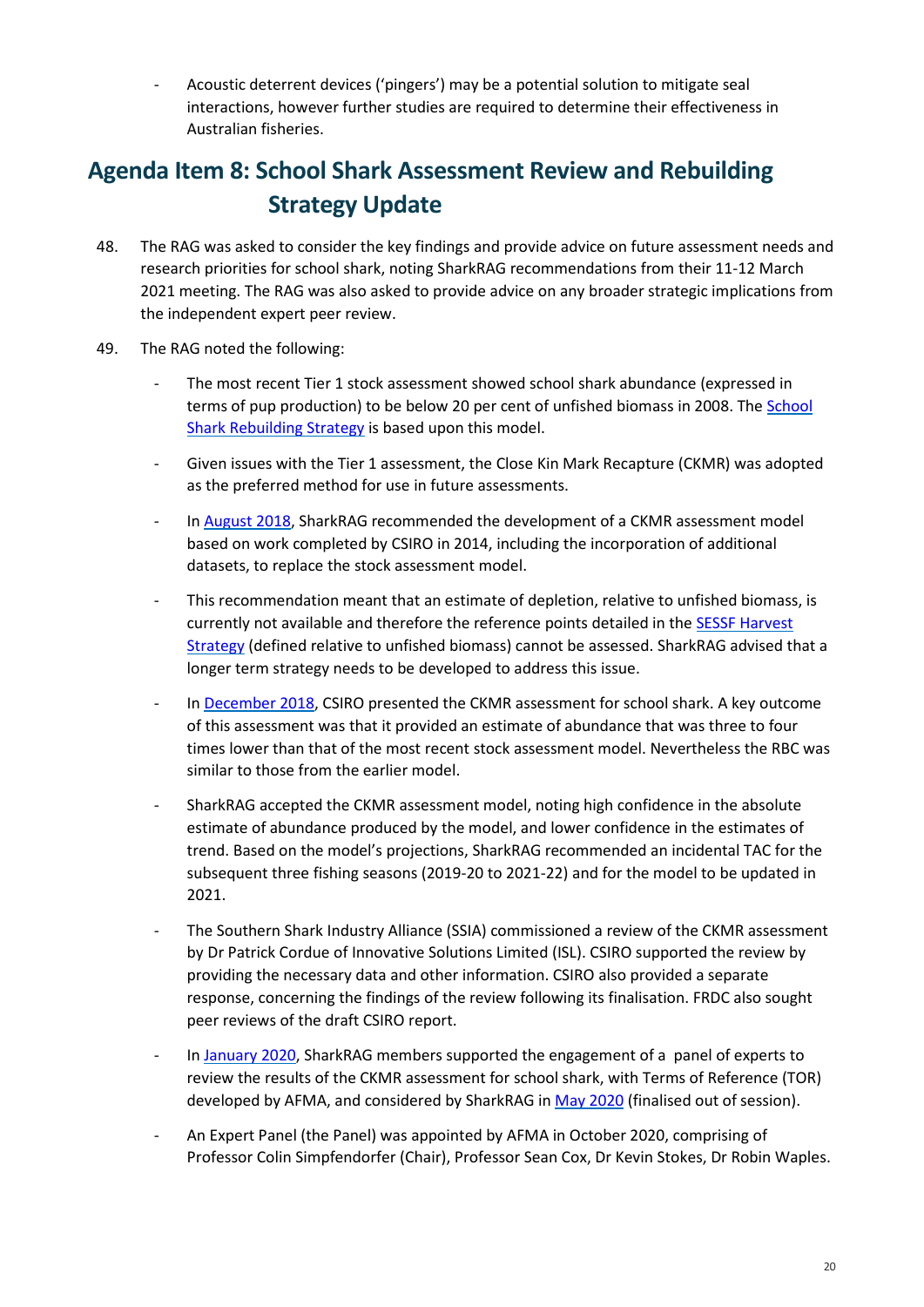- 50. The RAG noted the following:
	- The Panel were provided with the ToR for the review and examined the following key documents:
		- o School shark CKMR assessment;
		- o Review of the CKMR assessment Patrick Cordue;
		- o CSIRO response to the Cordue review;
		- o FRDC reviews of the CKMR assessment report; and
		- o CSIRO response to review panel questions

*ToR 1: Is there an inherent likelihood of consistent under-estimation or over-estimation of school shark abundance and productivity that would be expected to result from the:*

- *a. Sampling design, in particular the assumptions made in the design, the sample size and the distribution of samples, given current knowledge of the range of the school shark population and its movement patterns;*
- *b. Close kin data inputs (i.e. genetic sequences), in particular the methods used in genetic sequencing, their associated uncertainties and assumptions;*
- *c. Fishery dependent data inputs (i.e. landed catch and discards), including their associated uncertainties and assumptions;*
- *d. Biological and selectivity parameters, including their associated uncertainties and assumptions; and*
- *e. Statistical methods and assumptions used to incorporate the close kin data inputs (i.e. genetic sequences) into the assessment model, including the methods applied to kinfinding*

The Panel identified three issues regarding ToR 1 and recommended work to improve the accuracy and precisions of assessment outcomes:

- i. The ability to precisely and accurately age individuals included in the study. In the current assessment, age uncertainty could cause considerable bias in the results. Inaccurate age estimates affected a number of aspects of the assessment, including significant age differences between full sib pairs. The Panel recommended improved ageing techniques to increase confidence in the results. The Panel concluded that interlitter sperm storage and repeated mating between individuals were unlikely to be explanations for age differences between full sib pairs, but could be fully eliminated as possibilities through further research on mating systems in school sharks.
- ii. The occurrence of skip breeding (females not producing litters every year) that was not explicitly dealt within the assessment. With the current approach, skip breeding could introduce significant bias (estimated to be up to 16 per cent upwards) if females produce litters every three years and males reproduce annually). The Panel recommended that research into the periodicity with which females produce litters and how that periodically affects sibling probabilities, would assist in better incorporating skip breeding into future assessments. Further, simulation work could investigate the potential bias from not accounting for skip breeding, and if this bias could be reduced as more cohorts are included; and, if so, how many cohorts would be required before the bias fully attenuates. Information from CSIRO indicates that it is possible to account for this in the CKMR methodology, but will require some additional work. Regarding the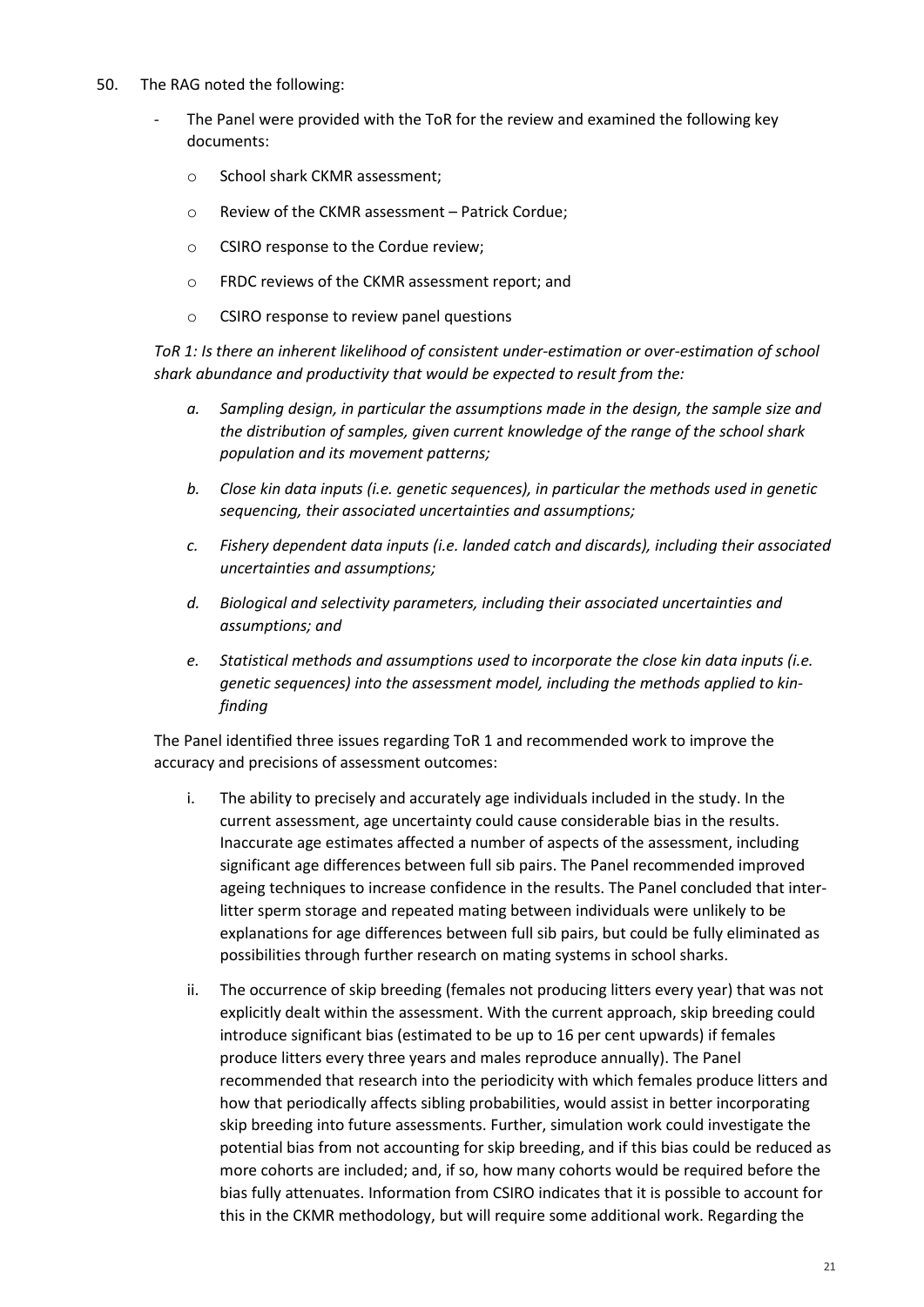inclusion of the lucky litter effect, the Panel deemed this factor as appropriate, however improved age certainty would reduce the need for its use.

iii. Stock structure of school sharks caught by Australian fisheries. Knowledge of stock structure will not affect the outcomes of the assessment, however it is important for the interpretation of results and their use to inform management decisions. The Panel recommended undertaking further work to understand the historical and contemporary stock structure to assist in setting management arrangements.

*ToR 2*: *Based on the response to question 1, do the methods employed in the CKMR assessment provide sufficiently precise, accurate and unbiased estimates of productivity and absolute school shark abundance and trends upon which to base management advice?*

- The Panel concluded that the methods used in the CKMR school shark assessment are suitable for providing management advice. However, they noted two areas where assessment outcomes could be improved to reduce bias in the estimation of abundance and productivity of school sharks:
	- i. Improve accuracy and precision of age estimation; and
	- ii. Account for skip breeding.
- Further consideration should be given to how the assessment aligns with the *[Commonwealth](https://www.agriculture.gov.au/sites/default/files/sitecollectiondocuments/fisheries/domestic/hsp.pdf)  [Fisheries Harvest Strategy Policy](https://www.agriculture.gov.au/sites/default/files/sitecollectiondocuments/fisheries/domestic/hsp.pdf)*, and how stock structure may influence result interpretation. The Panel recommended reviewing historic stock structure to assist with interpreting results and formulating future management recommendations.
- The Panel suggested that Management Strategy Evaluations (MSE), may assist with incorporating CKMR abundance estimates into a Harvest Strategy.
- 51. SharkRAG (March 2021) considered the outcomes from the Panel's report and developed research priorities, which will be discussed at [Agenda Item 17.](#page-47-0)
- 52. The RAG noted the outcomes of the review with discussion focusing on the issue of the CKMR assessment providing a biomass estimate but not a measure of stock status in relation to  $B_0$ , when the broader policies are currently based on obtaining a relative index. Undertaking subsequent assessment would, with time, provide trends in abundance and ecosystem models could potentially provide guidance on the desired abundance of the recovered stock.

# <span id="page-21-0"></span>**Agenda Item 9: Process for the Peer Review of Assessments**

- 53. AFMA advised the RAG that the purpose of this Agenda Item was to seek advice regarding the process for independent peer review of assessments in the SESSF, and the circumstances under which this should occur. The following background was noted by the RAG:
	- AFMA's 'Fisheries Research and Science Quality Assurance Policy' [\(FMP 16\)](https://www.afma.gov.au/sites/default/files/final_version_fap_16_-_october_18_-_fisheries_research_and_science_quality_assurance_policy.pdf?acsf_files_redirect) requires that scientific information be submitted for peer review, and that appropriate peer review processes are established.
	- AFMA has well established and documented peer review processes through RAGs and MACs, this being a key function of those committees (as outlined in [FAP 12](https://www.afma.gov.au/sites/default/files/fap12_to_reflect_legislative_changes_and_economic_advice_-_october_2018.pdf?acsf_files_redirect) and 'Fisheries Management Paper 1[, FMP 1\)](https://www.afma.gov.au/sites/default/files/fap12_to_reflect_legislative_changes_and_economic_advice_-_october_2018.pdf?acsf_files_redirect).
	- Whilst RAGs serve as one of the primary mechanisms for conducting peer review of fisheries research and science information, they are not the only mechanism.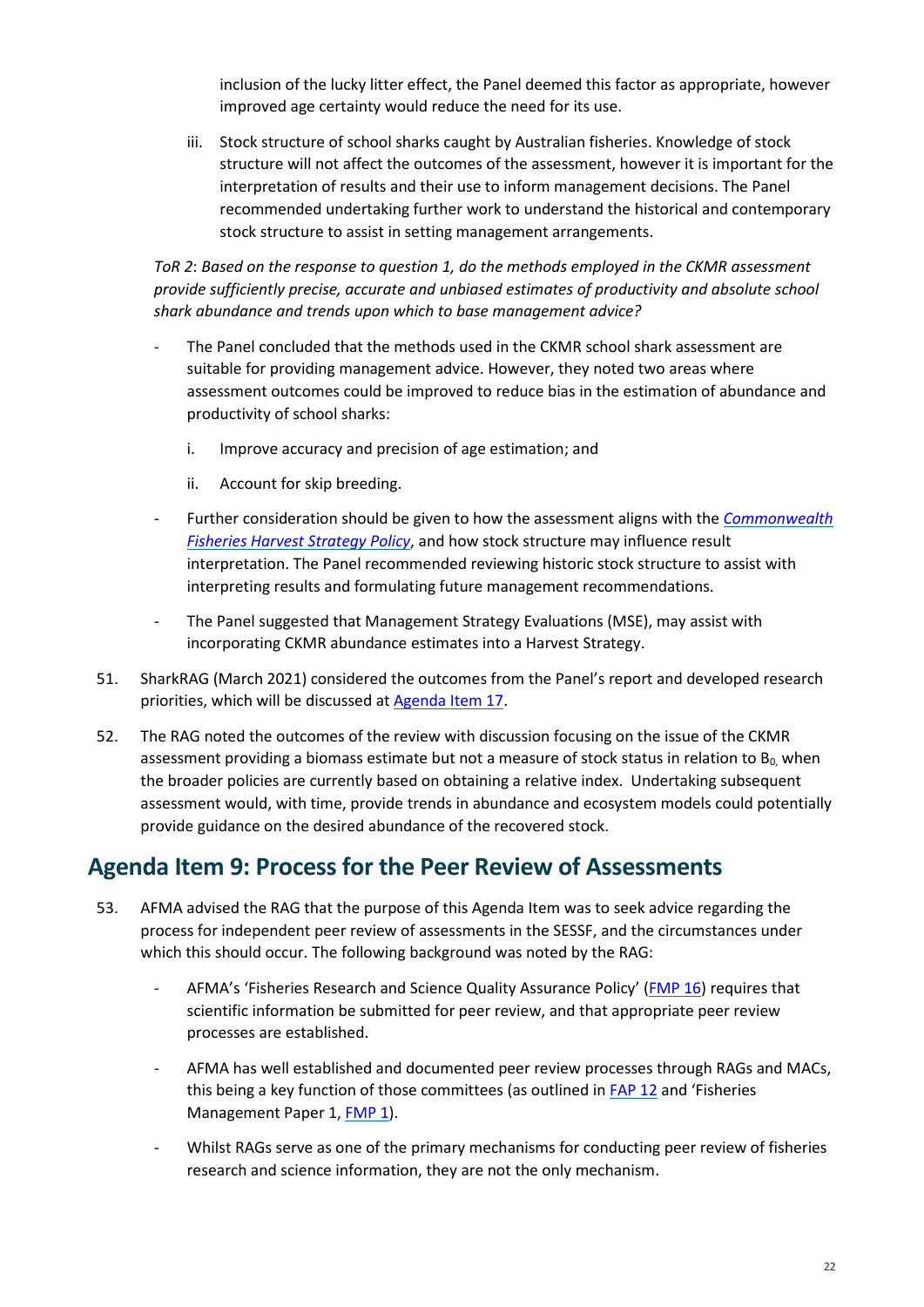- AFMA has previously commissioned additional, external, independent expert peer review of selected pieces of research and scientific information, when considered warranted due to the complexity, contentiousness or emergent nature of the research. However, approaches concerning when such reviews should be undertaken, their form and design, have previously been undertaken on an *ad-hoc* basis.
- This process is relevant to the SESSF, given the quantity of assessments undertaken each year. There are 32 species stocks/species baskets currently assessed under the [SESSF Harvest](https://www.afma.gov.au/sites/default/files/sessf_harvest_strategy_amended_2020.pdf)  [Strategy Framework,](https://www.afma.gov.au/sites/default/files/sessf_harvest_strategy_amended_2020.pdf) and in most cases, each stock is assessed using one of three types of assessments (Tier 1, Tier 4 or Tier 5).
- 54. The RAG were asked to consider the following key questions, and suggested approaches, concerning the design of an independent peer review process, and to provide advice in relation to SESSF assessments.

# **As needs vs. periodic**[2](#page-22-0)

*Should reviews be undertaken on an 'as needs' basis, or should a program be developed for reviews to be undertaken on a periodic basis (e.g. one assessment review every 2 years/multiple assessment reviews every 3-5 years)?*

- 55. The RAG noted that:
	- The FRDC funded project *Development of guidelines for quality assurance of Australian fisheries research and science information* (the Guidelines) recommended that:
		- o in addition to existing RAG and MAC processes, and conducting independent expert peer review on an 'as needs' basis, AFMA should look to implement a longer term systematic program of independent peer review to be conducted every three to five years; to provide a secondary check on the quality of key research items that influence decision making on an annual basis.
		- Consideration could be given to whether this is necessary for all species, or if key commercial species and/or Tier 1 assessments, should be reviewed on a semi-regular basis.
- 56. The RAG discussed the following:

 $\overline{a}$ 

- To date, the majority of reviews have been industry initiated. If periodic reviews were implemented, this would reduce the need for industry to initiate these reviews, noting that industry would need to be engaged as part of the review process. Industry would also need to be consulted when designing the peer review process, however this would not negate the possibility for industry to pursue their own review (outside of this process), should the need be identified.
- Even under a 3-5 year cycle, given the number of stocks and assessments, up to two reviews would be required each year.
- Industry's preference would be to undertake reviews on an 'as needs' basis, to avoid incurring the additional costs associated with more frequent reviews.

<span id="page-22-0"></span><sup>&</sup>lt;sup>2</sup> SESSFRAG Members reconvened out of session to provide further advice on whether periodic or ad-hoc reviews were recommended.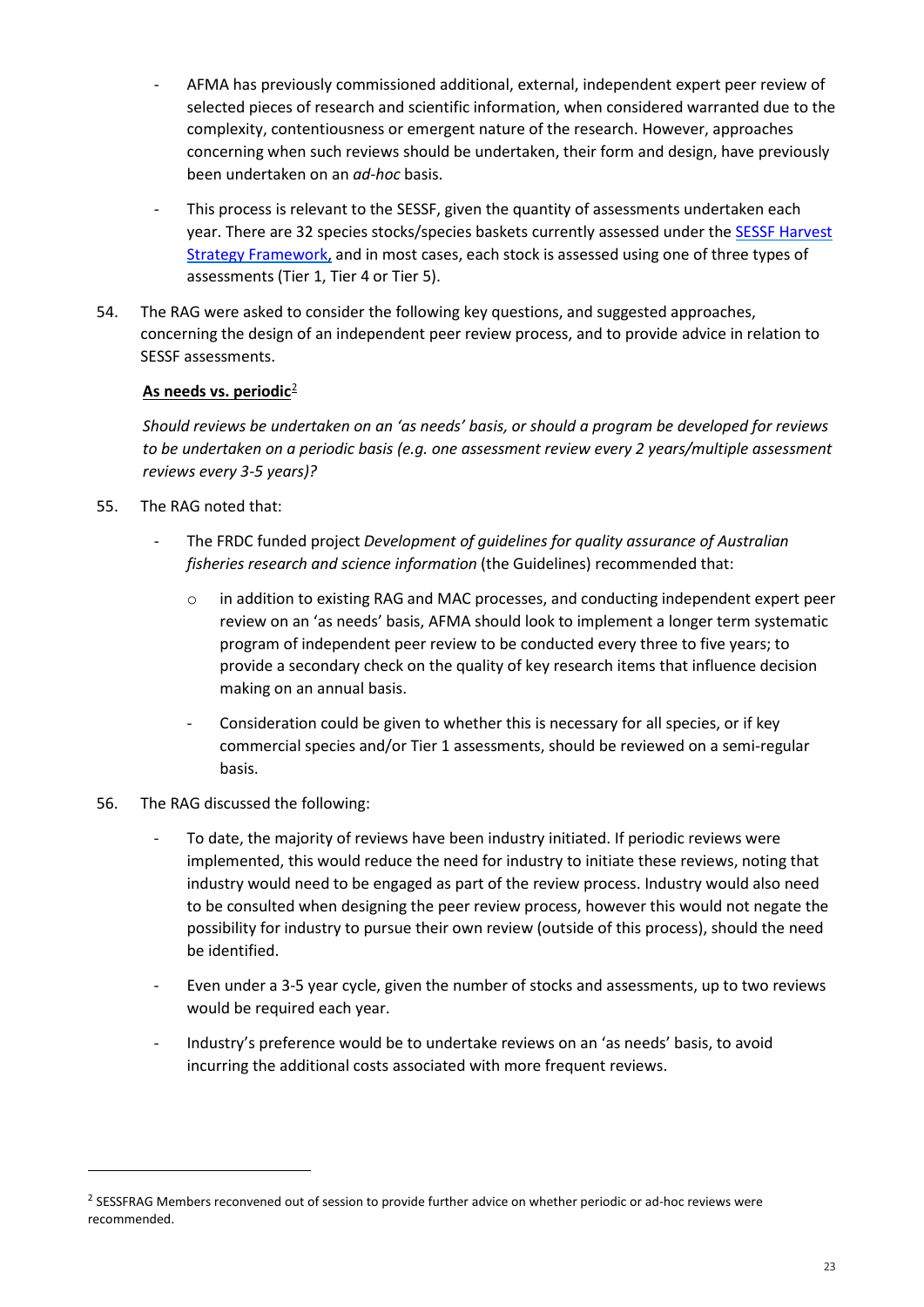- Reviews might only be required if there was a major change to the assessment (i.e. new methodology), the assessment hadn't been reviewed for a substantive period of time, or any other concerns were identified by the relevant RAG/MAC.
- Noting that there are different levels of review (with varying associated costs) it is important to consider:
	- $\circ$  whether periodic reviews will be undertaken for all species (and if not, which species are prioritised); and
	- o the level of review undertaken for each species, i.e. species-specific for Tier 1 and method based for Tier 4 and 5.
- 57. The RAG supported implementing periodic reviews, suggesting the review be undertaken every third assessment, unless a reason arises to undertake a review at an earlier time, however exact timing should be given further consideration.
- 58. Noting the cost to industry, the industry invited participant was not supportive of a rigid application of the periodic review, and suggested it should only be on an 'as needs' basis.

# **Criteria**

*What criteria should be applied in deciding to undertake an independent expert peer review on an as needs basis?*

- 59. The RAG supported the suggested criteria for 'as needs' reviews, these being additional to regular periodic reviews of all assessments:
	- Independent expert peer review outside of (or in addition to) the normal RAG process, should be considered when:
		- $\circ$  the research is novel, complex or contentious, exceeds the technical expertise of existing science working groups, or requires review beyond the capabilities of established scientific working groups;
		- $\circ$  there is substantial uncertainty and a range of conflicting scientific opinions regarding the interpretation of results;
		- o attempts at peer review using existing committees or panels (e.g. RAGs) have resulted in adversarial debate and irreconcilable opposing views;
		- $\circ$  there are strong conflicts of interest relating to potential impacts of fisheries management decisions on organisations, industries or groups, with whom some participants in regular peer review processes are affiliated; or
		- $\circ$  the findings are controversial or implications for fisheries management decisions are substantial.

### **Funding**

#### *How are reviews to be funded?*

- 60. The RAG noted the following:
	- [FMP 16](https://www.afma.gov.au/sites/default/files/final_version_fap_16_-_october_18_-_fisheries_research_and_science_quality_assurance_policy.pdf?acsf_files_redirect) details that, in deciding whether to undertake an independent expert peer review, the cost of the review should be appropriate to the potential risk associated with the use of the information under review (risk:catch:cost).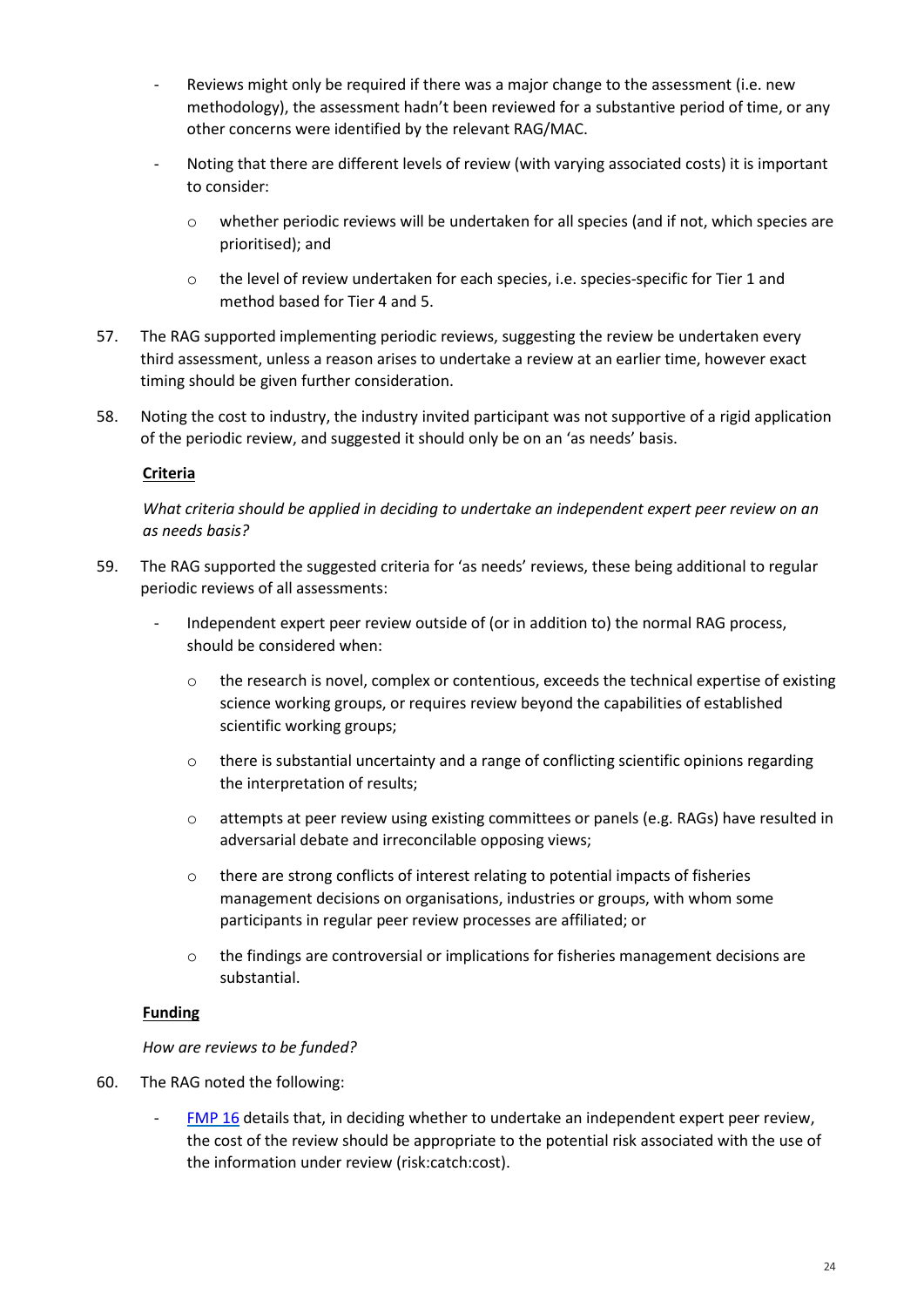- A simple review generally costs \$10,000-20,000, whereas a more complex review can cost significantly more.
- 61. The RAG recommended that peer reviews should be considered as 'research' with funding sought accordingly.

#### **Scope of work**

*What is the process for developing a Terms of Reference (ToR) and are there basic standards that all ToR should meet?*

- 62. The RAG supported the process for developing ToRs, as outlined by AFMA. The ToR:
	- must be determined in advance of the selection of reviewers;
	- should be developed in consultation with the relevant RAG(s);
	- should not change during the course of a review;
	- should be made publicly available, subject to relevant confidentiality requirements and privacy legislation.
	- must:
		- $\circ$  specify the mandate, roles and responsibilities of the participants;
		- o require all participants to be familiar with (and to adhere to) requirements for scientific quality assurance, as detailed i[n FMP 16;](https://www.afma.gov.au/sites/default/files/final_version_fap_16_-_october_18_-_fisheries_research_and_science_quality_assurance_policy.pdf?acsf_files_redirect)
		- $\circ$  identify the research projects or issues to be dealt with (including technical questions);
		- $\circ$  allow peer reviewers the opportunity to express their views (e.g. make recommendations) on the range of research and scientific information under review;
		- $\circ$  require that uncertainties and associated risks for fisheries management are clearly identified, and appropriately and objectively characterised and documented;
		- $\circ$  detail requirements regarding the reporting of review outcomes reports to be made public, subject to relevant confidentiality requirements and privacy legislation; and
		- $\circ$  require the reviewer(s) to declare all interests relating to any of the research under review, with interests to be made public.
	- should not request reviewers to provide advice on policy, such as amount of uncertainty that is acceptable or amount of precaution to use in an analysis.

### **Selection of reviewer(s)**

*What are the criteria and process for selecting reviewer(s)?*

- 63. AFMA proposed the following selection criteria and process:
	- A reviewer(s) must:
		- o not have contributed or participated in the development of the research or scientific information under review;
		- $\circ$  have the appropriate expertise and experience to review the research and scientific information and analyses concerned;
		- o be able to provide an impartial and objective review; and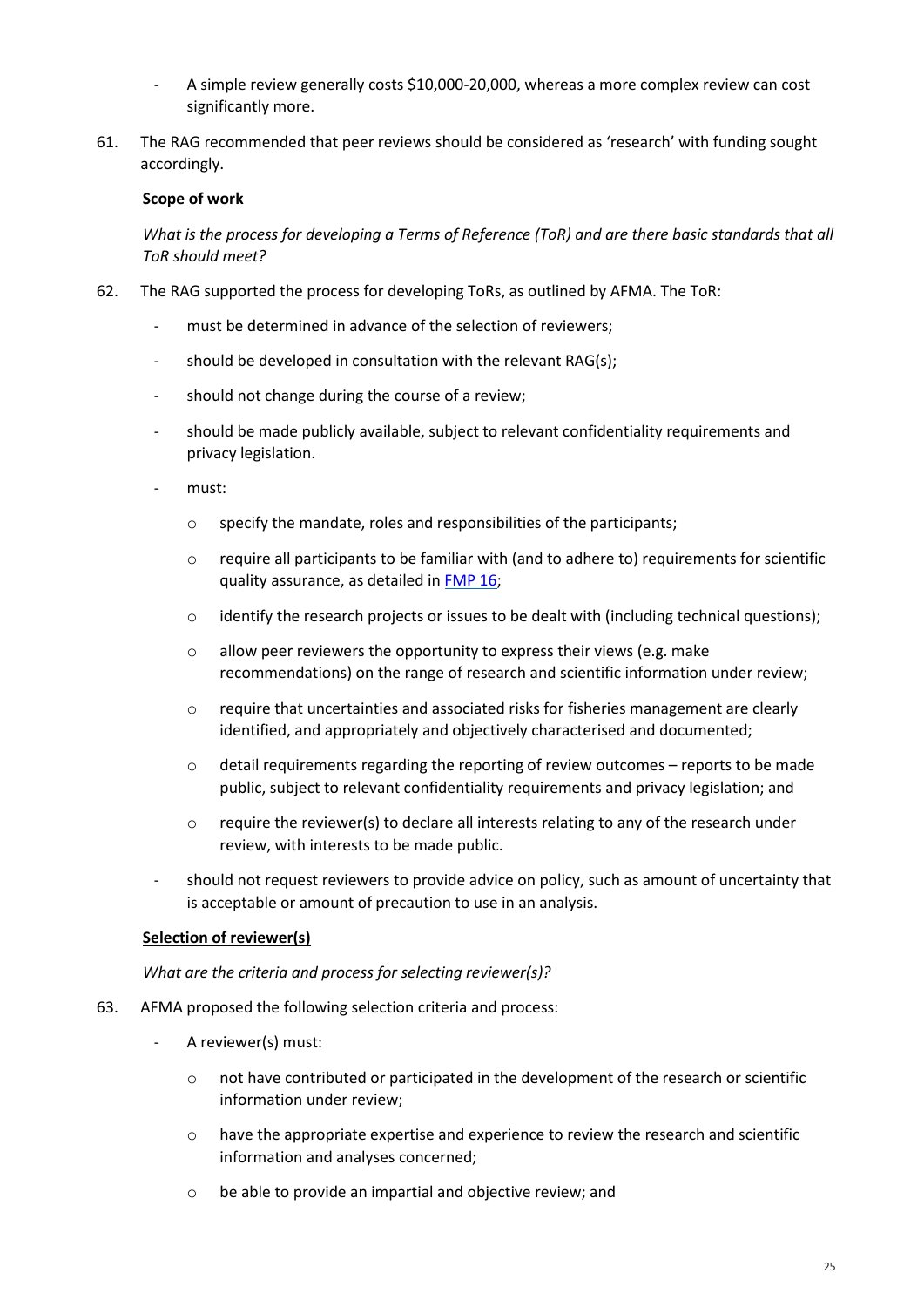- o declare all interests relating to any of the research under review.
- Selection of reviewer(s) should be undertaken as follows:
	- $\circ$  Following finalisation of the ToR, the relevant RAG(s) or a RAG sub-committee to provide advice on the how many and skill set of the reviewer(s) to be selected (e.g. panel or one or more independent experts); and, if appropriate, compile a list of suitable candidates, noting Commonwealth Procurement Rules may require an open tender, depending on the value of the procurement. Panel composition or reviewer skill will depend on the range of expertise required to conduct an effective review, extent to which methods are well established or novel, time constraints, availability of necessary expertise, and the level of independence required;
	- o In accordance with the Commonwealth Procurement Rules, AFMA to seek submissions, either through an open approach to the market, or approaching candidates identified by the relevant RAG(s) or a RAG sub-committee, and any other candidates considered to meet the above criteria by AFMA. All candidates to be provided with the same information concerning the review;
	- $\circ$  AFMA to work with the research provider to ensure all information needed to support the review is available;
	- $\circ$  Submissions received from candidates to be assessed against the above criteria by the relevant RAG(s) or a RAG sub-committee. Advice to be provided on preferred candidates. Careful consideration should be given to any declarations of interest; and
	- $\circ$  AFMA to commission review, taking into consideration the relevant RAG(s) or a RAG sub-committee.
- 64. The RAG discussed the following:
	- When selecting reviewers, it should be considered whether the person is likely to be involved in undertaking an associated stock assessment in the near future.
	- The prospect of developing a 'pool' of potential reviewers, with candidates able to selfnominate to be considered for future reviews.
	- If relevant RAGs related to the SESSF, are asked to identify potential reviewers, a 'pool' of potential reviewers is likely not required.
- 65. The RAG supported the selection criteria and process proposed by AFMA, emphasising the importance of RAG consultation in the reviewer selection process.

### **Consideration of review reports**

#### *What is the process for consideration and public release of reports?*

66. AFMA suggested that review reports are considered by the relevant RAG(s) and AFMA, prior to their finalisation and public release. Public release will be subject to confidentiality requirements and privacy legislation. This will provide the opportunity to evaluate the review against the ToR, seek clarification on any outstanding issues, and for the report to be updated to reflect these considerations.

#### **Implementation of the process**

67. AFMA advised the RAG that the above processes and guidance could be incorporated into the document 'Total Allowable Catch (TAC) setting process – Guidelines for provision of data and stock assessment processes' which have already been adopted by SESSFRAG, to provide direction to RAGs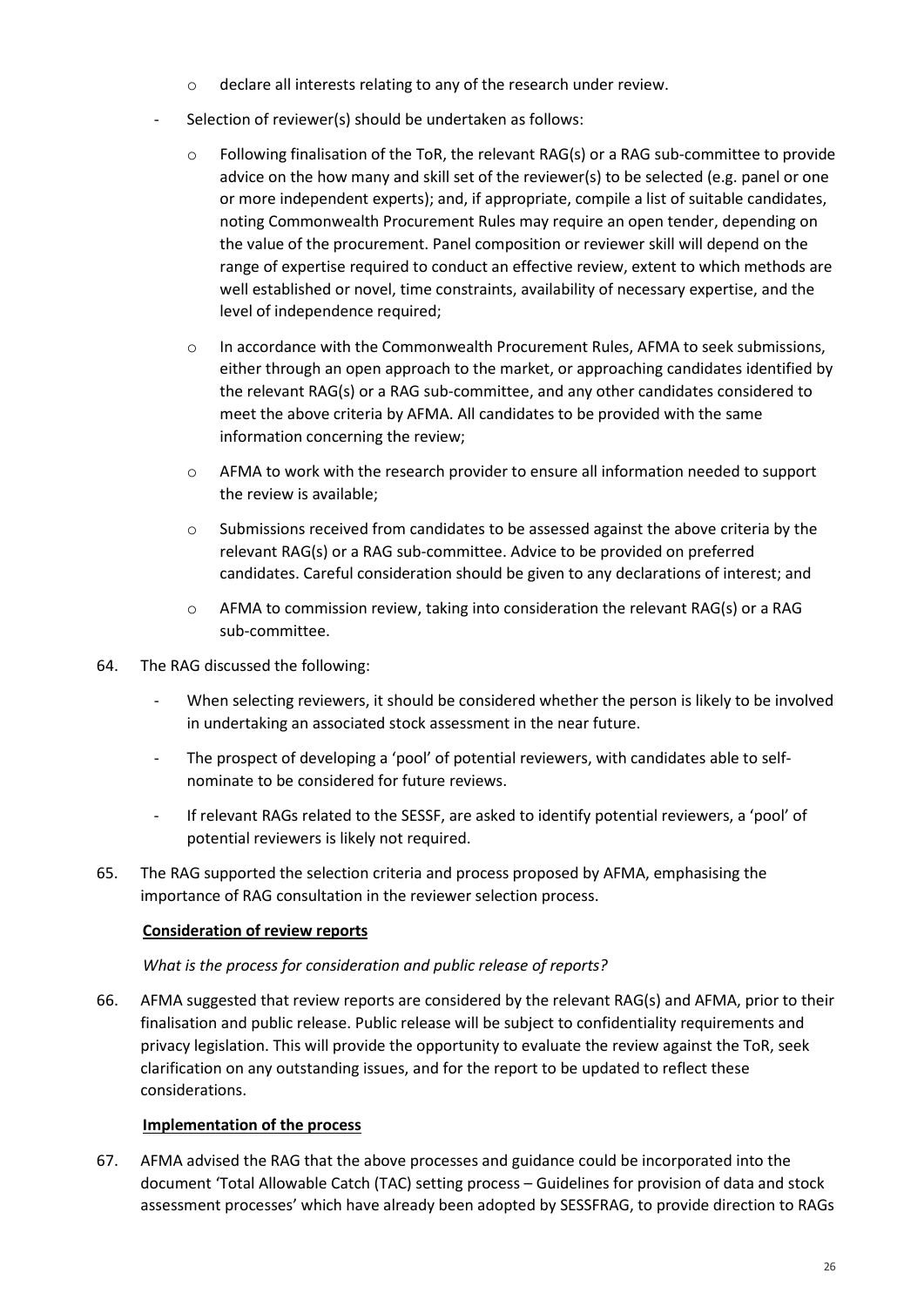to ensure that the TAC setting process is conducted in the most efficient and cost-effective way each year.

#### **Summary**

- 68. The RAG supported the general process for the independent peer review (external to AFMA's RAG processes) of stock assessments in the SESSF (as outlined by AFMA) noting that:
	- The frequency and timing of periodic review should be given further consideration;
	- There should be provision for both periodic and 'as needs' reviews;
	- Peer reviews should be considered as 'research' with funding sought accordingly;
	- RAGs should be consulted to provide advice, assist in the development of the Terms of Reference (ToRs) and aid in the reviewer(s) selection process noting potential conflict of interest;
	- The proposed processes and guidance should be incorporated into the document 'Total Allowable Catch (TAC) setting process – Guidelines for provision of data and stock assessment processes' which have previously been adopted by SESSFRAG; and
	- AFMA will provide the draft document to the SESSFRAG Data Meeting (August 2021)<sup>[3](#page-26-1)</sup> for further consideration.

#### **Action Item 7**

**.** 

AFMA to incorporate the process for periodic review of stock assessments in the document 'Total Allowable Catch (TAC) setting process – Guidelines for provision of data and stock assessment processes' for further consideration by SESSFRAG. Timeline is subject to other priorities.

# <span id="page-26-0"></span>**Agenda Item 10: Orange Roughy Natural Mortality**

69. CSIRO advised the RAG that the purpose of this Agenda Item was to seek endorsement from SESSFRAG, regarding proposed work on the estimation of natural mortality for orange roughy stocks.

#### **Natural Mortality (***M***) for eastern orange roughy**

- 70. The RAG noted the following:
	- In 2020, SERAG discussed the uncertainty surrounding the estimate of *M* used in the most recent Eastern Zone orange roughy stock assessment, and how to accommodate the uncertainty in *M* within the 2021 assessment.
	- At its [November 2020](https://www.afma.gov.au/sites/default/files/serag_2.1_nov_2020_minutes_final.pdf) meeting, SERAG requested CSIRO develop a robust process for estimating *M* for the 2021 Eastern Zone orange roughy stock assessment for review.
	- CSIRO proposed estimating *M* within the assessment, using an updated version of the informative prior of Cordue (2014)<sup>4</sup>.

<span id="page-26-1"></span><sup>3</sup> The SESSFRAG Data meeting 2021 was flagged as the potential date for a draft to be presented – this timeline may be reviewed subject to other priorities.

<span id="page-26-2"></span><sup>4</sup> P.L. Cordue. *A Management Strategy Evaluation for orange roughy*. ISL Client Report for Deepwater Group Ltd (2014)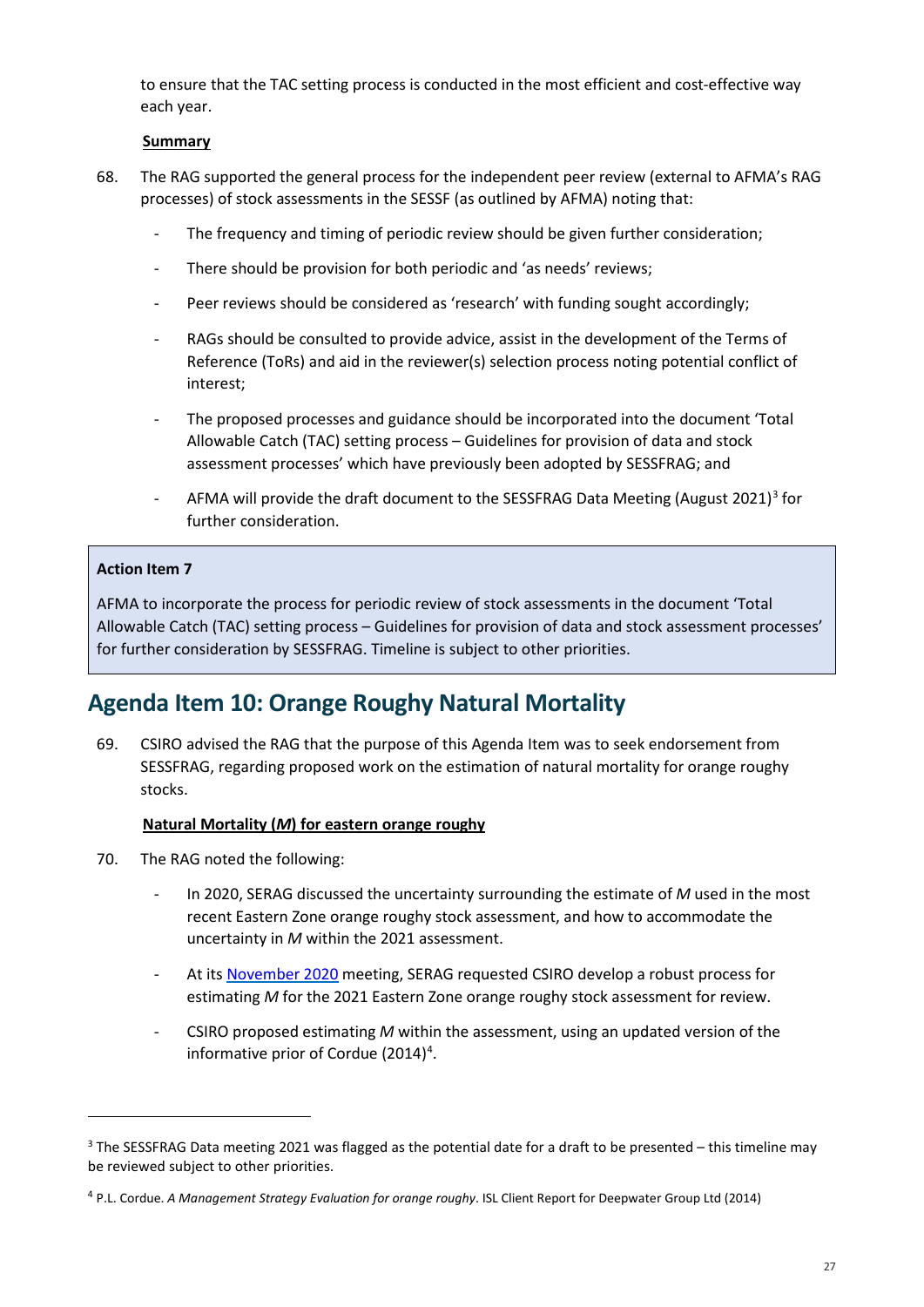- SERAG supported the proposed process, however, also wanted to ensure that there was a viable alternative approach, should the proposal to estimate *M* fail.
- An Orange Roughy Steering Committee (ORSC)<sup>[5](#page-27-0)</sup> was established to provide inter-sessional review of the work.
- The ORSC have engaged via email in early 2021, to develop a workplan for estimation of *M* for eastern orange roughy.
- To address the potential failure of estimating *M*, it is recommended that the fall back approach be to use a decision table with alternate states of nature and management actions (e.g. Tuck et al. 2018)<sup>[6](#page-27-1)</sup>.
- The workplan for the 2021 eastern orange roughy assessment, developed in consultation with the ORSC is:
	- i. Undertake a bridging analysis to update the 2017 assessment with the most recent data, catch, age and survey index of abundance.
	- ii. Primary approach for *M*: develop and apply a process for constructing an informative prior for M, based on the study by Cordue (2014).
	- iii. Fall back approach for *M*: decision table with alternate states of nature and management actions
		- a. Construct likelihood profiles for *M* (noting the likelihood profile for *M* will be wider than the distributions for *M* implied by the assessment, which is constrained by an informative prior) and steepness (*h*), to provide the ORSC with information to choose values of *M* and *h*.
		- b. Review the [Pacific Management Council Terms of Reference for Stock Assessment,](https://www.pcouncil.org/documents/2021/01/terms-of-reference-for-the-coastal-pelagic-species-stock-assessment-review-process-for-2021-2022-december-2020.pdf/) and identify a basis for potential values for *M* and *h* that provide an approximate 90 per cent confidence bound for constructing the proposed decision table.
	- iv. ORSC to meet in May/June 2021, to discuss the updated assessment, likelihood profiles and to choose parameters for the decision table.
	- v. The assessment proceeds using the agreed data to attempt to estimate *M* with an informative prior, with the fall back approach being the construction of a decision table with alternate states of nature and management actions using the agreed values of *M* and *h*.
	- vi. An update on progress will be provided to the SESSFRAG Data Meeting (August 2021).
- Progress on the work will also be submitted for presentation at the Centre for the Advancement of Population Assessment Methodology (CAPAM) Natural Mortality Workshop scheduled to be held virtually on 14-18 June 2021.

 $\overline{a}$ 

<span id="page-27-0"></span><sup>5</sup> ORSC Membership included: Dan Corrie (AFMA), Dan Hogan (Industry), Mike Steer (PIRSA), Geoff Tuck (CSIRO), Paul Burch (CSIRO), André Punt (University of Washington), Andrew Penney (Pisces Australis Pty Ltd) and Matt Dunn (NIWA).

<span id="page-27-1"></span><sup>6</sup> Tuck, G.N., Castillo-Jordán, C. and Burch, P. (2018). *Orange roughy east (Hoplostethus atlanticus) cross-catch risk assessment based upon the 2017 stock assessment*. Technical paper presented to the SERAG, 14-16 November 2018, Hobart, Australia.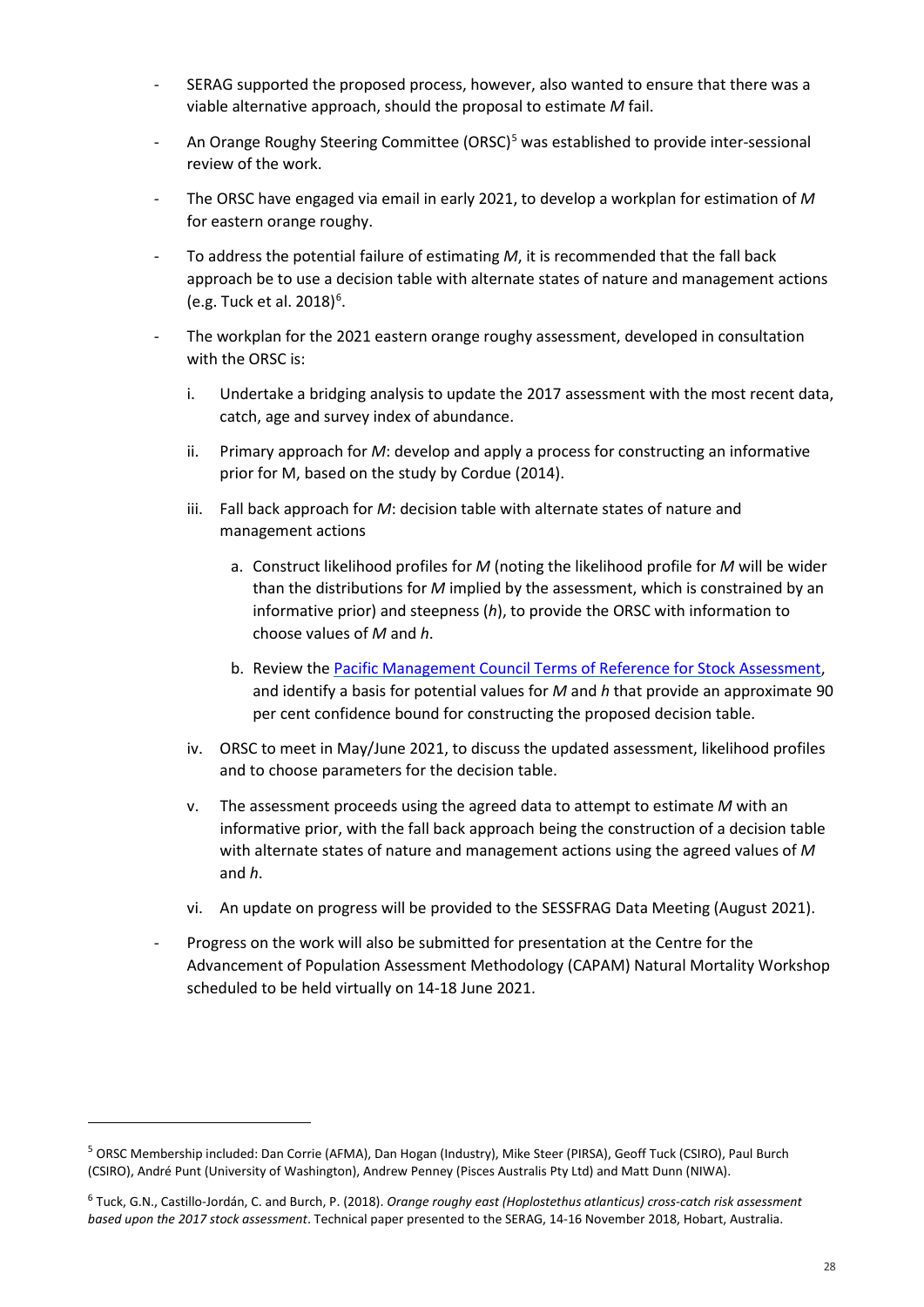- 71. The RAG made the following key points:
	- Several meeting attendees raised concerns with using a decision table to select values of *M,* with their view being that this is a more risky approach than using a model or likelihood profiles.
	- Concerns were also raised regarding previous decisions relating to the selection of *M*, with the value determined through a likelihood profile, not being used in the assessment; and instead opting for an 'assumed' value, determined through a comparison of Australian and New Zealand orange roughy stocks.
	- It was noted that this occurred due to procedural issues, resulting from an alternate base case not being provided with sufficient time prior to the RAG meeting; and the level of impact of the value of *M* (determined through likelihood profile) on the assessment.
	- It was emphasised that the process for selecting M needs to be clearly identified, to ensure that the value of *M* is selected based on the best available science, not the value that has the least impact on the assessment or that results in the best RBC.

### **Recommendation 5**

 $\overline{a}$ 

The RAG recommended that the eastern orange roughy 2021 stock assessment proceeds using the agreed data, to attempt to estimate *M* with an informative prior, with the fall back approach being the construction of a decision table with alternate states of nature and management actions, using the agreed values of *M* and *h*; with a progress update to be provided to the SESSFRAG Data Meeting (August 2021).

### **Potential bias in age determinations for Cascade Plateau Orange Roughy**

- 72. The RAG noted the following:
	- The 2009 update of the most recent assessment for Cascade Plateau orange roughy used a fixed natural mortality value of *M=*0.02yr<sup>-1</sup>(Wayte 2009<sup>[7](#page-28-0)</sup>; Wayte and Bax 2006<sup>[8](#page-28-1)</sup>). This is much lower than the *M* used in other orange roughy stock assessments. However, it is not inconsistent with age frequency data that shows many fish older than 100 years of age.
	- The 2009 review of Australian orange roughy stock assessments, questioned the ageing data that has resulted in this natural mortality estimate, and recommended that the reading and interpretation of Cascade Plateau otoliths be revisited (Stokes 2009).
	- The potential bias in orange roughy age determinations has been undertaken for Eastern Zone orange roughy (Horn et al. 2016); however, it has not yet been undertaken for Cascade orange roughy.
	- CSIRO are requesting that SESSFRAG recommend the re-evaluation of potential bias in Cascade Plateau orange roughy age determinations, be undertaken before any future stock assessment if completed for this stock.

<span id="page-28-0"></span><sup>7</sup> Wayte, S., *Cascade orange roughy stock assessment update. Unpublished document prepared for the November 2009 DeepRAG Meeting* (Report for the Australian Fisheries Management Authority). CSIRO Marine and Atmospheric Research (2009)

<span id="page-28-1"></span><sup>8</sup> Wayte, S and Bax, N. *Stock assessment of the Cascade Plateau orange roughy 2006. Report to DeepRAG* (Report for the Australian Fisheries Management Authority). CSIRO Marine and Atmospheric Research. (2006)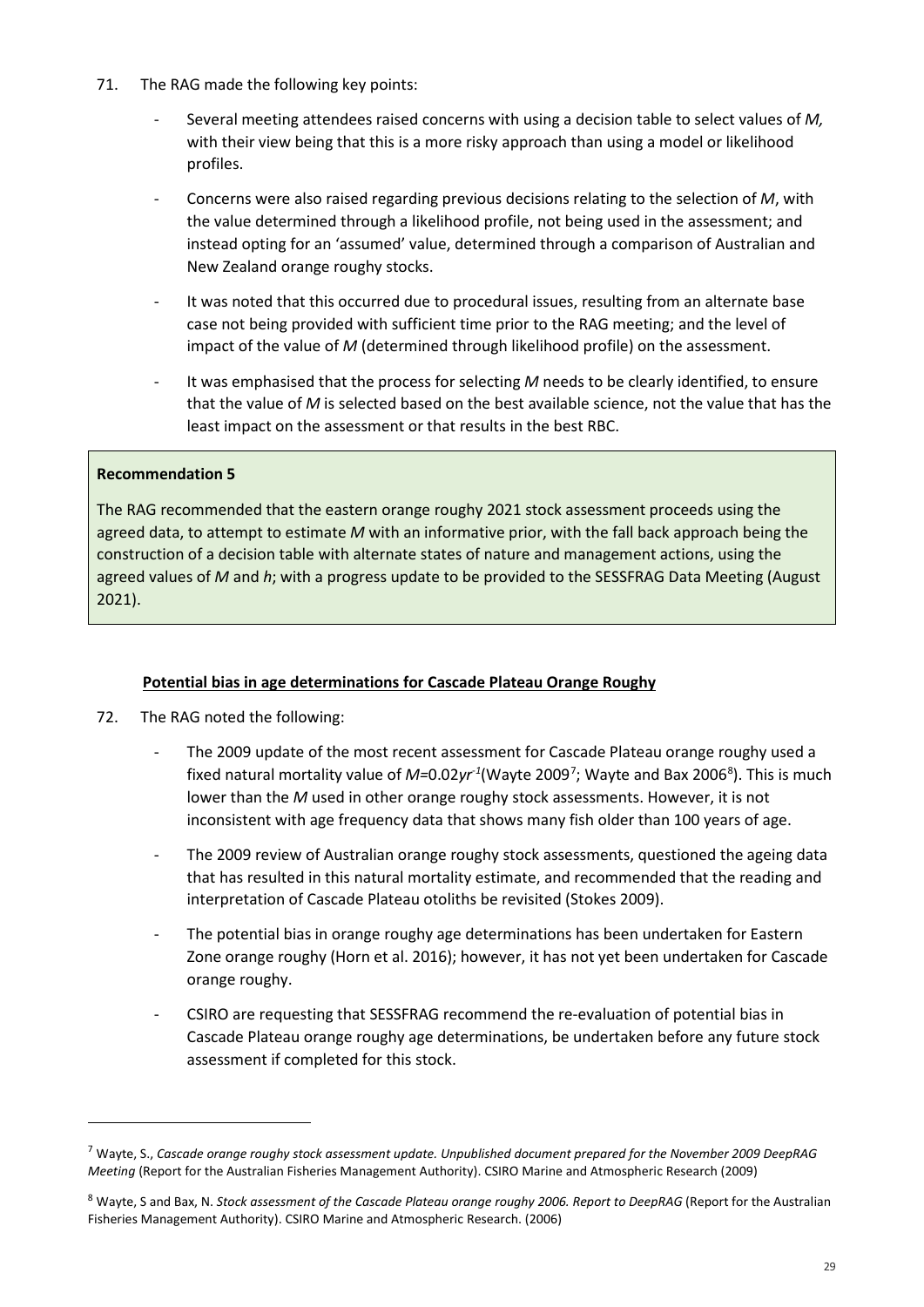- It is possible that this ageing work can be included under the existing Fish Ageing Services (FAS) contract, which will be considered further as part o[f Agenda Item 17: SESSF 2022-23](#page-17-0)  [Annual Research Statement.](#page-17-0)
- Questions were raised regarding whether the otoliths collected were spatially and temporally representative of the stock.
- If the otolith samples are likely to be needed for a future assessment, it is important to reage the samples, to ensure age determinations are accurate.

#### **Action Item 8**

Dr Paul Burch (CSIRO) to liaise with Dr Ian Knuckey (Fishwell Consulting) and Fish Ageing Services, to determine the spatial and temporal data associated with Cascade Plateau orange roughy otolith samples.

#### **Recommendation 6**

 $\overline{a}$ 

The RAG recommended re-ageing Cascade Plateau orange roughy otoliths prior to the next stock assessment update, to evaluate potential bias in age determination.

#### **Orange roughy Cascade acoustic biomass estimates – TAC implications**

- 73. The RAG noted the following:
	- SERAG and SEMAC made recommendations for orange roughy TACs during the scheduled meetings in late 2020/early 2021. Based on the information available at the time, it was recommended to maintain the TAC for the Cascade Plateau orange roughy stock at 500 t, for the 2021-22 SESSF fishing year.
	- In February 2021, AFMA received advice from Dr Paul Burch (CSIRO) on results of a recent study by Scoulding and Kloser (2020)<sup>[9](#page-29-0)</sup>, into acoustic biomass surveys – a key input to the 2009 orange roughy Cascade Plateau stock assessment, on which the current TAC advice is based.
	- The study concluded that applying acoustic signal strength relationships from other Australian and New Zealand stocks, to large orange roughy, overestimated biomass by 58 per cent. This is significant new information, which has not been considered by SERAG or SEMAC.
	- Sensitivities to the stock assessment undertaken in 2009, showed that when the estimate of biomass from the acoustic survey is halved, the resulting Recommended Biological Catch (RBC) is 212-287 t, when all other inputs remain unchanged. However, there have been multiple revisions to model assumptions and model techniques used in the 2009 assessment, (as highlighted by Dr Burch in his correspondence) which would likely result in an upwards revisions of the RBC if the assessment were updated.

<span id="page-29-0"></span><sup>9</sup> Scoulding, Ben, and Rudy Kloser. "Industry-collected target strength of high seas orange roughy in the Indian Ocean." *ICES Journal of Marine Science* (2020)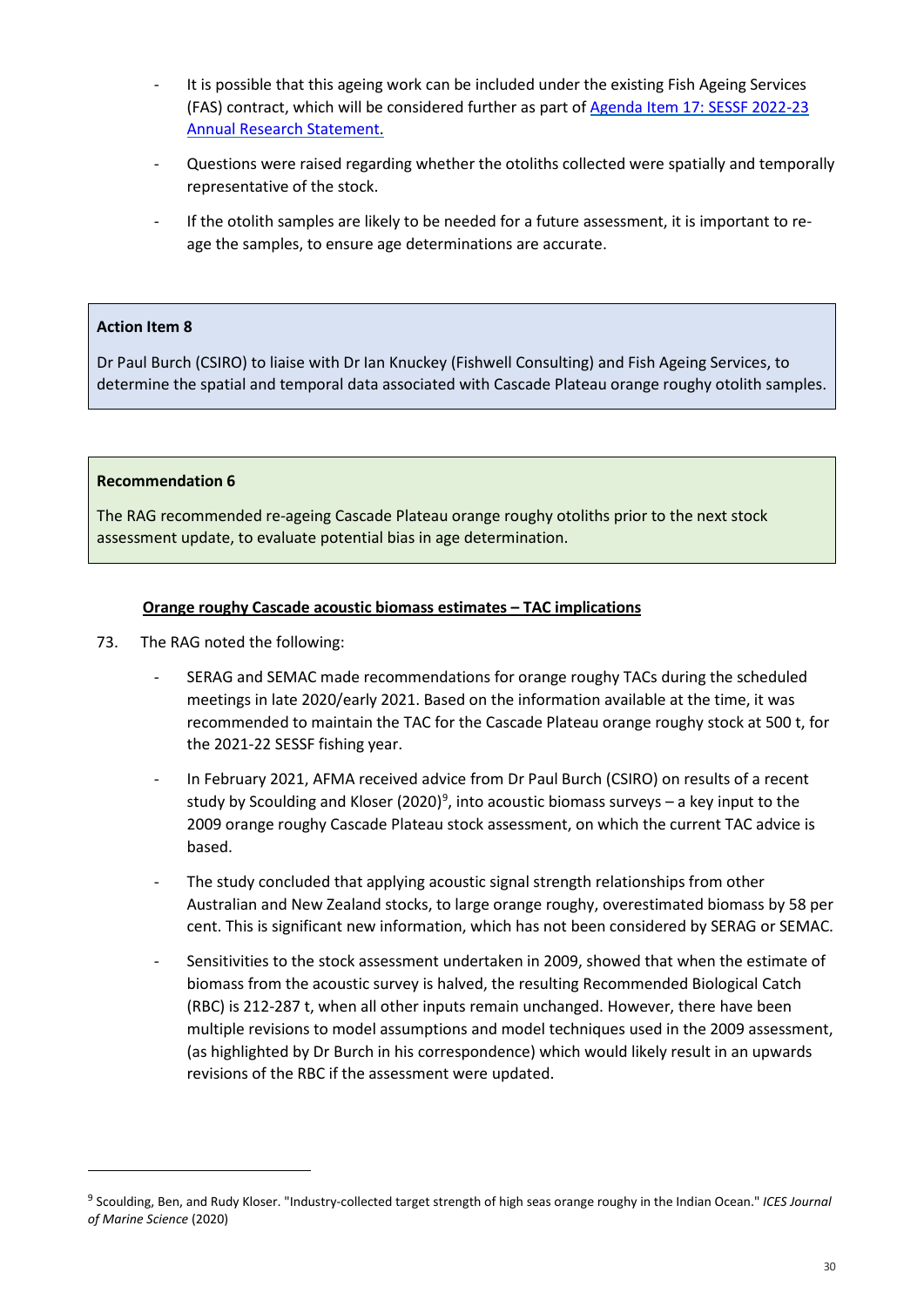- Dr Burch further noted that, as the TAC has been substantially undercaught since 2011, and natural mortality is likely too low in the model, the recommended RBC of 500 t for the 2021- 22 SESSF fishing year is unlikely to have a material impact on the status of the stock.
- AFMA Management consulted with Dr Mike Steer (SERAG Chair), on the consideration of sustainability and due process. Dr Steer was supportive of Dr Burch's advice – maintaining a 500 t TAC for 12 months presents little risk to the short-term sustainability of the stock – and noted there is insufficient time for SERAG to consider the new information and provide advice for the 2021-22 SESSF fishing year.
- In providing its advice to the AFMA Commission for the 2021-22 TACs, AFMA Management noted Dr Burch's advice and recommended maintaining the current Cascade Plateau orange roughy TAC of 500 t for the 2021-22 fishing year, with the following work to be undertaken in 2021:
	- o An acoustic survey of the Cascade Plateau, subject to AFMA Research Committee (ARC) approval; and
	- o SERAG to consider the following to inform its advice on the RBC for Cascade Plateau orange roughy in 2022-23:
		- i. The 2020 CSIRO study into acoustic signal strength for large orange roughy, and implications for the historic acoustic biomass estimates on the Cascade Plateau;
		- ii. Results of the 2021 acoustic survey; and
		- iii. The ability to update the Tier 1 stock assessment, including data requirements and revisions to key inputs.
- 74. The RAG supported the advice provided to the Commission by AFMA Management, including the work identified to be undertaken during 2021.

# <span id="page-30-0"></span>**Agenda Item 11: Upper Slope Dogfish Research and Management Plan**

- 75. AFMA advised the RAG that the purpose of this Agenda Item was to seek support from SESSFRAG on the revised Upper Slope Dogfish Research and Management Plan, which has been updated to reflect the outcomes of the research project '*Research to support the upper-slope dogfish management strategy: options for monitoring the recovery of southern dogfish and Harrisson's dogfish*.'
- 76. The RAG noted the following information:
	- AFMA implemented the [Upper Slope Dogfish Management Strategy](https://www.afma.gov.au/sites/default/files/uploads/2012/12/Upper-slope-Dogfish-Management-Strategy-14December-2012-FINAL.pdf) (the Strategy) in 2012, to meet the requirements of the *Environment Protection and Biodiversity Conservation Act 1999* [\(EPBC Act\)](https://www.legislation.gov.au/Details/C2021C00182), relating to threatened species listings and accreditation of the SESSF as a Wildlife Trade Operation (WTO).
	- As part of the Strategy, AFMA committed to developing a research and monitoring plan within 12 months of the Strategy's implementation.
	- The purpose of the [Upper Slope Dogfish Research and Monitoring Plan](https://www.afma.gov.au/sites/default/files/uploads/2014/12/Upper-Slope-Dogfish-Research-and-Monitoring-Workplan-2017-18.pdf) (the Plan) is to outline the priorities for data collection, and how that information will be gathered to assess the performance of the Strategy in meeting its primary objective – to promote the rebuilding of Harrisson's dogfish and southern dogfish. The Plan also provides a summary of research projects underway and a list of recently completed research projects.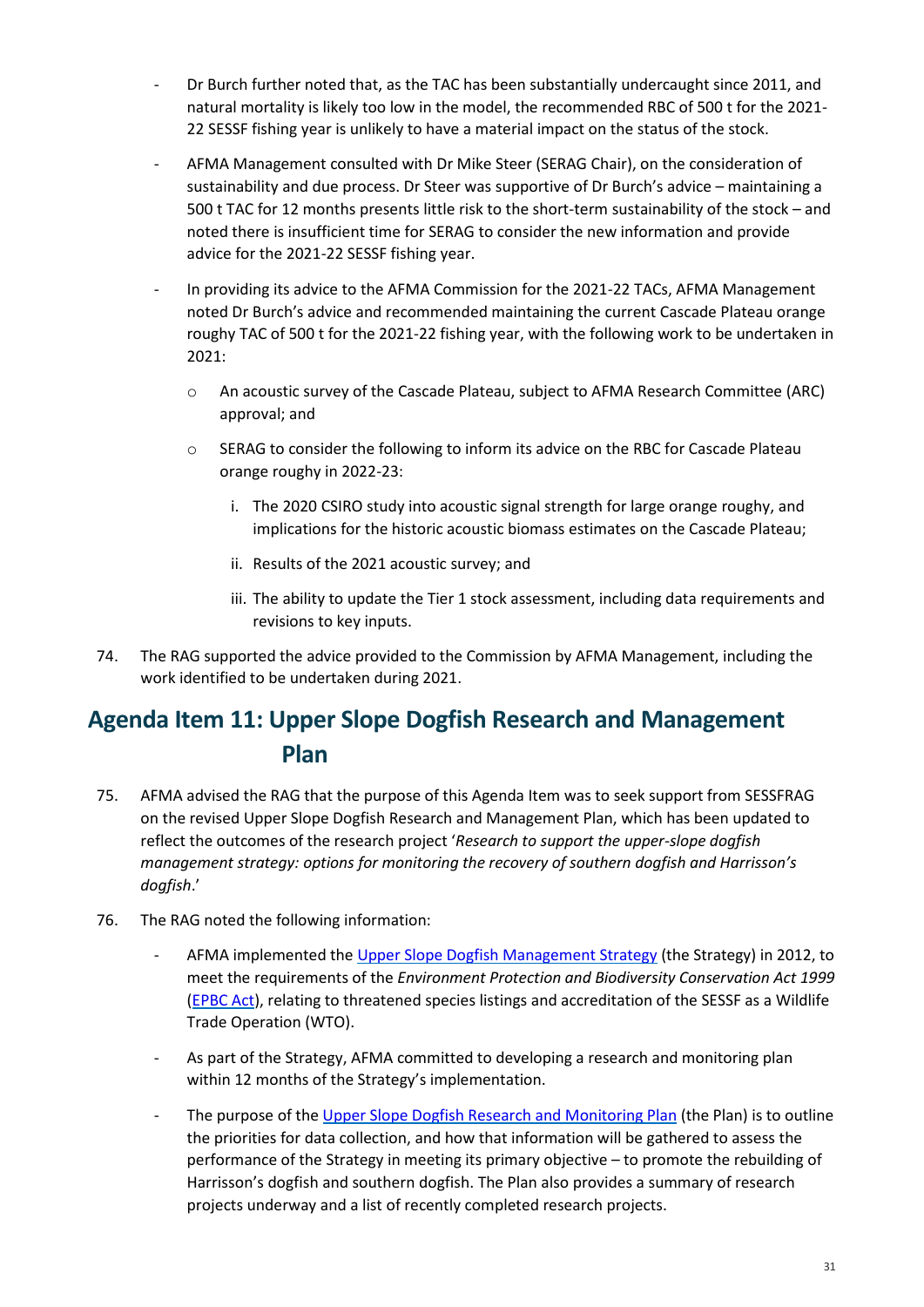- The Plan has been directly informed by the outcomes of the project completed by Williams et al (2018)<sup>[10](#page-31-0)</sup>, which built on earlier advice from SESSFRAG and the Upper Slope Dogfish Research Plan Working Group (a subgroup of SESSFRAG). The outcomes of these processes identified an increase in the relative abundance as the best indicator of recovery.
- Williams et al. (2018) identified a preferred sampling design that can be used moving forward.
- Undertaking this survey is currently the highest priority and focus of the research plan for the next five years.
- 77. The RAG discussed the following:
	- Collecting samples for possible future work on genetic connectivity (through population genetics, and / or kin relationships) and possible future close kin assessments would require extensive sampling and ageing of dogfish species, which will be challenging due to their population status and distribution.
	- Closures have been implemented over the most viable populations of dogfish
	- CSIRO suggested that it might, therefore, be worth opportunistically collecting tissue samples (in consultation with a geneticist regarding tissue sampling and storage protocols), as part of the fishery independent survey required to monitor recovery, particularly given how quickly advances in genetic techniques are made.

# **Action Item 9**

**.** 

AFMA to consult with a geneticist regarding the design of a sampling protocol that could be used during upper-slope dogfish survey, that could be analysed in the future to assist answering some of the knowledge gaps in relation to dogfish, thereby maximising the value out of the survey.

78. The RAG endorsed the revised Upper Slope Dogfish Research and Management Plan.

The Chair closed Day 1 of the meeting at 4:48pm (AEDT).

<span id="page-31-0"></span><sup>10</sup> Williams A, Green M.A, Althus F, Knuckey I, McLean D, Koopman M (2018) *Research to support the upper-slope dogfish management strategy: options for monitoring the recovery of southern dogfish and Harrisson's dogfish*. Report to AFMA. CSIRO, Australia.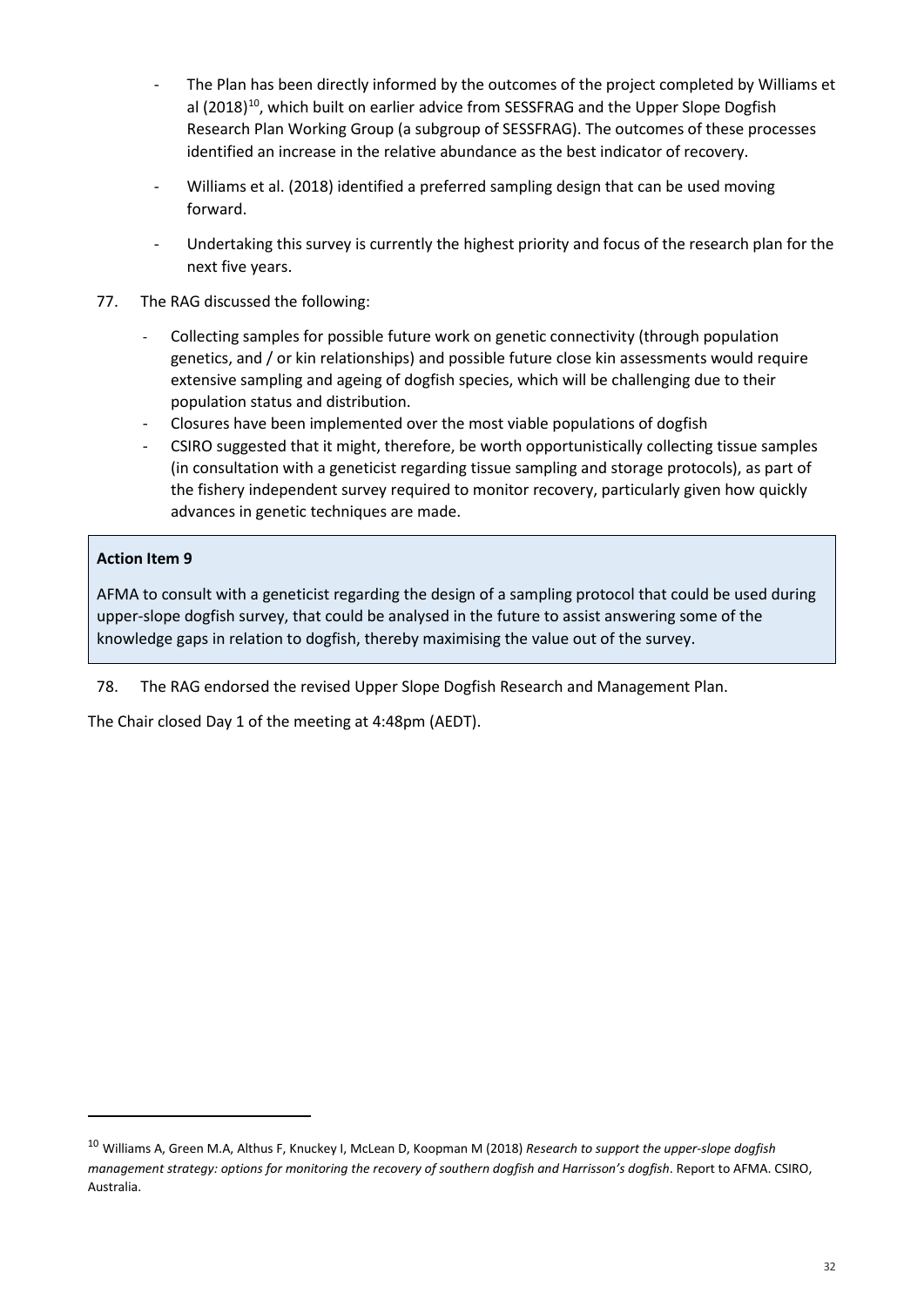# <span id="page-32-0"></span>**Agenda Item 12: Research: Non-rebuilding Species and Climate Change**

- 79. AFMA advised the RAG that the purpose of this Agenda Item was to discuss the number of rebuilding species that, despite being subject to bycatch TAC limits (and a range of other management interventions, as outlined in individual rebuilding strategies) are not showing signs of rebuilding (e.g. redfish).
- 80. The RAG were asked to provide advice on any:
	- gaps in the Harvest Strategy Policy and associated guidelines, as it relates to the impact of climate change and rebuilding species in the SESSF;
	- whether any of the SESSF rebuilding or declining species meet the criteria currently described in the policy regarding climate change impacts;
	- data and research needs, including existing sources and options for ongoing collection to demonstrate the impact of climate change, and to inform future management options for rebuilding species; and
	- any other considerations outside regime shift, dynamic  $B_0$  etc., which should be considered in the context of managing non-recovering and declining species.
- 81. The RAG noted the following:
	- There have been ongoing discussions (SERAG, SharkRAG, SEMAC) regarding the likelihood of environmental drivers impacting the ability of several SESSF stocks to rebuild to their original biomass, and for the observed decline in several other stocks.
	- Climate change and oceanographic conditions were suggested in the Declining Indicators [Project](https://www.frdc.com.au/Archived-Reports/FRDC%20Projects/2016-146-DLD.pdf) as one of the key factors influencing declining species and the failure of rebuilding species to recover. However, to what extent these factors are contributing to declining and non-rebuilding, is largely unknown (based on available data); and is further complicated by other factors, such as changed fishing behaviour and our inability to effectively assess that status of the stock.
	- AFMA is pursuing options to collect fishery independent data for declining and nonrecovering species.
	- A number of projects are either underway or planned, which may address the issue of climate-driven changes on species productivity:
		- o Implementation of dynamic reference points and harvest strategies to account for environmentally-driven changes in productivity in Australian fisheries [\(FRDC 2019-036\)](https://www.frdc.com.au/project/2019-036);
		- $\circ$  Revisiting biological parameters and information used in the assessment of Commonwealth fisheries: a reality check and workplan for future proofing [\(FRDC project](https://www.frdc.com.au/project/2019-010)  [2019-010\)](https://www.frdc.com.au/project/2019-010); and
		- o A proposal for an RV investigator southeast ecosystem survey.
	- Recent discussions at SERAG, SharkRAG and SEMAC have suggested that the *Commonwealth Fisheries Harvest Strategy Policy* (HSP) and associated Guidelines, lack clear guidance on how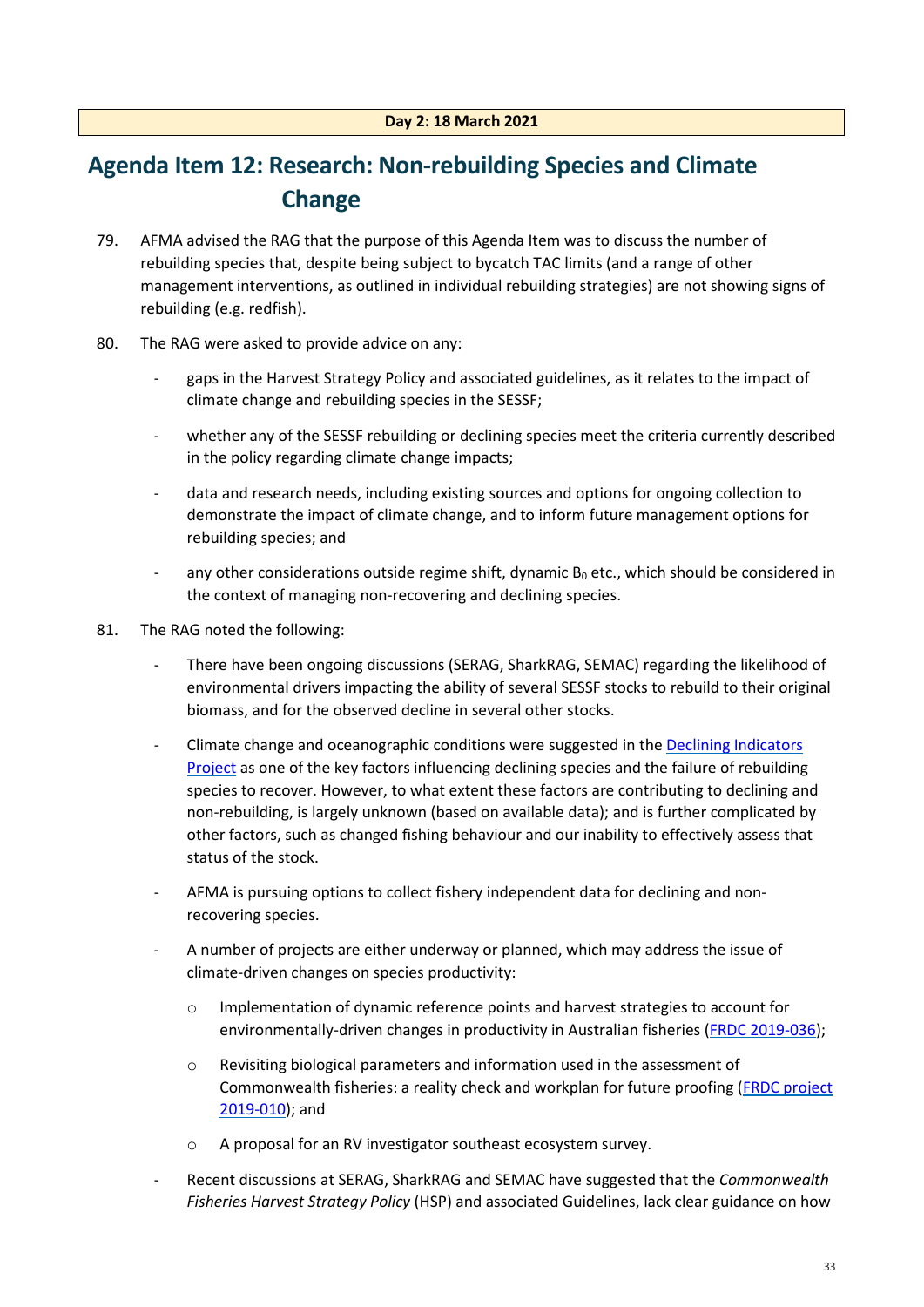to adapt the current management framework to recognise factors other than commercial fishing, as likely contributors to the lack of rebuilding and ongoing decline for several SESSF stocks.

82. Dr Don Bromhead (ABARES) provided an overview of the legislation and policy guidance related to overfished stocks and rebuilding species.

#### **[Commonwealth Fisheries Harvest Strategy Policy \(2018\)](https://www.agriculture.gov.au/sites/default/files/sitecollectiondocuments/fisheries/domestic/hsp.pdf)**

- Specifies requirements in relation to overfished stocks and rebuilding strategies in general (s3.13, 3.14).
- Does not specify separate requirements in relation to overfished stocks that are not recovering due to stock regime shifts (caused by climate change or other factors).
- Only gives brief reference to climate change in section 3.3:

*"variability in ocean conditions, due to natural variability, climate change or other factors can affect the productivity of stocks. Fisheries should seek to account for the variability when developing and implementing harvest strategies."*

#### **[Guidelines for the implementation of the Commonwealth Fisheries Harvest Strategy Policy \(2018\)](https://www.agriculture.gov.au/sites/default/files/sitecollectiondocuments/fisheries/domestic/harvest-strategy-policy-guidelines.pdf)**

- Provides some information/guidance on the implications of climate change impacts, nonrecovering stocks for monitoring, assessment and management of such stocks.
- Section 6 provides guidance in relation to overfished stocks and rebuilding strategies, specifically:
	- Rebuilding strategy key elements, including identifying key threats to recovery and significant environmental impacts
	- criteria for determining rebuild timeframes (6.1);
	- the trade-off between the costs and benefits of different timeframes (6.2.1);
	- the need to reduce targeted fishing and overall fishing mortality and to document and act on risks to rebuilding success (6.2.2);
	- accounting for natural and climate induced variability (6.2.3);
	- recognising natural variability of the stock productivity, growth, and recruitment  $(6.2.4);$
	- performance monitoring and consideration of impacts of targeting cessation on data loss or bias, leading to a need for dedicated data collection (6.3);
	- recommencing targeted fishing (6.4); and
	- reviewing rebuilding strategies (6.5)
- Section 7 relates to the impact of climate change on non-recovering/rebuilding stocks, specifically:
	- variability, regime shift and climate change (7.1) including changes in oceanographic conditions, variation between favourable and unfavourable conditions;
	- monitoring to detect environmental change (7.1.1) including challenges of using fishery-dependent and independent data to detect change in a timely manner, and the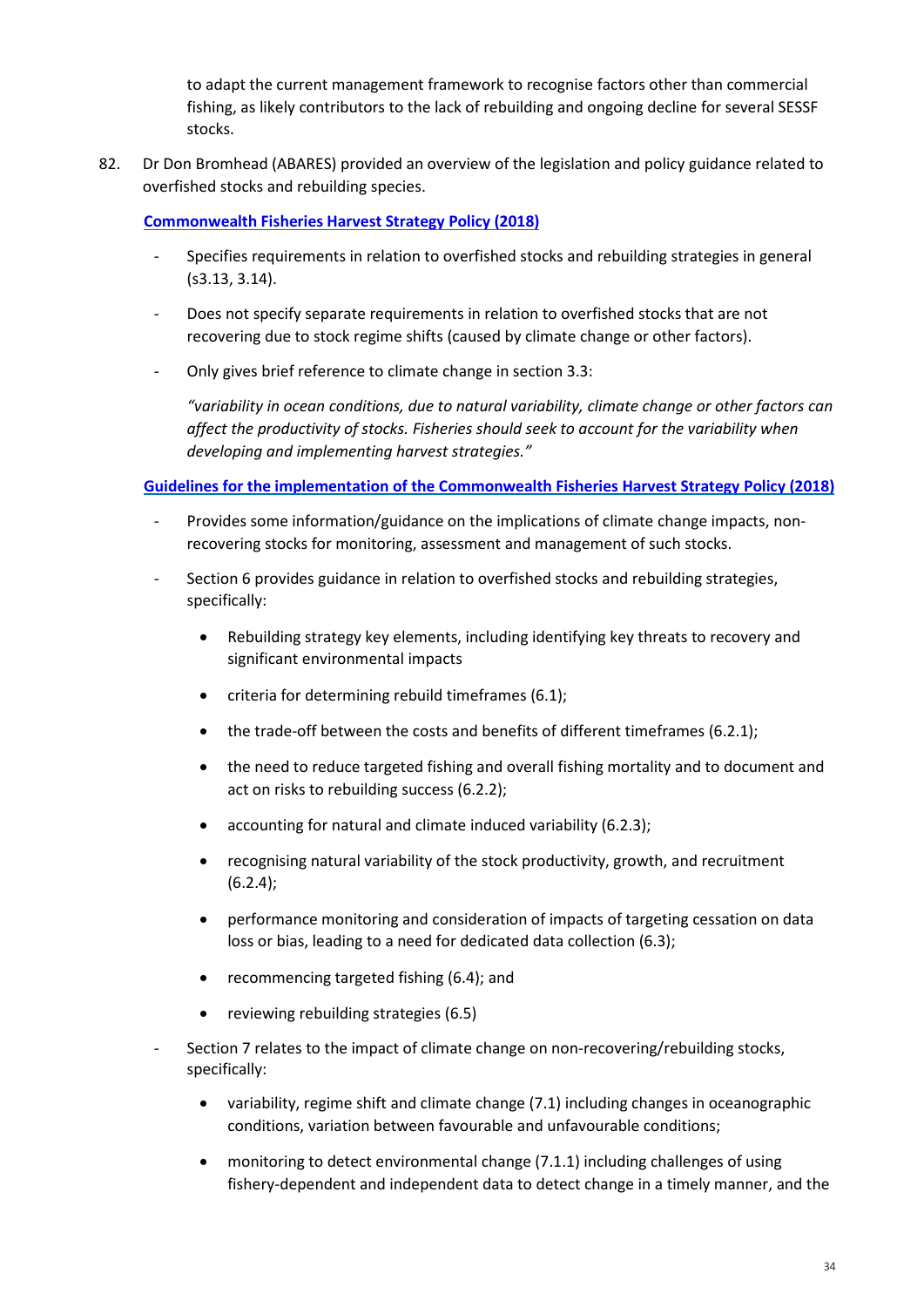potential need for a coordinated data program serving a range of ecosystem service users;

- Application of harvest strategy design (7.2) including guidance on using available scientific evidence to test a causal hypothesis and adopting revised reference points.
- Section 9 provides guidance on reviewing harvest strategies where external drivers have unexpectedly increased the risk to a fishery and fish stocks, including environmental or climate drivers that have substantially altered the productivity characteristics (growth and/or recruitment) of the stock.

#### **Summary of key points**

- The Guidelines predominately refer to the harvest strategies, however some of these points may be relevant to rebuilding strategies including:
	- the link between environmental change and stock productivity changes, and address this in the context of regime shifts and directional change.
	- the need for appropriate data collection and monitoring to detect such changes. However, there is no guidance provided on addressing the "wicked problem" of reduced data resulting from rebuilding strategy restrictions on catch.
	- that changes to the harvest strategy may be required, but only after a weight of evidence approach is taken to establish a causal linkage (e.g. between non-recovery and climate change).
	- that reference points may need to be adjusted to account for changes in stock productivity, and that relative risks associated with the use of  $20\%B_{(F=0)}$  may increase in a stock that has suffered a regime shift to lower productivity.
	- That assessments should try to incorporate temporal variability in recruitment, growth and mortality, or should capture uncertainty in productivity variance through sensitivity runs in assessment grids.

#### **How to improve the guidelines**

- Pulling together existing relevant information from different sections into a more coherent section on assessing and managing non-recovering stocks.
- Clarifying guidance relevant to harvest strategies compared to rebuilding strategies.
- Building in lessons from recent and ongoing research (e.g. Declining Indicators project, Dynamic reference points, biological parameter projects etc.).
- Strengthening the guidance in relation to data collection and monitoring.
- Include specific case examples.

#### 83. The RAG discussed the following:

- The importance of social licence and the interface between Commonwealth fisheries, the Australian Community and Non-Government Organisations (NGOs). It is widely accepted that the initial decline in rebuilding species stocks, resulted from overfishing. However, it is currently unclear what is preventing these stocks from rebuilding, despite the implementation of management arrangements that limit fishing mortality.
- Mr Penney's dynamic  $B_0$  project is likely to provide guidance on how to model and account for climate change, and provide guidance on indicator and reference point settings for future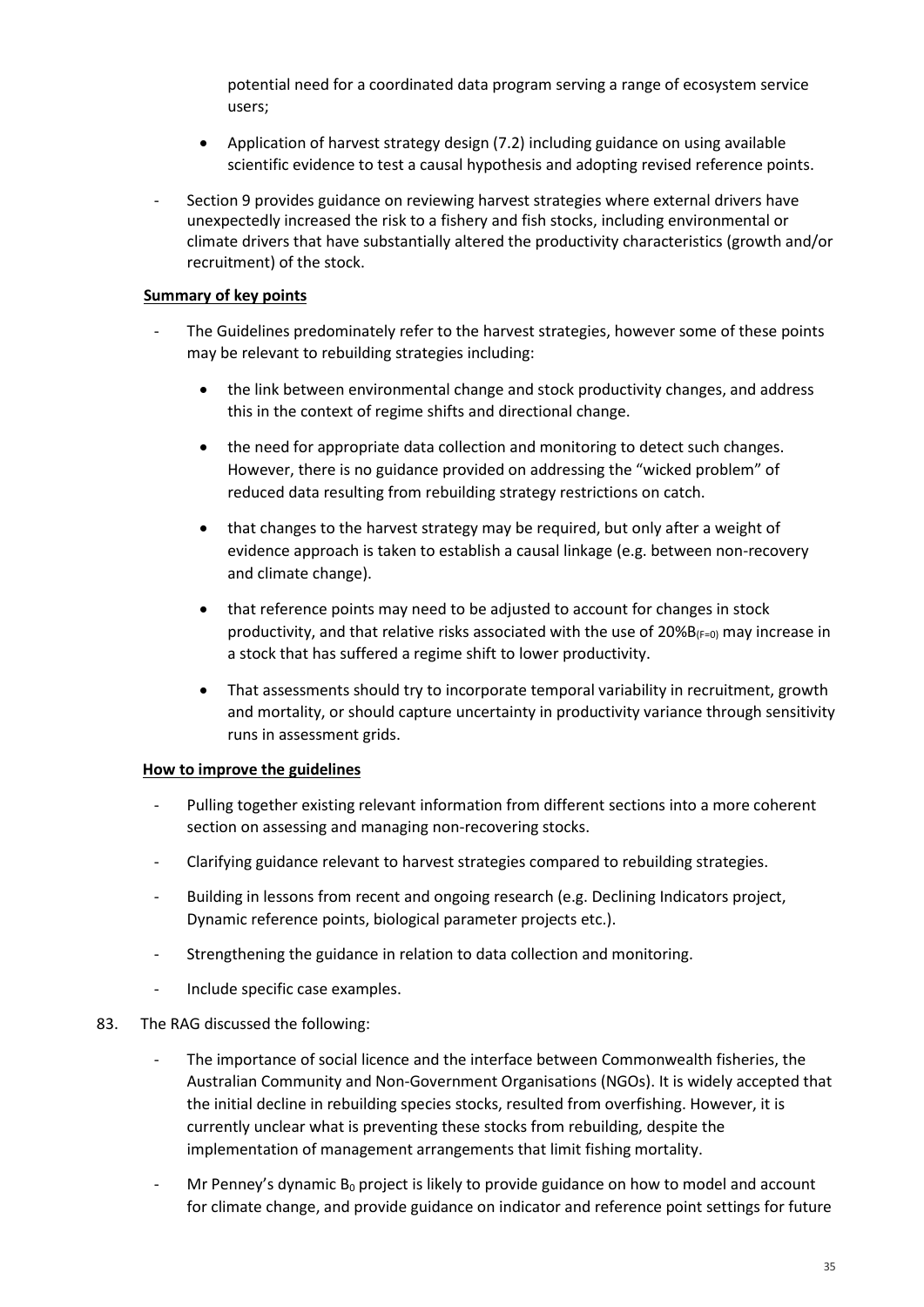assessment and management processes for rebuilding species. However, results from this project are not likely to be available for several years. As such, SESSFRAG raised questions regarding how this issue should be managed in the interim.

- If research indicates that solutions are species specific and/or an ecosystem equilibrium shift has occurred, how would this be accounted for in stock assessment and/or associated management arrangements?
- Although data collection is fundamental to understanding stock recovery, the cost of implementing sufficient data collection programs would be disproportionate to the value of the fishery. If climate change is determined to be significantly impacting the recovery of these species, it should be recognised that these costs cannot solely be covered by industry, and additional Government funding should be sourced.
- Data collection programs do, however, need to be implemented in some capacity, to establish baseline data to ensure that existing models (utilised in previous/ongoing research projects) are reliable and robust. There is a particular need to consider data collection for inclusion in ecosystem models.
- Identifying specific environmental factors responsible for trends in recruitment, growth, and mortality (for example) is difficult. Regime trend models can however be utilised to determine whether environmental factors are able to explain these trends, recognising that specific environmental factors may not be identifiable.
- Stocks are considered to be 'sustainable' as long as they remained above  $B_{20}$ . However, it could be true that this reference point is not appropriate for all species. It is anticipated that the Dynamic  $B_0$  project will provide further insight to suitable reference points.
- There may come a time, where the evidence indicates that these stocks may never be able to rebuild. If this occurs, alternatives such as broad closures will need to be considered.
- There is uncertainty around how the impacts of climate change on non-rebuilding species can be addressed from a management and policy perspective. It may be beneficial to consider a single rebuilding species as a case study, and identify an approach for managing this species moving forward.
- 84. The Chair identified that these issues may be better addressed through a working group, with the RAG to provide the group with targeted questions for consideration.

#### **Action Item 10**

AFMA, CSIRO and ABARES to establish a Climate Change & Non-Rebuilding Species Working Group, with SESSFRAG to provide questions for the Working Group (out-of-session) for consideration at a meeting, to be scheduled prior to the SESSFRAG Data Meeting (August 2021).

#### <span id="page-35-0"></span>**Recommendation 7**

The RAG recommended establishing a Working Group to further consider the implications of climate change on non-rebuilding species, with membership to be determined out of session by AFMA, CSIRO and ABARES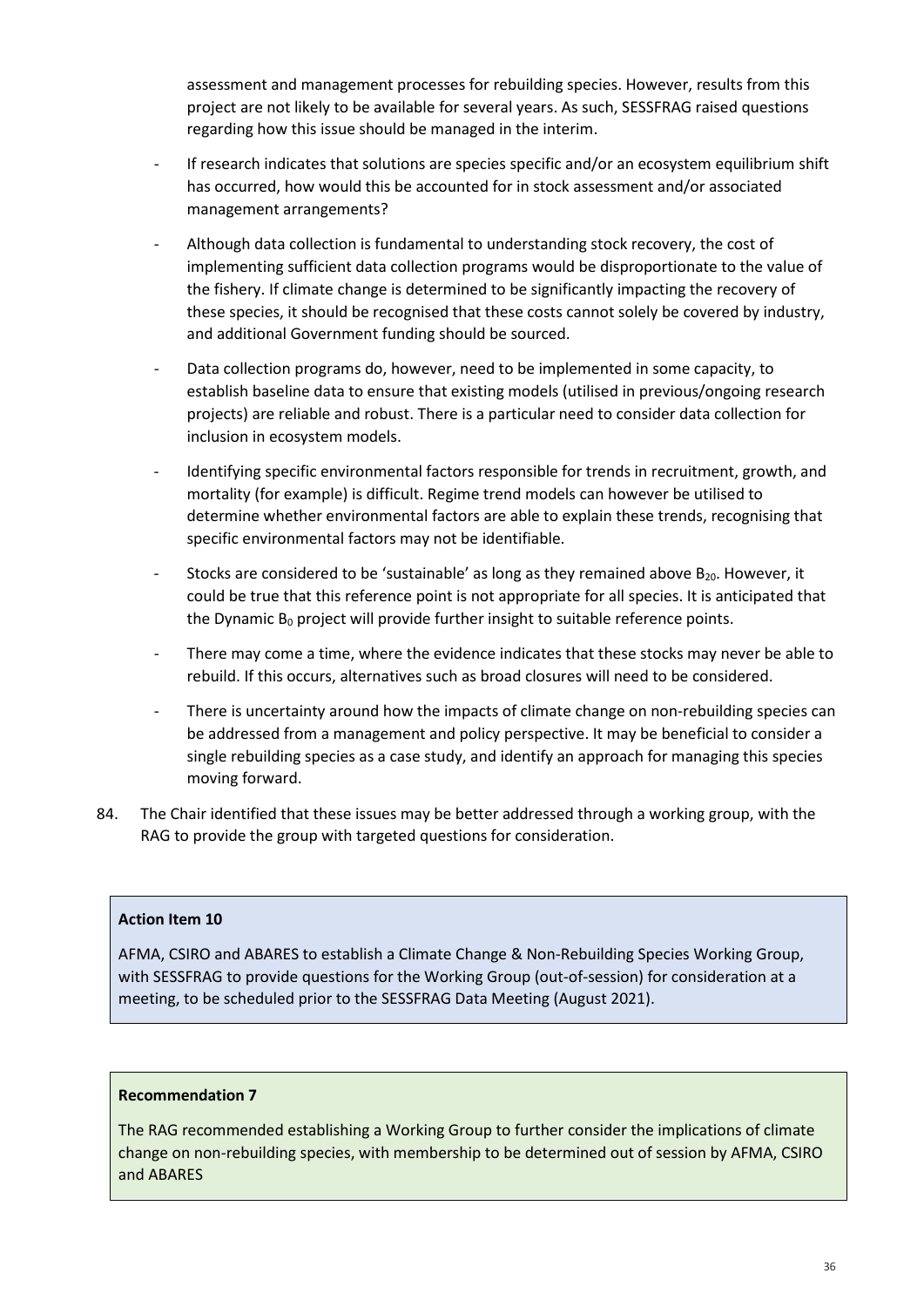## **Agenda Item 13: Blue Warehou Rebuilding Strategy: Catch Triggers**

- 85. AFMA advised the RAG that the purpose of this Agenda Item was to seek advice from SESSFRAG regarding the catch triggers in the revised Blue Warehou Rebuilding Strategy 2021 (the 2021 Rebuilding Strategy), noting the **SEMAC** recommendation to reduce the incidental bycatch TAC from 118 t to 50 t.
- 86. The RAG noted the following:
	- Blue warehou has been managed under a rebuilding strategy since 2008, with little evidence of rebuilding to date.
	- AFMA has recently undertaken a formal strategic review of the [2014 Rebuilding Strategy,](https://www.afma.gov.au/sites/default/files/uploads/2014/12/Blue-Warehou-Rebuilding-Strategy-2014.pdf) including public consultation in January 2021. AFMA is currently finalising the 2021 Rebuilding Strategy, to incorporate updates identified during the review process, and feedback received from the relevant RAGs and MACs.
	- The final draft of the 2021 Rebuilding Strategy will be presented to SEMAC (March 2021), ahead of a final submission to the Threatened Species Scientific Committee (TSSC) in June 2021, and the AFMA Commission in July 2021.
	- Currently, blue warehou catch is managed under an agreed incidental bycatch TAC of 118 t, which was implemented in 2012 to cover unavoidable catches, whilst reducing the risk of discarding by industry.
	- Currently, AFMA divides the blue warehou bycatch TAC across the eastern and western zones, and then applies a primary and secondary catch trigger. The primary trigger was based on approximately 60 per cent of the catch limit, and the secondary trigger was based on approximately 80 per cent of the catch limit.
	- The 2014 Rebuilding Strategy requires that AFMA notifies operators once the primary trigger has been reached in either zone, and requests operators to provide details of their total catches of blue warehou. The total tonnage is then reconciled against the tonnage recorded by AFMA.
	- Additionally, once the primary trigger is reached, all catches of blue warehou must be reported on a weekly basis, until the secondary trigger is reached.
	- All operators are required to be notified that the secondary trigger has been reached, and that all catches must, from then onwards, be reported on a per trip basis. If the catch limit of blue warehou is reached in either zone, all landings of blue warehou will cease in that zone. In addition to the above regime, AFMA monitors catch reports for both zones on a quarterly basis.
	- At their [February 2021](https://www.afma.gov.au/sites/default/files/semac_42_-_minutes_-_cleared_10032021.pdf) TAC meeting, SEMAC recommended implementing an incidental bycatch TAC of 50 t (a reduction of 68 t to the current bycatch TAC of 118 t). This decision was based on SERAG advice and outcomes from a CSIRO companion species (métiers) analysis, which estimated the unavoidable bycatch of blue warehou for 2021 to be 29.1 t, with a range between 21.2 and 39.9 t. The AFMA Commission TAC decisions for the 2021-22 fishing year are not yet publicly available.
	- Based on advice from SERAG and SEMAC, AFMA are removing the requirement for operators to provide weekly and daily reports, because of the implementation of electronic monitoring and AFMA's ability to monitor catches in real time. Noting the primary and secondary triggers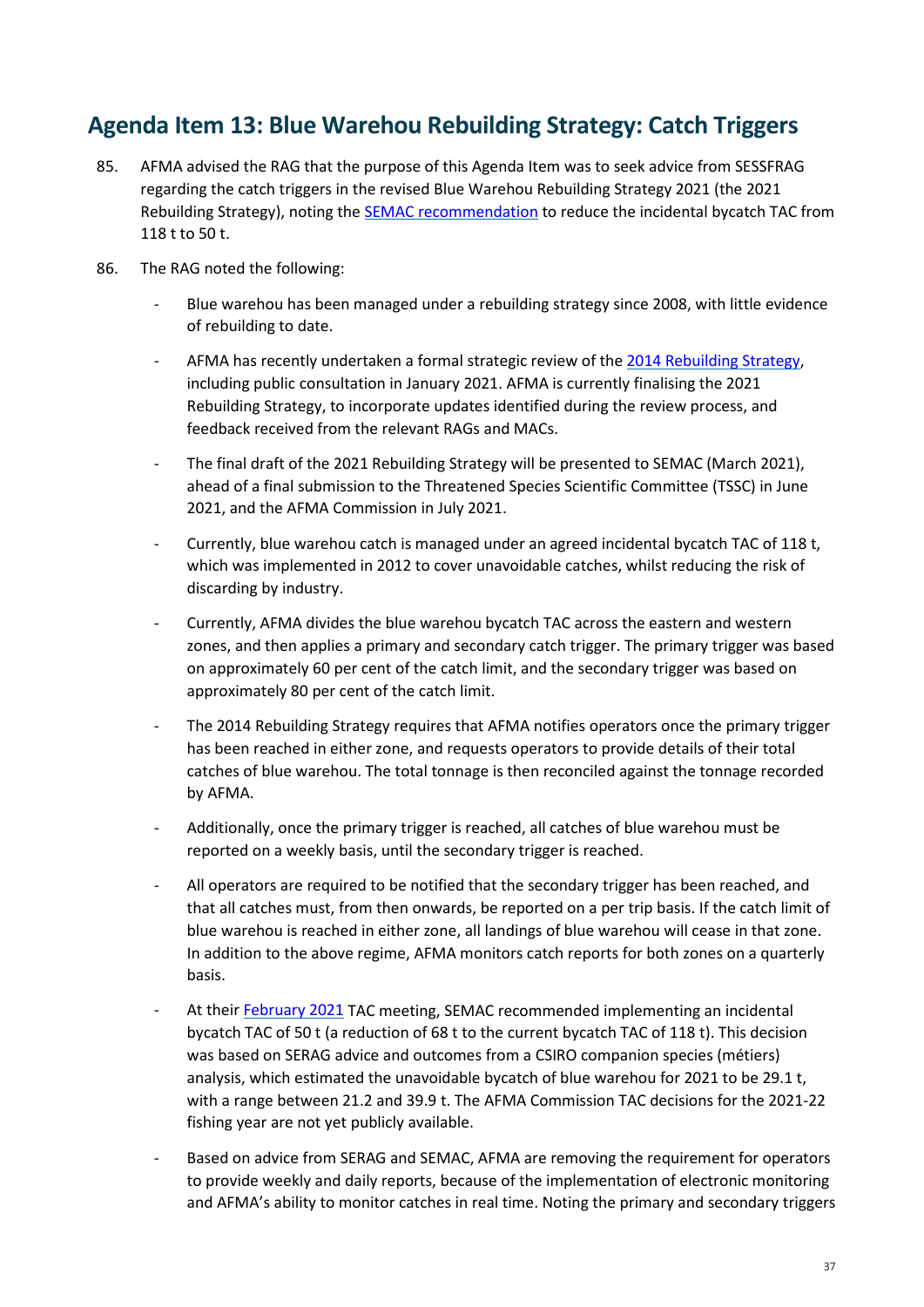were designed to trigger these reporting requirements, AFMA proposed removing these triggers from the 2021 Rebuilding Strategy.

- AFMA also proposed that the east/west catch limits are removed from the 2021 Rebuilding Strategy. These catch limits were implemented based on estimates of unavoidable bycatch in each region and were designed to reduce total fishing mortality. Now, each year as part of the annual review of the Rebuilding Strategy, AFMA considers an analysis of targeting and unavoidable bycatch to inform incidental bycatch TACs and management arrangements for the following fishing year.
- Provided SERAG are satisfied each year that there is no targeted fishing, setting regional catch limits within the global 50 t may simply lead to discarding, if the true level of unavoidable bycatch were to increase in any given year, and would not reduce total fishing mortality.
- 87. The RAG discussed the following:
	- Blue warehou is caught as a byproduct species when targeting other key commercial species. The amount of bycatch of the species will likely remain constant. Imposed limits (i.e. decreased TAC) will only result in increased discards. It is important that operators are recording their discards (particularly quota species) accurately.
	- AFMA acknowledged these concerns, however advised the RAG that the triggers are based on retained catch, and do not consider discarded amounts. AFMA are committed to improving reporting of discards in the SESSF, which will likely be improved through implementation of electronic monitoring (EM) in the trawl sector. Discard reporting is discussed further at [Agenda Item 16.](#page-13-0)
	- Industry indicated that a more effective approach would be to understand the level of actual bycatch associated with targeting key commercial species, and then maintain an index of abundance. The most effective way to reduce catches would be to implement effort restrictions i.e. reducing net length, length tow, number of boats etc.
- 88. SESSFRAG supported removing the primary and secondary catch triggers from the 2021 Rebuilding Strategy.
- 89. SESSFRAG did not support AFMA's recommendation of removing the east/west catch limits from the 2021 Rebuilding Strategy, noting the following:
	- The métier analysis is a useful tool for incidental bycatch species, and provides the ability to discriminate at a spatial level. More data/information would be useful to support management arrangements, therefore it would be beneficial to maintain this spatial component.
	- Concerns were raised regarding how other agencies (i.e. ABARES) may view the removal of the east/west divide, and problems associated with exceeding the east/west notional limits.
	- Dr Tim Emery (ABARES) advised the RAG that the east/west limits have not previously been used to determine fishing mortality status. This status has historically been informed by the catch and discard data provided in CSIROS's report. As catch limits have not been provided through an assessment process, fishing mortality status is classified as 'uncertain.'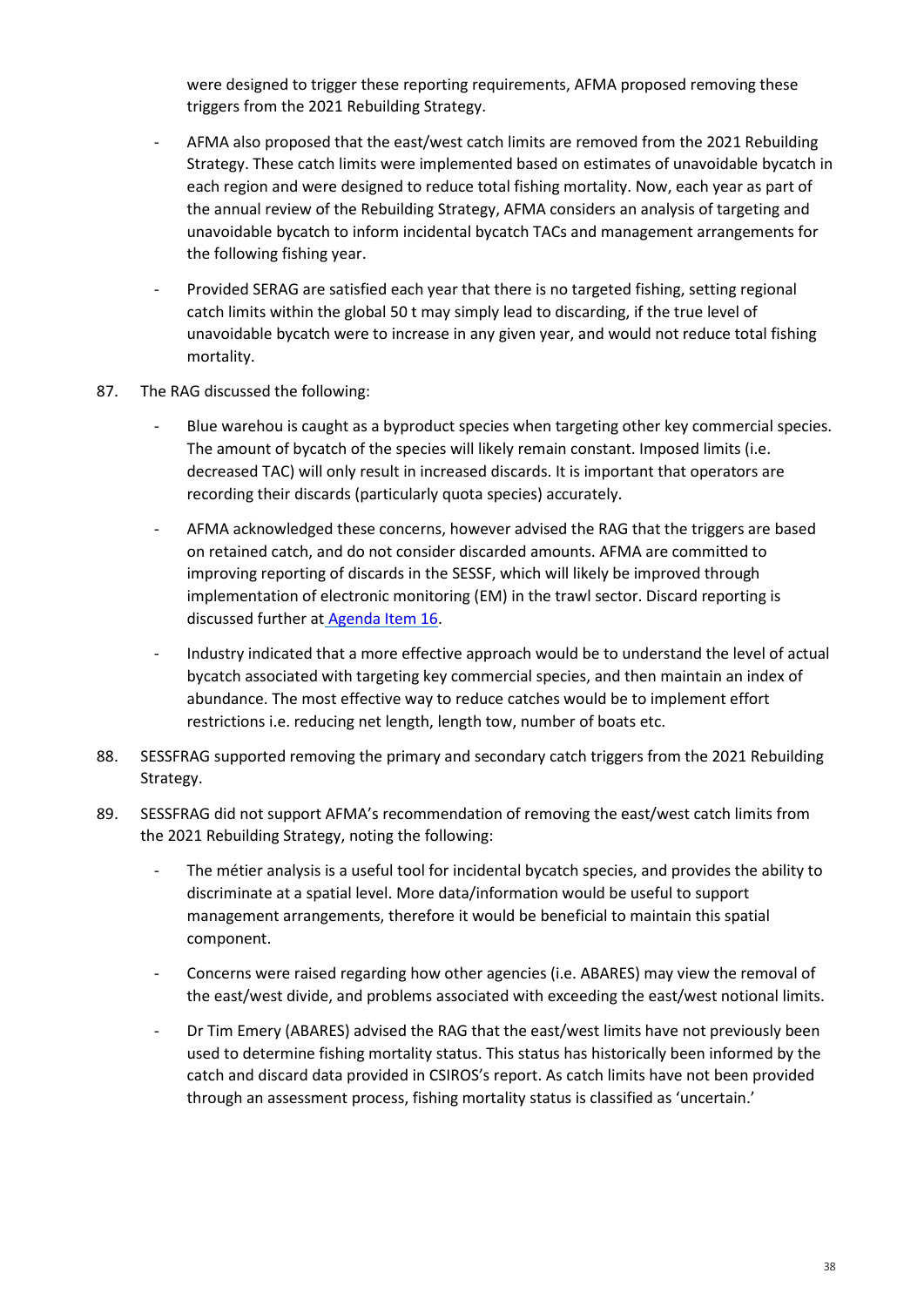#### **Recommendation 8**

The RAG recommended:

- removing the primary and secondary catch triggers from the Blue Warehou Rebuilding Strategy;
- maintaining the east/west catch limit within the 2021 Rebuilding Strategy; and
- calculating the east/west catch triggers using the ratio implemented in previous fishing years for the 2021-22 incidental bycatch TAC.

# **Agenda Item 14: External Impacts (Seismic/COVID-19) on Data and Assessments**

## **14.1 ISMP/SIDaC data collection (2020) overview**

90. AFMA advised the RAG that the purpose of this Agenda Item was to provide SESSFRAG with a summary of the data collected in the SESSF for the 2020 calendar year, under the Shark Industry Data Collection (SIDaC) Program and the Integrated Scientific Monitoring Program (ISMP) and to review the ISMP Plan for 2021.

## **SIDaC Program**

- 91. Mr Simon Boag (the South East Trawl Fishing Industry Association, SETFIA) provided the following update:
	- The SIDaC Program (commenced in October 2018), collects length and otolith/vertebrae samples for school shark, gummy shark, pink ling, blue-eye trevalla and ribaldo. These data are used to inform stock assessments for these species.
	- There was an increase in sampling in quarters 3 and 4 (2020), noting that sampling in quarters 1 and 2 were impacted by the COVID-19 pandemic and associated restrictions.
	- Quarter 4 (2020) saw improved record performance, despite the COVID-19 pandemic and Christmas shut down.
		- 111 per cent achievement of the gross shark target the second highest achieved to date;
		- Improved collection of school shark samples, with 627 biologicals collected from 33 vessel voyages, resulting in 66 per cent achieved for school shark;
		- There was an increase in school shark samples collected from Bass Strait, which could indicate that school shark abundance may vary temporally in this area;
		- 2 844 biologicals collected in total the highest sampling recorded to date;
		- 86 per cent gross achievement of the plan the highest achievement recorded to date;
		- An increase in the number of shark vessels sampled 3.62 average vessels per strata, the highest sampling recorded to date;
		- 67 per cent achievement for the gummy shark plan the highest ever achieved to date; and
		- Pink ling, blue-eye trevalla and ribaldo (auto-bait sector) an increase in sampling resulted in the highest ever sampling rate of ribaldo, and the second highest for both pink ling and blue-eye trevalla.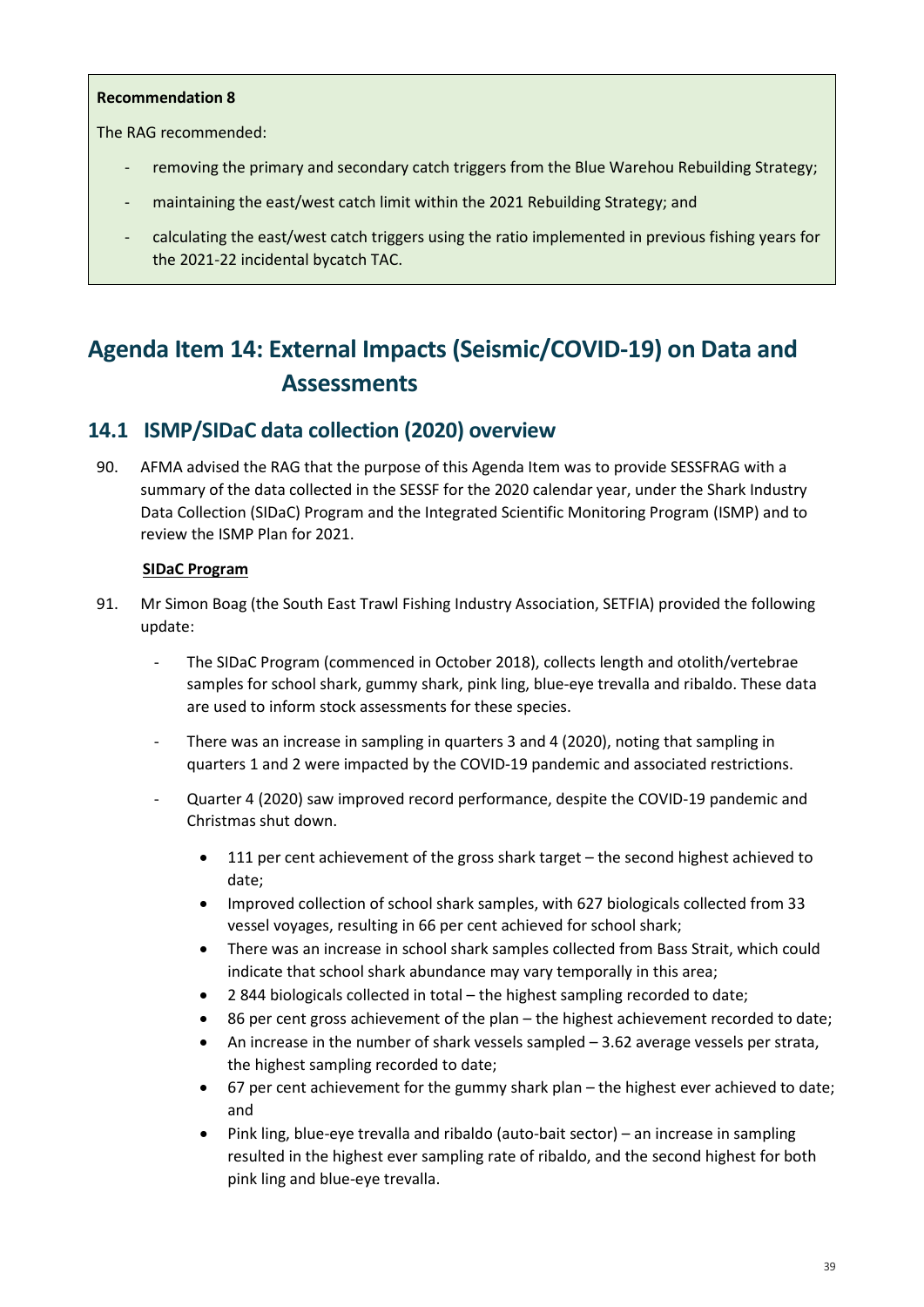92. The RAG discussed the inclusion of ribaldo in this sampling program. AFMA advised the RAG that ribaldo is one of three species of finfish caught in the hook sector. It was however, noted that otolith are no longer collected for ribaldo and otolith sampling targets should be removed from the plan.

## **Action Item 11**

AFMA and SIDaC to amend the SIDaC sampling plan to remove the otolith sampling targets for ribaldo, noting that otolith samples are no longer collected.

## **ISMP**

- 93. The RAG noted the following:
	- The ISMP provides fisheries managers, research organisations, environmental agencies, the fishing industry and the wider community with independent, reliable, verified and accurate information on the fishing catch, effort and practice of Commonwealth trawl vessels.
	- Program performance and planning for the coming sampling year is presented annually to SESSFRAG. [A summary of samples collected in 2020](https://www.afma.gov.au/sites/default/files/ismp_annual_report_2020.pdf) is available on the [SESSF Webpage](https://www.afma.gov.au/fisheries/southern-eastern-scalefish-shark-fishery) under Data Publications.
	- The 2021 sampling plan was considered and approved by SESSFRAG at its August 2020 data meeting. The sampling targets for several species were revised at the ISMP Sampling Target and Frequency Working Group in January 2021. The revised targets have been incorporated into the plan, and were considered by SESSFRAG under Agenda Item 6 – [SESSFRAG Working](#page-13-0)  [Group Updates.](#page-13-0)
	- 2019 was a successful year for the ISMP, which continued into the first quarter of 2020. However, due to Australian COVID-19 restrictions that were enforced during March 2020, AFMA placed limitations on the deployment of observers, to align with specified health regulations, and with due consideration of the health and safety of AFMA employees. This impacted the number of observer deployments during 2020, resulting in a significant reduction in allocated observer days at sea.
	- AFMA restricted the deployment of observers from 23 March 2020, until mid-October 2020. At the time of this meeting, the deployment schedule has not yet returned to full coverage, noting the challenges of managing various restrictions and border closures across states and territories.
	- Due to the COVID-19 pandemic, samples collected are not temporally dispersed, with data gaps occurring in Quarters 2 and 3. Although sampling targets were met in most cases, samples were primarily collected in Quarters 1 and 4.
	- There is currently no port-based sampler for the ISMP, operating out of Portland on a regular basis. The RAG emphasised the importance of ensuring that port-based samples are collected from Portland.
	- Concerns were raised regarding the large proportion of observer effort focused on blue grenadier and orange roughy (i.e. freezer vessels). It was unclear how this level of effort was justified, given the associated costs and information collected. There were also concerns that this level of coverage inhibits observer coverage in other areas of the fishery, particularly during winter months.
		- AFMA advised the RAG that a higher level of coverage is required on freezer vessels, particularly in the absence of electronic monitoring. Observers are also required for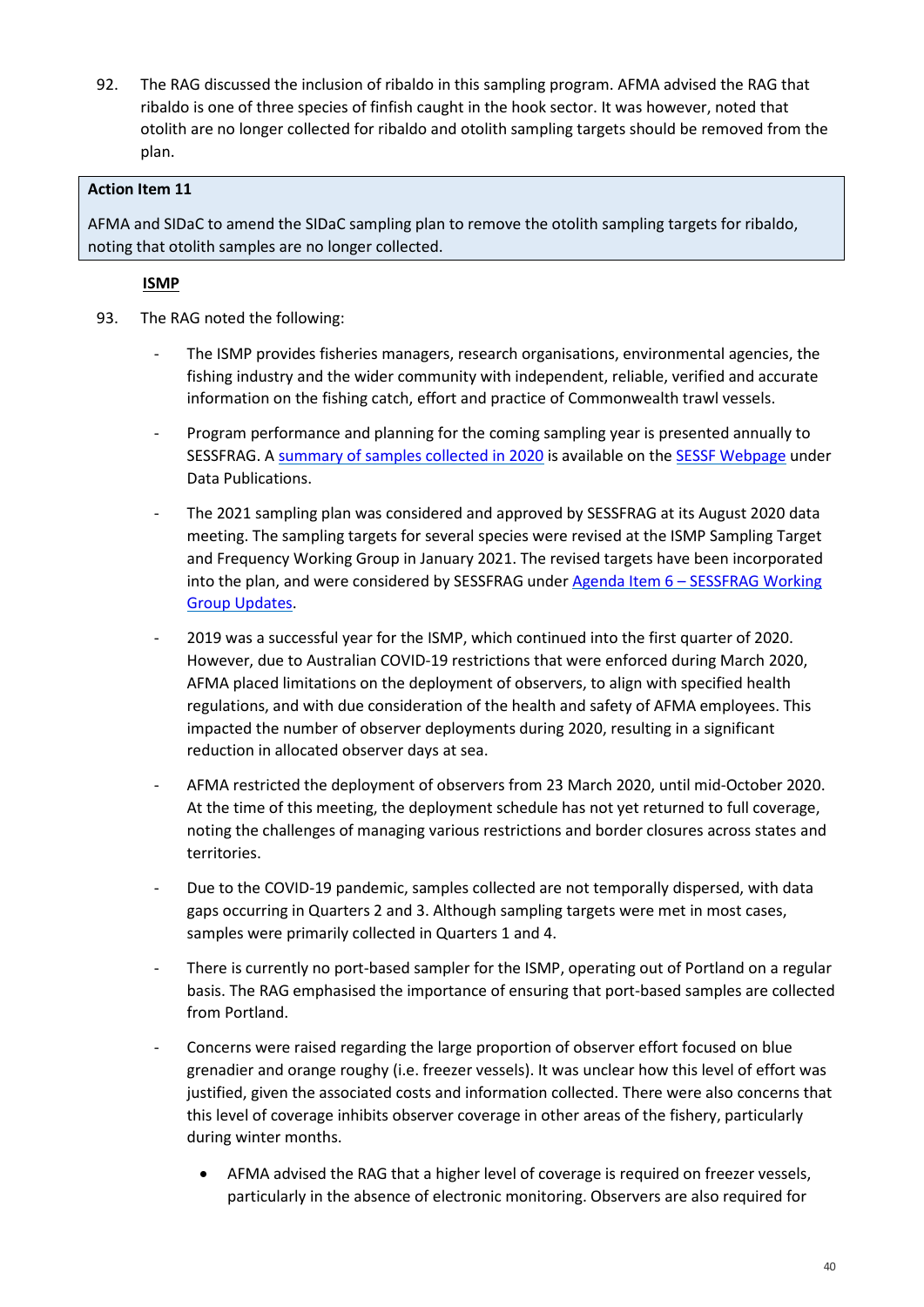implementing quota conversion factors and monitoring TEP species interactions on these vessels.

- Costs for observers are directly recovered from the vessels for the blue grenadier spawn, and the majority of the cost is cost-recovered for orange roughy, until sampling targets are reached, after which point the process becomes a fee for service.
- The RAG requested that AFMA's observer program monitor any impacts on ISMP sampling targets resulting from the level of effort deployed on freezer vessels, particularly with reference to sampling targets on the east coast during winter months.

#### **Action Item 12**

Mr Nate Meulenberg to follow up with Mr Tamre Sarhan regarding the status of employing a Portland based observer to collect port-samples under the ISMP.

## **14.2 East Gippsland seismic survey (M-BACI analysis)**

- 94. AFMA advised the RAG that this Agenda Item was for information only, to provide SESSFRAG with the results of the Multiple-Before After Control Impact (M-BACI) analysis of the impacts of the CGG seismic survey on catch rates in the Danish seine sector of the SESSF.
- 95. The RAG noted the following:
	- In July 2020, the French-owned oil and gas company CGG completed a six-month seismic survey south of Lakes Entrance, Victoria, in an area that overlaps with a significant part of the Danish seine fishery. Operators in the SESSF have subsequently reported significant declines in catch rates of flathead and eastern school whiting, in the survey area.
	- The potential impact of the seismic survey for some SESSF stocks, including implications for catch rate standardisation as an input to future stock assessments, has been noted by SERAG and SEMAC at recent meetings.
	- Fishwell Consulting were engaged to undertake an M-BACI analysis to test whether catch rates of key target species, flathead and eastern school whiting, in the Danish seine commercial fishery off Lakes Entrance were impacted by the CGG survey.
- 96. Dr Ian Knuckey provided the following study overview:
	- M-BACI experimental designs allow for robust tests of environmental impacts in real world situations. These designs account for natural spatial and temporal variation and allow for the estimation of the magnitude of environmental change caused by a disturbance.
	- Environmental measurements are taken from multiple impact sites (subjected to the disturbance and potentially affected by it) and multiple control sites (similar to impact sites but not subject to the disturbance).
	- Each site is then sampled multiple times before and after the disturbance event to ensure appropriate temporal replications.
	- Due to logbook requirements in the Danish seine fishery, there is extensive fine-scale spatial and temporal data on Danish seine catch rates for all key commercial species. Further, as shots are relatively short, up to ten shots can be completed in a day, which is advantageous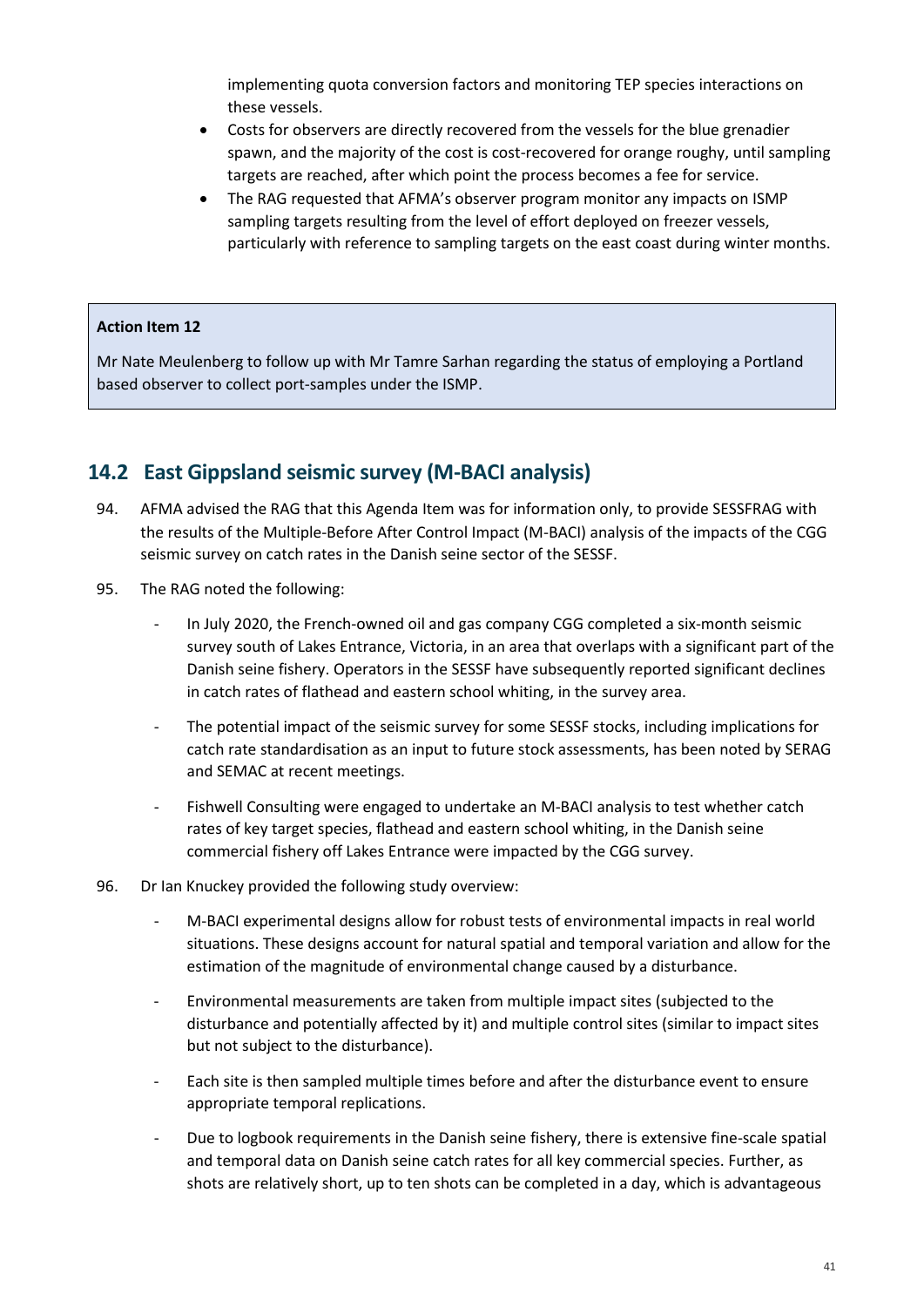for obtaining the large number of shots required to generate adequate statistical power in an M-BACI survey design.

- The extensive coverage of Danish seine shots (both inside and outside of the seismic survey area), was utilised as the 'before' data used to estimate catch rates in both control and impact sites, prior to the commencement of the seismic survey.
- The 'after' data of catch rates were obtained through charters of commercial fishing vessels, within control and impact sites, both during and after the CGG marine seismic acquisition.
- Scientific observers were onboard during each M-BACI shot undertaken by chartered Danish seine vessels, to monitor the validity of each shot with respect to the experimental design, to record catch composition of each shot and to record length frequency of both species.

## **Flathead**

- In general, commercial flathead catches (from logbook data) declined over 2015 to 2019, and continued to decline during 2020.
- During Phase I (the first data acquisition period), the impact on flathead was estimated to be a 78.1 per cent reduction in catch rates relative to control sites, which was statistically significant.
- During Phase II, the impact on flathead was estimated to be a 58 per cent reduction in catch rates, relative to control sites, which was statistically significant.
- During Phase III, the impact on flathead was estimated to be a 65.5 per cent reduction in catch rates relative to control sites, which remained statistically significant.

#### **Eastern school whiting**

- Commercial catches of eastern school whiting (from logbook data) exhibited substantial yearto-year variation.
- During Phase I, the impact effect on eastern school whiting was estimated to be a 99.7 per cent reduction in catch rates relative to control sites, which was statistically significant.
- During Phase II, the impact effect on eastern school whiting was estimated to be a 42.7 per cent reduction in catch rates relative to control sites, which was statistically significant.
- During Phase III, the impact effect on eastern school whiting was between 79.5 per cent less and 60.1 per cent more than those from control sites, which was not statistically significant.

#### **Conclusion**

- Overall, the M-BACI analyses provided robust evidence for a negative impact of the seismic survey on both flathead and eastern school whiting catch rates in the Danish seine fishery for up to approximately:
	- 200 days for flathead; and
	- 100 days for eastern school whiting.
- 97. Dr Knuckey noted that the results from this study are only indicative for the vessels chartered for this survey, and do not account for other vessels that may have been operating and/or avoiding the area. Further analyses of these vessels will be undertaken.
- 98. The RAG discussed the following: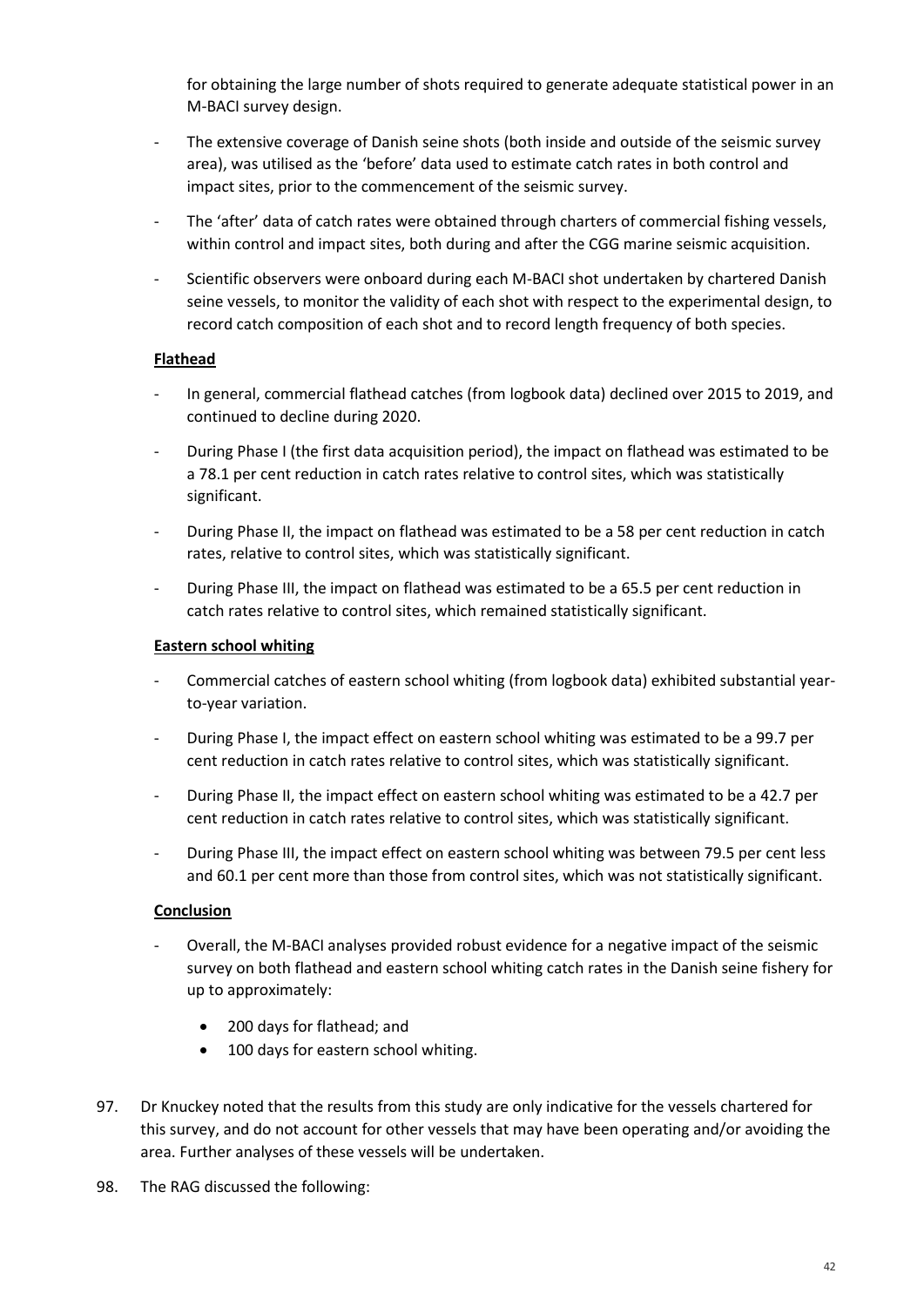- Whether environmental changes (i.e. significant temperature changes) and/or natural migration of the species (into/out of the survey area) were considered in the analyses.
	- Dr Knuckey advised the RAG that environmental changes were considered in the analysis, with no difference detected across/between sites.
	- The M-BACI design considered variation in catches/catch rates over time within both control and impact sites.
- The potential for behavioural changes, resulting in the demonstrated changes in catchability.
	- Dr Knuckey advised that the results of this study won't provide substantial insight into any behavioural changes, as it was only designed to consider changes in catches/catch rates.
- Whether the history of seismic surveys (and their associated impacts) in the SESSF have been compiled, and if so, what were the outcomes?
	- CSIRO advised the RAG that the impacts of seismic survey in the SESSF have previously been investigated, with no significant impacts on stocks detected. However, it was noted that this was not necessarily because there were no associated impacts, but may have been rather related to data quality. Limited technical information was provided, with the data too coarse to be able to identify exact location, timing, frequency and duration of the surveys.
- The area over which the sound emitted from seismic surveys can travel and impact the surrounding environment. The RAG noted that this would be highly variable and dependent on factors such as bottom substrate and water temperature.
- 99. The RAG emphasised the importance of the results of this study, not only for understanding the implications of this current seismic survey, but for predicting potential outcomes of future surveys undertaken in key commercial fishing areas.

## **14.3 External impacts on data and assessments: assessment/management implications**

- 100. AFMA advised the RAG that the purpose of this Agenda Item was to highlight two key events, the COVID-19 pandemic and seismic testing in the Bass Strait, that will likely influence fishery indicator data and future SESSF stock assessments, and to seek SESSFRAG advice on how to account for these impacts in future stock assessments.
- 101. In addition to the information provided at Agenda Items 14.1 and 14.2, The RAG noted the following:
	- The recently released FRDC report 'Impacts of COVID-19 on the Australian Seafood Industry [January-June 2020'](https://www.frdc.com.au/Archived-Reports/FRDC%20Projects/2016-128-Product-Impacts-COVID19-Report-01Mar2021.pdf), provides an overview of the economic impacts of, and responses to, the early phase of the Covid-19 pandemic on the Australian seafood industry. The report is a first step towards understanding how the global pandemic has disrupted Australia's seafood industry, and considers how the industry can prepare for greater uncertainty and future shocks through planning and partnerships with relevant governments.
	- CSIRO advised the RAG that there have been past instances where data gaps have occurred. The impacts of this will only be realised once an assessment is undertaken. At the time of the assessment, it will be important to consider the impacts of external factors (COVID-19 and/or seismic surveys), with the potential to exclude data if required. It was suggested that seasonal patterns in the length distribution data for species scheduled for Tier 1 assessments, could be undertaken and presented at the 2021 Data Meeting.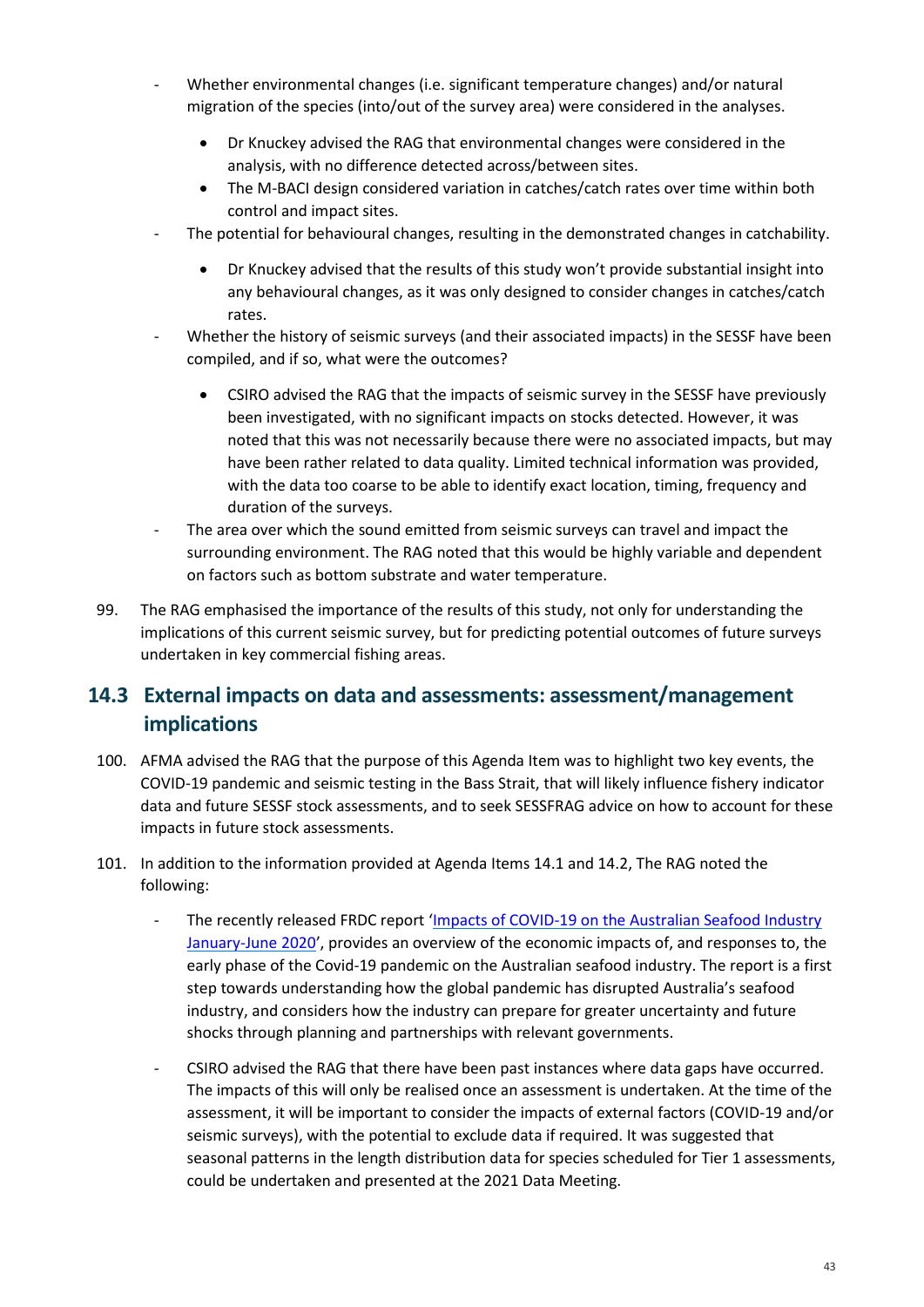#### **Action Item 13**

CSIRO to assess potential impacts of no ISMP coverage between 23 March and mid-October, on Tier 1 species scheduled for assessment in 2021. CSIRO to plot length distributions by month to investigate any seasonality in lengths, and present outcomes to the SESSFRAG Data Meeting (August 2021).

- 102. The AFMA member advised the RAG that the Commission has requested that an updated flathead assessment be completed in 2021. Implications from the seismic survey, as identified in the M-BACI study should be considered within this updated assessment.
- 103. Dr Knuckey noted that in a few months' time, once the additional commercial data (i.e. data associated with non-chartered vessels) is assessed, the implications for the entire fleet may be identified. This analysis will occur prior to, and can be presented at, the Data Meeting (August 2021).
- 104. Mr Simon Boag (SETFIA) stated that the work completed by Fishwell Consulting is revolutionary, providing a live running index of what was occurring in the fishery as the seismic survey was being conducted. Mr Boag expressed his gratitude to Dr Knuckey and his team, for their work on this project.

#### **Recommendation 9**

The RAG noted the difficulties with quantifying the impacts of external factors on fishery dependent data before the 2020 data is analysed and individual stock assessments are undertaken.

Acknowledging that the stock assessment scientists were aware of these external impacts, the RAG recommended considering this item further at the SESSFRAG Data Meeting (August 2021), should any impacts be identified for species scheduled for assessment in 2021.

## **Agenda Item 15: Automating EM Collection of Fish Lengths**

- 105. AFMA advised the RAG that the purpose of this Agenda Item was for CSIRO to provide SESSFRAG with an update on their machine learning applications to fisheries electronic monitoring, and for the RAG to consider whether real-world application of length estimation is a high priority for the SESSF.
- 106. The RAG noted the following:
	- CSIRO's Marine Visual Technologies (MVT) Team was established in 2017, to look at machine learning applications to fisheries monitoring. MVT's main focus has been the Australian Eastern Tuna and Billfish Fishery (ETBF), with software trained to identify catch events and species (target and more recently moving to non-target bycatch species).
	- Prototype software has been developed to easily allow users to input video(s), run marine learning identification algorithms, bookmark catch events, inspect and modify species and produce a summary trip report of catch.
	- Algorithms have also successfully been applied to the sub-Antarctic Patagonian toothfish fishery. As yet, there are no applications applied to the SESSF, with length estimation currently not a feature of the developed software.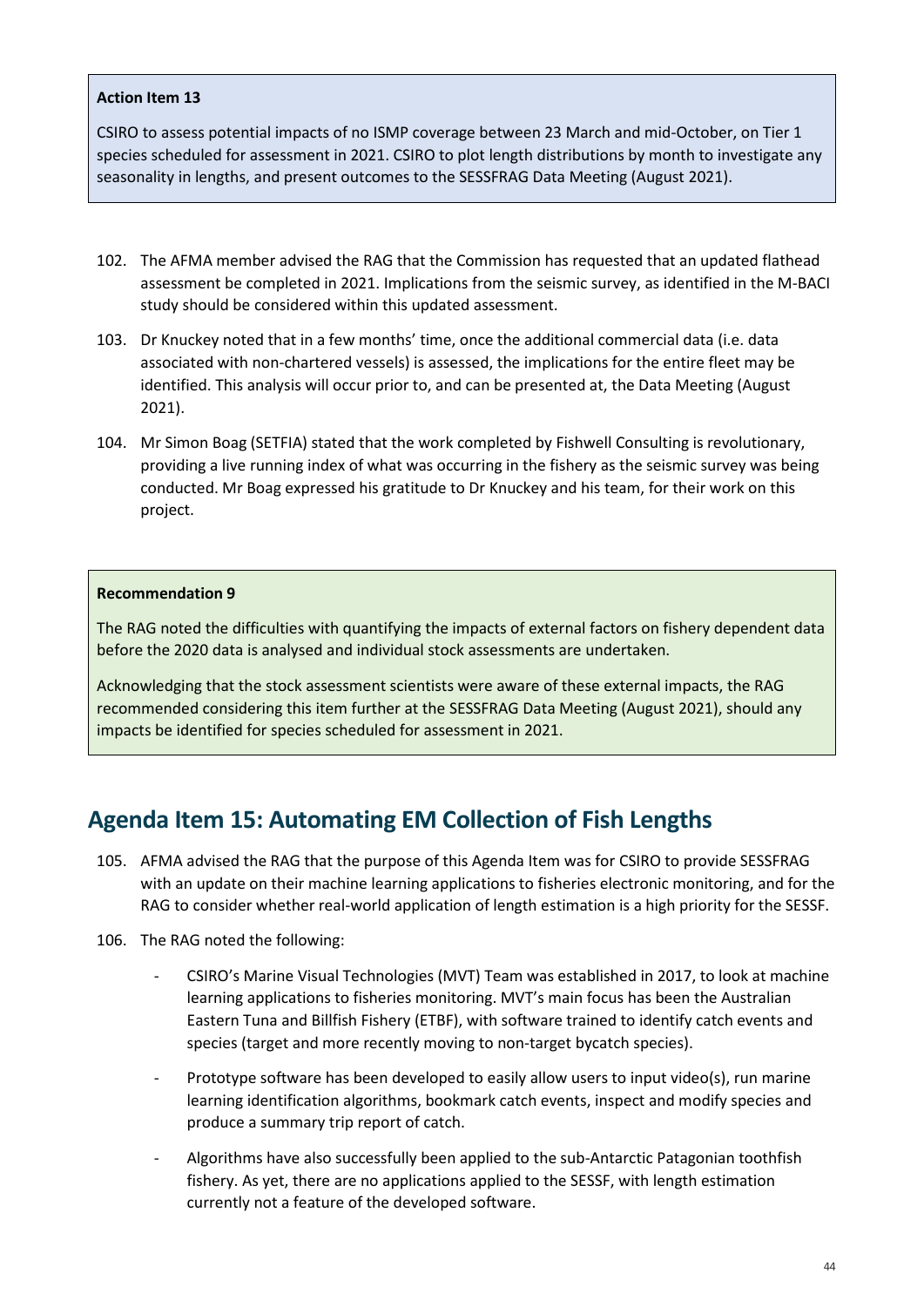- CSIRO recognise that length/weight estimation has strong global demand, resulting in the development of a 'mocked-up lab-based demonstration of length estimation' to show that it is achievable.
- Real-world application of length estimation is a high priority, however considerable on-boat footage of ground-truthed lengths are required as the first step of this process. If this is also considered a high priority in the SESSF, then MVT may be able to assist.
- 107. The RAG discussed whether there was potential to install stereo video cameras on vessels to aid in length measurement capabilities.
- 108. AFMA supported pursuing the implementation of this technology in the SESSF, particularly within the GHAT Sector, however further conversation with CSIRO and Industry were needed.

#### **Action Item 14**

AFMA to liaise with their Eastern Tuna and Billfish Fishery Management Team, to determine whether they have investigated the possibility of installing stereo video cameras on their vessels, and/or whether such technology is available through current providers.

## **Action Item 15**

AFMA to liaise with Industry and CSIRO to discuss the potential for implementing EM collection of fish lengths within the SESSF, for vessels fitted with cameras (i.e. GHAT Sector), noting that length estimation is not currently a feature of the current software.

## **Agenda Item 16: Bycatch Species Groups – Discard Reporting**

- 109. AFMA advised the RAG that the purpose of this Agenda Item was for SESSFRAG to consider the nonquota species discard reports (with reference to reporting groups, outlined at [Appendix D](#page-83-0)), provided for the trawl sectors of the SESSF, for the 2019-2020 and 2020-21 (as at 12 March 2021) SESSF fishing years (summaries provided at [Appendix D](#page-83-0)); and for SESSFRAG to provide advice on whether the change in reporting requirements (discard groups) could affect future Ecological Risk Assessments (ERAs).
- 110. The RAG noted the following:
	- Historically, all operators in the CTS and GABTS of the SESSF, were required to report all retained and discarded species (quota and non-quota) to the species level (by weight in kilograms).
	- In April 2016, AFMA introduced groups (based on morphology) for reporting discarded, nonquota species [\(Appendix D](#page-83-0)). It was intended that these changes would improve the quality of discard reporting in the SESSF trawl sectors, and reduce operator workload. Obtaining accurate discard data would improve the understanding of stock status and allow for implementation of more efficient management arrangements.
	- In 2015, AFMA began developing the 'Commonwealth and Great Australian Bight Trawl Sector Discard Strategy' (the Discard Strategy), which included providing individual operators with six monthly discard reports. These reports compared individual vessel discard rates against discard rates through the ISMP, allowing for vessel-specific discard monitoring over time.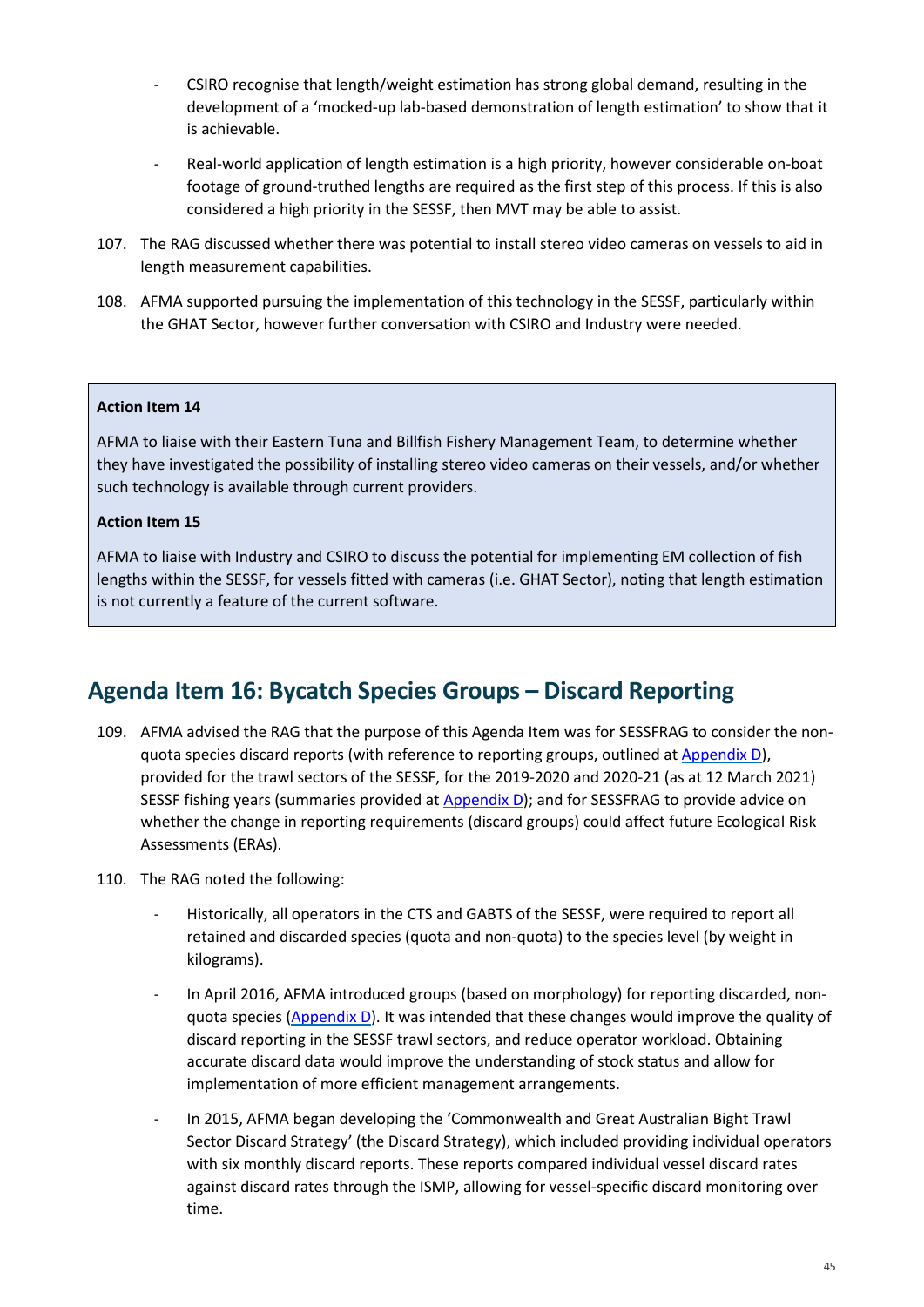- Due to the implementation of the [CTS](https://www.afma.gov.au/sites/default/files/cts_bycatch_and_discarding_workplan_2018-19_0.pdf?acsf_files_redirect) and [GABTS](https://www.afma.gov.au/sites/default/files/great_australian_bight_trawl_bycatch_and_discarding_workplan_2018-19.pdf?acsf_files_redirect) bycatch and discarding workplans (the Workplans), the Discard Strategy was not formally implemented, with initiatives to improve discard reporting included in the Workplans instead.
- Vessel-specific discard reports were discontinued in December 2017.
- At their [August 2020 Data Meeting,](https://www.afma.gov.au/sites/default/files/sessfrag_data_meeting_2020_-_final_meeting_minutes.pdf) SESSFRAG requested that AFMA provide an update to the 2021 Chairs' meeting on bycatch discard reporting (by species group) in the SESSF trawl sectors, with the RAG to provide advice on whether the change in reporting requirements could affect ERAs, noting that ISMP data could be used to understand species composition.
- ERAs rely on logbook and observer reported catches of bycatch species, to inform the initial scoping stage, and then to validate or review risk scores once the level 2 assessments have been completed. Catch has previously been recorded in logbooks at the species level, though likely unreliably, however from 2016, will mostly be recorded into the groups in [Appendix D.](#page-83-0) Observer records should still be at the species level.
- AFMA have identified the benefit of reinstating vessel-specific discard reports and have considered the potential for human error within the existing methodology (manual data analysis using Microsoft Excel).
- To standardise the approach, AFMA will work with CSIRO to develop an automated process, likely using statistical computing software 'R', with a view to providing an update to the SESSFRAG 2021 Data Meeting (August 2021).
- Several issues with the existing discard groups were identified through this discard reporting review, including:
	- The code provided to operators for 'Barracoutas' (37439918) is the code for 'Gemfishes.' Some operators are instead reporting to the CAAB Code – 37439001 'Barracouta.'
	- There are two sets of groups that are causing confusion, and leading to discards being reported to incorrect groups:
		- o 'Skates and Rays' 37990018 (incorrect) and 'Skate and Rays (mixed)' 37990030 (correct)
		- o 'Fish (mixed)' 37999999 (incorrect, not an actual CAAB Code) and 'Fish oceanic (mixed)' – 37990020 (correct)
- Once AFMA and CSIRO have developed an automated reporting process, AFMA will contact operators to advise that vessel-specific bycatch discard reports will be provided biannually, and notify of changes to discard groups, which will include the following:
	- Removal of the incorrect discard groups 'Skates and Rays' 37990018 and 'Fish (mixed)' – 37999999 from e-log systems, to increase the accuracy of reporting to the 11 discard groups; and
	- Update to the CAAB code provided for 'Barracoutas.'
- 111. The RAG discussed the following:
	- Bycatch discard groups were only possible due to the collection of ISMP data to species level. ISMP data is the most accurate and is important data for inclusion in ERAs, both prior to and post introduction of bycatch discard groups.
	- Logbook discard data is not currently considered to be accurate or useable in stock assessments. Through reducing operator workload associated with reporting, it is anticipated that the accuracy of discard reporting will improve.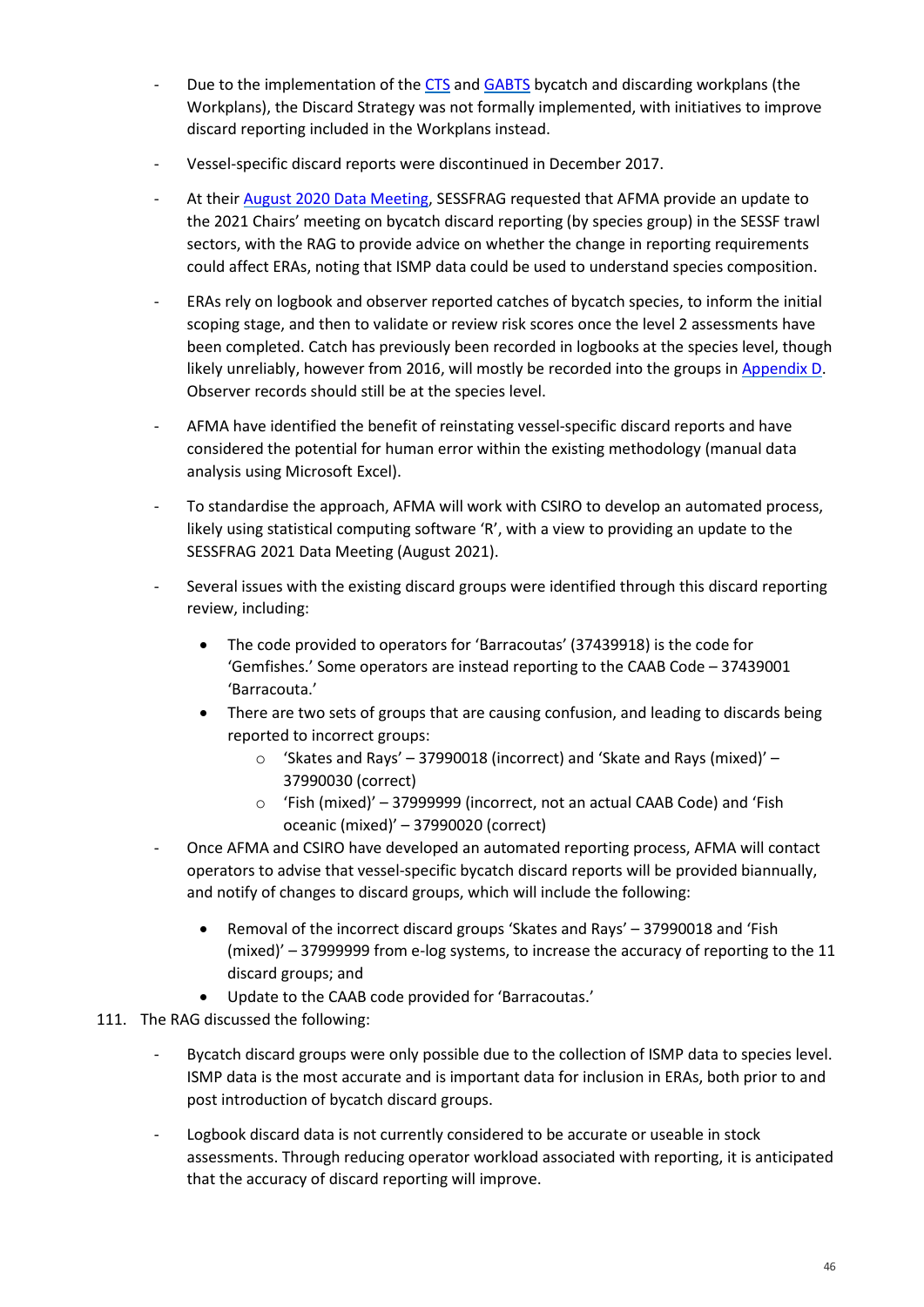Logbook reported discard data, should be compared to that recorded by the ISMP, to understand the level of reporting accuracy.

## **Action Item 16**

AFMA to compare discard data reported in logbooks, to those recorded by the ISMP program, to determine the accuracy of operator reported discards.

- 112. Mr Boag noted that SETFIA invested significant effort into improving discard reporting, including working with AFMA to implement the discard groups. It may be beneficial to present this Agenda Item to the Seine and Trawl Advisory Group (STAG) to develop additional approaches to improve further discard reporting in the SESSF.
- 113. CSIRO noted concerns regarding the ERAs, and the potential implications associated with only reporting to discard groups. It was recommended that high-risk species (as identified in the ERA) are able to be reported against separately from the discard groups.
- 114. The RAG supported this approach, and recommended that AFMA and CSIRO liaise to identify the high-risk species, which should remain as discard reporting options in e-logs. It was also recommended that all other reporting options (excluding species identified as high-risk, discard groups and quota species) should be removed as options to be reported against in e-logs.

#### **Action Item 17**

AFMA to liaise with CSIRO (Dr Miriana Sporcic and Dr Cathy Bulman) to identify non-quota species to remain as discard reporting options in e-logs, outside of the bycatch discard groups (i.e. those that are high-risk as identified through the ERA).

- 115. It was however noted, that there could be issues associated with identification to species level. The cost-benefits would then need to be assessed as to whether it is realistic to provide operators with species identification training, or whether identification to species level should only be undertaken by trained observers.
- 116. The RAG advised that the change in reporting requirements (discard groups) would not significantly affect future ERAs, as the ISMP data is the main data source used for species composition in ERAs. It was however, recommended that key species (i.e. high risk species identified by ERAs and quota species) remain as reporting options in e-logs, separate to the identified discard groups.

#### **Recommendation 10**

The RAG recommended that:

- AFMA liaise with CSIRO to determine non-quota bycatch species of interest (i.e. high-risk species identified by the 2019 ERAs) to incorporate into discard reporting requirements for the GABT and CTS sectors of the SESSF;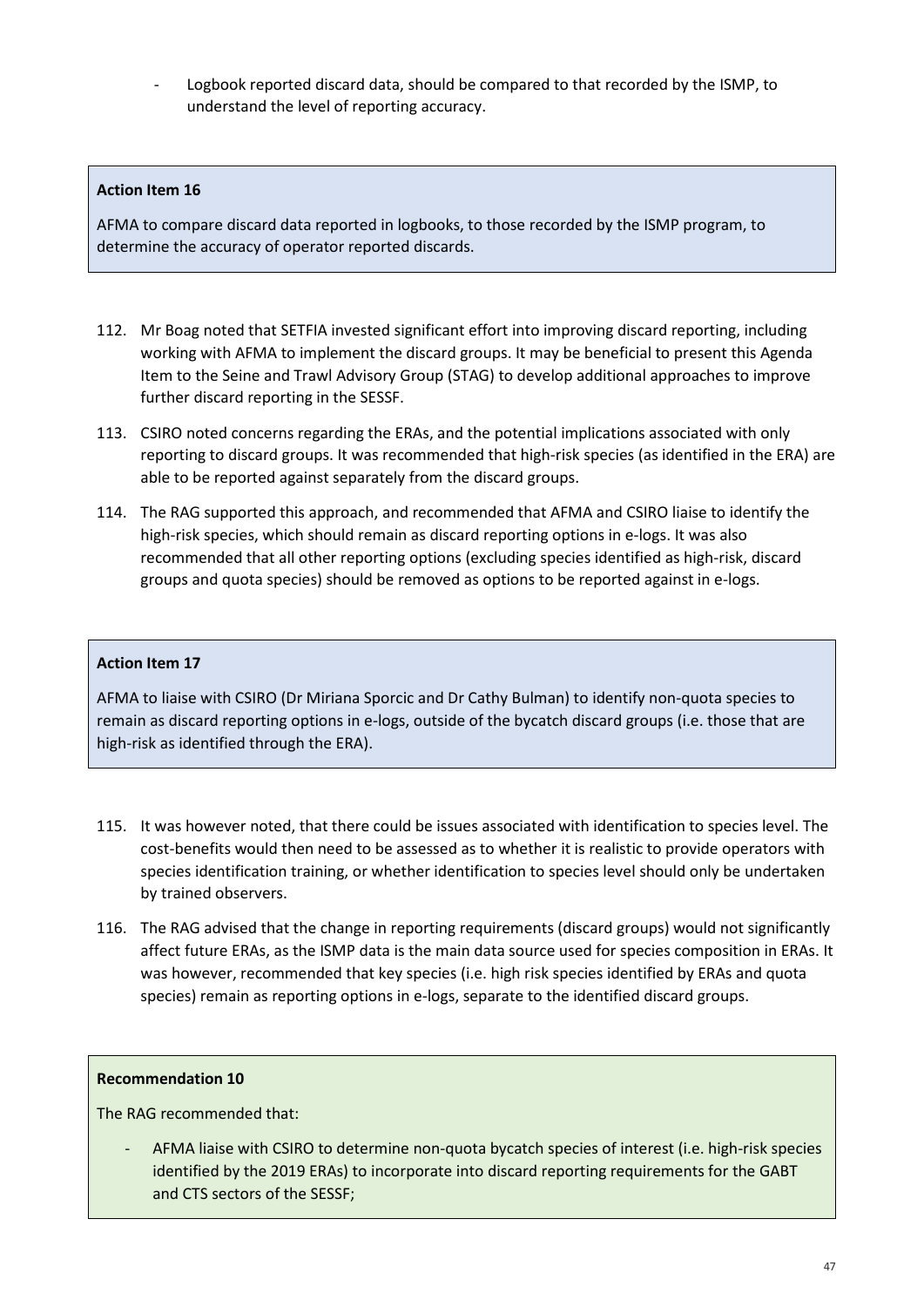- AFMA update the bycatch species discard list in e-logs to:
	- $\circ$  remove duplicates of generic reporting common names identified as part of the discard analysis, including:
		- 'Skates and Rays' 37990018; and
		- 'Fish (mixed)' 37999999
	- $\circ$  remove all other reporting options, only allowing reporting to non-quota species of interest, bycatch discard groups and quota species; and
- The STAG should meet to consider the proposed changes to non-quota bycatch discards (species and groups) as identified by AFMA and CSIRO.

# **Agenda Item 17: 2022-23 Research Statement and Assessment Schedule**

- 117. AFMA advised the RAG that the purpose of this Agenda Item was to seek advice from SESSFRAG on research priorities to be included in the GABTS and SESSF Annual Research Statements 2022-23, including the assessment schedule for the relevant SESSF species.
- 118. The RAG noted the following:
	- Each year, relevant RAGs are asked to provide advice on upcoming research needs for their fisheries, this is required in the context of the [Strategic Research Plan.](https://www.afma.gov.au/sites/default/files/uploads/2017/06/SESSF-Five-Year-Strategic-Research-Plan-2016-2020.pdf?acsf_files_redirect) As part of this process, RAGs are asked to prepare an Annual Research Statement and complete a research Gap ID form for each new priority.
	- The Annual Research Statement includes consideration of the cost-effectiveness, priority and timeframes for achieving identified priorities.
	- Where research has already been funded, the Annual Research Statement identifies this, including the source of funding. It will be used by the AFMA Research Committee (ARC) at its annual meeting in August, to develop the annual research call for proposals for potential AFMA funding in September each year.
	- Priorities for potential funding by the FRDC are also included in the Annual Research Statement.
	- Research proposals submitted to both AFMA and FRDC will be circulated to relevant RAGs/MACs for comment out of session.

## **Outcome of the 2021-22 ARC research funding round**

- Several projects were progressed to the ARC for consideration for funding during the 2021- 22 research funding round. The following priorities were supported by the ARC and are scheduled for completion during the 2021-22 financial year:
	- i. Pink ling Tier 1 stock assessment 2021
	- ii. Blue grenadier acoustic survey 2021, including analysis of data collected by industry in 2019, for potential inclusion in the 2021 Tier 1 stock assessment
	- iii. Research to support the Upper-Slope Dogfish Management Strategy
	- iv. Orange Roughy (Cascade) Acoustic Survey 2021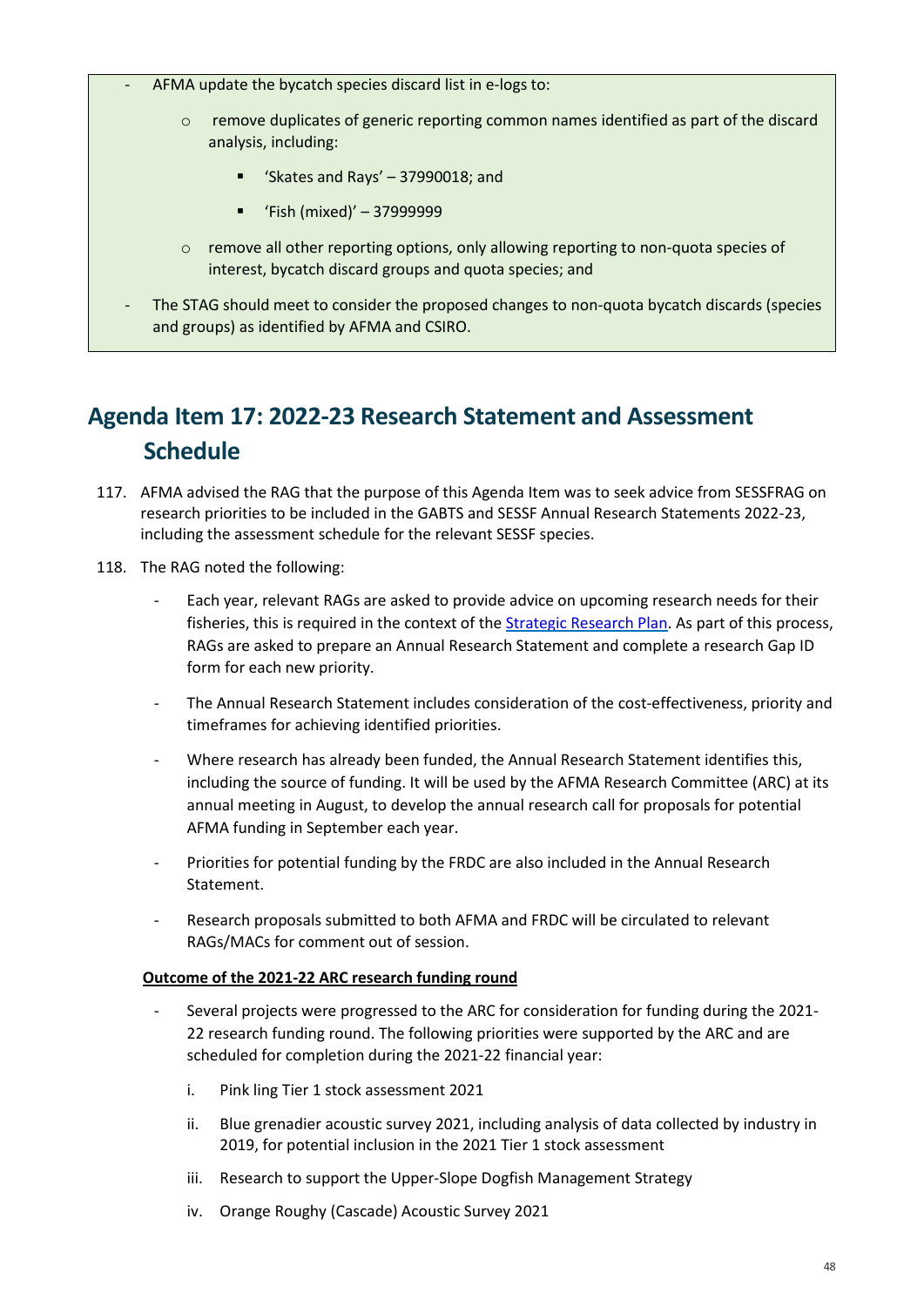v. ISMP Data Services (previously funded by the fishery – will now be included as research).

#### **Research Priorities for ARC funding in 2022-23**

A number of research priorities have been identified for inclusion in the 2022-23 research statements for ARC funding.

#### *SERAG*

- Research priorities **supported** by SERAG at their November 2020 meeting for inclusion in the SESSF research statement are:
	- i. *Stock assessments for SESSF quota species (as identified by the relevant RAG and agreed by AFMA) in the SESSF in 2022 (using data to 2021) and 2023 (using data to 2022).*
	- ii. *Fish ageing for SESSF quota species (3 year project ending 2025/26)*
	- iii. *Blue grenadier acoustic survey 2022*
	- iv. *Non-extractive survey methodology for establishing Eastern Gemfish index of abundance*

SERAG supported this priority, but agreed it should be put on hold, pending the outcome of the FRDC Close Kin Mark Recapture (CKMR) proposal for rebuilding species (see below).

v. *Alternative methods for establishing an index of abundance for rebuilding species*

A research scope was submitted to FRDC as part of the 2021-22 SESSF Annual Research Statement, to consider CKMR methods for rebuilding species, however it was not considered by ComRAC. AFMA will resubmit the research priority scope to FRDC as part of the next call for research.

Additionally, the FRDC November 2020 call for research included a priority titled 'Abundance Estimation Tool Box' (See Agenda Item 6 – [SESSF Working Group Updates\)](#page-13-0).

- Research priorities not supported by SERAG at their [November 2020](https://www.afma.gov.au/sites/default/files/serag_2.1_nov_2020_minutes_final.pdf) meeting, for inclusion in the SESSF Annual Research Statement are:
	- i. *Further investigations of factors (length/depth relationship) that influence length frequencies for all species and ISMP port sampling*

The ARC (August 2020) did not support this project in its current form. The ARC agreed that a review of the sampling approach in the fishery is required. If port samples can be linked to shot, then there may not be a need for this additional research.

ii. *Desktop study to determine herding behaviour for various SESSF species, to inform future ERA assessments.*

SERAG did not consider this an immediate research priority, and recommended updating the 2019 otter board trawl ERA to increase estimates of swept area as a sensitivity, to demonstrate the change in risk scores. If the change is significant, then characterising herding behaviour for vulnerable species may be reconsidered as a future research priority. This has been included as a future priority in the SESSF Research Plan.

iii. *Desktop study to determine which important Commonwealth fish species are also targeted by recreational fishers.*

SERAG did not consider this an immediate research priority, noting that CSIRO already engages with States to request recreational catch data each year. There are a number of SESSFRAG and SERAG action items related to engaging State fisheries agencies and determining the relative importance of key SESSF species in recreational fisheries.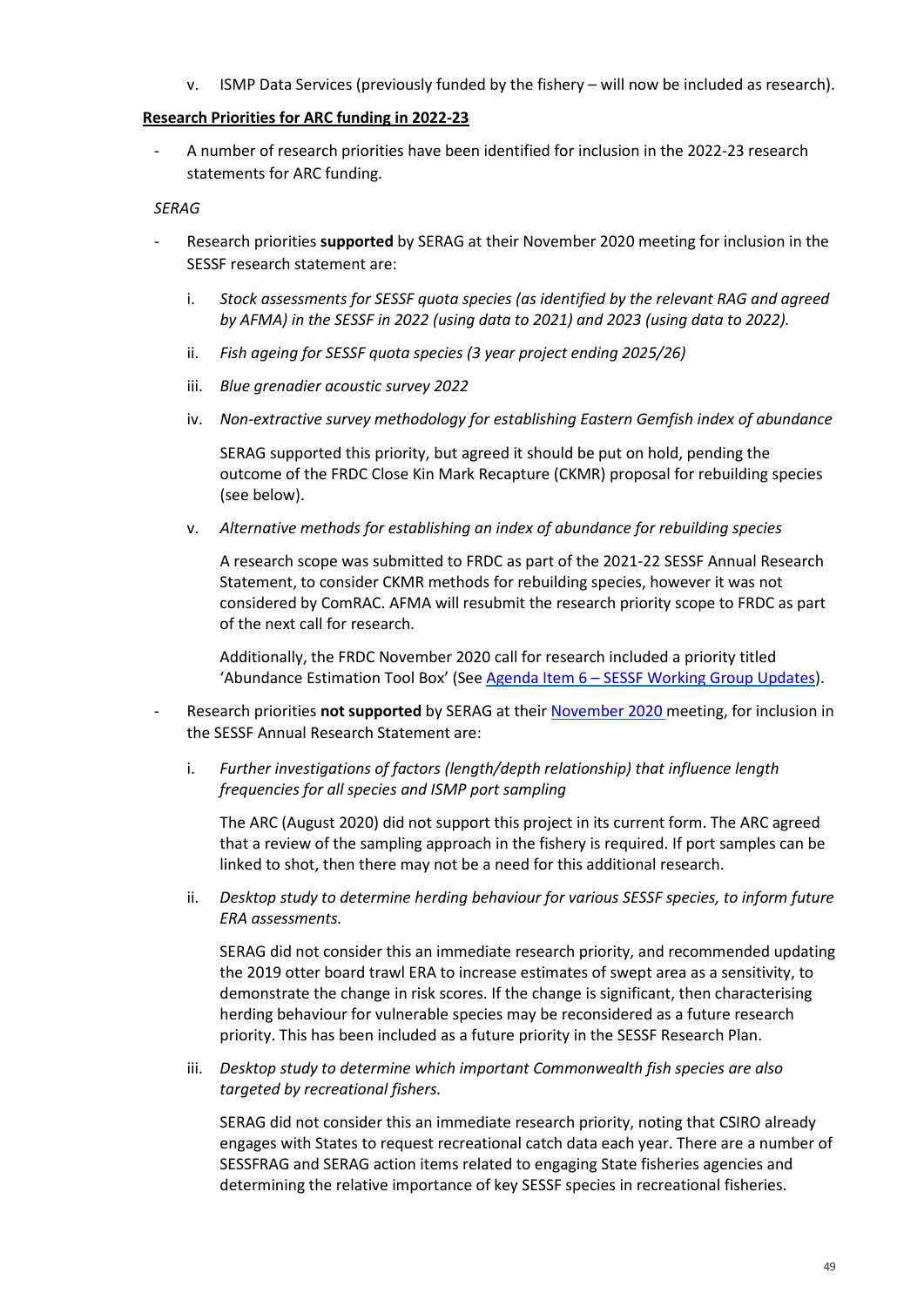#### iv. *Genetic analysis of pink ling stock structure*

SERAG did not consider this an immediate research priority, given that sufficient differences in fishery and stock dynamics are already apparent to warrant assessing pink ling as two stocks. SERAG advised that genetic analysis would be unlikely to provide evidence that would change current assessments.

- Research priorities which have **not yet been considered by SERAG**, however are included in the SESSF Annual Research Statement 2022-23, are:
	- i. *Orange Roughy (Cascade) Acoustic Survey 2022*

This research will provide an acoustic based biomass estimation for orange roughy (Cascade) for the 2022 fishing season. It will also include the collection of biological samples, including length, weight, sex, spawning stage and otolith extractions.

ii. *Re-ageing of historical Cascade Plateau orange roughy otoliths*

As part of the Kevin Stokes Orange Roughy Stock Assessment Review, it was recommended that the reading and interpretation of Cascade Plateau otoliths should be revisited to investigate the potential for systematic bias between Australian and New Zealand ageing protocols; due to the link between natural mortality and fish age (see Agenda Item 10 – [Orange Roughy Natural Mortality\)](#page-26-0).

## *SharkRAG*

- Research priorities **supported** by SharkRAG at their March 2021 meeting, for inclusion in the SESSF Annual Research Statement are:
	- i. *Improving CPUE standardisations for sharks*

To clarify the relationship between CPUE and net length, the effects of Australian Sea Lion and other closures on CPUE and account for changing dynamics of the fleet with new entrants. SharkRAG identified as low cost, high priority and high feasibility.

ii. *Obtaining discard data and fish lengths using electronic monitoring*

Project will investigate implementation issues, cost and solutions to adopt electronic monitoring to collect length frequency information for key commercial species on hook and gillnet vessels to support Tier 1 assessments. SharkRAG identified as low cost, high priority and high feasibility.

iii. *Environmental drivers for stock abundance*

Project will examine environmental, and other factors (e.g. seismic testing) on stock abundance. SharkRAG requested that AFMA summarise the current background work being undertaken in regards to this project, before determining the research priority.

## *GABRAG*

- Research priorities **supported** by GABRAG at thei[r October 2020](https://www.afma.gov.au/sites/default/files/gabrag_october_2020_minutes_final.pdf) meeting for inclusion in the GABT Annual Research Statement are:
	- i. *Stock assessments for SESSF quota species (as identified by the relevant RAG and agreed by AFMA) in the SESSF in 2023 (using data to 2022) and 2024 (using data to 2023)*

GABRAG recommended undertaking the deepwater flathead Tier 1 stock assessment in 2022.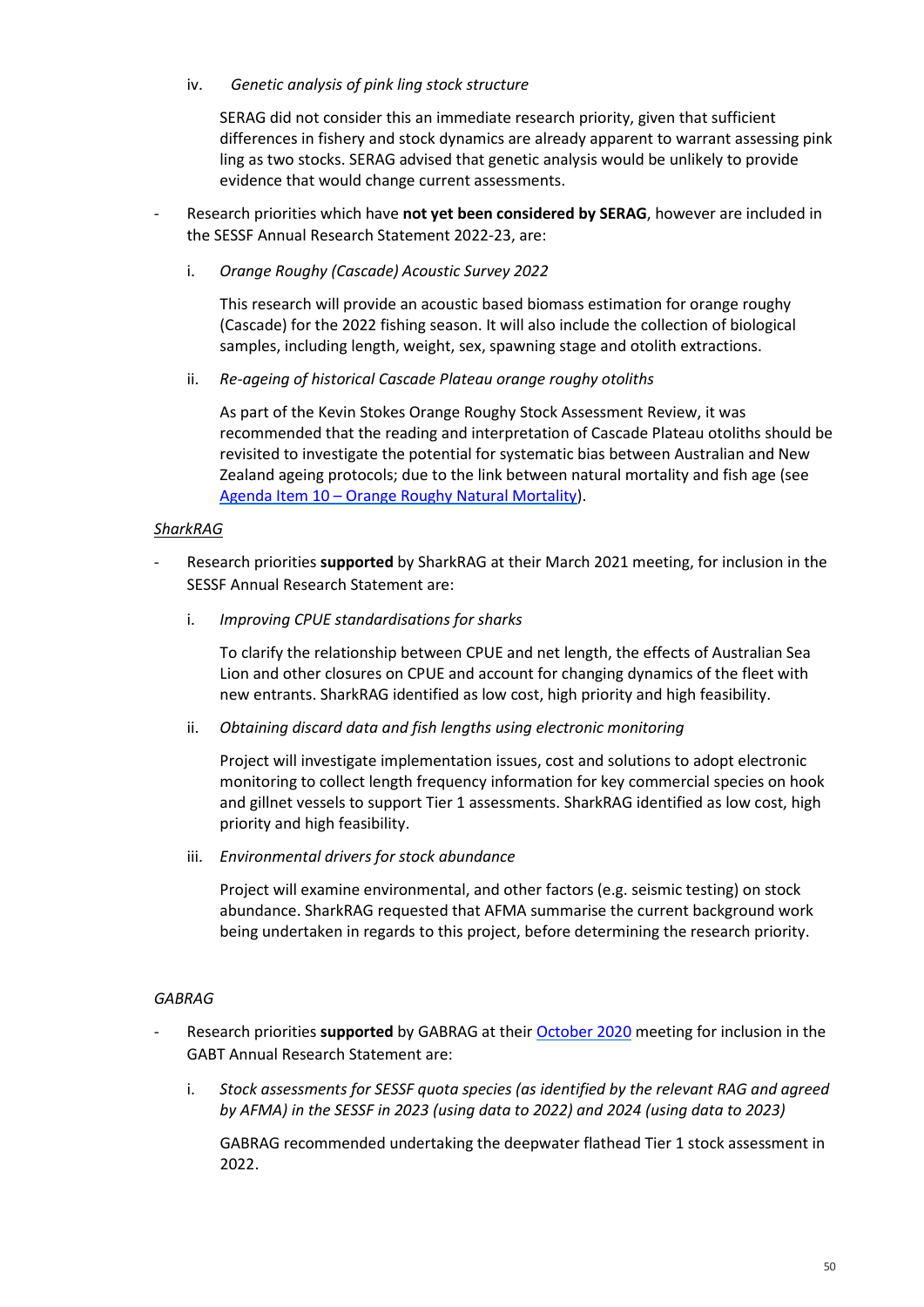### ii. *Fish ageing for SESSF quota species (3 year project ending 2025/26)*

GABRAG supported the ongoing ageing of otoliths for species relevant to the GABTS.

iii. *Ageing of GABTS orange roughy otoliths*

Orange roughy otoliths have been (and continue to be) collected under the ['GABT](https://www.afma.gov.au/sites/default/files/2020-24_gabt_orange_roughy_research_plan_-_final.pdf)  [Orange Roughy Research Plan'](https://www.afma.gov.au/sites/default/files/2020-24_gabt_orange_roughy_research_plan_-_final.pdf), with the view to undertaking a future stock assessment. GABRAG supported the ageing of otoliths to inform future sampling protocols and assessment options.

AFMA are investigating whether this sampling can be included under the existing contract with FAS.

iv. *Alternatives for undertaking orange roughy stock assessments*

This research priority has been identified to establish metrics for existing and potential data sources, including options for assessing the status of orange roughy in the GABT.

SERAG also identified the need to produce a document outlining assessment options, including data requirements and metrics for orange roughy stocks, with a view to demonstrating recovery. This has been flagged as a potential joint project between CSIRO and AFMA, to be presented at the SESSFRAG Data Meeting (August 2021) and may not require research funding.

v. *Developing mitigation devices for deepwater shark*

GABIA have expressed interest in developing mitigation devices for deepwater shark, with a view to allowing access to grounds currently closed under the Upper Slope Dogfish Management Strategy.

This can potentially be pursued as part of the FRDC Project 2019-027 (See [Agenda Item](#page-18-0)  7.2 – [FRDC Trawl Selectivity Project Update\)](#page-18-0). This research project is considered a high priority, but should only progress if it is not pursued as part of the FRDC project.

## **Research priorities for FRDC funding in 2022-23**

- AFMA understand that a number of research proposals previously submitted for FRDC funding in 2020-21 and 2021-22, were not considered by ComRAC, and will either need to be resubmitted to FRDC for consideration in 2021, or included in the 2022-23 SESSF Annual Research Statement.
- The following research priorities are currently listed as research priorities in the 2022-23 SESSF Annual Research Statement, and will need to be progressed:
	- Application of Close Kin assessments for key and rebuilding species in the SESSF;
	- Developing a Harvest Strategy for species, where depletion can no longer be estimated against B0;
	- School shark post release survival; and
	- Identification and monitoring of school shark pupping grounds to understand stock structure.
- 119. The RAG supported the inclusion of all proposed ARC and FRDC research priorities, with the following exceptions:
	- Removal of research priority 'Alternative methods for establishing an index of abundance for rebuilding species' due to the broad scope of this priority;
	- Amendment to the wording of the FRDC priority relating to the development of a Harvest Strategy for species where depletion can no longer be estimated against B0: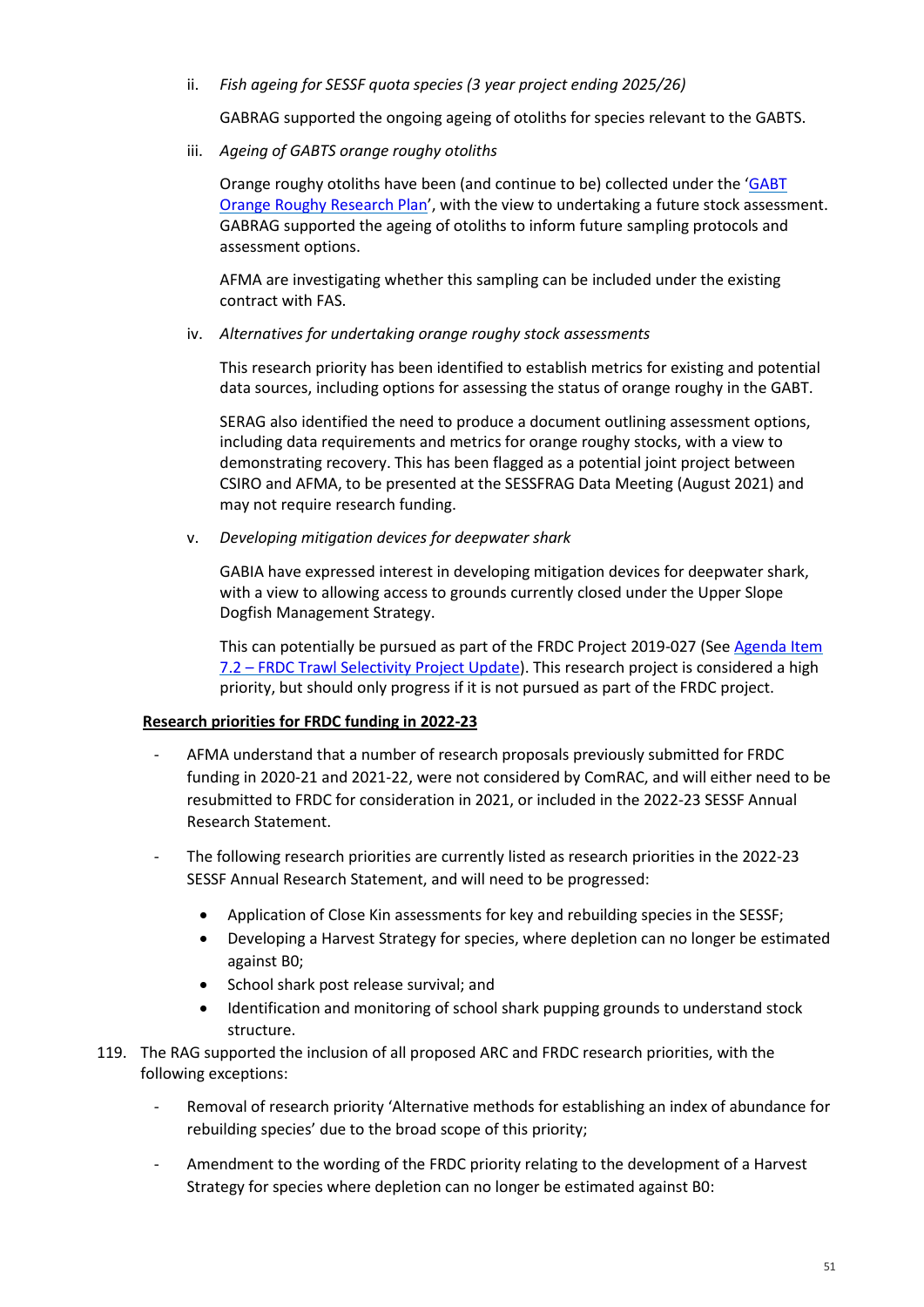- "Developing a Harvest Strategy for **school shark as a case study for** species where depletion can no longer be estimated against  $B_0$ "; and
- Developing mitigation devices for deepwater shark (GABT Annual Research Statement 2022- 23), with GABRAG to further consider progressing this research priority (independently of FRDC 2019-027), in the 2023-24 Annual Research Statement, if it is determined to be an ongoing priority.
- 120. The RAG members further prioritised the research items (in the absence of all other attendees) after the meeting concluded (updated SESSF 2022-23 Annual Research Statement provided at [Appendix E](#page-86-0)).

## **Stock assessment schedule**

- 121. The SESSF and GABT Annual Research Statements include a schedule for planned stock assessments (Appendices E and F). SESSFRAG were asked to consider the current research schedule, noting that it will be finalised at the SESSFRAG Data Meeting (August 2021) as part of the multi-year TAC (MYTAC) analysis.
- 122. CSIRO expressed concern regarding the large number of Tier 1 assessments scheduled for 2021 and requested that the RAG consider whether any of these assessments could be deferred.
	- The RAG agreed that there was no urgency to undertake the eastern gemfish assessment and recommended deferring this assessment to 2022.
	- Blue grenadier is due for assessment in 2021, however the ARC funded a 2021 acoustic survey<sup>[11](#page-51-0)</sup>, which included the analysis of data collected by industry in 2019 (that, should be included in the updated assessment).
		- The RAG noted that it is currently uncertain whether the acoustic data collected in 2019, will be able to provide an index of abundance. Depending upon the analysis of this data, it may be possible to defer the blue grenadier Tier 1 assessment to 2022.

## **Recommendation 11**

The RAG recommended:

- deferring the eastern gemfish Tier 1 assessment to 2022; and
- considering the deferment of the 2021 blue grenadier Tier 1 assessment (dependent upon the analysis for the 2019 acoustic survey data – to be completed in May/June 2021).

## **Agenda Item 18: TAC Setting Process – Data Validation**

- 123. AFMA advised the RAG that the purpose of this Agenda Item was to seek endorsement from SESSFRAG regarding proposed inclusion of data validation timelines in the TAC Setting Process document.
- 124. The RAG noted the following:

**.** 

The validation of data used for assessment and management purposes is crucial for confidence in the reliability of fisheries management outcomes. Data validation is currently

<span id="page-51-0"></span> $11$  The data from the survey conducted in 2021 will not be available for the 2021 Tier 1 assessment.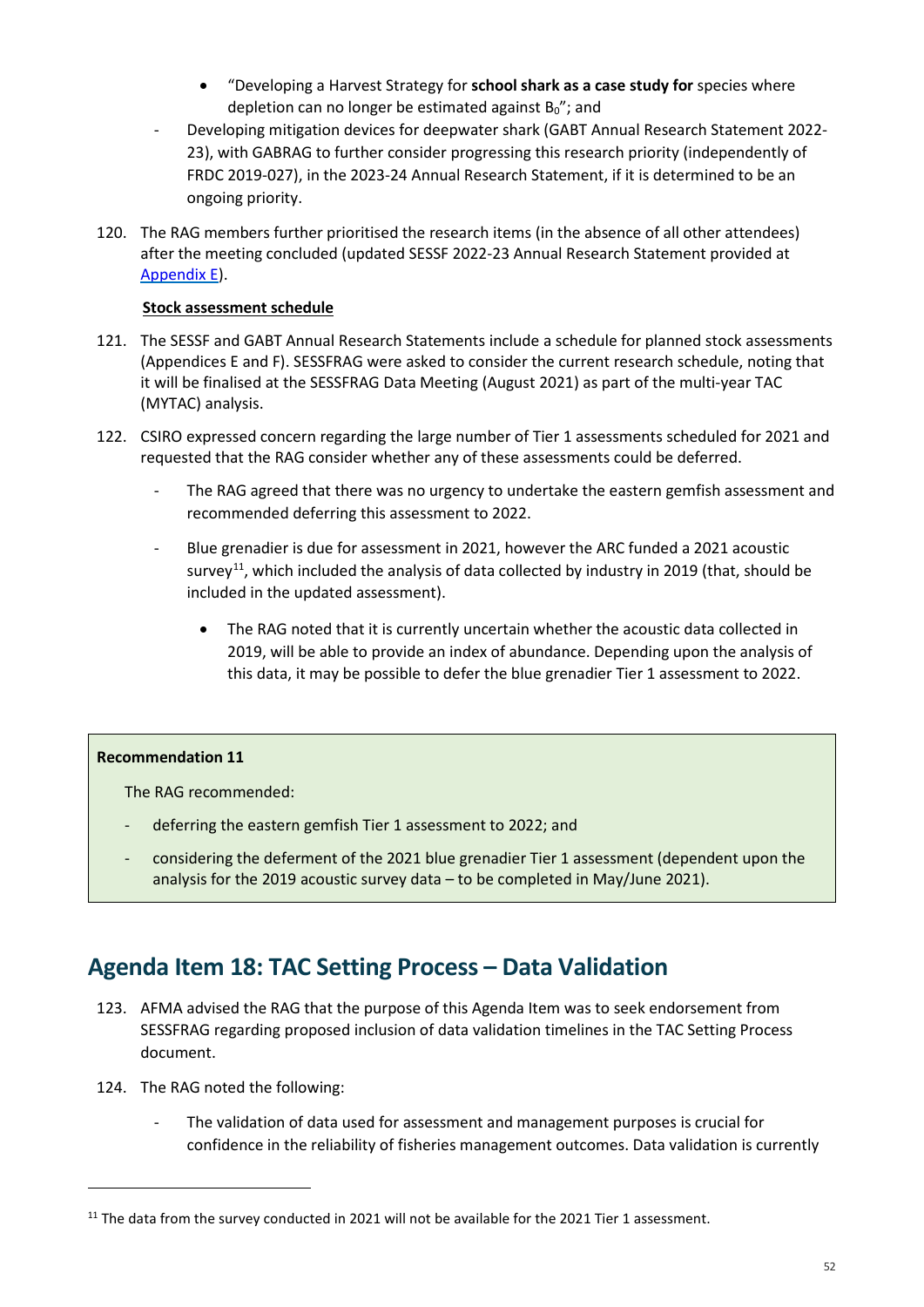undertaken by both AFMA and CSIRO in an ad hoc manner, as particular issues are identified, in some cases after the SESSFRAG Data Meeting.

- The earlier data can be validated and accepted by RAGs, the more opportunity there is for consideration of assessment and management decisions.
- Under the proposed guidelines, AFMA and CSIRO will undertake data validation in late March and present the results to the SESSFRAG Data Meeting, where recent catches, standardised CPUE and discard estimates should be agreed to.
- Historical catch reconstructions, length, age and any other data (e.g. abundance from surveys) should be agreed to at the first assessment meeting.
- 125. Dr Paul Burch provided proposed text to be included under the following headings:
	- Validation of AFMA Data
	- Timing of provision of data to research providers
	- Review of data used for assessment and management
- 126. The RAG discussed the following:
	- The optimal timing for providing data to CSIRO, with CSIRO indicating that ideally the data would be received in February (early March at the very latest).
	- Providing CSIRO with data according to this earlier timeframe, would allow for the data meeting to be moved forward (earlier than late August); which, in recent years, has resulted in issues for presenting base-case assessments to SERAG and GABRAG with enough time to hold a second meeting to sign off on the final assessment and recommend RBCs/TACs.

#### **Recommendation 12**

The RAG supported the inclusion of guidelines on the timing of data provision and validation in the updated 'TAC setting process guidelines,' with CSIRO to make minor amendments to the section 'timing of provision of data to research providers' to include an additional data dump in February.

The amended version will be circulated to members out of session, prior to the SESSFRAG Data Meeting (August 2021).

## **Agenda Item 19: Data Meeting – 2021 Meeting Dates**

- 127. The RAG members supported the proposed meeting dates of 25-26 August 2021 for the SESSFRAG 2021 Data Meeting.
- 128. It was recommended that this meeting be pursued as a face-to-face meeting, with the location to be determined at a later date (Canberra or Hobart). Flexible bookings should be made, to adhere to COVID-19 restrictions/border closure changes (if required).

## **Agenda Item 20: Other Business**

## **20.1 Update on the Multi-Species Harvest Strategy Project**

129. Dr Ian Knuckey provided the RAG with an update on the SESSF Multi-Species Harvest Strategy Project.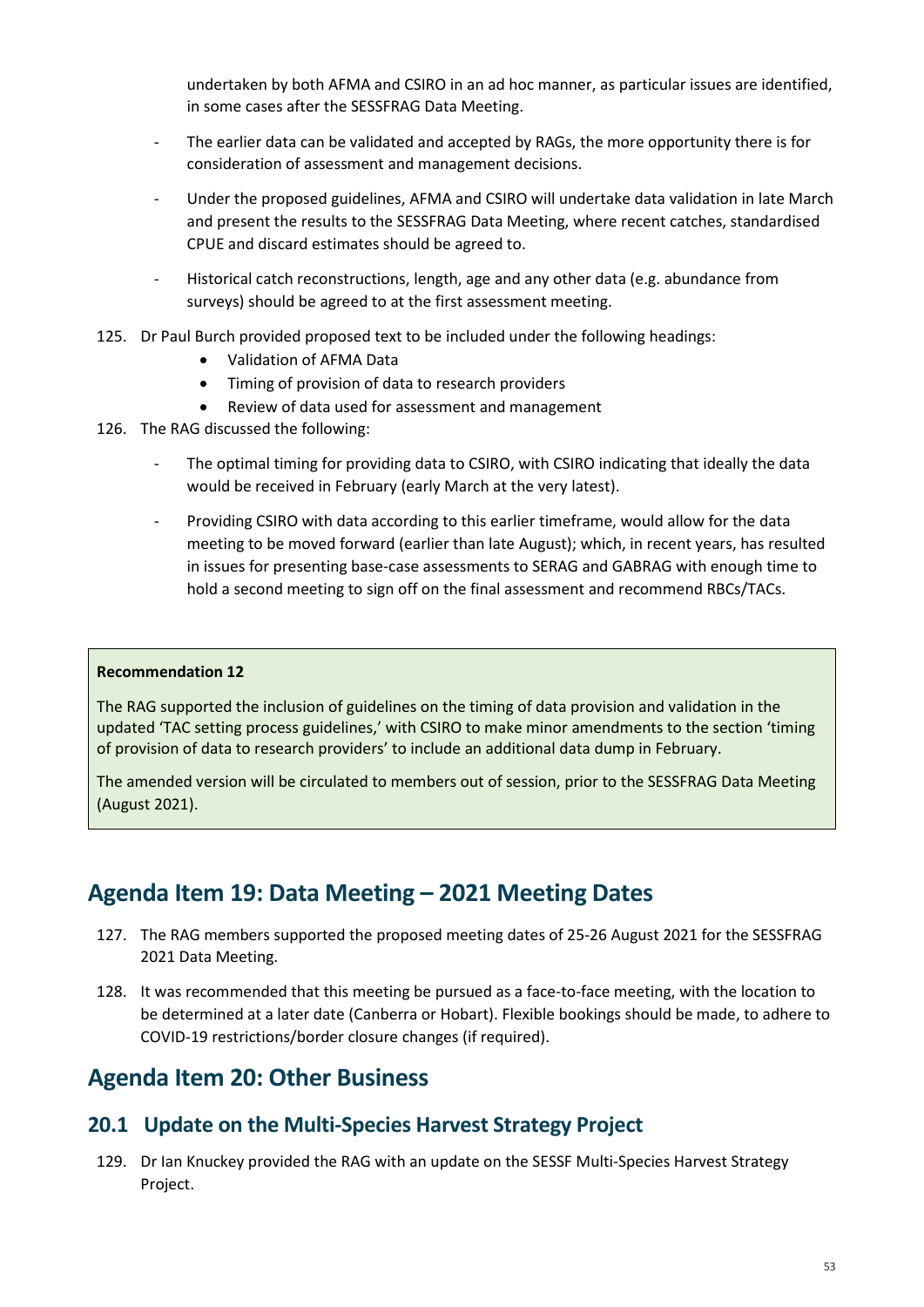- 130. The RAG noted the following:
	- The SESSF is a multi-gear, multi species fishery. Over 100 different species are harvested, with TACs set for 32 species/species groups. As a result, there are difficulties in developing an appropriate SESSF Harvest Strategy. Currently, this is achieved by setting multiple TACs, each with separate MEY targets. The current [Harvest Strategy](https://www.afma.gov.au/sites/default/files/sessf_harvest_strategy_amended_2020.pdf) does not account for species technical interactions and fleet targeting dynamics. It is considered inefficient, cumbersome, expensive and sub-optimal for maximising economic yield from the whole fishery.
	- The objectives of the Multi-Species Harvest Strategy Project are to:
		- i. Develop and evaluate multi-species harvest strategies, including reference points and decision rules;
		- ii. Evaluate future monitoring and assessment options identified in the SESSF Monitoring and Assessment Research Project (SMARP) and the Declining Indicators Project; and
		- iii. Develop a process and set of design principles for multi-species harvest strategies.
	- It is important to manage expectations and understand the scope of what this study may or may not deliver.
	- This project will:
		- Provide a harvest strategy that accounts for the technical interactions of species, with cost considerations, noting that the project is almost entirely cost recovered by Industry;
		- Address some of the issues arising from the Declining Indicators project, most notably undercaught TACs; and
		- Align with the *Commonwealth Fisheries Harvest Strategy Policy 2018* and *Commonwealth Fisheries Bycatch Policy 2018*.
	- This project will not specifically address:
		- Non-recovering stocks; or
		- Declining CPUEs.
	- The revised harvest strategy will need to be flexibly designed to operate under conditions of environmental change associated with global warming; particularly given that southeast Australia is considered a global warming hotspot.
	- There are three main harvest strategy designs that are being considered:
		- i. Indicator species;
		- ii. Pretty Good Multi-species Yield; and
		- iii. Trigger species.
	- The project is also considering potential variations of these harvest strategy designs, including
		- i. Close Kin assessment;
		- ii. Dynamic Tier 4 assessment;
		- iii. Multi-species production model;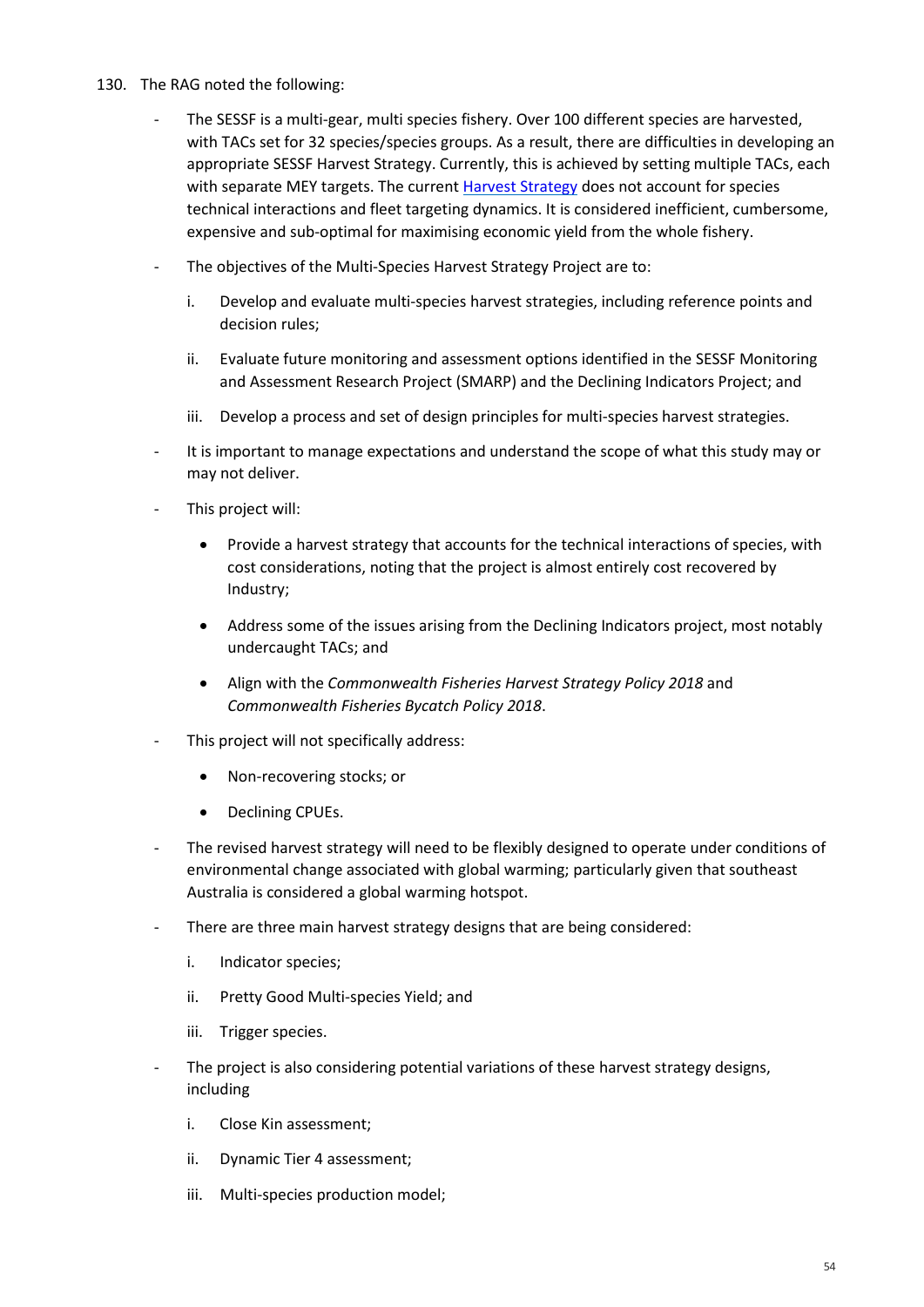- iv. Effect of data richness (e.g. FIS)
- v. Economically optimised target reference points;
- vi. MYTACs with time varying buffers; and
- vii. Tier-based assessment with tier based buffers.

## **Indicator species approach**

- An indicator species is a species (or group of species) whose status provides information on the overall condition of an ecosystem, and of other species in that ecosystem. They reflect the quality and changes in environmental conditions, as well as aspects of community composition $12$ .
- There are three kinds of indicator species to optimise a fishery overall:
	- i. Least resilient/most vulnerable: species expected to be overfished by overall management arrangements
		- Monitor and assess indicator species to ensure they are not excessively depleted;
		- Seek to decrease selectivity; and
		- Manage sub-fisheries
	- ii. Management Determining species: species for optimised yield
		- Design overall management for these species; and
		- Adjust catch, effort and technical measures according to assessed status.
	- iii. Most resilient/least vulnerable: species expected to be under-fished by overall management arrangements
		- Monitor and assess some species to confirm expected stock status;
		- Seek to increase selectivity on these; and
		- Manage sub-fisheries.
- The indicator species approach would be a management framework that would identify, monitor and assess indicator species, with associated management and action triggers implemented accordingly.
- This approach would not be an ecosystem or population model, however different models would be incorporated into its application.
- Chosen indicator species should reflect the range of fishery risks and consequences, and should differ in the following (with multiple species selected for each):
	- Inherent biological variability;
	- Current or planned exploitation status; and
	- Value (environmental, economic and social).
- Indicator species may also represent extreme cases in fisheries (i.e. highly vulnerable species), which would provide fisheries management with advance notice of potential future impacts for the fishery.
- These species should also reflect the intentions of management arrangements. For example, is the intended or acceptable impact and/or direction of change being achieved?
- Different indicator species may be required to:

**.** 

<span id="page-54-0"></span><sup>12</sup> Heywood, V.H. (Ed.) *Global Biodiversity Assessment* UNEP (1996)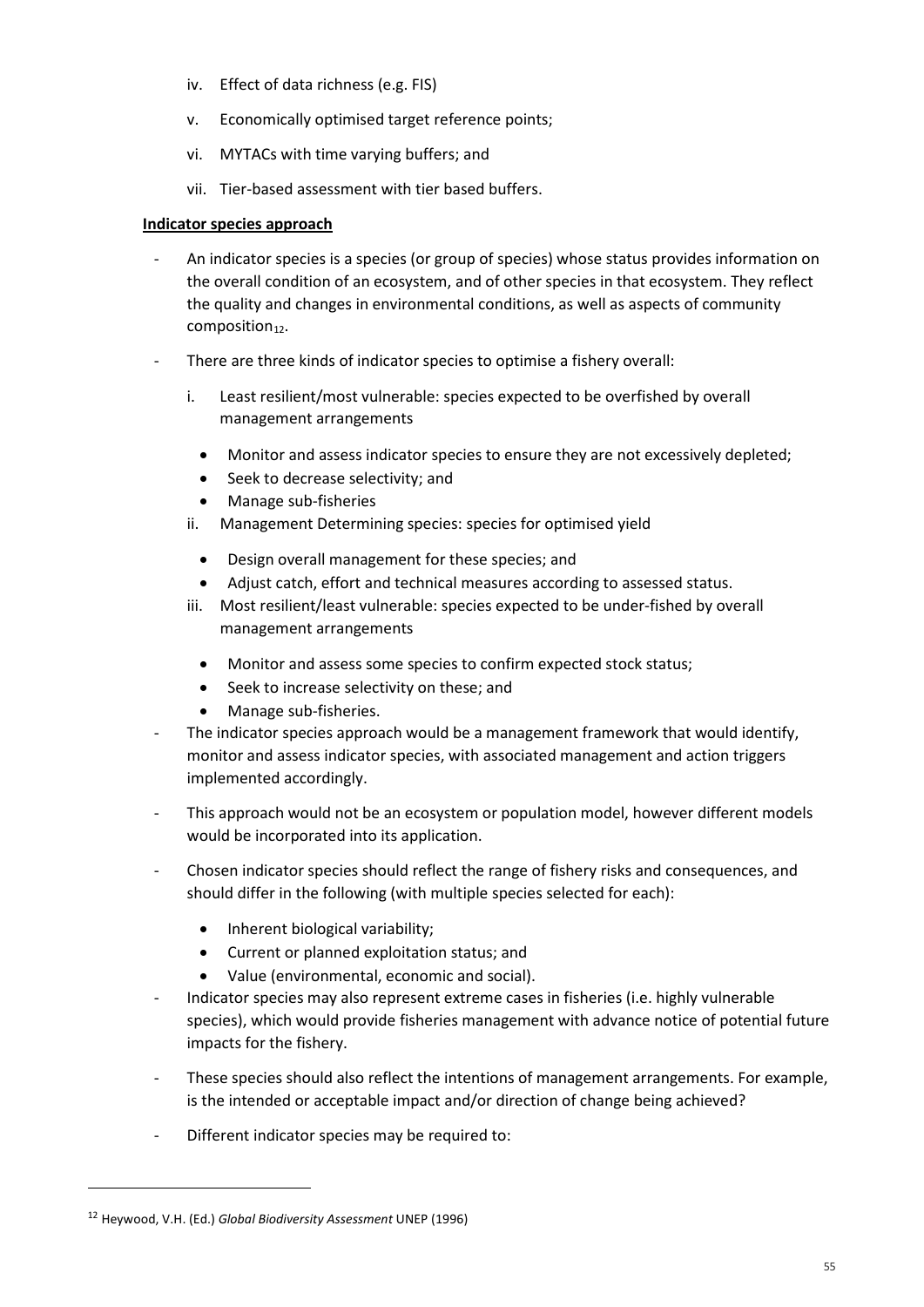- reflect the needs of different sub-fisheries; and
- address specific conservation needs.
- Indicator species must be able to be cost effectively monitored and practical in management.
- TACs for assessed species will be set as per current processes, with an algorithm currently being developed for setting TACs for other species.

## **Pretty Good Multi-species Yield (PGMSY)**

- The PGMSY approach would:
	- Set TACs for key commercial species using current, robust statistical catch-at-age (Tier 1) stock assessments with biomass able to fluctuate about target reference points.
	- Set TACs for secondary/bycatch species based on the incidental catch rates associated with targeting key commercial species, with biomass to remain above limit reference points.
- Harvest control rules are essential for this option, with the following staged approach identified:
	- Stage 1 identify a set of 'core' species for Tier 1 assessments (i.e. tiger flathead, blue grenadier, pink ling and gummy shark)
	- Stage 2 identify byproduct species for each 'core' species and fleets and find  $B_{TARGE}$ (B<sub>MSY</sub> or B<sub>MEY</sub>) for either:
		- a. the joint production by 'core' species; or
		- b. the 'core' species and the consequent target for the byproduct species and the range at which yield or profit is at least 90 per cent of the maximum
	- The target for a byproduct species cannot be "too near" the limit reference point  $(0.2B_0)$ .
	- Some byproduct species will have targets that are higher than the nominal  $B_{TARGET}$ .
- The focus of this approach is on technical, not biological interactions.
- The reference points will be consistent among species and responsive to fleet changes.
- Targets will be ranges and not fixed values and reflect that it is not possible to achieve MEY (or MSY) simultaneously for all stocks.
- Impacts of TEPs and habitats will need to be managed separately.

## **Trigger species**

- This approach would only assess primary commercial species, with TACs for assessed species determined using the current process.
- TACs would also be determined for byproduct species, with monitoring arrangements and breakout rules implemented.
- 131. Dr Knuckey advised the RAG of the next steps for the project, in relation to consultation and engagement:
	- Development of a video (released publicly on YouTube) explaining the project and the anticipated outcomes.
	- Fortnightly meetings with AFMA Managers, and regular AFMA Commission engagement.
	- Semi-regular meetings with the Steering Committee.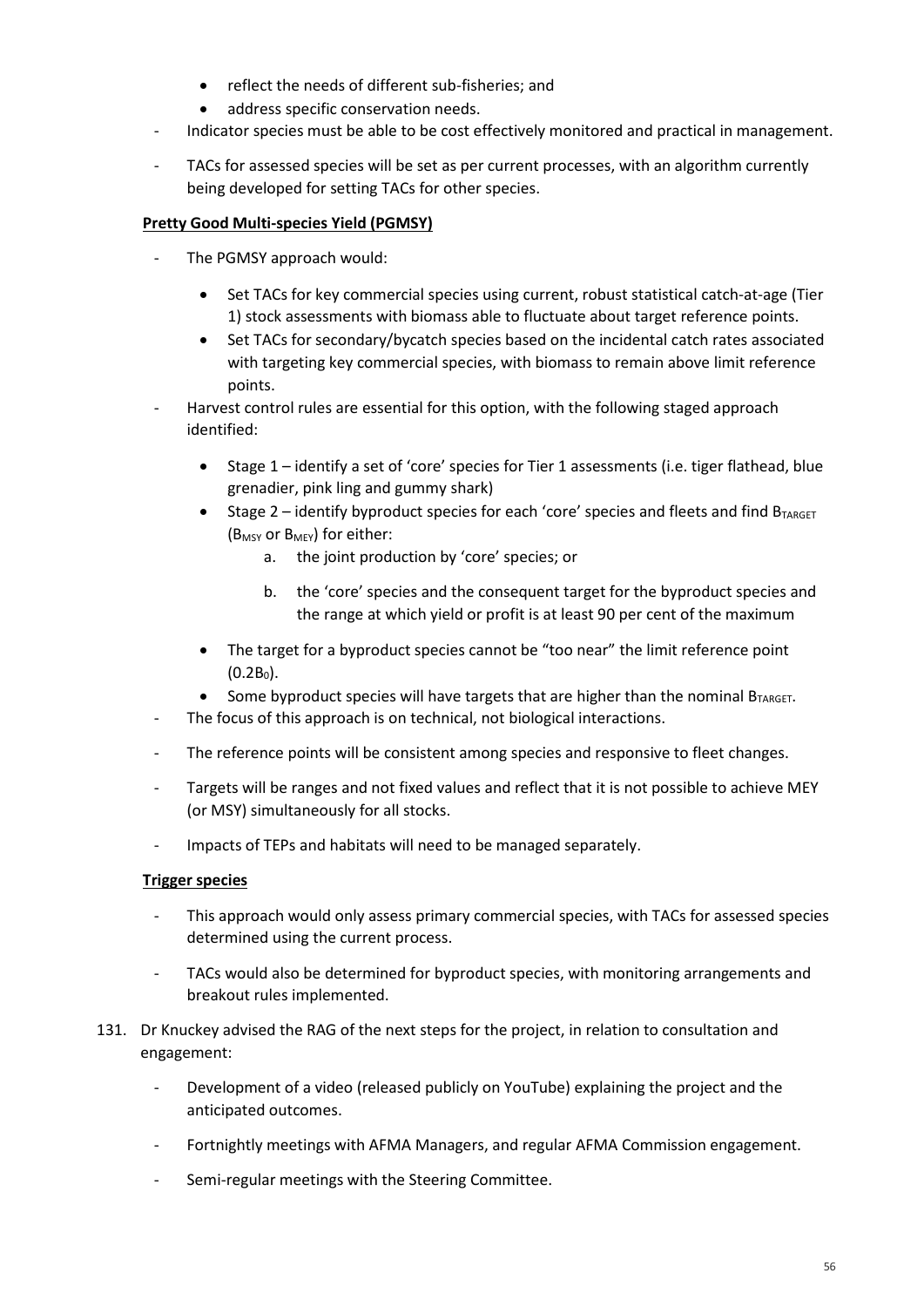- Engagement with the Department of Agriculture, Water and Environment and ABARES, with the next virtual meeting scheduled for April/May 2021.
- Candidate strategies will be presented and discussed in June 2021.
- 132. The RAG discussed, with reference to the PGMSY approach, whether target reference points for maximum sustainable yield of primary species, would be determined based on the current situation in the fishery or on historical position:
	- Dr Knuckey advised the RAG that target reference points will be informed by the current situation, with species that were historically overfished and not exhibiting signs of recovery, having to be addressed separately (i.e. redfish).
- 133. The RAG raised several questions regarding the Multi-Species Harvest Strategy Project which AFMA should seek answers to prior to the SESSFRAG Data Meeting (August 2021).

#### **Action Item 18**

AFMA to liaise with the Multi-Species Harvest Strategy Project Committee to address the following questions raised by SESSFRAG at their March 2021 Chairs' Meeting:

- 1. Testing of approaches: Would it be possible to use a retrospective approach to testing alternatives, to see how the fishery might have progressed if they were first applied in the late 90s or early 2000s?
- 2. Metrics of success: Is this determined solely by total yield or will the number/proportion of species that remain at Target or above Limit Reference Points also be considered?
- 3. Will the Candidate Harvest Strategies only consider the current Harvest Strategy Policy settings (B<sub>MEY</sub> = 48%, LRP = 20%), or will they consider potential performance if alternative (higher or lower) settings were applied? Could an alternative have worked well under different Harvest Control Rules?

## **Close of meeting**

134. The Chair thanked the RAG members and attendees for their contribution and closed the meeting at 5:05pm (AEDT).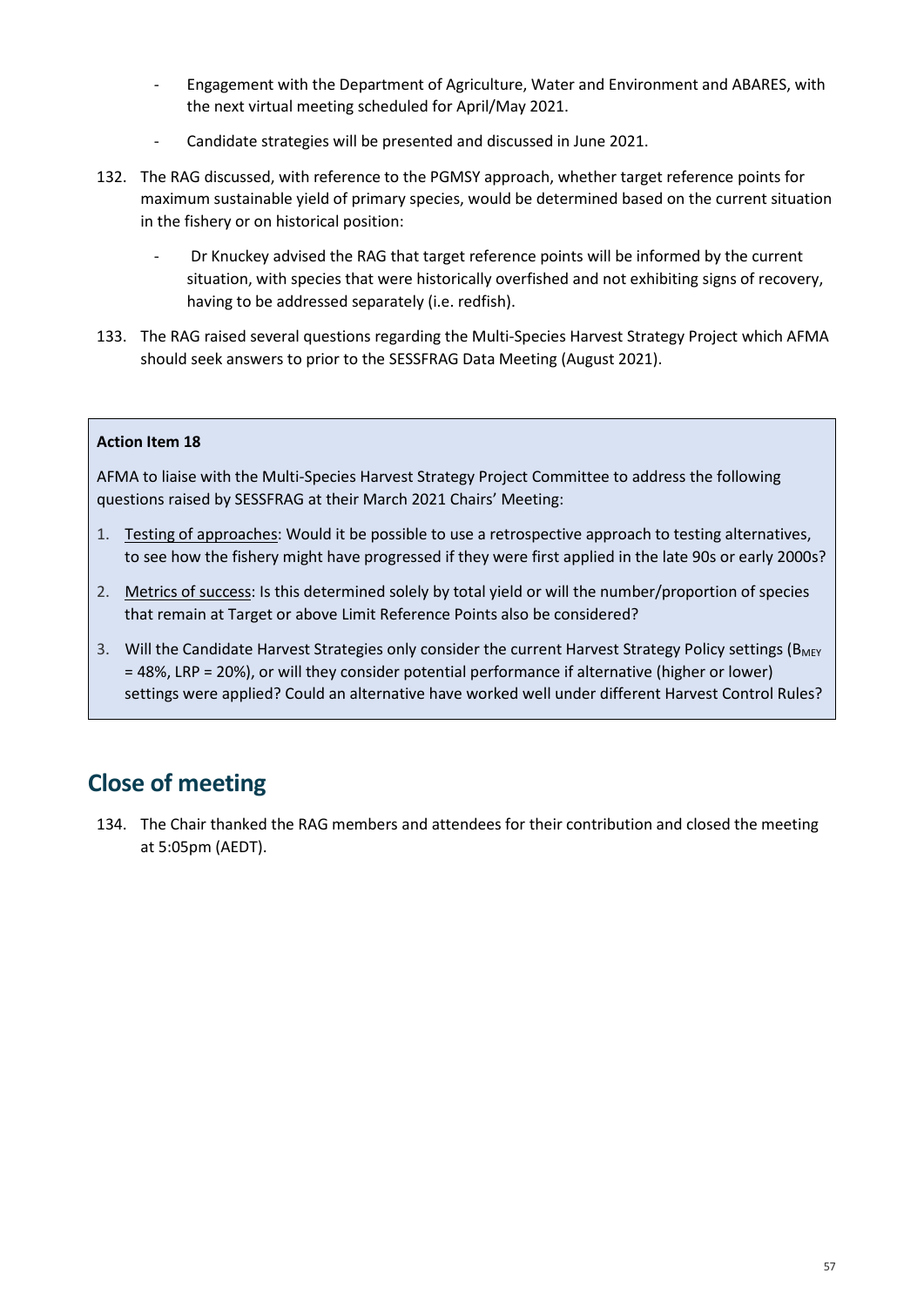

**Australian Fisheries Management Authority** 

# **Appendix A – Register of Interest**

|                          | Declared Interest - Last updated February 2021                                                                                                                                                                                                                                                                                                                                                                                                                                          |  |  |  |  |
|--------------------------|-----------------------------------------------------------------------------------------------------------------------------------------------------------------------------------------------------------------------------------------------------------------------------------------------------------------------------------------------------------------------------------------------------------------------------------------------------------------------------------------|--|--|--|--|
| <b>Members</b>           |                                                                                                                                                                                                                                                                                                                                                                                                                                                                                         |  |  |  |  |
| Dr Cathy Dichmont        | Director of Cathy Dichmont Consulting.<br>Contracted by various state and Commonwealth agencies to undertake various<br>reviews and consultancies not related to SESSF.<br>No pecuniary interest in the SESSF.                                                                                                                                                                                                                                                                          |  |  |  |  |
| Ms Fiona Hill            | Employed by AFMA, Senior Manager of Demersal and Midwater Fisheries.<br>No interest, pecuniary or otherwise.                                                                                                                                                                                                                                                                                                                                                                            |  |  |  |  |
| Dr Sarah Jennings        | Economics coordinator, FRDC Human Dimensions Research Subprogram<br>Adjunct Senior Researcher, TSBE and casual employee IMAS University of Tasmania.<br>Economics member of SERAG<br>Economic member of SEMAC<br>Member of AFMA EWG<br>Independent economics consultant<br>No pecuniary or other interest in the SESSF.                                                                                                                                                                 |  |  |  |  |
| Mr Lance Lloyd           | <b>GABRAG Chair</b><br>Member of GABMAC<br>Board Member, AwF - Aquaculture without Frontiers (Australia)<br>Director; Lloyd Environmental Pty Ltd.<br>Research Fellow; Federation University Australia<br>No pecuniary interest.                                                                                                                                                                                                                                                        |  |  |  |  |
| Mr Sandy Morison         | Director of Morison Aquatic Sciences<br>Chair of SharkRAG<br>Contracted by government departments, non-government agencies and companies for<br>a range of fishery related matters including research and for MSC assessments of<br>AFMA managed and other Australian and international fisheries.<br>Undertaken work for SETFIA in 2021 reviewing a proposed submission to the<br>Department of Agriculture, Water and the Environment<br>No pecuniary or other interest in the SESSF. |  |  |  |  |
| Dr Michael Steer         | A/g Research Director SARDI (Aquatic Sciences)<br>Chair of SERAG<br>Member of SEMAC<br>No pecuniary interest in the SESSF.                                                                                                                                                                                                                                                                                                                                                              |  |  |  |  |
| <b>Executive Officer</b> |                                                                                                                                                                                                                                                                                                                                                                                                                                                                                         |  |  |  |  |
| Ms Kehani Manson         | Employed by AFMA. No interest, pecuniary or otherwise.                                                                                                                                                                                                                                                                                                                                                                                                                                  |  |  |  |  |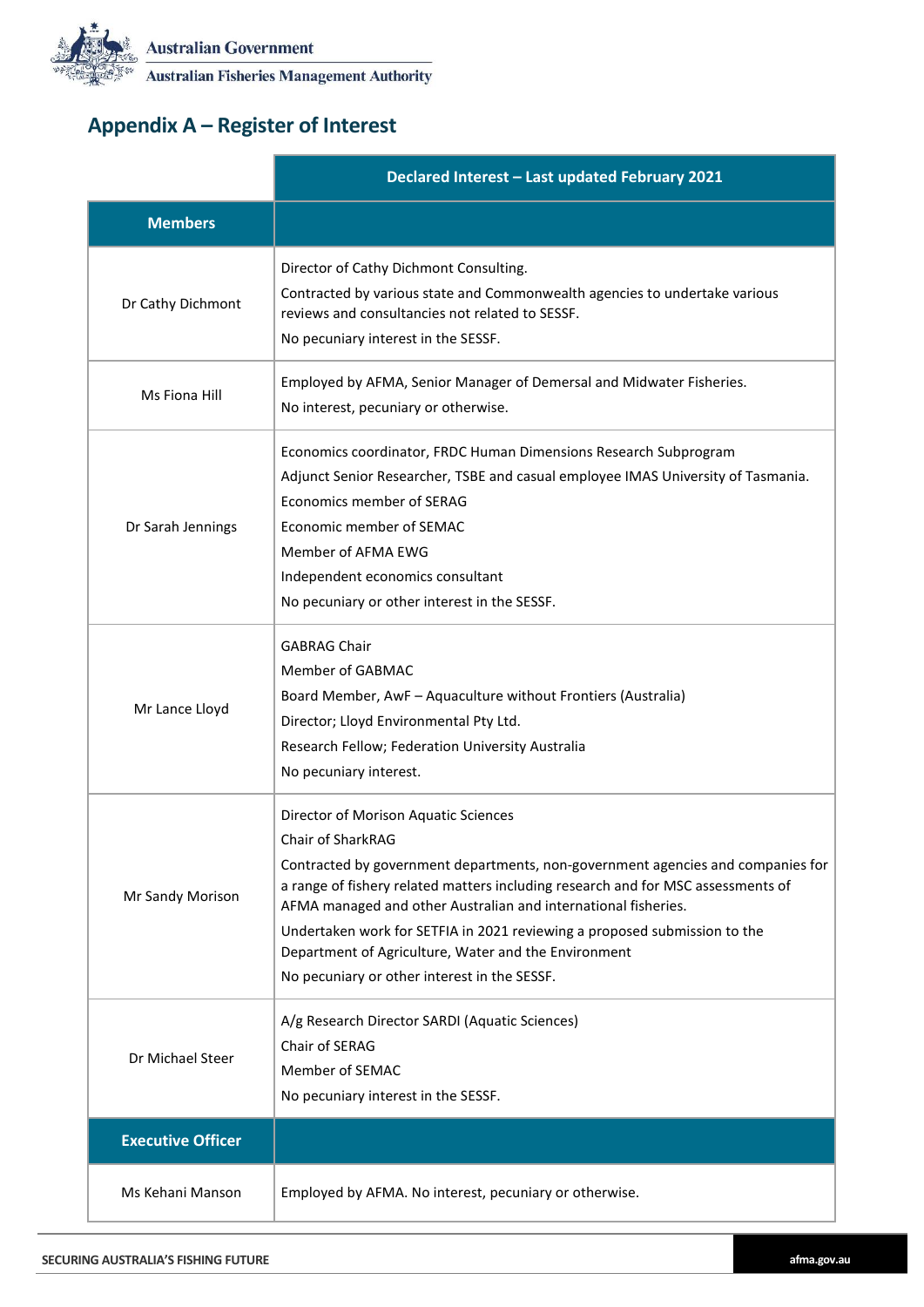|                             | Declared Interest - Last updated February 2021                                                                                                                                                                                                                                                                                                                                                                                                                                                                                                                                                                                                                                                                                                                                                                                                                                                                                                            |  |  |  |
|-----------------------------|-----------------------------------------------------------------------------------------------------------------------------------------------------------------------------------------------------------------------------------------------------------------------------------------------------------------------------------------------------------------------------------------------------------------------------------------------------------------------------------------------------------------------------------------------------------------------------------------------------------------------------------------------------------------------------------------------------------------------------------------------------------------------------------------------------------------------------------------------------------------------------------------------------------------------------------------------------------|--|--|--|
| <b>Invited Participants</b> |                                                                                                                                                                                                                                                                                                                                                                                                                                                                                                                                                                                                                                                                                                                                                                                                                                                                                                                                                           |  |  |  |
| Dr Cathy Bulman             | Senior Research Scientist, Ecological Modelling Team, Oceans and Atmosphere CSIRO.<br><b>Ecological Risk Assessments</b><br>FRDC review of biological parameters, intrinsic to stock assessments and ERAs.                                                                                                                                                                                                                                                                                                                                                                                                                                                                                                                                                                                                                                                                                                                                                |  |  |  |
| Mr Simon Boag               | Executive Officer South East Trawl Fishing Industry Association (SETFIA)<br>EO on SSIA<br>EO on SPFIA<br>Non-beneficiary Director of two fishing companies in the SESSF one of which is a<br>significant quota owner.<br>Industry member on both SERAG and SEMAC.<br>SSIA is engaged by AFMA to collect shark industry biological data<br>PI on the fishery independent survey<br>SETFIA is the PI on the orange roughy east AOS<br>SETFIA is engaged to undertake a variety of tasks under the co-management<br>arrangement with AFMA                                                                                                                                                                                                                                                                                                                                                                                                                    |  |  |  |
| Dr Paul Burch               | Employed by CSIRO, assessment scientist. Acquiring funding for research purposes.<br>PI on data services contract.<br>CSIRO representative at Fisheries Statistics and Information Working Group (a sub-<br>committee of the Australian Fisheries Management Forum)                                                                                                                                                                                                                                                                                                                                                                                                                                                                                                                                                                                                                                                                                       |  |  |  |
| Dr Jemery Day               | CSIRO, assessment scientist. Acquiring funding for research purposes<br>Scientific member of the Sub-Antarctic Resource Assessment Group (SARAG)<br>PI - SESSF species stock structure review<br>Interests in promoting good science.                                                                                                                                                                                                                                                                                                                                                                                                                                                                                                                                                                                                                                                                                                                     |  |  |  |
| Dr Ian Knuckey              | <b>Positions:</b><br>Director - Fishwell Consulting Pty Ltd<br>Director - Olrac Australia (Electronic logbooks)<br>Deputy Chair - Victorian Marine and Coastal Council<br>Chair - Northern Prawn Fishery Resource Assessment Group<br>Chair - Tropical Rock Lobster Resource Assessment Group<br>Chair – Victorian Rock Lobster and Giant Crab Assessment Group<br>Chair - Victorian Central Zone Abalone Fisheries Resource Advisory Group<br>Chair - Gulf of St Vincent's Prawn Fishery MAC Research Scientific Committee<br>Scientific Member - Northern Prawn Management Advisory Committee<br>Scientific Member - SESSF Shark Resource Assessment Group<br>Scientific Member - SESSF Great Australian Bight Resource Assessment Group<br>Scientific Member - Gulf of St Vincent Prawn Fishery Management Advisory<br>Committee<br>Scientific Member - Tropical Tuna Resource Assessment Group<br>Scientific Member - SESSF Resource Assessment Group |  |  |  |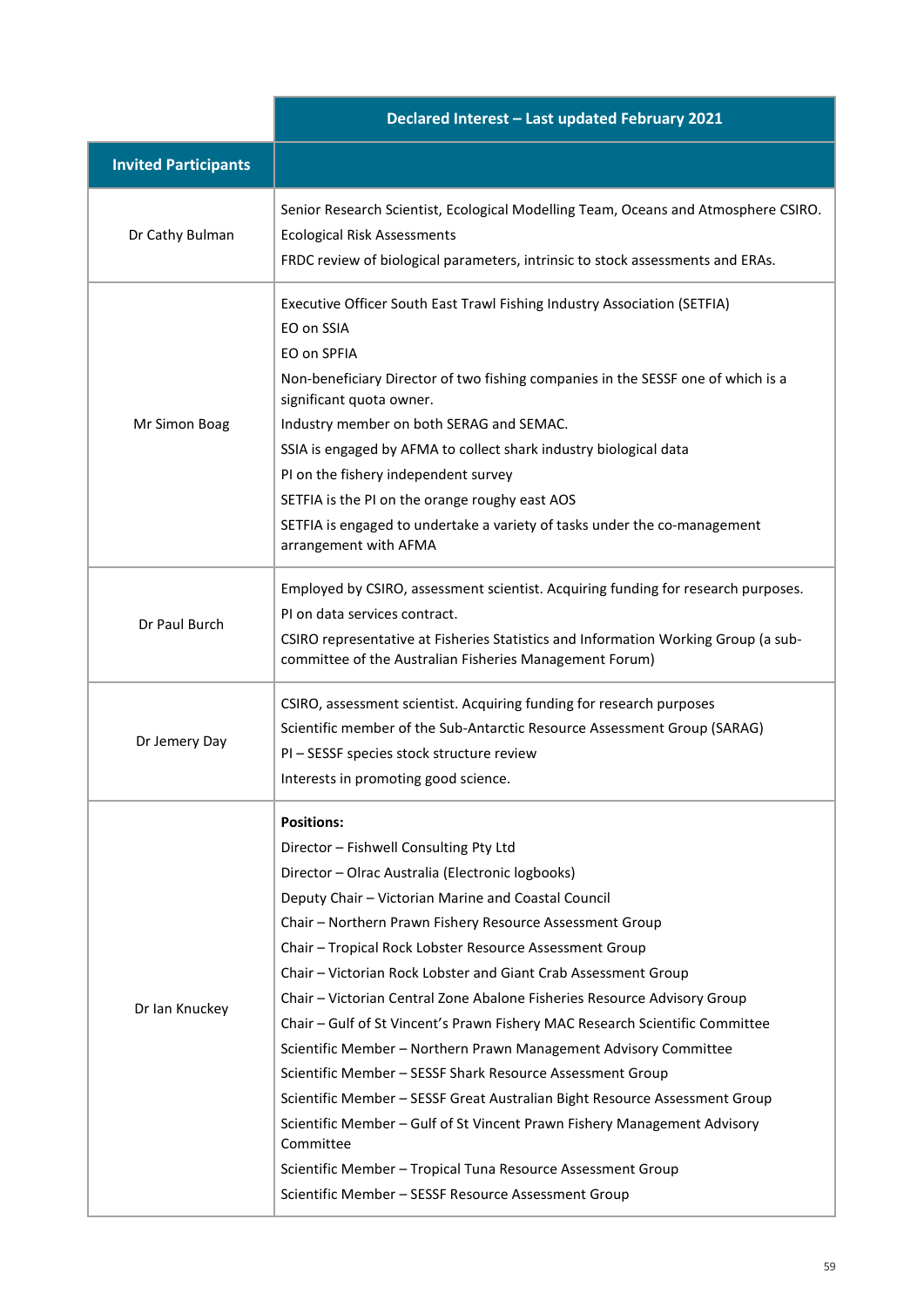|                   | Declared Interest - Last updated February 2021                                                                                                                                      |
|-------------------|-------------------------------------------------------------------------------------------------------------------------------------------------------------------------------------|
|                   | <b>Current projects:</b>                                                                                                                                                            |
|                   | AFMA 2020/0807 - Bass Strait Scallop Fishery Survey - 2020-22                                                                                                                       |
|                   | AFMA 2019-0836 - Information to the Bass Strait Central Zone Scallop Fishery Harvest<br>Strategy and TAC setting process with economic data and MEY proxies                         |
|                   | Australia Bay - Information to support Wildlife Trade Operation for the Queensland<br>Gulf of Carpentaria Developmental Fin Fish Trawl Fishery                                      |
|                   | FRDC 2019/129 - Potential transition of shark gillnet boats to longline fishing in Bass<br>Strait - ecological, cross-sectoral, and economic implications                           |
|                   | FRDC 2019/072 - A survey to detect change in Danish Seine catch rates of Flathead<br>and School Whiting resulting from CGG seismic exploration.                                     |
|                   | FRDC 2019/027 - Improving and promoting fish-trawl selectivity in the SESSF and<br><b>GABTS</b>                                                                                     |
|                   | FRDC 2018/021 - Development and evaluation of SESSF multi-species harvest<br>strategies                                                                                             |
|                   | FRDC 2017/069 - Indigenous Capacity Building                                                                                                                                        |
|                   | FRDC 2017/014 - Informing structural reform of South Australia's Marine Scalefish                                                                                                   |
|                   | Fishery                                                                                                                                                                             |
|                   | FRDC 2016/116 - 5-year RD&E Plan for NT fisheries and aquaculture                                                                                                                   |
|                   | NT Fisheries - Design and implementation of a tropical snapper trawl survey                                                                                                         |
|                   | PEMSEA - Developing EAFM Plan of Red Snapper for Arafura and Timor Seas Region                                                                                                      |
|                   | Sea Cucumber Ass. - Design and implementation of a sea cucumber dive survey                                                                                                         |
|                   | Sea Cucumber Ass. - Information to support non-detrimental finding of fisheries for<br>black teatfish and white teatfish                                                            |
|                   | Tas. Abalone – Scientific Advisor for Tasmanian Abalone Council Ltd                                                                                                                 |
|                   | Traffic Project - Shark Product Traceability                                                                                                                                        |
|                   | Beach Energy - Proposal to conduct a survey to determine whether proposed Prion<br>Marine Seismic Survey impacts relative biomass of scallops on beds in the immediate<br>vicinity. |
|                   | BCI Minerals - Potential impacts on commercial fishing and aquaculture operations<br>resulting from the Mardie Project development                                                  |
|                   | DAWE Project - Multi-sector capacity building                                                                                                                                       |
|                   |                                                                                                                                                                                     |
|                   | Director NMAC(SA) P/L                                                                                                                                                               |
|                   | Executive officer of the Great Australian Bight Industry Association<br>Executive officer of Surveyed Charter Boat Owners and Operators Association South                           |
|                   | Australia                                                                                                                                                                           |
|                   | Executive officer of Southern Fishermen's Association                                                                                                                               |
|                   | Executive officer of Saint Vincent Gulf Prawn Boat Owner's Association                                                                                                              |
| Mr Neil MacDonald | <b>Executive officer of Marine Scale Net Fishers Association</b>                                                                                                                    |
|                   | Committee support services South Australian Rock Lobster Management Advisory<br>Committee and Research Sub-Committee (SARLAC)                                                       |
|                   | Great Australian Bight Management Advisory Committee (AFMA) - Member                                                                                                                |
|                   | Great Australian Bight Research Advisory Committee (AFMA) - Member                                                                                                                  |
|                   | Gulf St Vincent Prawn Fishery Management Advisory Committee (SVGPBOA) - Member                                                                                                      |
|                   | Gulf St Vincent Prawn Fishery Research Sub-Committee (SVGPBOA) - Member                                                                                                             |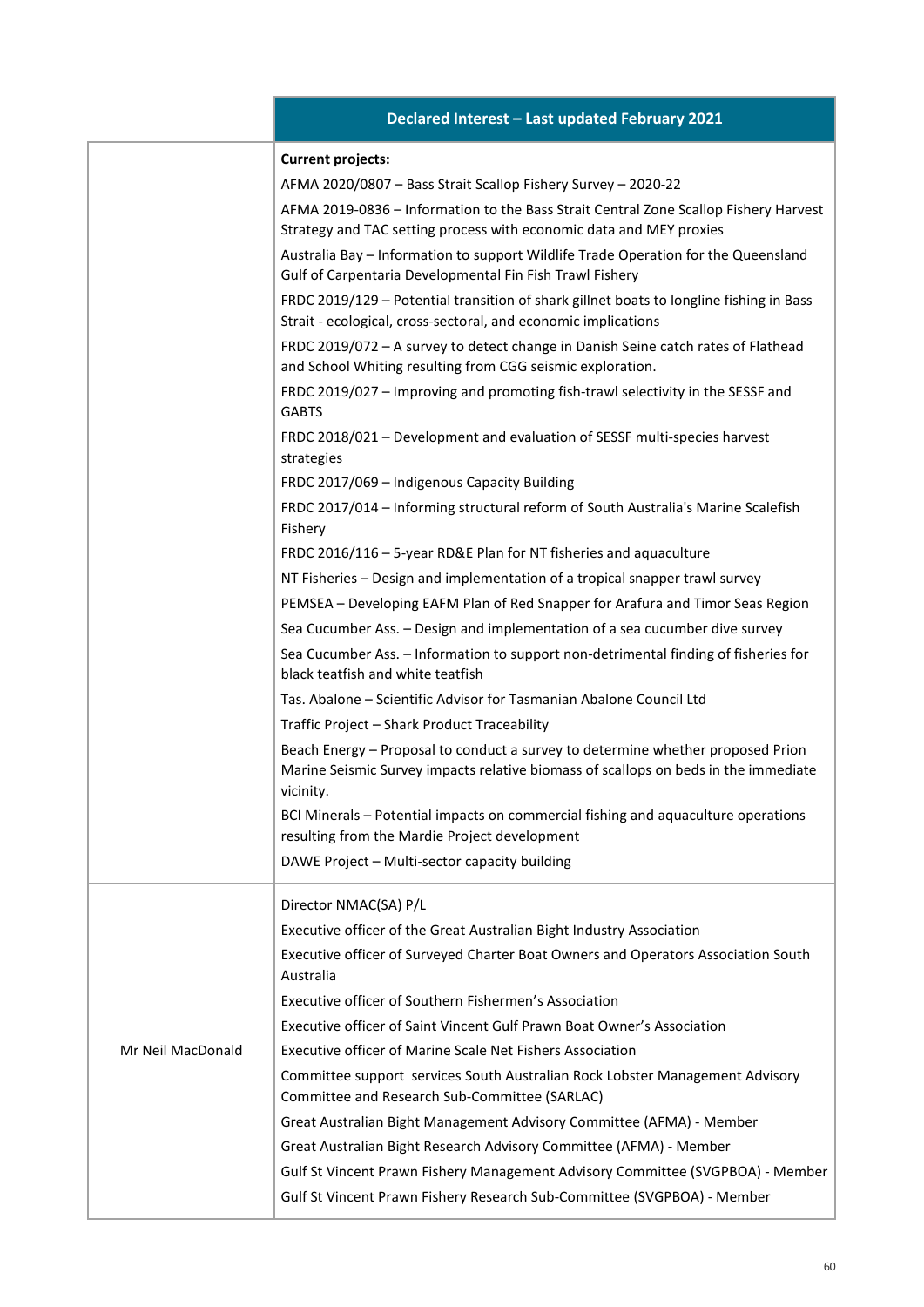| Declared Interest - Last updated February 2021 |                                                                                                                                                                                                                                                                                                                                     |  |  |  |  |  |
|------------------------------------------------|-------------------------------------------------------------------------------------------------------------------------------------------------------------------------------------------------------------------------------------------------------------------------------------------------------------------------------------|--|--|--|--|--|
|                                                | Lakes & Coorong Fishery Management Advisory Committee (LCFMAC) - Member<br>CGG Gippsland MSS Scientific Advisory Committee - Chair<br>Australian Council of Prawn Fisheries - Director                                                                                                                                              |  |  |  |  |  |
|                                                | Director of Pisces Australis Pty Ltd, an Australian registered marine and coastal<br>research and management consultancy based in Canberra. As such, I have an interest<br>in any opportunities in this regard.                                                                                                                     |  |  |  |  |  |
| Mr Andrew Penney                               | Currently principal investigator on two FRDC Projects: 2017-180: Design and<br>implementation of an Australian National Bycatch Report: Phase 1 - Scoping; 2019-<br>036 Implementation of dynamic reference points and harvest strategies to account for<br>environmentally-driven changes in productivity in Australian fisheries. |  |  |  |  |  |
|                                                | Scientific Member of AFMA Tropical Rock Lobster RAG and Small Pelagic Fishery<br>Scientific Panel                                                                                                                                                                                                                                   |  |  |  |  |  |
|                                                | Member of the AFMA ERA Technical Working Group.<br>No shareholding and hold no positions relating to any other companies, including any                                                                                                                                                                                             |  |  |  |  |  |
|                                                | fishing companies or industry associations                                                                                                                                                                                                                                                                                          |  |  |  |  |  |
| Dr Miriana Sporcic                             | Employed by CSIRO, Assessment scientist.<br>Acquiring funding for research purposes                                                                                                                                                                                                                                                 |  |  |  |  |  |
| Mr David Stone                                 | Executive Officer for Sustainable Shark Fishing Association.<br>Declared interests in representing hook and gillnet industry member interests.                                                                                                                                                                                      |  |  |  |  |  |
|                                                | Declared interest in RBCs                                                                                                                                                                                                                                                                                                           |  |  |  |  |  |
|                                                | Employed by CSIRO, Assessment scientist.<br>Acquiring funding for research purposes                                                                                                                                                                                                                                                 |  |  |  |  |  |
| Dr Robin Thomson                               | PI on close kin project for school shark.                                                                                                                                                                                                                                                                                           |  |  |  |  |  |
|                                                | PI on blue-eye trevalla close kin scoping project                                                                                                                                                                                                                                                                                   |  |  |  |  |  |
| Dr Geoff Tuck                                  | Employed by CSIRO.<br>Involved in Stock assessments.                                                                                                                                                                                                                                                                                |  |  |  |  |  |
|                                                | Interest in obtaining funding for future research.<br>Principle investigator on the SESSF stock assessment project.                                                                                                                                                                                                                 |  |  |  |  |  |
| <b>Observers/Presenters</b>                    |                                                                                                                                                                                                                                                                                                                                     |  |  |  |  |  |
| Dr Pia Bessell-Browne                          | Employed by CSIRO, Assessment scientist.<br>Acquiring funding for research purposes                                                                                                                                                                                                                                                 |  |  |  |  |  |
| Mr Dan Corrie                                  | Employed by AFMA, South East Trawl, GABT, Scallop and Squid Manager.<br>No interests, pecuniary or otherwise.                                                                                                                                                                                                                       |  |  |  |  |  |
| Ms Natalie Couchman                            | Employed by AFMA, Gillnet, Hook and Trap, High Seas and Norfolk Is Manager.<br>No interest, pecuniary or otherwise.                                                                                                                                                                                                                 |  |  |  |  |  |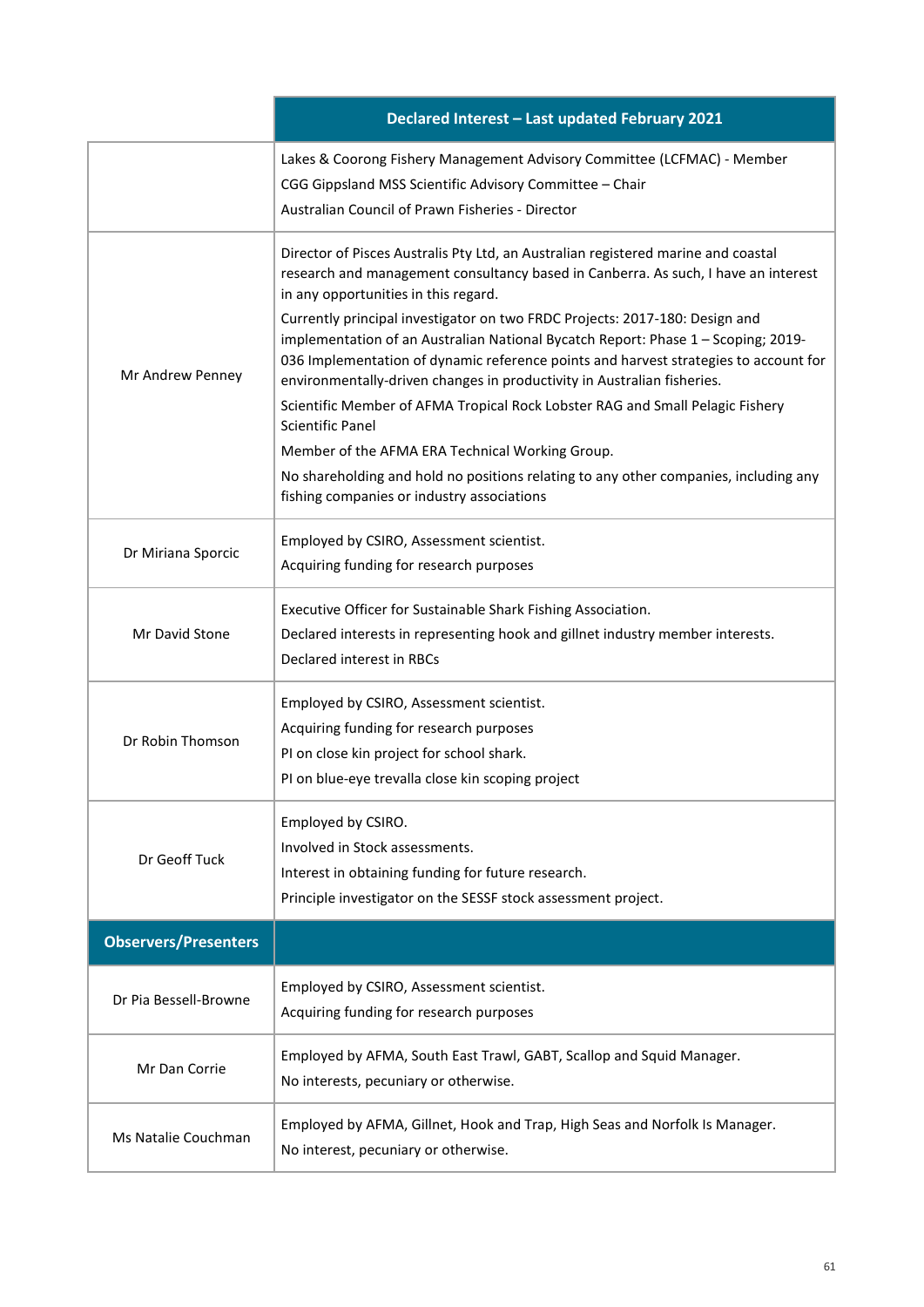|                           | Declared Interest - Last updated February 2021                                                                                                                                                                                                                                                                                                                                  |  |  |  |
|---------------------------|---------------------------------------------------------------------------------------------------------------------------------------------------------------------------------------------------------------------------------------------------------------------------------------------------------------------------------------------------------------------------------|--|--|--|
| Ms Sally Weekes           | Employed by AFMA, Small Pelagic Fishery Manager - no interest pecuniary or<br>otherwise.                                                                                                                                                                                                                                                                                        |  |  |  |
| Dr Tim Emery              | Employed by ABARES.<br>No interest, pecuniary or otherwise.                                                                                                                                                                                                                                                                                                                     |  |  |  |
| Dr Geoff Liggins          | Cross-jurisdictional research and management interests for DPI NSW, no pecuniary<br>interests.                                                                                                                                                                                                                                                                                  |  |  |  |
| Dr Rich Little            | Employed by CSIRO, assessment scientist.<br>Acquiring funding for research purposes.<br>Member of the Total Allowable Fishing Committee for NSW, conflicts with all items<br>with state fisheries and in particular involved with setting the TAC for school whiting.                                                                                                           |  |  |  |
| Mr Tamre Sarhan           | Employed by AFMA, Observer Coordinator. No interest, pecuniary or otherwise.                                                                                                                                                                                                                                                                                                    |  |  |  |
| Dr Matt Broadhurst        | Cross-jurisdictional research and management interests for DPI NSW, no pecuniary<br>interests.                                                                                                                                                                                                                                                                                  |  |  |  |
| Mr Ian Butler             | Employed by ABARES.<br>No interest, pecuniary or otherwise.                                                                                                                                                                                                                                                                                                                     |  |  |  |
| Prof. Colin Simpfendorfer | Adjunct Professor, College of Science and Engineering, James Cook University<br>Adjunct Senior Researchers, Institute of Marine and Antarctic Studies, University of<br>Tasmania<br>Member of the national Threatened Species Scientific Committee<br>Private consultant undertaking work on sharks and fisheries.<br>Acquiring funding for research and conservation purposes. |  |  |  |
| Dr Don Bromhead           | Employed by ABARES.<br>No interest, pecuniary or otherwise.                                                                                                                                                                                                                                                                                                                     |  |  |  |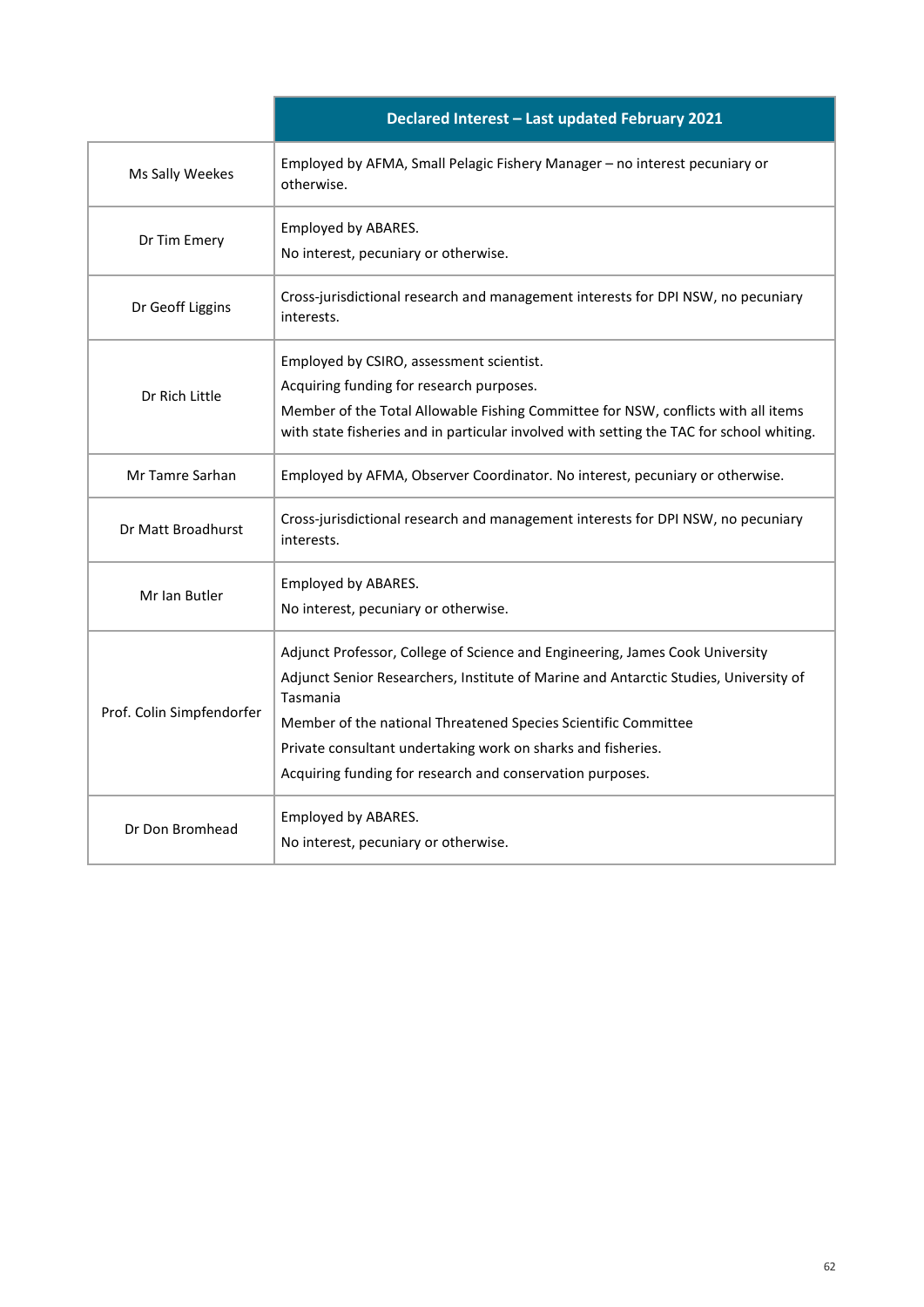

# **Appendix B – Actions arising from previous meetings**

| No.          | Ag. Itm / Mtg Date                | <b>Action Item</b>                                                                                                                                                                                                                                                                     | Agency /<br>Person                      | <b>Timeframe</b>                           | Progress as of SESSFRAG Chairs' meeting 2021                                                                                                                                                                                                                                                                                                                                                                                                                                                                                         |
|--------------|-----------------------------------|----------------------------------------------------------------------------------------------------------------------------------------------------------------------------------------------------------------------------------------------------------------------------------------|-----------------------------------------|--------------------------------------------|--------------------------------------------------------------------------------------------------------------------------------------------------------------------------------------------------------------------------------------------------------------------------------------------------------------------------------------------------------------------------------------------------------------------------------------------------------------------------------------------------------------------------------------|
| $\mathbf{1}$ | 4<br><b>SESSFRAG Chairs' 2019</b> | AFMA to consider adding data from NSW, Dr Haddon<br>and Victoria and provide a revised blue-eye trevalla<br>history report to SESSFRAG in August 2019.                                                                                                                                 | AFMA                                    | <b>SESSFRAG</b><br>Data<br>meeting<br>2020 | The RAG agreed this item was redundant, noting that:<br>Dr Miriana Sporcic has reviewed the State and<br>Commonwealth catch histories for all Tier 4 species in<br>2020, with advice from SERAG prior to undertaking<br>Tier 4 assessments in 2020 (including blue-eye<br>trevalla)<br>Dr Paul Burch will liaise with relevant State agencies<br>in 2021 to ensure accurate catch histories are<br>obtained for each SESSF species.<br>Blue-eye trevalla history report was provided as an<br>attachment to the Agenda Item 2 paper. |
| 4            | 4<br><b>SESSFRAG Chairs' 2019</b> | AFMA to obtain and include in its database the following<br>data sets:<br>Great Australian Bight (GAB) and South East<br>$\bullet$<br>Trawl Fishery Independent Surveys<br>crew collected data (incl. GABT and the GHAT)<br>historic blue warehou industry collected data<br>$\bullet$ | <b>AFMA</b>                             | As soon as<br>practicable                  | FIS collected data - Complete - added into the database.<br>Crew collected data - Complete - Crew collected data for<br>the GAB is still recorded on paper and sent to AFMA for<br>entering. This is done in batches and is dependent on staff<br>resourcing. AFMA/GABIA are investigating options for<br>collecting this information electronically.<br>SIDaC data is now in the database.<br>Blue warehou data - Underway - AFMA to follow up.                                                                                     |
| 11           | 10<br>SESSFRAG Chairs' 2019       | NSW DPI to provide their Multi-criteria Decision Matrix<br>for prioritising research and monitoring needs to AFMA.<br>AFMA and NSW DPI to discuss further and provide an<br>update to the SESSFRAG 2020 Chairs' Meeting.                                                               | Dr Hall - NSW<br>DPI / Mr Day -<br>AFMA | SESSFRAG<br>Chairs'<br>meeting<br>2020     | The RAG agreed to mark this action item as<br>complete/redundant, noting that the Decision Matrix<br>could be referred to at a later date if necessary. The NSW<br>paper was provided as an attachment to the Agenda Item<br>2 paper.                                                                                                                                                                                                                                                                                                |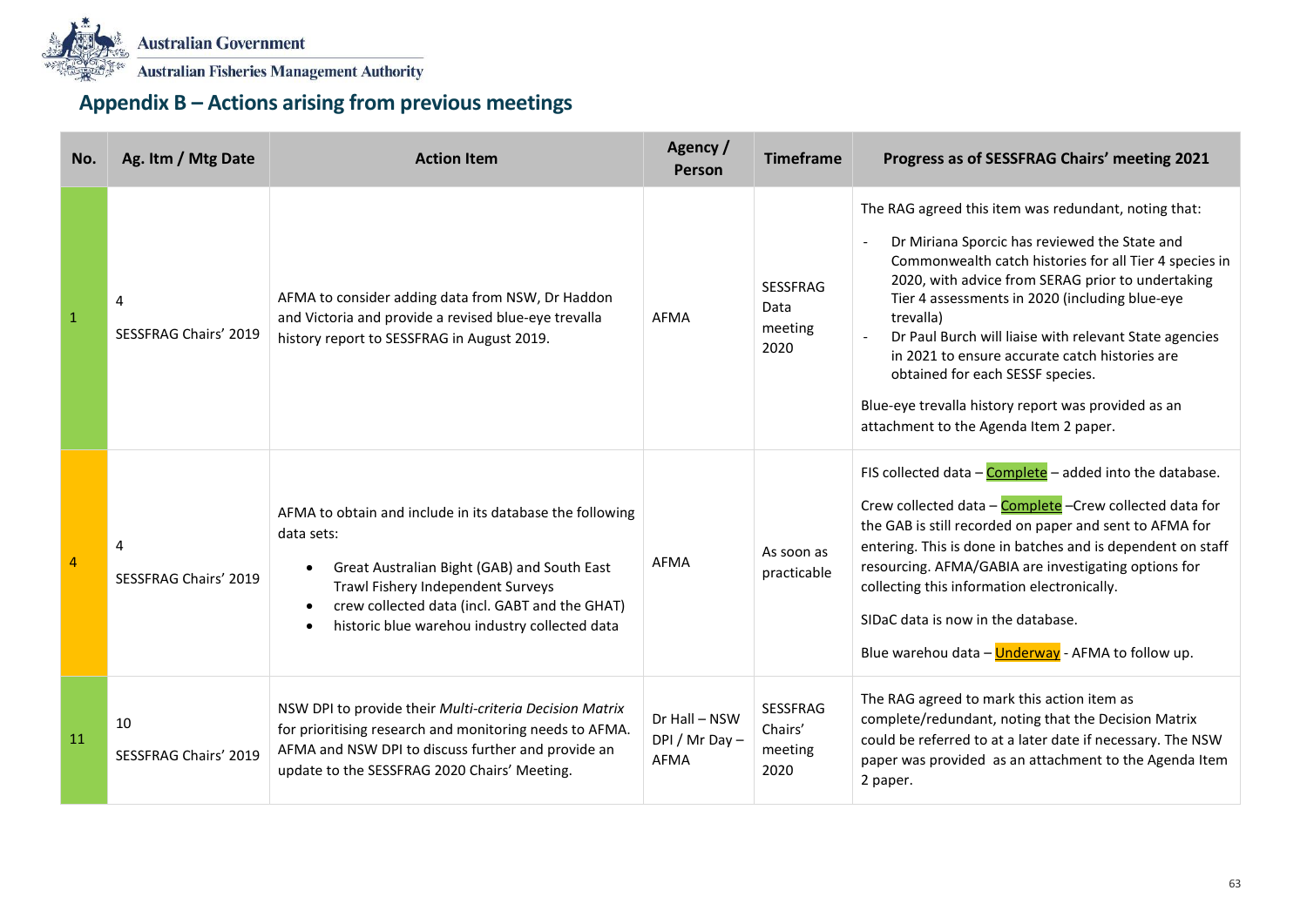| 21             | 15<br><b>SESSFRAG Chairs' 2019</b>   | AFMA and CSIRO to develop a detailed project proposal<br>for a comparison of GHAT EM and observer data for<br>submission to the ARC / ABARES.                                                                                                                          | AFMA and<br><b>CSIRO</b>               | September<br>2019                                            | A review of data needs (including those raised at the July<br>2020 SEMAC meeting) will be considered by SharkRAG at<br>their March 2021 meeting.<br>Note: at its meeting in July 2020, SEMAC suggested during<br>the development of a GHAT data plan, that the data needs<br>are examined and available tools for data collection are<br>identified. |
|----------------|--------------------------------------|------------------------------------------------------------------------------------------------------------------------------------------------------------------------------------------------------------------------------------------------------------------------|----------------------------------------|--------------------------------------------------------------|------------------------------------------------------------------------------------------------------------------------------------------------------------------------------------------------------------------------------------------------------------------------------------------------------------------------------------------------------|
| 26             | 15<br><b>SESSFRAG Chairs' 2019</b>   | Data exclusion to investigate the effect of biennial<br>sampling to be undertaken during the next gummy<br>shark assessment to determine the impact of biennial<br>data collection by removing every second year of length<br>and age data.                            | $CSIRO - Dr$<br>Thomson                | During the<br>gummy<br>shark<br>assessment<br>in 2020        | Dr Punt is completing significant investigations in this<br>space. A workplan for the next assessment will be<br>considered at SharkRAG in October 2021, and this issue<br>will be progressed then. CSIRO will provide an update<br>when available.                                                                                                  |
| $\overline{4}$ | 6<br>SESSFRAG Data 2019              | AFMA to seek advice from the Economic Working Group<br>(EWG) about which KPIs are being adopted and what<br>data are to be collected and presented. Following this,<br>add an information item to the 2020 SESSFRAG Chairs'<br>meeting agenda regarding economic KPIs. | AFMA / Sarah<br>Jennings               | SESSFRAG<br>Chairs'<br>meeting<br>2020                       | The Commission is currently reviewing how performance<br>against the economic objective is measured. The outcome<br>of this assessment will have implications to fishery specific<br>KPI and how their performance is measured.                                                                                                                      |
| 5              | $\overline{7}$<br>SESSFRAG Data 2019 | The bSAFE2 results and updated methodology to be<br>taken to the individual SESSF resource assessment<br>groups for consideration                                                                                                                                      | SERAG /<br>SharkRAG /<br><b>GABRAG</b> | <b>Next</b><br>relevant<br><b>RAG</b><br>meeting             | SERAG and GABRAG have considered the results for<br>Danish seine and trawl methods.<br>SharkRAG endorsed the gillnet ERA report as final.<br>AFMA are expecting final reports to be made available in<br>early 2021.                                                                                                                                 |
| 13             | 12<br>SESSFRAG Data 2019             | Seek advice from SERAG/SharkRAG to update the SIDaC<br>data collection plan to include:<br>tissue samples of blue eye trevalla for CSIRO<br>$\bullet$<br>close-kin work along with otoliths for ageing by<br>FAS (SERAG).                                              | AFMA / SSIA                            | October<br><b>2019 SERAG</b><br>meeting/<br>November<br>2019 | SERAG item – included in the SESSF Data Plan.<br>SharkRAG items - SharkRAG considered these items at<br>their March 2021 meeting. Total and partial lengths to be<br>included in the SESSF Data Plan. Further analysis to be                                                                                                                         |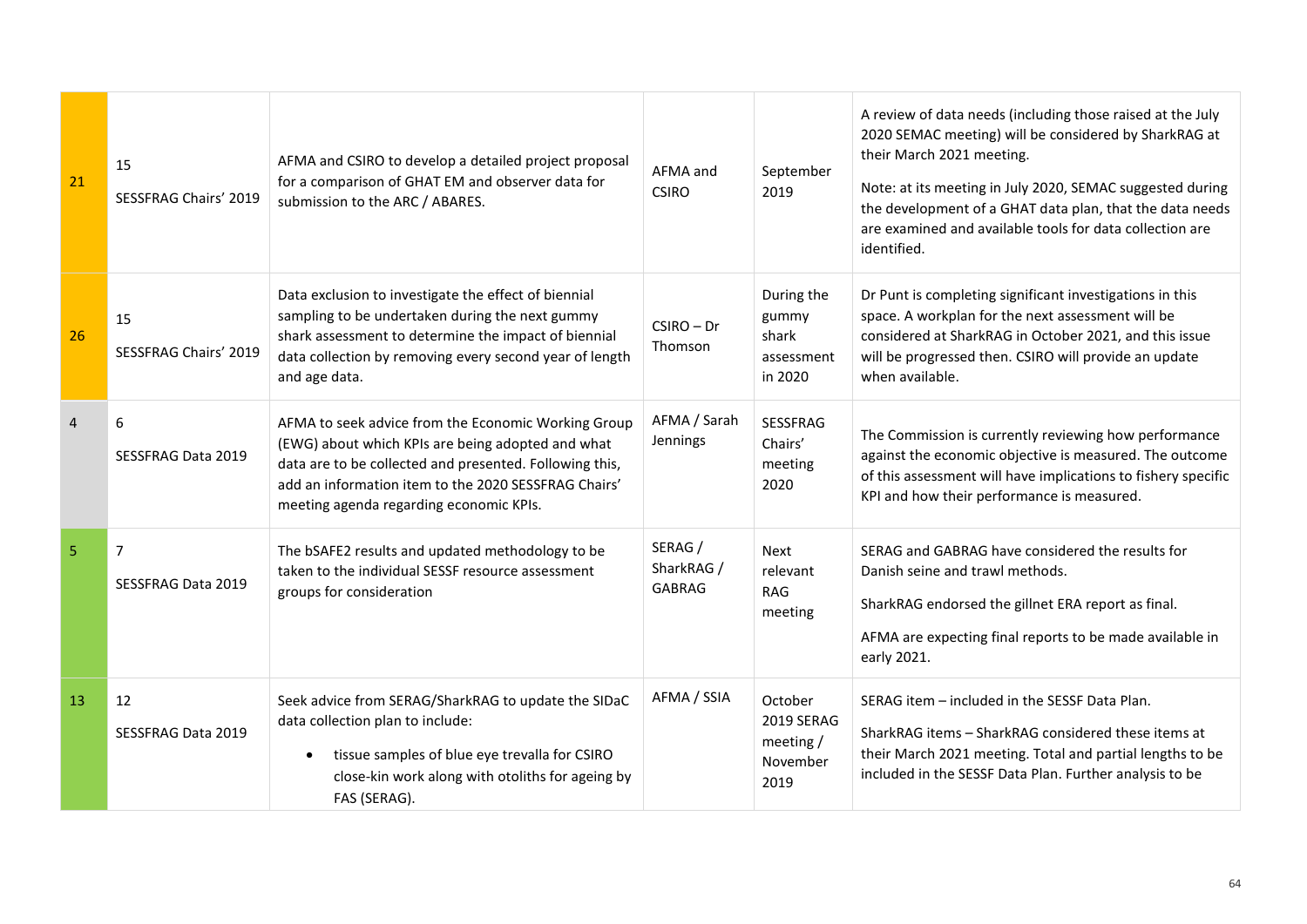|              |                            | the collection of total and partial lengths of<br>$\bullet$<br>school and gummy shark particularly any<br>school sharks larger than 160cm total length<br>(100cm partial length). Gummy shark over 160<br>TL and 100cm PAR are also important<br>(SharkRAG)<br>collection of gummy and school shark samples<br>from automatic longline vessels (SharkRAG).                             |                                  | SharkRAG<br>meeting                                                                                 | undertaken regarding the need for sampling from<br>automatic longline vessels.                                                                                                                                                                                                                          |
|--------------|----------------------------|----------------------------------------------------------------------------------------------------------------------------------------------------------------------------------------------------------------------------------------------------------------------------------------------------------------------------------------------------------------------------------------|----------------------------------|-----------------------------------------------------------------------------------------------------|---------------------------------------------------------------------------------------------------------------------------------------------------------------------------------------------------------------------------------------------------------------------------------------------------------|
| 33           | 15<br>SESSFRAG Data 2019   | SERAG and SharkRAG to consider the data for the<br>remaining rebuilding species that were not discussed<br>during the SESSFRAG data meeting.                                                                                                                                                                                                                                           | SERAG /<br>SharkRAG              | October &<br>December<br><b>2019 SERAG</b><br>meetings /<br>November<br>2019<br>SharkRAG<br>meeting | SERAG considered the data for blue warehou and redfish<br>at their meetings in October and December 2019.<br>Update on school shark assessment provided at the<br>January 2020 meeting.                                                                                                                 |
| 40           | 18<br>SESSFRAG Data 2019   | SESSFRAG to discuss chapters from incorporating the<br>effect of marine spatial closure in risk assessments and<br>fisheries stock assessments not covered by the<br>presentation at SESSFRAG Data meeting 2019, including<br>Miriana Sporcic to present the chapter about the<br>simulation study on the effect of CPUE resource<br>standardisation with and without marine closures. | SESSFRAG /<br>Miriana<br>Sporcic | SESSFRAG<br>Chairs'<br>meeting<br>2020                                                              | The RAG agreed to mark this action item as<br>complete/redundant. The recommendations from this<br>project are already implemented in the routine analyses<br>undertaken each year.                                                                                                                     |
| 42           | 19<br>SESSFRAG Data 2019   | AFMA to update the logbooks to include 'live' status of<br>released school sharks                                                                                                                                                                                                                                                                                                      | <b>AFMA</b>                      | As soon as<br>practicable                                                                           | While life status of discarded school shark can be recorded<br>in the new Agency Data Collection (ADC) platform etc.<br>SESSFRAG (March 2021) raised concerns regarding the<br>delay in progressing this action item, and requested AFMA<br>further investigate this delay (action item 1, March 2021). |
| $\mathbf{1}$ | 5<br>SESSFRAG Chairs' 2020 | Ensure the SESSF Harvest Strategy Framework is<br>updated to enable multispecies considerations rather<br>just single species considerations where appropriate.                                                                                                                                                                                                                        | Sarah<br>Jennings, lan           | By the<br><b>SEMAC TAC</b><br>setting                                                               | Updated as part of Tier 5 Harvest Control Working Group<br>at their February 2021 meeting.                                                                                                                                                                                                              |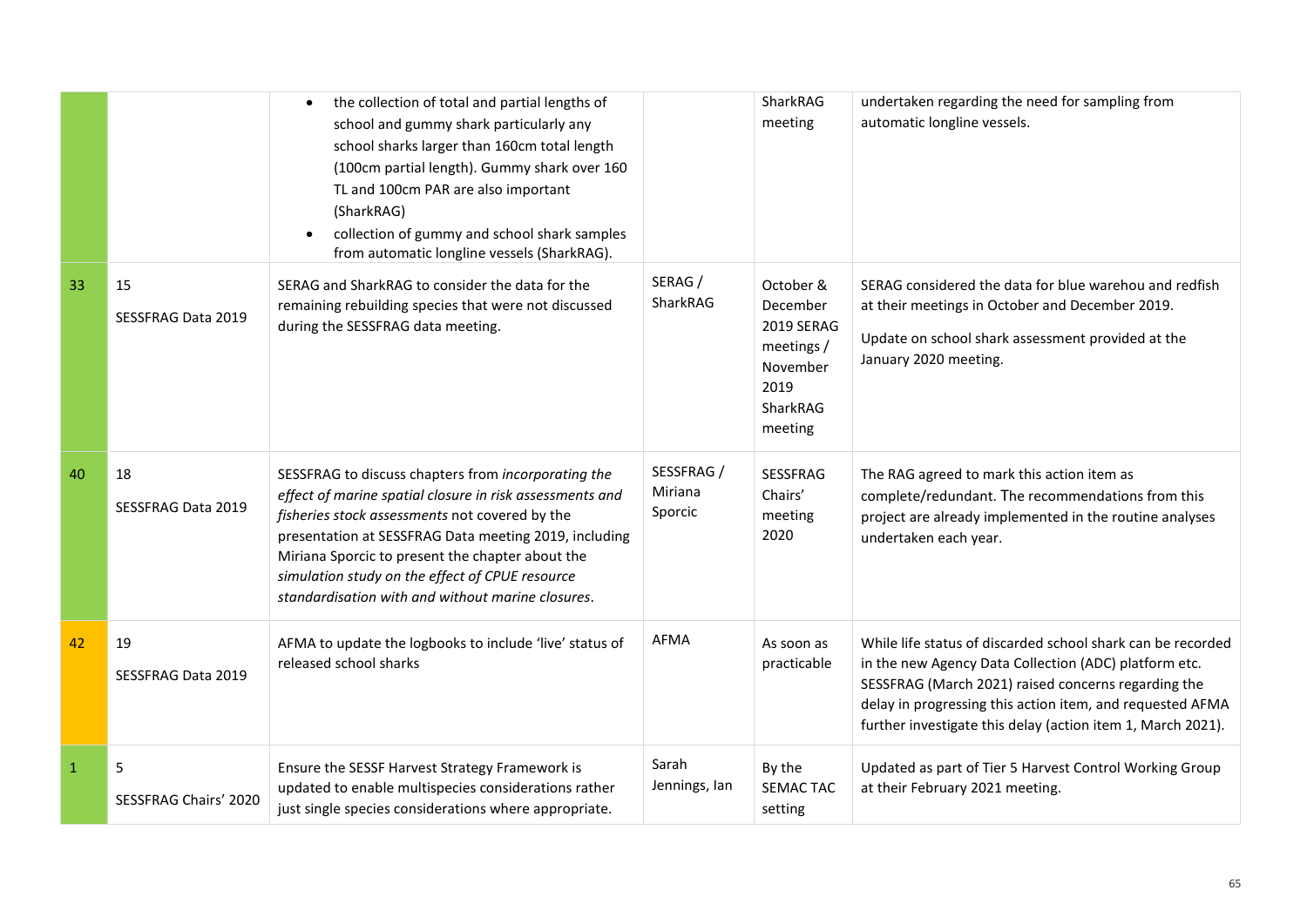|                |                            | Changes to the framework should ensure that the<br>Overarching high-level goal is to produce BMEY for a<br>fishery level goal and not be a full review of the<br>framework, noting that the multi-species harvest<br>strategy project is already undertaking this process.                            | Knuckey,<br>Fiona Hill                                                                                                                                | meeting in<br>2021                                                    | The Working Group noted that this issue arose from the<br>following wording used throughout the Harvest Strategy:<br>"Alternative reference points may be adopted for some<br>stocks to better pursue the objective of maximising<br>economic returns across the fishery as a whole."<br>The Working Group recommended that the wording be<br>amended to:<br>"Alternative reference points may be adopted for some<br>stocks to account for technical interactions and the multi-<br>species nature of the fishery, and to better pursue the<br>objective of maximising economic returns across the<br>fishery as a whole."                                                                                                                                                                                                                                                      |
|----------------|----------------------------|-------------------------------------------------------------------------------------------------------------------------------------------------------------------------------------------------------------------------------------------------------------------------------------------------------|-------------------------------------------------------------------------------------------------------------------------------------------------------|-----------------------------------------------------------------------|----------------------------------------------------------------------------------------------------------------------------------------------------------------------------------------------------------------------------------------------------------------------------------------------------------------------------------------------------------------------------------------------------------------------------------------------------------------------------------------------------------------------------------------------------------------------------------------------------------------------------------------------------------------------------------------------------------------------------------------------------------------------------------------------------------------------------------------------------------------------------------|
| $\overline{2}$ | 5<br>SESSFRAG Chairs' 2020 | Establish a 'Tier 5 TAC setting working group' prior to<br>SERAG 1 to develop harvest control rules for converting<br>Tier 5 assessment outcomes into TACs, noting Tier 5<br>methods may be broader than those currently specified,<br>and these methods may need different harvest control<br>rules. | AFMA (Dan<br>Corrie, Fiona<br>Hill, Natalie<br>Couchman),<br>CSIRO (Geoff<br>Tuck, Miriana<br>Sporcic and<br>Malcolm<br>Haddon) and<br>Industry (TBD) | Prior to the<br><b>TAC</b> setting<br>process of<br>tier 5<br>species | The Tier 5 Harvest Control Working Group was established<br>and met in February 2021. The Working Group identified<br>the fundamentals of a five-step approach (around MSY) to<br>inform the TAC setting process for Tier 5 species,<br>recommending that these steps be further developed out<br>of session and considered at the August 2021 SESSFRAG<br>Data Meeting.<br>Refine biological parameters<br>Ensure that life-history metrics (e.g. growth,<br>$\circ$<br>maximum age, resilience etc.) incorporated into the<br>assessment are based on the best available<br>data/information.<br>Establish a 'one-off' CatchMSY assessment,<br>ii.<br>incorporation all available/relevant catch information<br>Assess against an ERA framework.<br>iii.<br>Understand operational changes of the fishery e.g.<br>iv.<br>economics, regime shifts, weather conditions etc., to |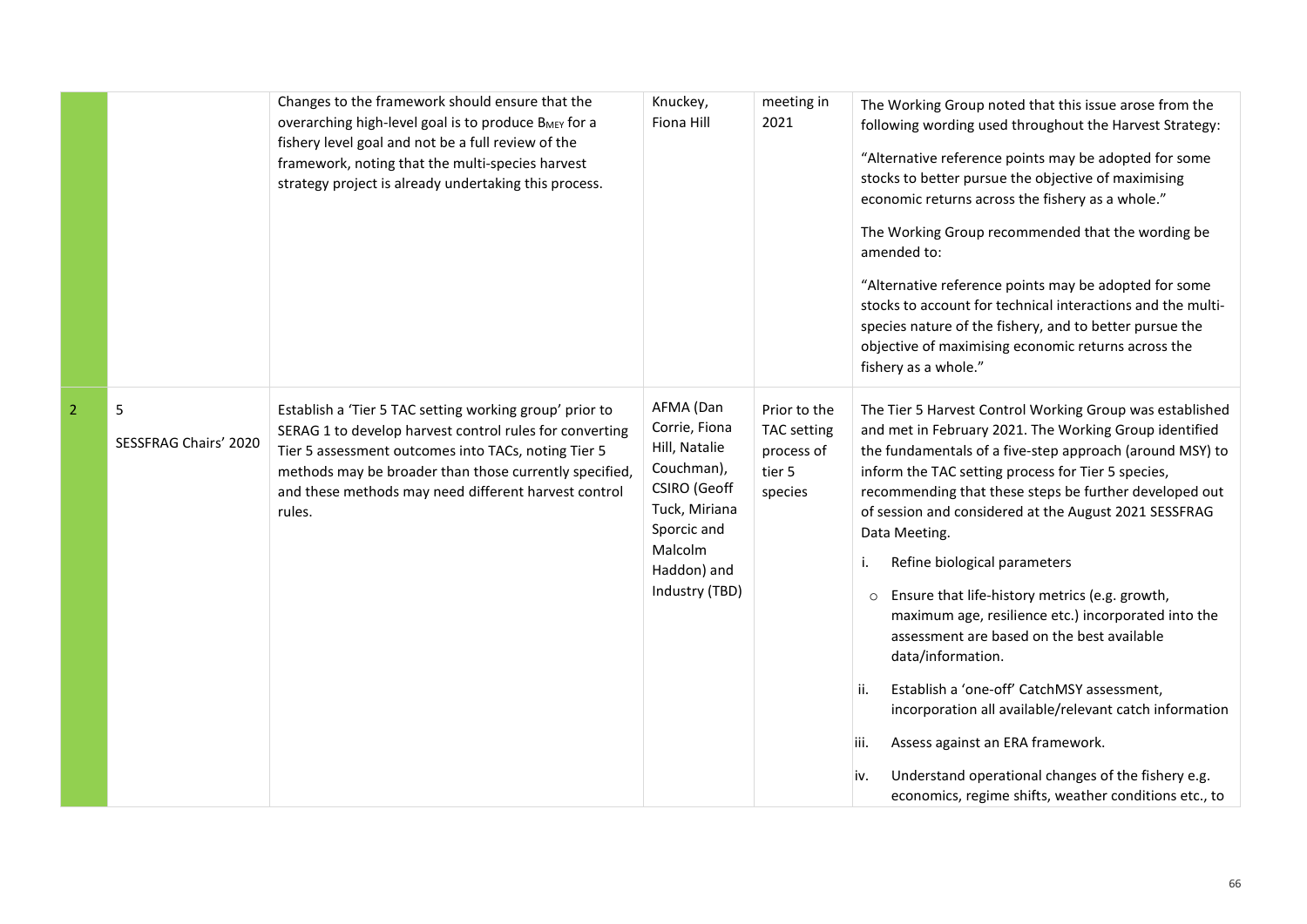|    |                                         |                                                                                                                                                                                                                                                                                                                                                                                                                                                                                                   |                                                         |                                            | reconcile trends in catch that may impact on the<br>weight of evidence interpretation.<br>Define a clear pathway out of Tier 5 assessment<br>v.<br>through data collection, monitoring programs etc.                                                                                                                           |
|----|-----------------------------------------|---------------------------------------------------------------------------------------------------------------------------------------------------------------------------------------------------------------------------------------------------------------------------------------------------------------------------------------------------------------------------------------------------------------------------------------------------------------------------------------------------|---------------------------------------------------------|--------------------------------------------|--------------------------------------------------------------------------------------------------------------------------------------------------------------------------------------------------------------------------------------------------------------------------------------------------------------------------------|
| 8  | $\overline{7}$<br>SESSFRAG Chairs' 2020 | Natalie Couchman to discuss with the SIDaC program,<br>the collection of dual length measurements for school<br>and gummy sharks that are longer than 160cm total<br>length, to enable new conversion factors to be<br>established for these larger sharks.                                                                                                                                                                                                                                       | AFMA                                                    | As soon as<br>practicable                  | Discussed at the March 2021 SharkRAG meeting, to be<br>included in SESSF Data Plan.                                                                                                                                                                                                                                            |
| 9  | $\overline{7}$<br>SESSFRAG Chairs' 2020 | Natalie Couchman to discuss with CSIRO on how to<br>progress the approach of using electronic monitoring<br>(EM) for the collection of length frequency data for<br>sharks - discuss out of session if urgent or at the next<br>RAG.                                                                                                                                                                                                                                                              | <b>AFMA</b>                                             | As soon as<br>practicable                  | Discussions occurred. Considered further at SharkRAG<br>meeting in March 2021, to be included in SESSF Data Plan.                                                                                                                                                                                                              |
| 10 | $\overline{7}$<br>SESSFRAG Chairs' 2020 | CSIRO to provide an update to SESSFRAG on their work<br>to automate the collection of fish lengths by EM.                                                                                                                                                                                                                                                                                                                                                                                         | <b>CSIRO</b>                                            | As soon as<br>practicable                  | Geoff Tuck will provide an update at Agenda Item 16<br>(SESSFRAG Chairs' 2021). Note: related to Action Item 9<br>possible planning of automation work.                                                                                                                                                                        |
| 13 | 9<br>SESSFRAG Chairs' 2020              | SESSFRAG to establish a SESSF FIS working group to<br>consider cost-effective alternatives to collecting fishery<br>independent data. The first meeting of the working<br>group should establish the data requirements for<br>ongoing data collection programs, and propose possible<br>solutions to SESSFRAG at the August SESSFRAG Data<br>meeting 2020. SESSFRAG members to determine the<br>membership, terms of reference and objectives of the<br>group prior to the working group meeting. | SESSFRAG<br>members (bar<br>SERAG Chair-<br>Mike Steer) | <b>SESSFRAG</b><br>Data<br>meeting<br>2020 | In July 2020, terms of reference were established by<br>SESSFRAG out of session, establishing the basis for the<br>FIDWG, including its membership (provided at Agenda<br>Item 6, Attachment B)<br>The FIDWG was established and met on 6 August 2020,<br>with an update provided at Agenda Item 6 (SESSFRAG<br>Chairs' 2021). |
| 15 | 9<br>SESSFRAG Chairs' 2020              | GABRAG to establish a GABFIS technical working group<br>to consider:                                                                                                                                                                                                                                                                                                                                                                                                                              | <b>GABRAG</b>                                           | Prior to the<br>next GABFIS<br>process     | The GABFIS Working Group met on the 7 December 2020<br>to consider the effectiveness of the current GABFIS design.<br>Following the recommendation from the Working Group                                                                                                                                                      |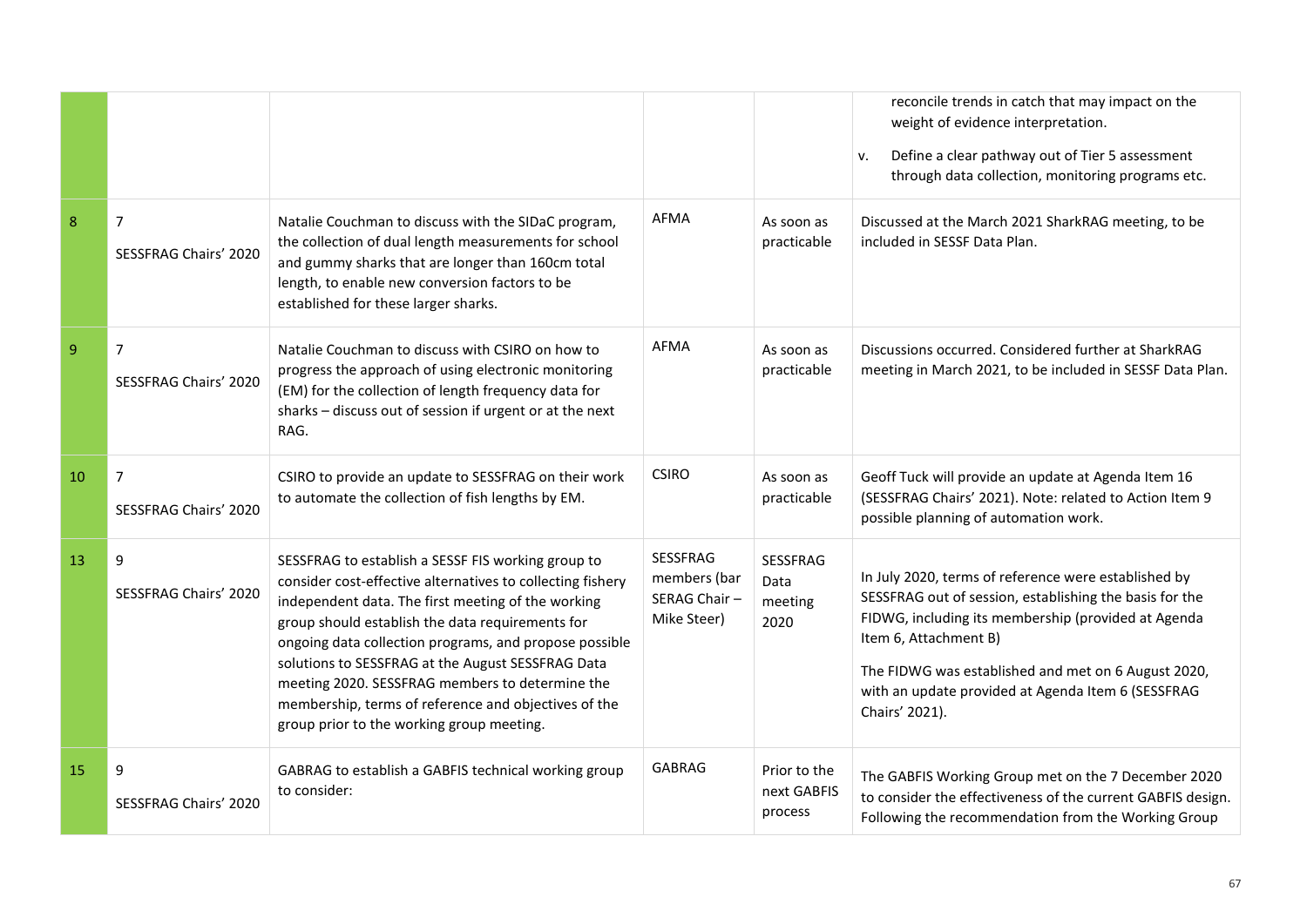|                |                             | the outcomes from the GABFIS and its utility<br>$\bullet$<br>for Tier 1 assessments<br>possible changes to survey design to account<br>$\bullet$<br>for any temporal shifts in availability.<br>Information to be provided to SESSFRAG at the<br>SESSFRAG Chairs meeting 2021.                                                                                                                                                                       |                    |                            | (and subsequent GABRAG endorsement), the GABFIS will<br>be reduced to a single trip survey.<br>The survey will now only include what was previously the<br>second of two trips, typically undertaken in March or<br>April, depending on the moon phase. The first trip of the<br>survey, typically undertaken in February, will not be<br>completed in 2021. GABRAG will consider the results of<br>the 2021 survey at their meeting later in 2021, and<br>provide advice on the future survey design for the GABFIS. |
|----------------|-----------------------------|------------------------------------------------------------------------------------------------------------------------------------------------------------------------------------------------------------------------------------------------------------------------------------------------------------------------------------------------------------------------------------------------------------------------------------------------------|--------------------|----------------------------|-----------------------------------------------------------------------------------------------------------------------------------------------------------------------------------------------------------------------------------------------------------------------------------------------------------------------------------------------------------------------------------------------------------------------------------------------------------------------------------------------------------------------|
| 21             | 10<br>SESSFRAG Chairs' 2020 | The CAPAM Natural Mortality (M) workshop in Seattle<br>has been delayed until 2021, as such SERAG to seek<br>advice from relevant experts on the use of M for orange<br>roughy prior to the orange roughy eastern Tier 1<br>assessment, scheduled for 2021.<br>Include an agenda item on the SERAG #1 meeting for<br>2020 to discuss M, and consider the best approach to<br>the assessment, particularly if the CAPAM workshop<br>does not proceed. | <b>SERAG</b>       | <b>SERAG</b><br>meeting #1 | SERAG (October 2020) established a working group to<br>provide advice on Natural Mortality, with a view to<br>seeking approval from SESSFRAG at its August 2021 Data<br>meeting, prior to undertaking the stock assessment.<br>An update will be provided at Agenda Item 10 (SESSFRAG<br>Chairs' 2021).                                                                                                                                                                                                               |
| $\mathbf{1}$   | 5<br>SESSFRAG Data 2020     | AFMA to liaise with Simon Boag regarding his<br>involvement in the Tier 5 TAC setting working group.                                                                                                                                                                                                                                                                                                                                                 | AFMA/Simon<br>Boag | As soon as<br>practicable  | Simon Boag attended the Tier 5 Harvest Control Working<br>Group on 12 February 2021.                                                                                                                                                                                                                                                                                                                                                                                                                                  |
| $\overline{2}$ | 8<br>SESSFRAG Data 2020     | AFMA (Dan Corrie) to speak with Matt Broadhurst to<br>request that the FRDC trawl selectivity project include<br>reducing catches of small redfish by improving<br>selectivity as a focus. Include an item on the SESSFRAG<br>Chairs' meeting agenda in March 2021.                                                                                                                                                                                  | <b>AFMA</b>        | Chairs'<br>meeting<br>2021 | Phase 2 of the project will focus on ground gear. There will<br>be an opportunity to consider improved selectivity in<br>phase 3 of the project, subject to the outcomes of phase<br>2.<br>Matt Broadhurst will provide an update at Agenda Item<br>7.2 (SESSFRAG Chairs' 2021)                                                                                                                                                                                                                                       |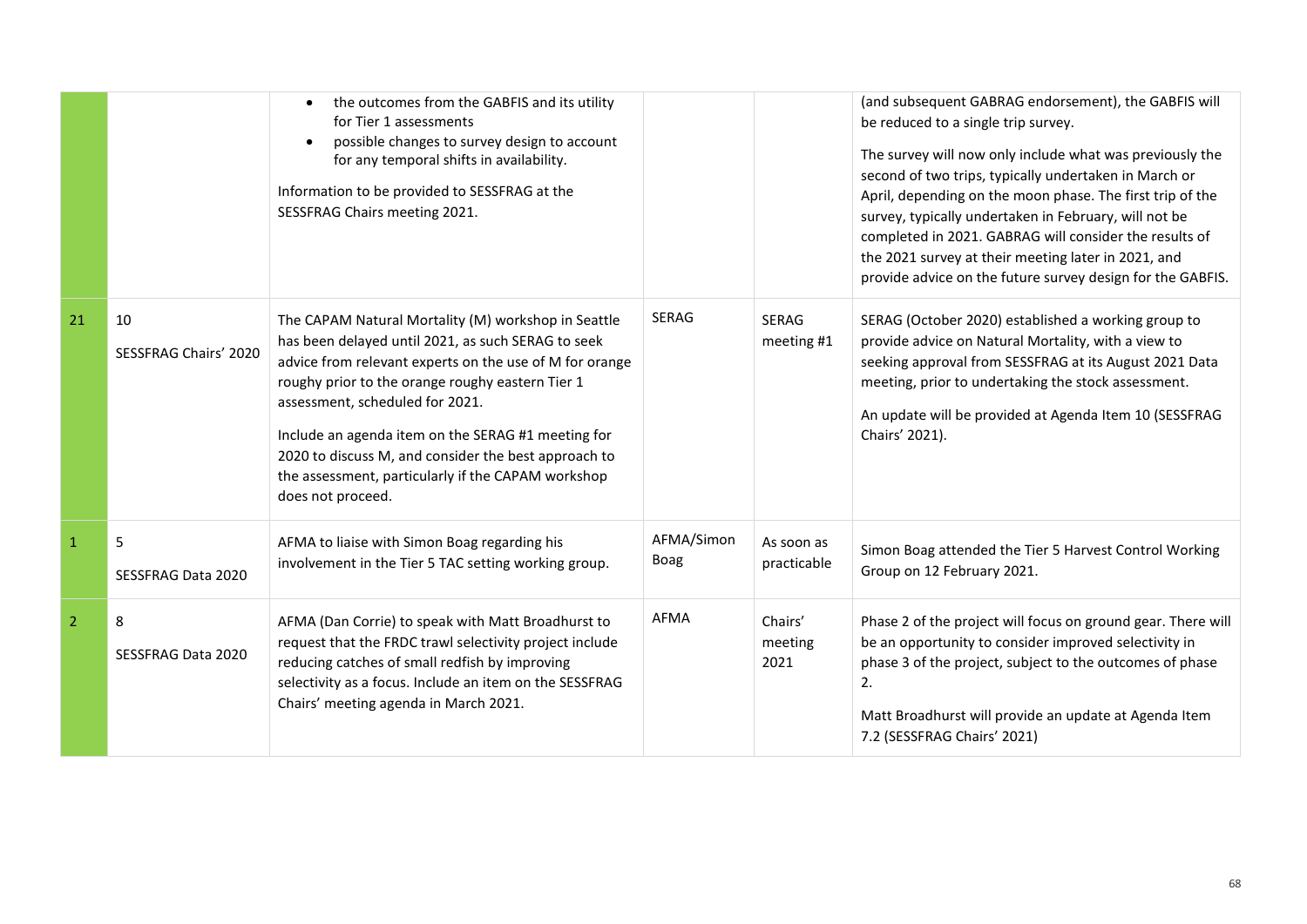| $\overline{\mathbf{3}}$ | 8<br>SESSFRAG Data 2020         | The RAG to discuss the implications of the MSHS project<br>on the ageing plan and the inclusion of non-quota<br>species, such as leatherjackets, at the Chairs' 2021<br>meeting.                                                                                                                                                                                                                                                                                                                                                   | <b>SESSFRAG</b> | Chairs'<br>meeting<br>2021 | This item will be considered at the 2021 Data meeting.                                                                       |
|-------------------------|---------------------------------|------------------------------------------------------------------------------------------------------------------------------------------------------------------------------------------------------------------------------------------------------------------------------------------------------------------------------------------------------------------------------------------------------------------------------------------------------------------------------------------------------------------------------------|-----------------|----------------------------|------------------------------------------------------------------------------------------------------------------------------|
| $\overline{4}$          | 10<br>SESSFRAG Data 2020        | AFMA to analyse gillnet and hook catch and effort data<br>with a view to providing the SIDaC program guidance on<br>which boats are more likely to catch school shark to<br>facilitate sampling.                                                                                                                                                                                                                                                                                                                                   | AFMA            | As soon as<br>practicable  | AFMA provided SIDaC with details of boats more likely to<br>catch school shark to facilitate sampling, in September<br>2020. |
| 5 <sub>o</sub>          | 10<br>SESSFRAG Data 2020        | AFMA and the SIDaC program to report to SharkRAG at<br>their September 2020 meeting regarding costs for<br>collecting school shark length samples at sea as part of a<br>crew-based program. In addition to the sampling<br>requirements across the strata (method and location),<br>the SIDaC program should consider:<br>• ensuring lengths are linked to the tissue samples,<br>as lengths alone are not used in the assessment;<br>and<br>• including sampling targets for the trawl fleet,<br>particularly from deeper water. | SIDaC           | September<br>2020          | Discussed at SharkRAG in March 2021, further work to be<br>completed.                                                        |
| 6                       | 10<br>SESSFRAG Data 2020        | SharkRAG to revisit the school shark data collection plan<br>including the data needs and a gap analysis on the data<br>currently being collected.                                                                                                                                                                                                                                                                                                                                                                                 | SharkRAG        | As soon as<br>practicable  | Discussed at March 2021 SharkRAG meeting, to be<br>reflected in updated SESSF Data Plan.                                     |
| $\overline{7}$          | 10<br>SESSFRAG Data 2020        | Subject to SharkRAG advice, the SESSF data plan and<br>ISMP plan to be updated to include the collection of<br>school shark lengths and vertebrae from otter board<br>trawl boats in the CTS.                                                                                                                                                                                                                                                                                                                                      | AFMA            | January<br>2021            | Considered at SharkRAG in March 2021, to be included in<br>SESSF Data Plan. Arrangements with ISMP yet to be made.           |
| 8                       | 11<br><b>SESSFRAG Data 2020</b> | CSIRO to ensure the boundaries for the deepwater shark<br>management zones are correct for reporting purposes.                                                                                                                                                                                                                                                                                                                                                                                                                     | <b>CSIRO</b>    | As soon as<br>practicable  | Dan Corrie and Paul Burch confirmed the boundaries of<br>the deepwater shark strata in 2020.                                 |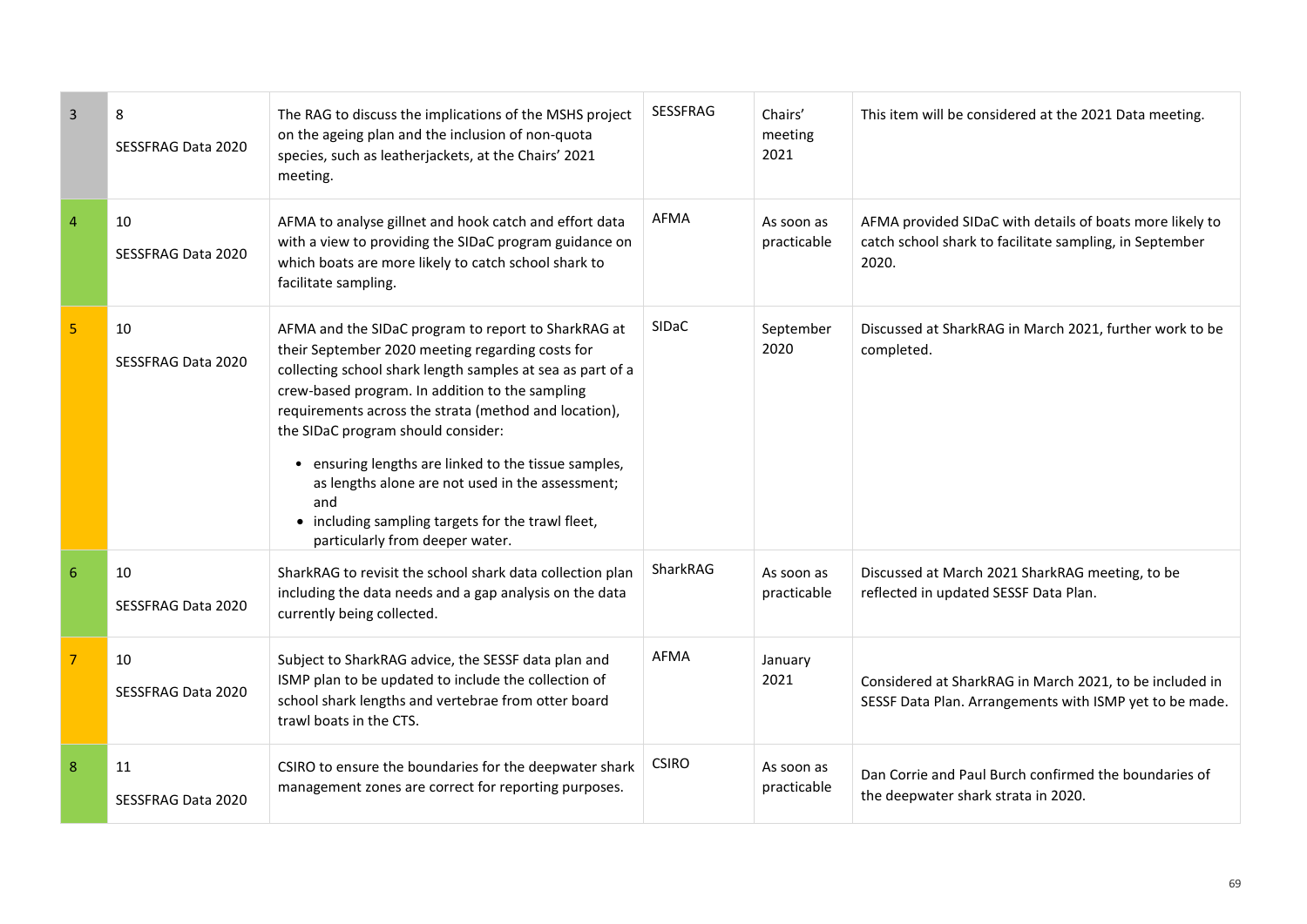| $\mathbf{q}$ | 11<br>SESSFRAG Data 2020 | Paul to check with Malcolm Haddon on possible<br>methods to estimate or account for changes in fisher<br>behaviour when an observer is on board. David Stone<br>may also be able to provide some thoughts on how to<br>analyse the data to take into account any bias.                                                                                     | Paul Burch /<br>David Stone | As soon as<br>practicable | Dr Burch and Dr Haddon advised that if observer coverage<br>was higher, there would be the potential to use a model of<br>observed shots to predict the discards of the logbook<br>shots (like the model used to analyse the FIS).<br>Unfortunately, there is insufficient data available at this<br>time. |
|--------------|--------------------------|------------------------------------------------------------------------------------------------------------------------------------------------------------------------------------------------------------------------------------------------------------------------------------------------------------------------------------------------------------|-----------------------------|---------------------------|------------------------------------------------------------------------------------------------------------------------------------------------------------------------------------------------------------------------------------------------------------------------------------------------------------|
| 10           | 11<br>SESSFRAG Data 2020 | Geoff Liggins to send Paul Burch the research reports<br>from the early 2000s regarding bias in discard estimates<br>due to changes in fisher behaviour when observers are<br>onboard.                                                                                                                                                                     | <b>NSW DPI</b>              | As soon as<br>practicable | Dr Liggins sent the reports to Dr Burch.                                                                                                                                                                                                                                                                   |
| 11           | 11<br>SESSFRAG Data 2020 | Updates to the ISMP discard report (refer to the<br>summary table in the report (2)) to include:<br>• a separate table for Tier 1 species with model<br>estimate of discards to enable comparison to<br>observer estimates of discards,<br>• a pass or fail for all species; and<br>• footnote explaining observer coverage for school<br>and gummy shark. | <b>CSIRO</b>                | SERAG 1<br>2020           | Tables in the discard report were modified as requested.                                                                                                                                                                                                                                                   |
| 12           | 11<br>SESSFRAG Data 2020 | Paul Burch to provide the 'Discard Method Evaluation'<br>report, an output from the Discard Estimation Working<br>Group, to the SESSFRAG EO when finalised so that it<br>may be distributed to SESSFRAG.                                                                                                                                                   | Paul Burch                  | As soon as<br>practicable | Paul Burch to provide final report prior to SESSFRAG<br>Chairs' Meeting (March 2021).                                                                                                                                                                                                                      |
| 13           | 11<br>SESSFRAG Data 2020 | AFMA to evaluate the benefits of undertaking another<br>analysis of discard reporting for fisheries that have EM<br>to determine if there are continuing improvements in<br>reporting (as per the review that ABARES undertook).                                                                                                                           | <b>AFMA</b>                 | As soon as<br>practicable | Preliminary discussions have occurred with ABARES,<br>pending identification of resourcing to do this work.                                                                                                                                                                                                |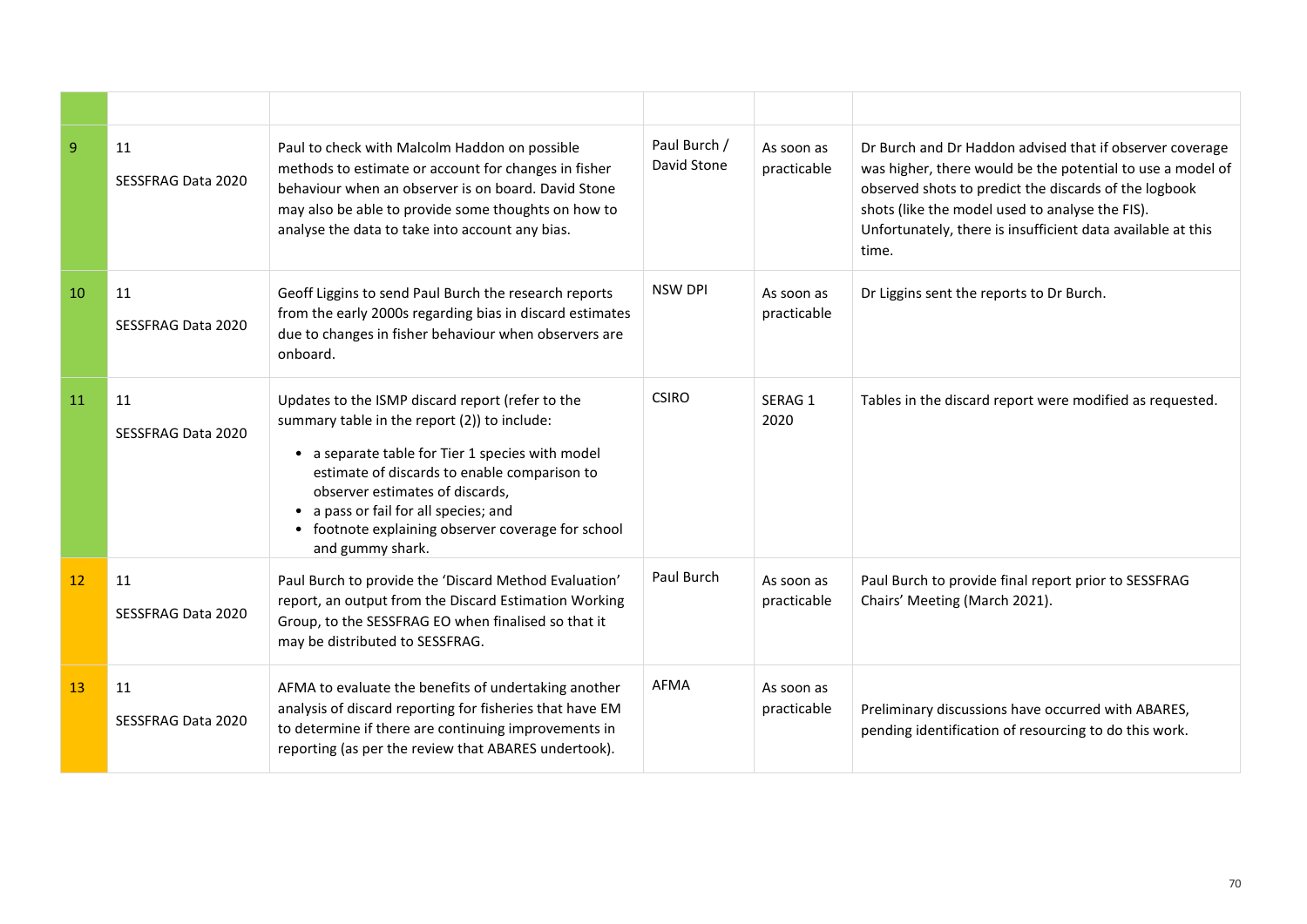| -14 | 11<br><b>SESSFRAG Data 2020</b> | CSIRO and AFMA to check the discard rate estimates for<br>the following species from the 2019 discarded and total<br>catch table (table 2 (on page 19 Deng et. al. 2020<br>report)) to ensure that this is completed prior to the<br>SERAG meeting. Inform SESSFRAG out of session:<br>Assessed in 2020 - school whiting, eastern redfish,<br>gummy shark, mirror dory (east and west), john<br>dory, and smooth oreo (non-Cascade)<br>Rebuilding species - school shark and eastern<br>gemfish.<br>Assessed in 2021 - blue grenadier, jackass morwong<br>(east) and deepwater shark (east)<br>Other - orange roughy (GAB) | CSIRO / AFMA   | SERAG 1<br>2020           | There were some errors in the discard data that were<br>corrected resulting in revisions to discard estimates for<br>alfonsino, blue-eye trevalla, blue grenadier, frostfish,<br>gemfish east, mirror dory west, pink ling west, ribaldo,<br>school shark and silver warehou.                                                                                                                                                                |
|-----|---------------------------------|----------------------------------------------------------------------------------------------------------------------------------------------------------------------------------------------------------------------------------------------------------------------------------------------------------------------------------------------------------------------------------------------------------------------------------------------------------------------------------------------------------------------------------------------------------------------------------------------------------------------------|----------------|---------------------------|----------------------------------------------------------------------------------------------------------------------------------------------------------------------------------------------------------------------------------------------------------------------------------------------------------------------------------------------------------------------------------------------------------------------------------------------|
| 15  | 11<br>SESSFRAG Data 2020        | AFMA to investigate and compare logbook reported<br>discards for school and gummy shark to (1) observers<br>for trawl boats, and (2) EM for gillnet/hook boats.                                                                                                                                                                                                                                                                                                                                                                                                                                                            | <b>AFMA</b>    | As soon as<br>practicable | This comparison is yet to be completed.                                                                                                                                                                                                                                                                                                                                                                                                      |
| 16  | 12<br>SESSFRAG Data 2020        | Geoff Liggins to provide further clarification on catch<br>figures for relevant species in the updated NSW catch<br>dataset, in particular data for 2009 as well as for ocean<br>jackets, silver trevally and pink ling.                                                                                                                                                                                                                                                                                                                                                                                                   | <b>NSW DPI</b> | SERAG 1                   | Catch figures for these species for 2009 (and previous<br>years) were provided to CSIRO prior to their assessments<br>and SERAG meetings in 2020.                                                                                                                                                                                                                                                                                            |
| 17  | 12<br>SESSFRAG Data 2020        | AFMA and CSIRO to liaise with the states regarding<br>estimates of discards for SESSF quota species and<br>consider establishing a discard and recreational fishing<br>working group to consider a set of decision rules, in<br>particular:<br>a. whether to apply Commonwealth discard rates<br>to state catches when Commonwealth and state<br>gear types or management controls differ;                                                                                                                                                                                                                                 | AFMA / CSIRO   | As soon as<br>practicable | a-b: This work is yet to commence. It has been flagged as a<br>priority before the SESSFRAG Data meeting for AFMA to<br>complete in consultation with the state agencies initially,<br>and then between Dan Corrie and Paul Burch.<br>c: This was discussed at SERAG in November 2020, and it<br>was decided not to extend the approach to other SESSF<br>species at this stage - state catches are either low, or not<br>provided to CSIRO. |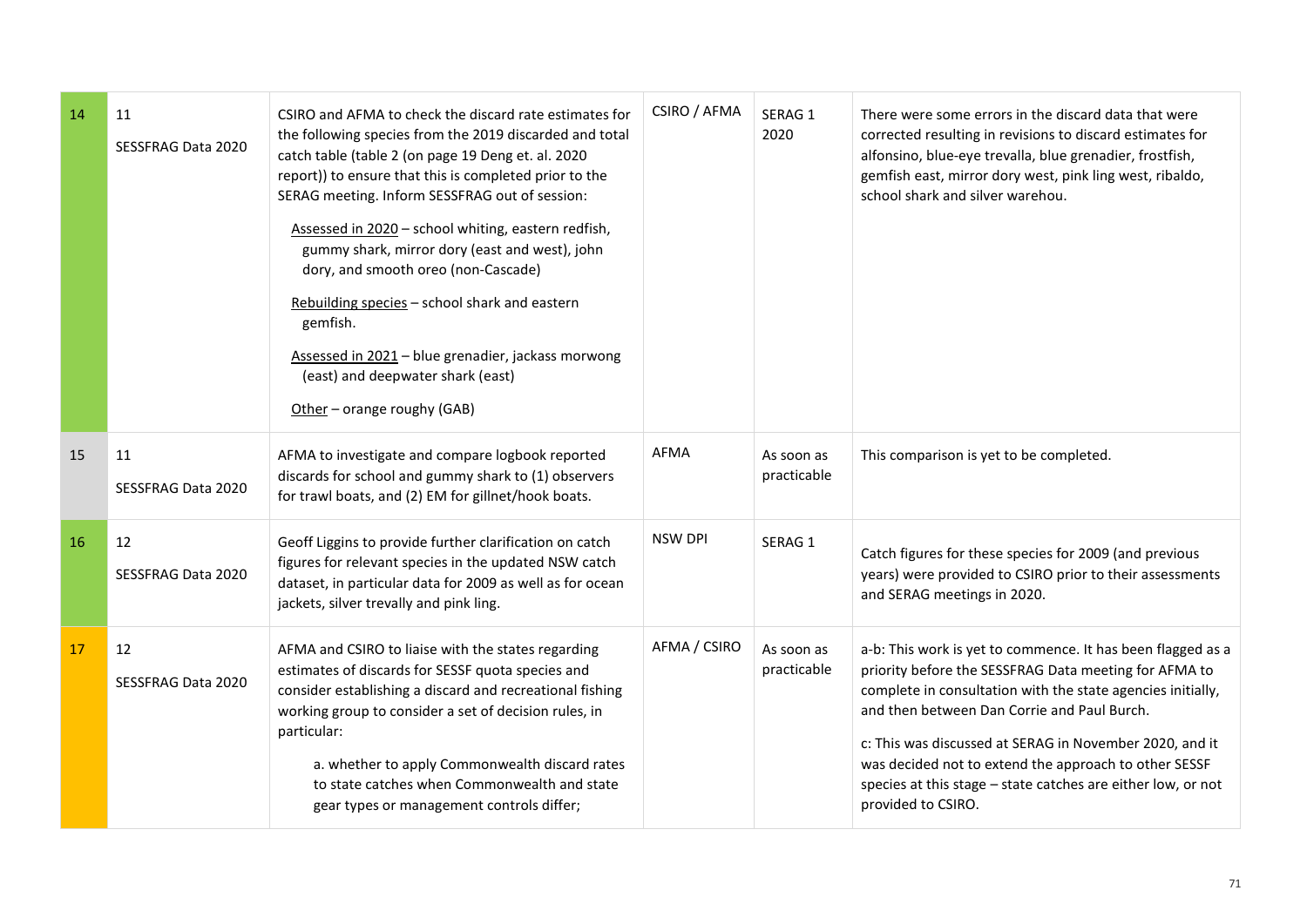|    |                                 | b, how to estimate state discard rates and total<br>catches where Commonwealth discard rates are<br>not applied because of differences in gear type or<br>management controls; and<br>c. whether the approach used to determine<br>recreational catch weights for shark species should<br>be extended to other SESSF species as part of the<br>2021-22 Data Services Contract. |              |                                          | Dr Burch will continue to request recreational catch data<br>from state agencies each year and include the figures in<br>the Catch and Discards report.<br>The RAG agreed to maintain this action item until both (a)<br>and (b) are completed. |
|----|---------------------------------|--------------------------------------------------------------------------------------------------------------------------------------------------------------------------------------------------------------------------------------------------------------------------------------------------------------------------------------------------------------------------------|--------------|------------------------------------------|-------------------------------------------------------------------------------------------------------------------------------------------------------------------------------------------------------------------------------------------------|
| 18 | 12<br><b>SESSFRAG Data 2020</b> | As part of the annual data request to the states, CSIRO<br>to also request the latest available recreational data<br>(numbers, conversion. factors and weights). It is<br>anticipated that if the states hold the data they should<br>be able to provide it.                                                                                                                   | <b>CSIRO</b> | As soon as<br>practicable                | Dr Burch will continue to request all available data from<br>the states as part of the annual request for data.                                                                                                                                 |
| 19 | 12<br>SESSFRAG Data 2020        | Consider whether it is worthwhile undertaking a<br>desktop study to determine which important<br>Commonwealth fish species are also targeted by<br>recreational fishers.                                                                                                                                                                                                       | <b>AFMA</b>  | As soon as<br>practicable                | SERAG decided that this was not an immediate research<br>priority, noting that CSIRO already engage with the states<br>to request recreational catch data each year.                                                                            |
| 20 | 12<br>SESSFRAG Data 2020        | CSIRO to circulate to the SESSFRAG a more detailed<br>recreational catch data spreadsheet and incorporate<br>this into the final report.                                                                                                                                                                                                                                       | <b>CSIRO</b> | As soon as<br>practicable                | Paul Burch circulated the spreadsheet during the August<br>2020 Data meeting.                                                                                                                                                                   |
| 21 | 14<br>SESSFRAG Data 2020        | SharkRAG to discuss the new approaches for estimating<br>CPUE in the gillnet sector, in particular those that<br>investigate zero catches such as the Tweedie GLM.                                                                                                                                                                                                             | SharkRAG     | SharkRAG<br>September<br>meeting<br>2020 | Scheduled for discussion at the October 2021 SharkRAG<br>meeting, as part of the workplan for the next gummy<br>shark assessment.                                                                                                               |
| 22 | 14<br><b>SESSFRAG Data 2020</b> | That CSIRO (Miriana Sporcic) investigate removing<br>closures, particularly those relating to sea lions, from<br>the CPUE analysis using net length as part of future<br>work.                                                                                                                                                                                                 | <b>CSIRO</b> | As soon as<br>practicable                | Identified as a high research priority by SharkRAG<br>(December 2020).                                                                                                                                                                          |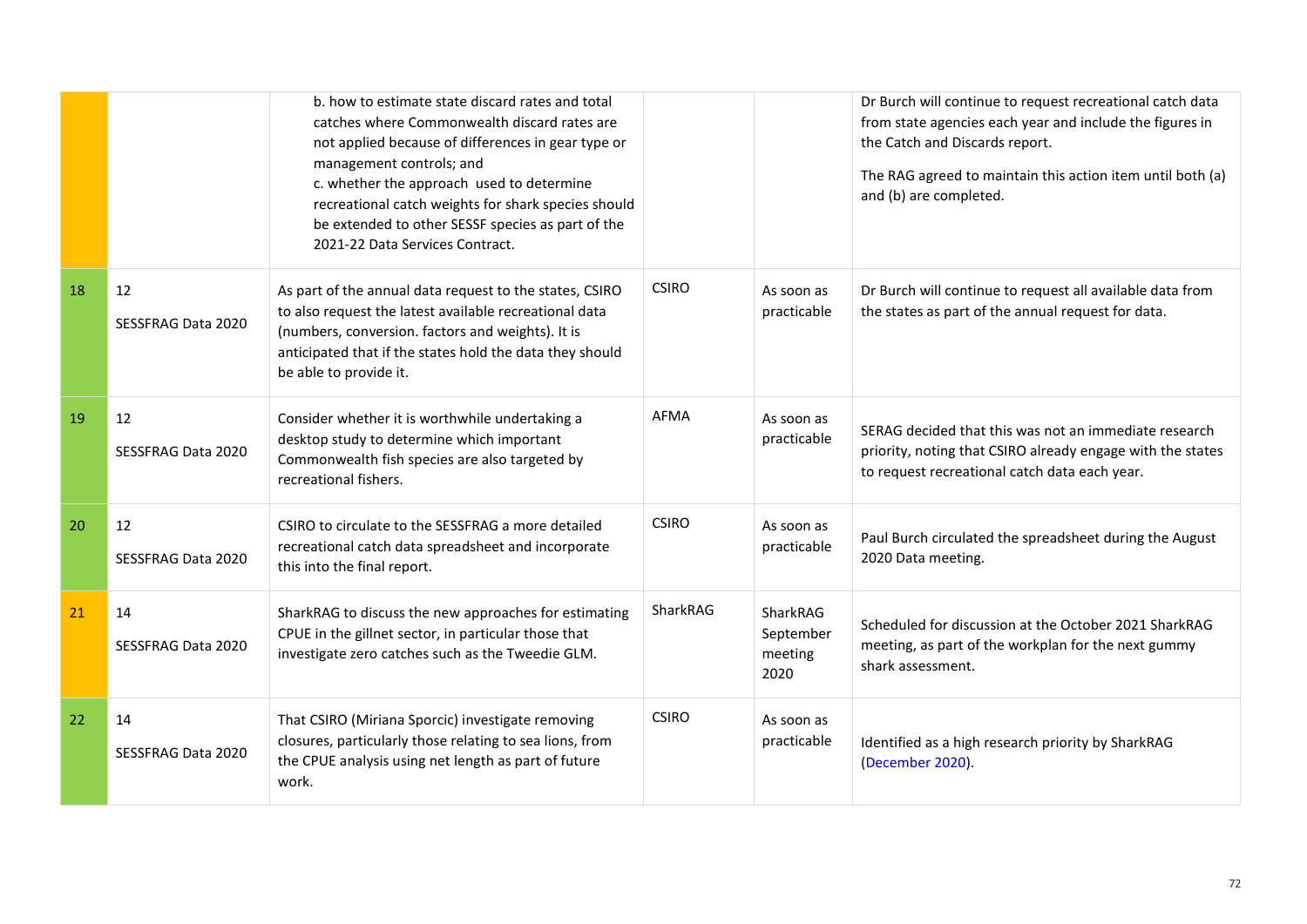| 23 | 14<br>SESSFRAG Data 2020 | Provide a plot of annual gillnet length deployed in the<br>GHAT over time to SharkRAG for their information.                                                                                                                                                                                                                    | <b>CSIRO</b>       | SharkRAG<br>September<br>meeting<br>2020 | Status of this action item to be provided at the next<br>SESSFRAG meeting.                                                                                                                                                                                                                                                                      |
|----|--------------------------|---------------------------------------------------------------------------------------------------------------------------------------------------------------------------------------------------------------------------------------------------------------------------------------------------------------------------------|--------------------|------------------------------------------|-------------------------------------------------------------------------------------------------------------------------------------------------------------------------------------------------------------------------------------------------------------------------------------------------------------------------------------------------|
| 24 | 14<br>SESSFRAG Data 2020 | Miriana Sporcic to update the catch-per-net-length<br>analysis for gummy shark (for each of the fleets) to<br>include 2019 to be included in this year's gummy shark<br>assessment.                                                                                                                                             | Miriana<br>Sporcic | SharkRAG<br>September<br>meeting<br>2020 | Incorporated into the 2020 gummy shark stock<br>assessment.                                                                                                                                                                                                                                                                                     |
| 25 | 14<br>SESSFRAG Data 2020 | Miriana Sporcic and Natalie Couchman to discuss<br>historical management changes (e.g. ASL closures) that<br>have been made in the gillnet sector which may<br>influence CPUE, including whether these changes can be<br>accounted for in the analysis, as this can change the<br>overarching approach to CPUE standardisation. | AFMA / CSIRO       | As soon as<br>practicable                | To be discussed as part of gummy shark assessment work<br>plan at next SharkRAG meeting in October 2021.                                                                                                                                                                                                                                        |
| 26 | 15<br>SESSFRAG Data 2020 | AFMA to provide an update at the SESSFRAG Chairs'<br>meeting in 2021 on bycatch discard reporting by species<br>groups in the trawl sector. The RAG to provide advice on<br>whether the change in reporting requirements could<br>affect Ecological Risk Assessments.                                                           | <b>AFMA</b>        | Chairs'<br>meeting<br>2021               | Was discussed at Agenda Item 16 (Bycatch species groups<br>- discard reporting).                                                                                                                                                                                                                                                                |
| 27 | 16<br>SESSFRAG Data 2020 | AFMA (Tamre Sarhan) to investigate the spike of 24cm<br>school whiting and long 'tail' of large redfish in the<br>length frequency distributions for 2019.                                                                                                                                                                      | AFMA               | SERAG 1<br>2020                          | School whiting: One voyage with large discards. Two shots<br>in particular, one record of 450kg discarded and one<br>record of 380kg. Tamre verified with the observer, the<br>data is correct.<br>Redfish: Several shots/voyages with medium to large<br>amounts of discards. Mostly small fish or non-target<br>species. The data is correct. |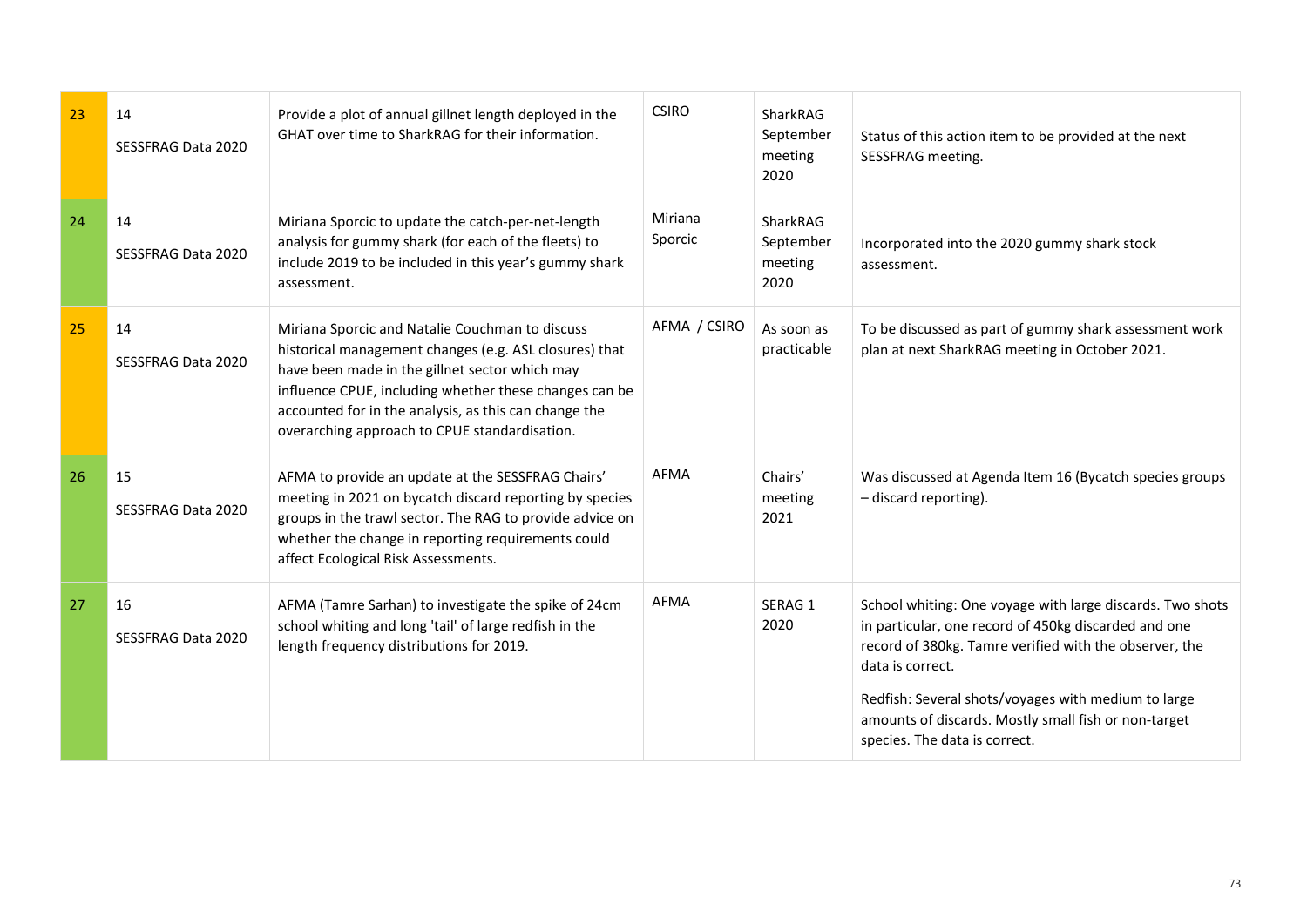| 28 | 16<br>SESSFRAG Data 2020 | Dan Corrie to arrange a meeting between Jemery Day,<br>John Garvey and Tamre Sarhan regarding changes in<br>historical length frequencies for school whiting.                                                                                                                                                                                                         | AFMA                                | SERAG 1<br>2020                          | Issues regarding length frequencies were ether resolved<br>before the assessment, or flagged as SERAG action items<br>to resolve before the next assessment.                                                                                                                 |
|----|--------------------------|-----------------------------------------------------------------------------------------------------------------------------------------------------------------------------------------------------------------------------------------------------------------------------------------------------------------------------------------------------------------------|-------------------------------------|------------------------------------------|------------------------------------------------------------------------------------------------------------------------------------------------------------------------------------------------------------------------------------------------------------------------------|
| 29 | 16<br>SESSFRAG Data 2020 | Miriana Sporcic and Karina Hall to examine the school<br>whiting CPUE standardisation for NSW fisheries, with a<br>particular focus on adding standard diagnostics for the<br>NSW standardised CPUE series.                                                                                                                                                           | NSW DPI/<br><b>CSIRO</b>            | As soon as<br>practicable                | This was completed, and NSW will consider adding<br>diagnostic plots in their NSW standardized CPUE report.                                                                                                                                                                  |
| 30 | 16<br>SESSFRAG Data 2020 | Establish a school whiting working group (to meet<br>before SERAG 1 2020) to provide guidance to Jemery<br>Day on how to treat NSW data in the stock assessment<br>with the following membership: Mike Steer (Chair), Dan<br>Corrie, Karina Hall, and Ian Knuckey.                                                                                                    | <b>CSIRO</b>                        | SERAG 1<br>2020                          | New NSW data incorporated into alternative base case<br>presented to SERAG meeting October 2020.                                                                                                                                                                             |
| 31 | 17<br>SESSFRAG Data 2020 | SERAG to consider the reference period for undertaking<br>the John dory Tier 4 assessment - CDRs are available<br>from 1998 onwards, whereas fishing for John dory<br>commenced in 1986 according to logbook records.<br>SERAG to discuss at the first meeting, if possible<br>(depending on the outcome), enable the RBCs to be<br>considered at the second meeting. | Miriana<br>Sporcic/<br><b>SERAG</b> | SERAG 1<br>2020                          | SERAG agreed not to proceed with the Tier 4 assessment<br>this year. There is a SERAG action item for AFMA/CSIRO to<br>resolve the issue before the next assessment in 2021. A<br>weight of evidence approach (Commonwealth definition)<br>was used to set the TAC for 2021. |
| 32 | 17<br>SESSFRAG Data 2020 | SharkRAG to confirm whether discards are included in<br>the Tier 1 gummy shark assessment and whether they<br>are deducted from the RBC.                                                                                                                                                                                                                              | SharkRAG                            | SharkRAG<br>September<br>meeting<br>2020 | Undertaken at SharkRAG meeting in December 2020.                                                                                                                                                                                                                             |
| 33 | 17<br>SESSFRAG Data 2020 | AFMA/CSIRO to investigate the significant catches of<br>John dory recorded at depths deeper than 150m, which<br>have become evident since 2017.                                                                                                                                                                                                                       | AFMA / CSIRO                        | SERAG 1<br>2020                          | While there has been an increase in catches of John dory<br>at ~160m since 2017, an analysis of catch and effort data<br>suggests this does not constitute a 'shift' in catch of effort<br>to deeper waters.                                                                 |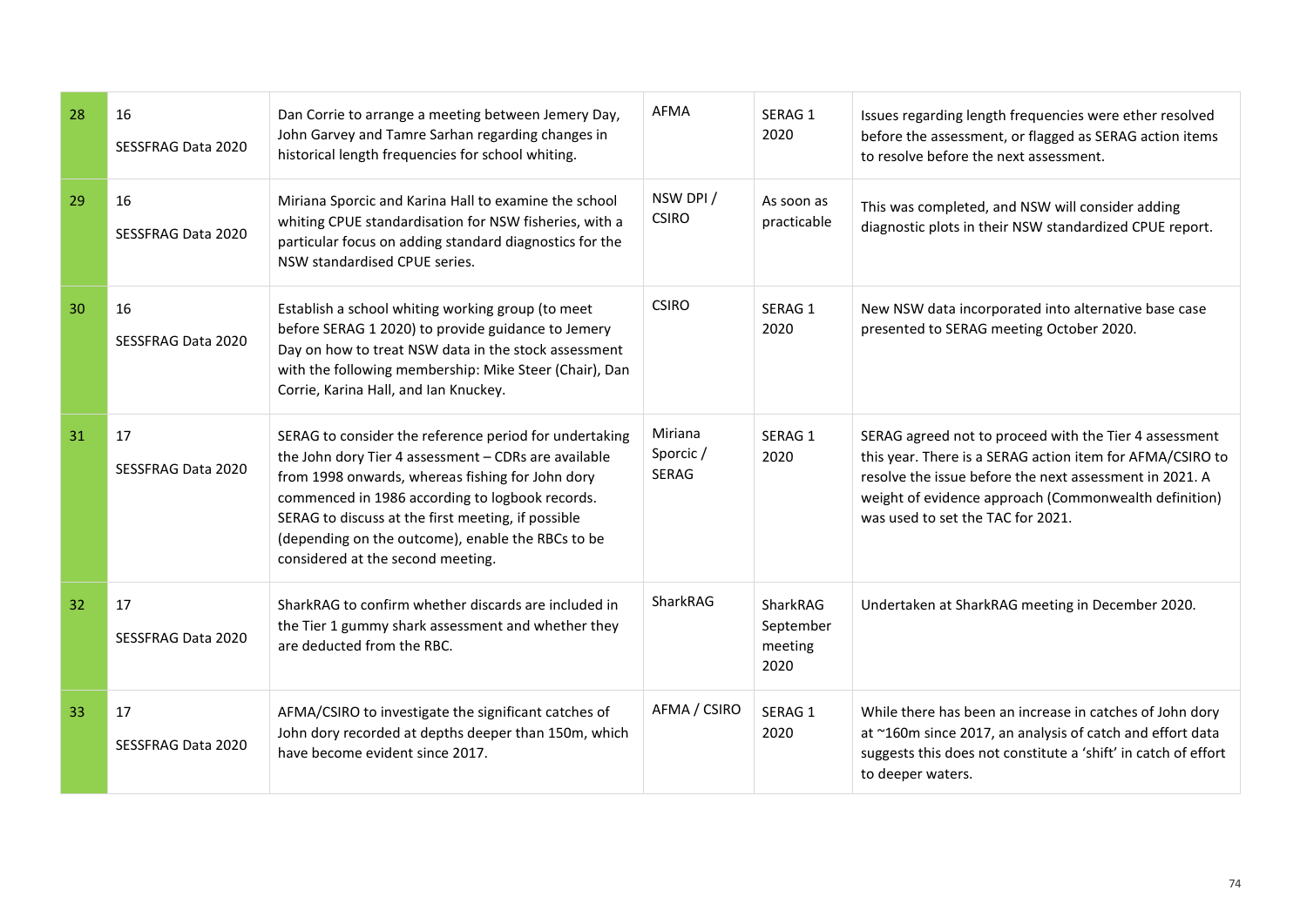| 34 | 17<br>SESSFRAG Data 2020        | Paul Burch to investigate the length frequency data and<br>discard estimates for John dory prior to SERAG 1 with a<br>particular focus on spikes in length frequencies in 2017-<br>2019 and the high discard estimates for 2019 - the RAG<br>noted the increase might be due to catches of small fish. | Paul Burch     | SERAG 1<br>2020           | Discard estimates were considered and no changes made.<br>The 'spike' in lengths relates to smaller fish being<br>measured onboard as retained and discarded. No further<br>issues were raised.                                                                                                                                                                                                                                                                                                                                            |
|----|---------------------------------|--------------------------------------------------------------------------------------------------------------------------------------------------------------------------------------------------------------------------------------------------------------------------------------------------------|----------------|---------------------------|--------------------------------------------------------------------------------------------------------------------------------------------------------------------------------------------------------------------------------------------------------------------------------------------------------------------------------------------------------------------------------------------------------------------------------------------------------------------------------------------------------------------------------------------|
| 35 | 17<br>SESSFRAG Data 2020        | NSW DPI to check the state catches of silver trevally and<br>John dory. SERAG noted the catches are high, and there<br>may be some confusion with reported catches of<br>estuarine John dory.                                                                                                          | <b>NSW DPI</b> | SERAG 1<br>2020           | State catch time series were updated for a number of<br>species as part of the 2020 Tier 4 assessment process -<br>NSW supplied data and provided commentary regarding<br>the uncertainties to CSIRO prior to their assessments and<br>SERAG meetings in 2020.                                                                                                                                                                                                                                                                             |
| 36 | 17<br>SESSFRAG Data 2020        | AFMA to provide Paul Burch with list of freezer / factory<br>vessels active in the SESSF by year.                                                                                                                                                                                                      | AFMA           | SERAG 1<br>2020           | Completed during the August 2020 data meeting.                                                                                                                                                                                                                                                                                                                                                                                                                                                                                             |
| 37 | 17<br><b>SESSFRAG Data 2020</b> | As part of the redfish 2020 Tier 1 assessment, SERAG to<br>discuss and provide advice about the difference in<br>length frequencies between redfish samples collected in<br>port and onboard - port based length frequencies in<br>2017 and 2019 include a disproportionate quantity of<br>small fish. | <b>SERAG</b>   | As soon as<br>practicable | See below (#38).                                                                                                                                                                                                                                                                                                                                                                                                                                                                                                                           |
| 38 | 17<br>SESSFRAG Data 2020        | As part of the redfish 2020 Tier 1 assessment, CSIRO to<br>run sensitivities to explore different selectivity and<br>discard functions by zone to account for the small fish<br>recorded in port-based length frequencies.                                                                             | <b>CSIRO</b>   | SERAG 1<br>2020           | An alternative base-case was presented to SERAG<br>(October 2020). This model was split into two regions -<br>NSW (Zone 10) and Eastern Bass Strait (EBASS, Zones 20<br>and 30). This change in the model structure resolved the<br>problem of fitting to different length structures from port<br>sampling between NSW and EBASS. The model had<br>improved fits to data with less certainty around spawning<br>stock biomass estimates.<br>SERAG supported CSIRO proceeding with this alternative<br>base-case redfish stock assessment. |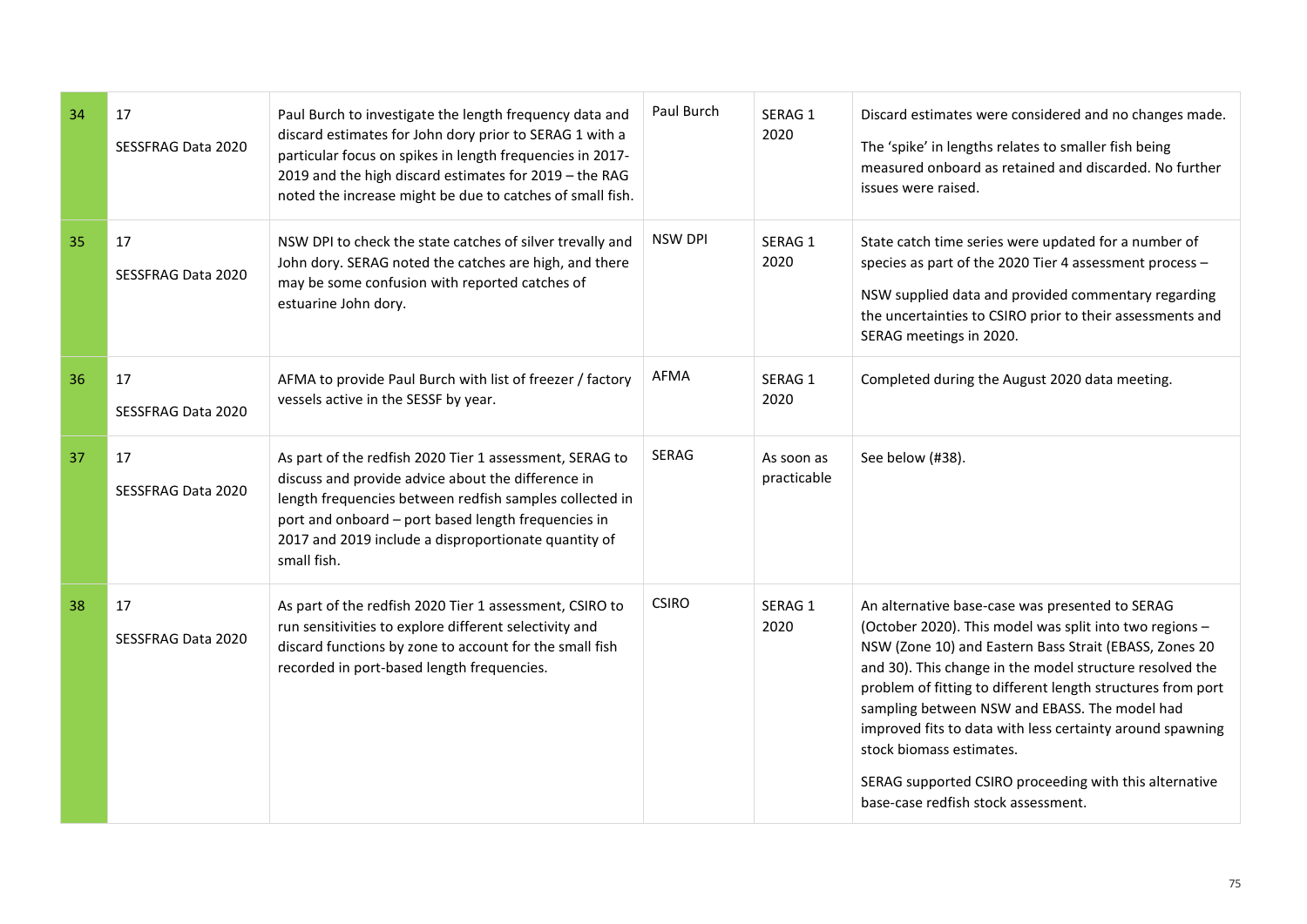| 39 | 17<br>SESSFRAG Data 2020        | AFMA to check logbook depth records, including the<br>metric (metres or fathoms) that has been used for royal<br>red prawn to clarify the spike in catch at shallower<br>depths - prior to SERAG 1.                                                                                                    | <b>AFMA</b>  | SERAG 1<br>2020                                             | Issues were identified with incorrect reporting of depth<br>for a number of species, including royal red prawn.<br>Depth records were modified using bathymetry data for<br>the 2020 assessments, and AFMA are addressing the<br>depth reporting issue with industry and e-log providers.                      |
|----|---------------------------------|--------------------------------------------------------------------------------------------------------------------------------------------------------------------------------------------------------------------------------------------------------------------------------------------------------|--------------|-------------------------------------------------------------|----------------------------------------------------------------------------------------------------------------------------------------------------------------------------------------------------------------------------------------------------------------------------------------------------------------|
| 40 | 17<br>SESSFRAG Data 2020        | Tamre Sarhan to check the recent ISMP discard data for<br>royal red prawns as it is unlikely the discard rate is so<br>high.<br>Paul Burch to confirm why royal red prawn failed the<br>discard estimate validity test. This is a low priority, as<br>the discard data will not affect the assessment. | AFMA / CSIRO | SERAG 1<br>2020                                             | In both 2017 and 2018 the discard estimate failed the<br>100% CV rule that SESSFRAG adopted at the 2019 Data<br>Meeting (the current criteria was applied to the revision of<br>the 2016-2018 discard estimates). As the discards for this<br>stock are low (2-3%) it is unlikely to impact the<br>assessment. |
| 41 | 17<br>SESSFRAG Data 2020        | Tamre Sarhan to check the logbooks with the CDRs for<br>silver trevally as the 2019 catch at depth records are<br>inconsistent with previous years and could be due to<br>misreporting or misidentification.                                                                                           | Tamre Sarhan | SERAG 1<br>2020                                             | It is possible that two vessels reported silver warehou as<br>silver trevally, with little to no silver trevally recorded in<br>CDRs, but some recorded in logbook data. This would<br>make sense given the depth records.<br>AMA to quantify the issue and amend the data if<br>necessary.                    |
| 42 | 17<br><b>SESSFRAG Data 2020</b> | Dan Corrie to update SEMAC regarding the SESSFRAG's<br>analysis of blue grenadier wetboat CPUE (it does not<br>indicate an issue with the stock status - noting it is<br>considered poor indicator of stock status).                                                                                   | <b>AFMA</b>  | <b>SEMAC</b><br>November<br>meeting<br>2020                 | SEMAC were provided an update at their November 2020<br>meeting.                                                                                                                                                                                                                                               |
| 43 | 17<br>SESSFRAG Data 2020        | AFMA to clarify whether model estimated discards for<br>jackass morwong should be deducted from RBC instead<br>of weighted average.                                                                                                                                                                    | <b>AFMA</b>  | Prior to the<br>jackass<br>morwong<br>assessment<br>in 2021 | Model estimated discards are deducted from the RBC                                                                                                                                                                                                                                                             |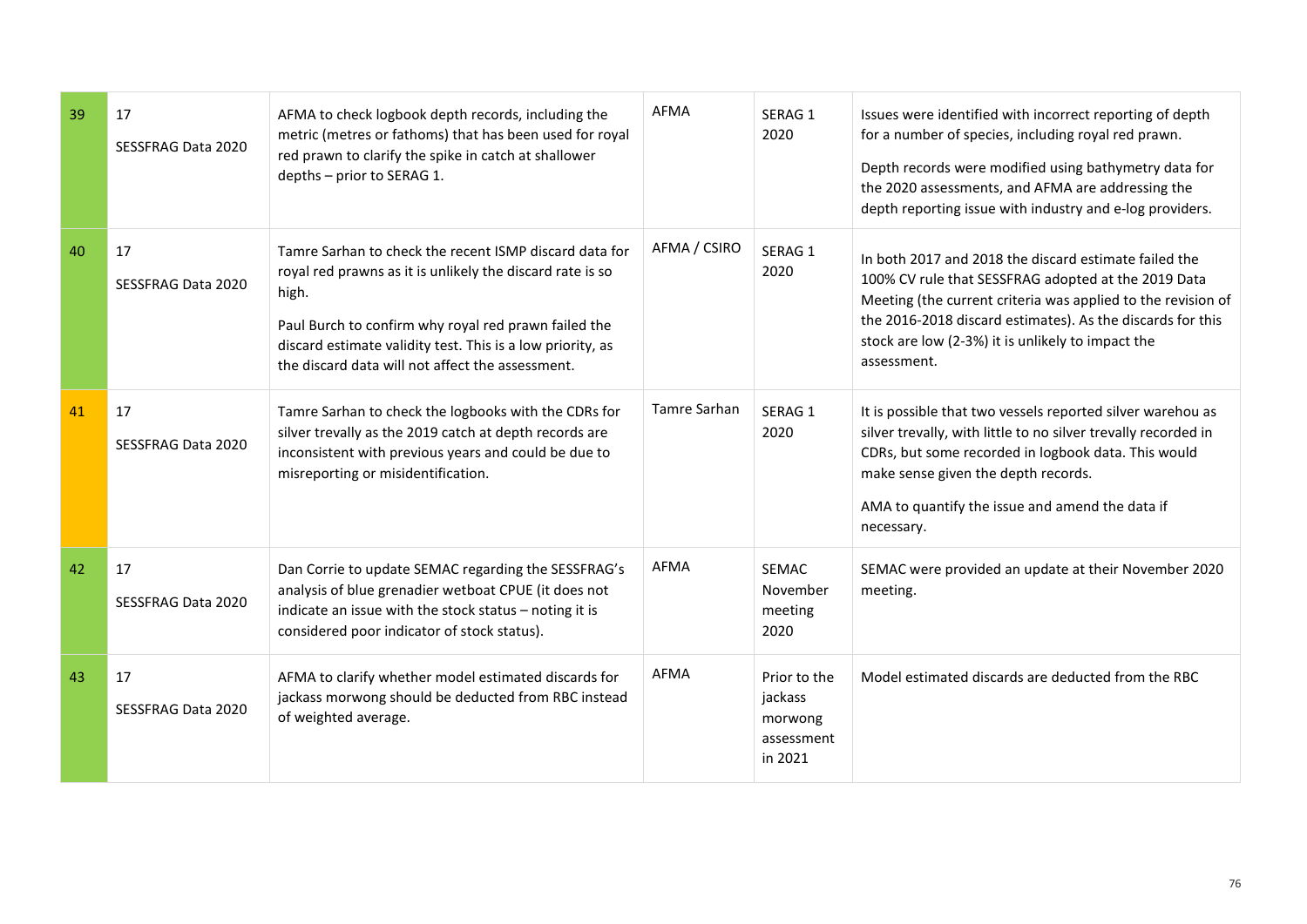| 44 | 17<br>SESSFRAG Data 2020        | Ian Knuckey to provide the 2007-2012 length data from<br>the industry survey on orange roughy (east) data to<br>John Garvey for incorporating into the database.                                                                                                                                                                                                                                                                                                                                                                                                                                                                                                                                                                                 | lan Knuckey /<br><b>AFMA</b>              | As soon as<br>practicable |                                                                                                                                                                                                                                                                  |
|----|---------------------------------|--------------------------------------------------------------------------------------------------------------------------------------------------------------------------------------------------------------------------------------------------------------------------------------------------------------------------------------------------------------------------------------------------------------------------------------------------------------------------------------------------------------------------------------------------------------------------------------------------------------------------------------------------------------------------------------------------------------------------------------------------|-------------------------------------------|---------------------------|------------------------------------------------------------------------------------------------------------------------------------------------------------------------------------------------------------------------------------------------------------------|
| 45 | 17<br>SESSFRAG Data 2020        | Tamre Sarhan to investigate instances in 2016 of<br>unusually high pink ling discard levels (as identified by<br>CSIRO) as these may have been incorrectly coded.                                                                                                                                                                                                                                                                                                                                                                                                                                                                                                                                                                                | <b>AFMA</b>                               | As soon as<br>practicable | Tamre Sarhan confirmed that the unusually high pink ling<br>discard levels were recorded correctly.                                                                                                                                                              |
| 46 | 17<br><b>SESSFRAG Data 2020</b> | In preparation for the 2021 silver warehou assessment,<br>Paul Burch to check the difference between 2019 on<br>board and port length frequencies, noting an absence of<br>larger fish in the on board length frequencies.                                                                                                                                                                                                                                                                                                                                                                                                                                                                                                                       | <b>CSIRO</b>                              | As soon as<br>practicable | While there does appear to be less large fish observed in<br>the onboard, rather than the port samples for the eastern<br>trawl fleet, it does not appear that there are any errors in<br>the data; other than potentially unrepresentative onboard<br>sampling. |
| 47 | 18<br>SESSFRAG Data 2020        | A working group to be established to develop<br>recommendations on ISMP sampling targets and<br>frequency for out-of-session consideration by the<br>SESSFRAG. Membership of the group to include: Mike<br>Steer (Chair), Dan Corrie, Simon Boag, Tamre Sarhan,<br>Kyne Krusic-Golub, and Paul Burch. Conflicts of interest<br>will need to be managed.<br>Advice from the SESSFRAG is required before the ISMP<br>plan for 2021 will be finalised at the end of January<br>2021. A matrix of assessment schedule is needed for<br>Tier 4 species, including their life history strategy<br>(whether they are fast or slow growing). The RAG advice<br>is to collect all samples in the appropriate year and<br>spread across appropriate areas. | AFMA / 2021<br>ISMP plan<br>working group | January<br>2021           | The Working Group was established and met on<br>17 December 2020. The sampling targets have been<br>incorporated in the 2021 ISMP plan.                                                                                                                          |
| 48 | 18<br><b>SESSFRAG Data 2020</b> | AFMA to work with Robin Thomson to include the<br>collection of school shark samples from deeper water in<br>the 2021 ISMP plan - consider whether these are<br>collected from trawl boats (see also action item 5).                                                                                                                                                                                                                                                                                                                                                                                                                                                                                                                             | AFMA / Robin<br>Thomson                   | January<br>2021           | Considered at SharkRAG in March 2021, to be included in<br>SESSF Data Plan. Arrangements with ISMP yet to be made.                                                                                                                                               |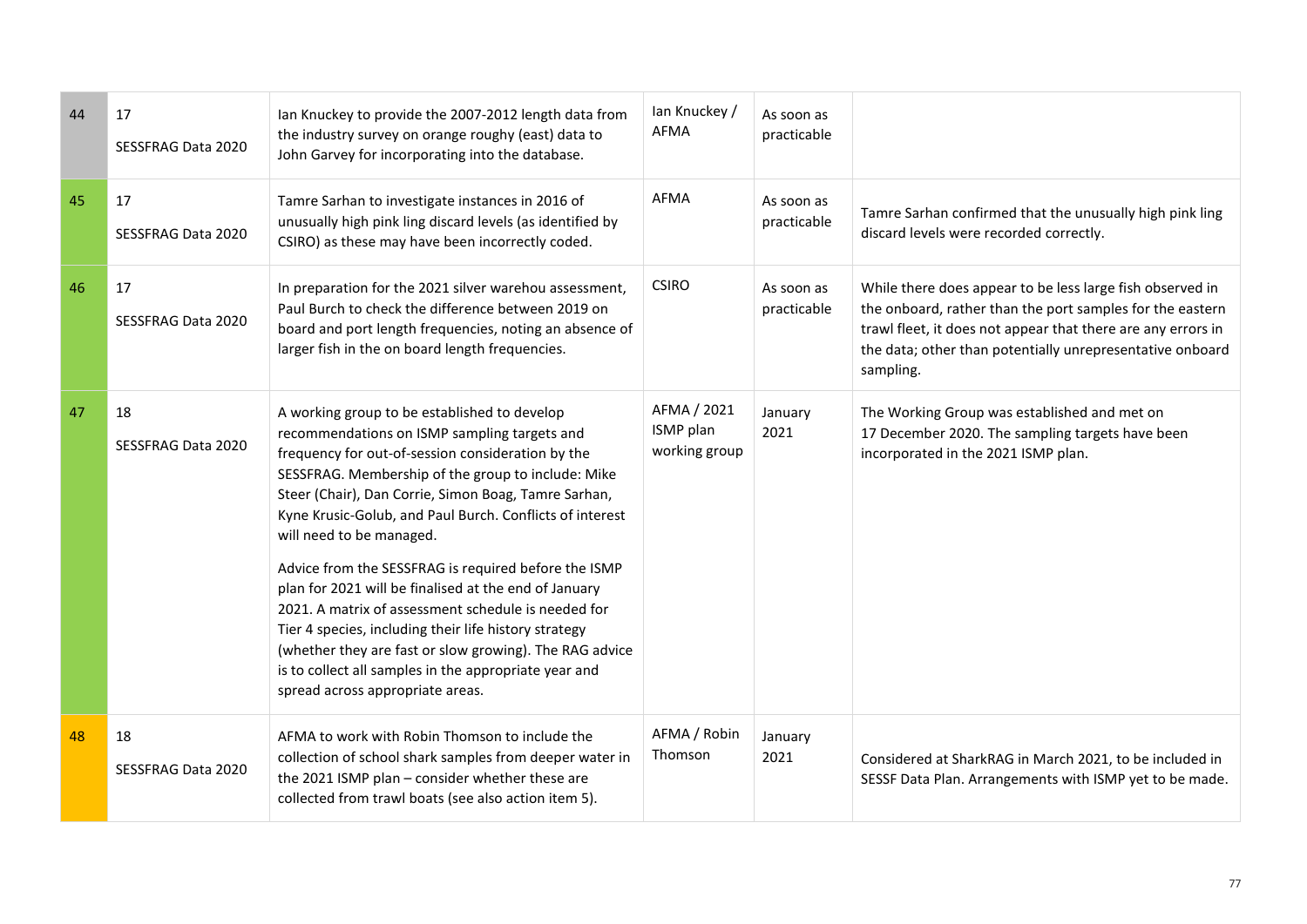| 49 | 19<br>SESSFRAG Data 2020 | CSIRO to incorporate the SESSFRAG's feedback<br>regarding the stock structure report, and present an<br>updated report to SERAG for advice in 2020.                                                                                                                                                                                                                                                           | CSIRO / SERAG                      | SERAG <sub>2</sub><br>2020 | Updated report provided to SERAG in November 2020                                                                                                                                                                                                                                                                                                                                                                                      |
|----|--------------------------|---------------------------------------------------------------------------------------------------------------------------------------------------------------------------------------------------------------------------------------------------------------------------------------------------------------------------------------------------------------------------------------------------------------|------------------------------------|----------------------------|----------------------------------------------------------------------------------------------------------------------------------------------------------------------------------------------------------------------------------------------------------------------------------------------------------------------------------------------------------------------------------------------------------------------------------------|
| 50 | 20<br>SESSFRAG Data 2020 | AFMA to arrange a meeting of the SESSFRAG before the<br>end of 2020 to consider the next SESSF five year<br>strategic research plan for the years 2021-25.                                                                                                                                                                                                                                                    | AFMA/<br><b>SESSFRAG</b>           | December<br>2020           | A SESSFRAG Special Research Meeting was held on<br>15 December 2020.                                                                                                                                                                                                                                                                                                                                                                   |
| 51 | 22<br>SESSFRAG Data 2020 | Jemery Day to provide the presentation giving an<br>overview of the project 'reviewing biological<br>parameters' to the EO for circulation to the SESSFRAG<br>meeting attendees.                                                                                                                                                                                                                              | Jemery Day /<br><b>SESSFRAG EO</b> | As soon as<br>practicable  | Dr Day presented to SERAG in December 2020 and the<br>presentation was circulated.                                                                                                                                                                                                                                                                                                                                                     |
| 52 | 24<br>SESSFRAG Data 2020 | An item to be included on the agenda for the SESSRAG<br>Chairs' meeting in 2021 to discuss the impact of seismic<br>surveys - preliminary data from the Fishwell Multiple-<br>Before After Control Impact (M-BACI) analysis should be<br>available.                                                                                                                                                           | <b>SESSFRAG</b>                    | Chairs'<br>meeting<br>2021 | Was discussed at Agenda Item 14.2                                                                                                                                                                                                                                                                                                                                                                                                      |
| 53 | 24<br>SESSFRAG Data 2020 | In preparation for the SERAG meeting scheduled for<br>November 2020, CSIRO to repeat the metier analysis<br>undertaken in 2019 with the current 2014-19 data and<br>undertake a targeting analysis for rebuilding species.<br>The school shark targeting analysis should include<br>consideration of the 20 percent retention rule for school<br>shark - refer to the previous analysis by Malcolm<br>Haddon. | <b>CSIRO</b>                       | SERAG <sub>2</sub><br>2020 | Dr Paul Burch presented a multivariate companion<br>analysis at SERAG 2.2 (December 2020). The analysis<br>investigated the link between target species catch and<br>associated bycatch of recovering species. The main species<br>associated with harvesting of recovering species included<br>blue-eye trevalla, flathead, blue grenadier and pink ling.<br>The main gear associated with harvesting recovering<br>species is trawl. |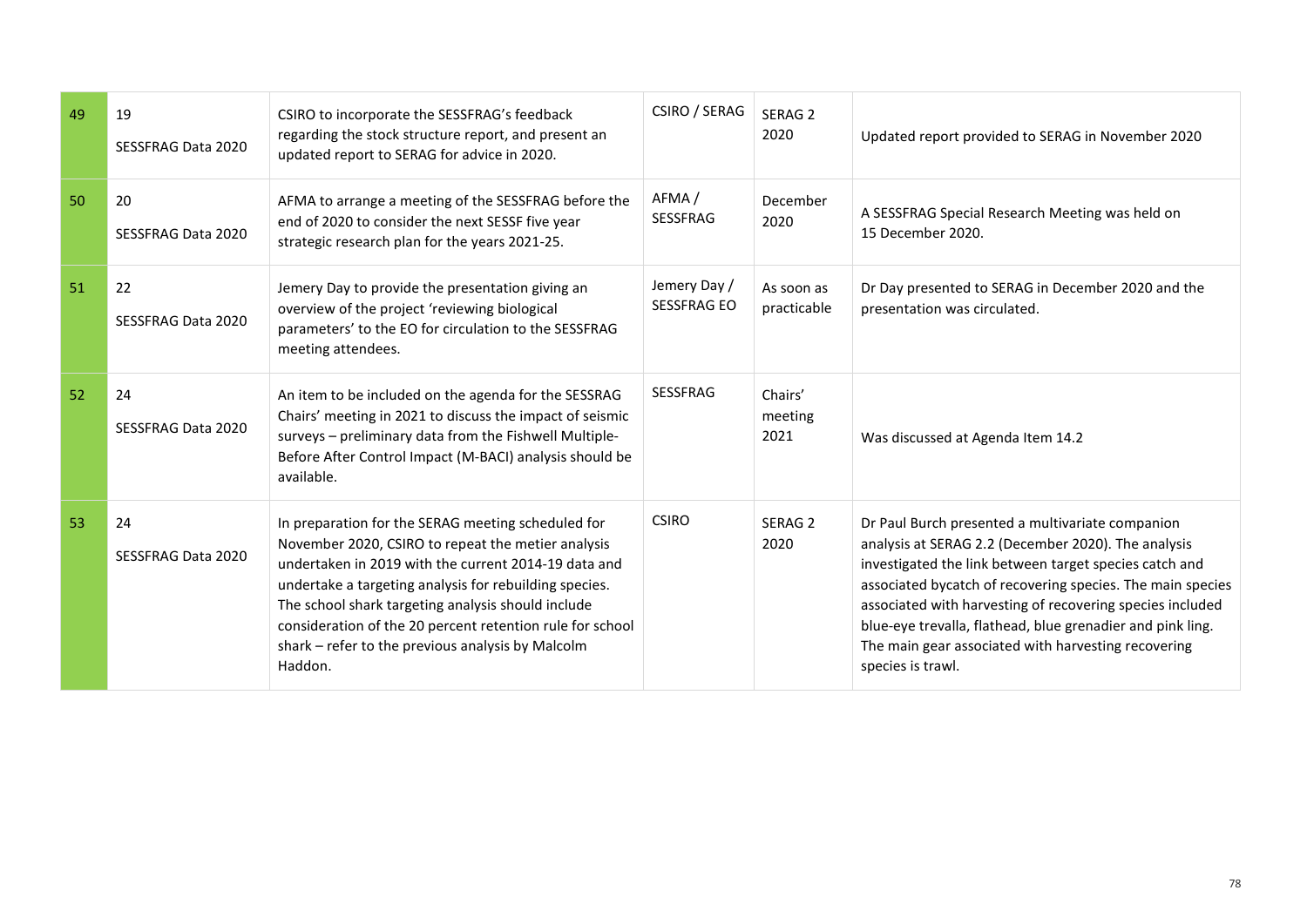| <b>Action</b><br><b>Item</b> | <b>Agenda Item</b> | <b>Description</b>                                                                                                                                                                                                                                                                                                                                                                                                                 | <b>Responsibility</b> | <b>Timeframe</b>       |
|------------------------------|--------------------|------------------------------------------------------------------------------------------------------------------------------------------------------------------------------------------------------------------------------------------------------------------------------------------------------------------------------------------------------------------------------------------------------------------------------------|-----------------------|------------------------|
| 1                            | 1.5                | AFMA to provide SESSFRAG Members with the AFMA Commission Outcomes (March 2021) related to<br>the implementation of the SESSFRAG Terms of Reference once they become publicly available.                                                                                                                                                                                                                                           | <b>AFMA</b>           | As soon as available   |
| $\overline{2}$               | $\overline{2}$     | AFMA to investigate the delay in updating logbooks (paper and e-logs) to include 'live' status of<br>released school sharks; noting that this action item was first raised at the 2019 SESSFRAG Data<br>Meeting and had been previously identified as an issue by SharkRAG in 2017.                                                                                                                                                | AFMA                  | August 2021 meeting    |
| 3                            | 4                  | Fiona Hill (AFMA) to investigate the progress and timeframe for completing the following action item<br>from the Economic Working Group - September 2020 - Agenda Item 5:<br>AFMA Management to finalise the agreed KPIs and develop a paper for EWG review and<br>Commission approval. The paper will need to provide guidance relating to the timing of<br>reporting and use of economic KPIs by AFMA for performance reporting. | Fiona Hill<br>(AFMA)  | August 2021 meeting    |
| $\overline{4}$               | 5                  | AFMA to provide SESSFRAG Members with the outcomes relating to the review of the TAC setting<br>process 2021-22, from the March 2021 AFMA Commission Meeting once publicly available.                                                                                                                                                                                                                                              | <b>AFMA</b>           | August 2021 meeting    |
| 5                            | 6                  | AFMA to liaise with Dr Robin Thomson (CSIRO) to ensure that sampling targets for shark species<br>(particularly trawl caught gummy shark) are accurately captured in the 2021 ISMP Plan.                                                                                                                                                                                                                                           | AFMA                  | August 2021 meeting    |
| 6                            | 6                  | AFMA to confirm with Tamre Sarhan (Observer Program Coordinator) to determine whether maturity<br>data can be collected by observers and, if so, provide SESSFRAG with a list of species for which this<br>data can be collected.                                                                                                                                                                                                  | AFMA                  | August 2021 meeting    |
| $\overline{7}$               | 9                  | AFMA to incorporate the process for periodic review of stock assessments in the document 'Total<br>Allowable Catch (TAC) setting process - Guidelines for provision of data and stock assessment<br>processes' for further consideration by SESSFRAG. Timeline is subject to other priorities.                                                                                                                                     | AFMA                  | As soon as practicable |

## **Appendix C – Summary of Action Items and Recommendations arising from SESSFRAG Chairs' March 2021**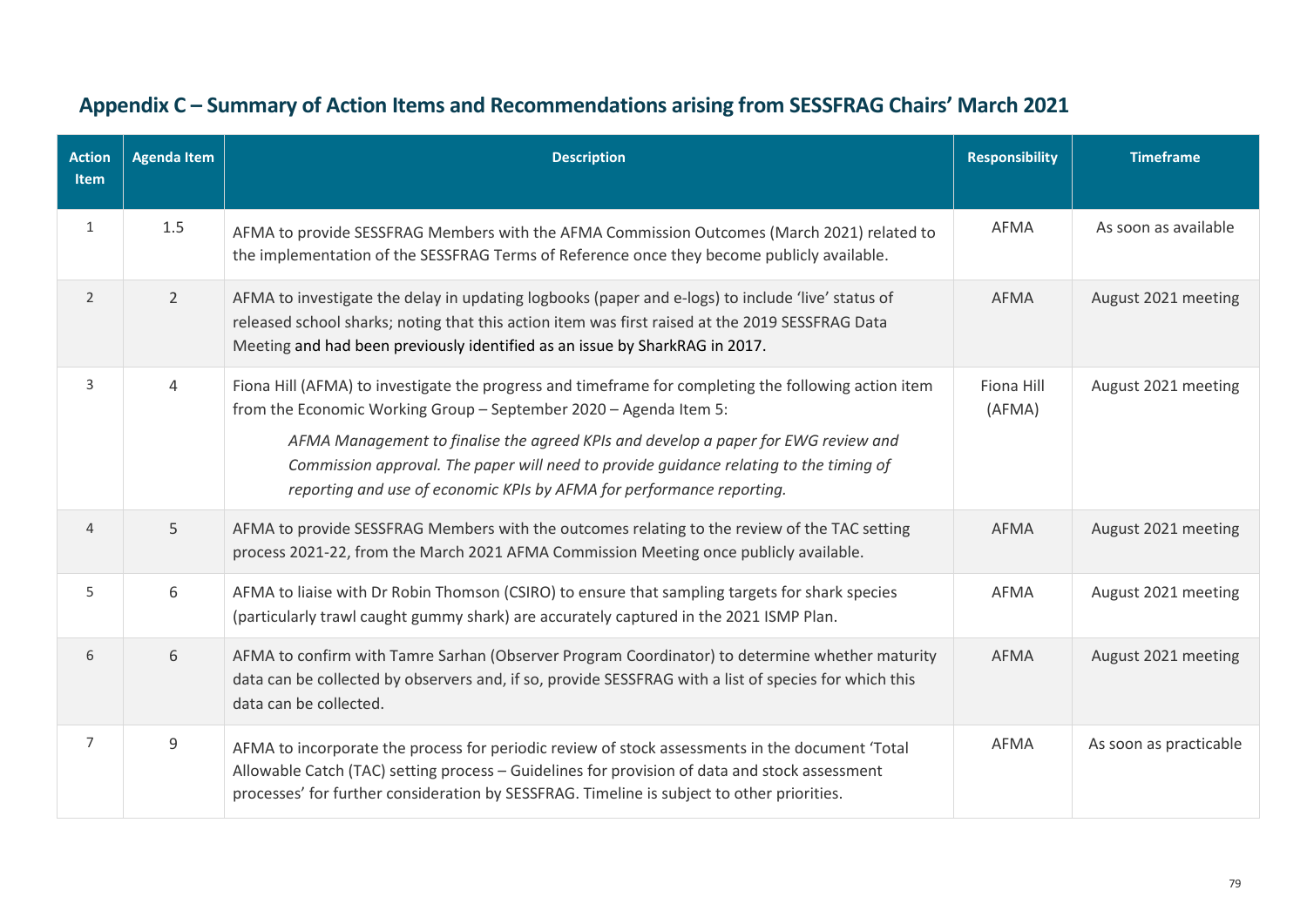| 8  | 10   | Dr Paul Burch (CSIRO) to liaise with Dr Ian Knuckey (Fishwell Consulting) and Fish Ageing Services, to<br>determine the spatial and temporal data associated with Cascade Plateau orange roughy otolith<br>samples.                                                                                       | Dr Paul Burch                | August 2021 meeting    |
|----|------|-----------------------------------------------------------------------------------------------------------------------------------------------------------------------------------------------------------------------------------------------------------------------------------------------------------|------------------------------|------------------------|
| 9  | 11   | AFMA to consult with a geneticist regarding the design of a sampling protocol that could be used<br>during upper-slope dogfish survey, that could be analysed in the future to assist answering some of<br>the knowledge gaps in relation to dogfish, thereby maximising the value out of the survey.     | AFMA                         | As soon as practicable |
| 10 | 13   | AFMA, CSIRO and ABARES to establish a Climate Change & Non-Rebuilding Species Working Group,<br>with SESSFRAG to provide the Working Group with questions (out-of-session), for consideration at a<br>meeting, to be scheduled prior to the SESSFRAG Data Meeting (August 2021).                          | <b>SESSFRAG</b>              | August 2021 meeting    |
| 11 | 14.1 | AFMA and SIDaC to amend the SIDaC sampling plan to remove the otolith sampling targets for ribaldo,<br>noting that otolith samples are no longer collected.                                                                                                                                               | AFMA/SiDaC                   | August 2021 meeting    |
| 12 | 14.1 | Mr Nate Meulenberg to follow up with Mr Tamre Sarhan regarding the status of employing a Portland<br>based observer to collect port-samples under the ISMP.                                                                                                                                               | Nate<br>Meulenberg<br>(AFMA) | August 2021 meeting    |
| 13 | 14.2 | CSIRO to assess potential impacts of no ISMP coverage between 23 March and mid-October, on Tier 1<br>species scheduled for assessment in 2021. CSIRO to plot length distributions by month to investigate<br>any seasonality in lengths, and present outcomes to the SESSFRAG Data Meeting (August 2021). | <b>CSIRO</b>                 | August 2021 meeting    |
| 14 | 15   | AFMA to liaise with their Eastern Tuna and Billfish Fishery Management Team, to determine whether<br>they have investigated the possibility of installing stereo video cameras on their vessels, and/or<br>whether such technology is available through current providers.                                | <b>AFMA</b>                  | August 2021 meeting    |
| 15 | 15   | AFMA to liaise with Industry and CSIRO to discuss the potential for implementing EM collection of fish<br>lengths within the SESSF, for vessels fitted with cameras (i.e. GHAT Sector), noting that length<br>estimation is not currently a feature of the current software.                              | <b>AFMA</b>                  | August 2021 meeting    |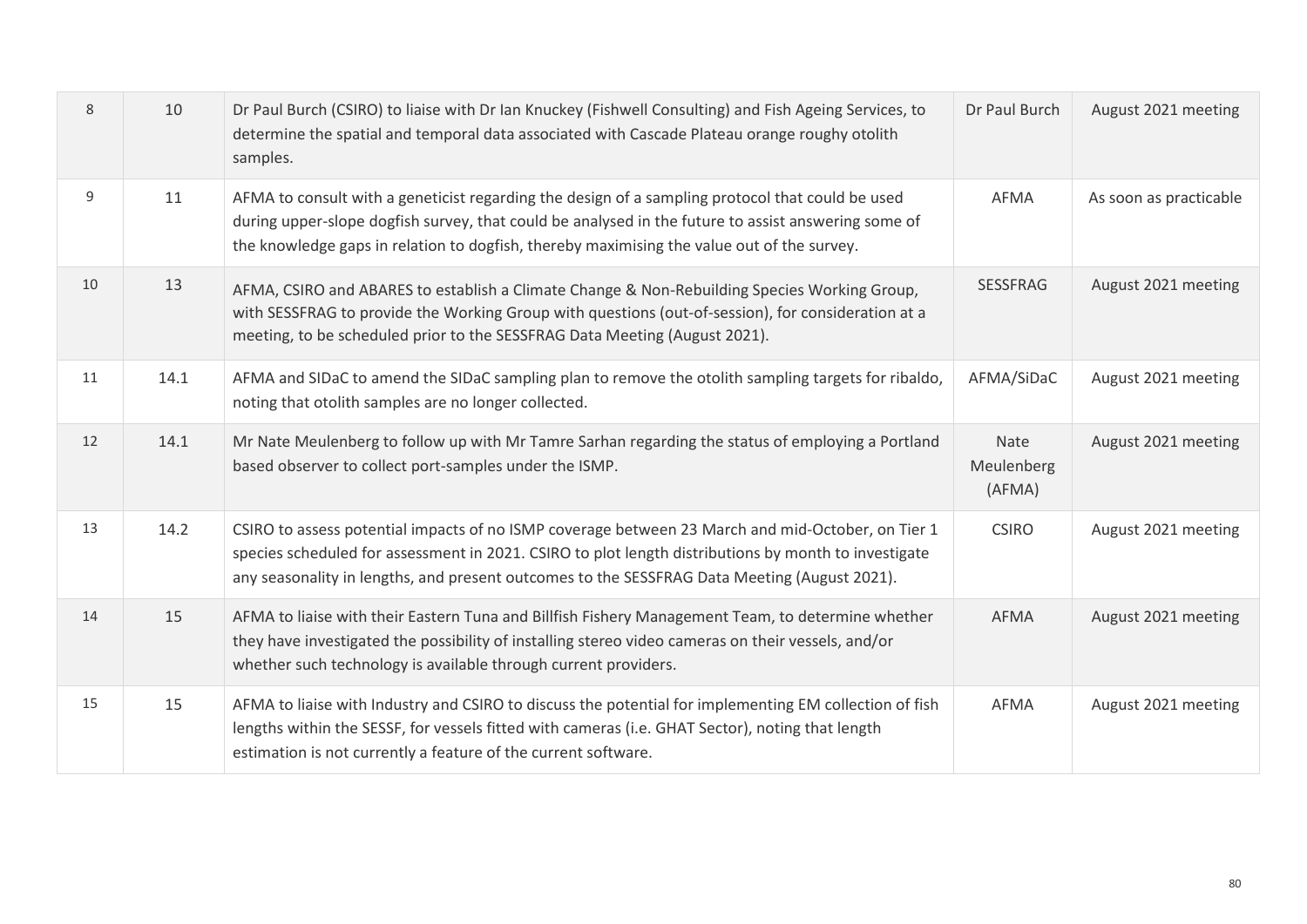| 16 | 16   | AFMA to compare discard data reported in logbooks, to those recorded by the ISMP program, to<br>determine the accuracy of operator reported discards.                                                                                                                                                                                                                                                                                                                                                                                                                                                                                                                                                                                                                                                                                                                                                                           | AFMA | Include in future discard<br>reviews to SESSFRAG |
|----|------|---------------------------------------------------------------------------------------------------------------------------------------------------------------------------------------------------------------------------------------------------------------------------------------------------------------------------------------------------------------------------------------------------------------------------------------------------------------------------------------------------------------------------------------------------------------------------------------------------------------------------------------------------------------------------------------------------------------------------------------------------------------------------------------------------------------------------------------------------------------------------------------------------------------------------------|------|--------------------------------------------------|
| 17 | 16   | AFMA to liaise with CSIRO (Dr Miriana Sporcic and Dr Cathy Bulman) to identify non-quota species to<br>remain as discard reporting options in e-logs, outside of the bycatch discard groups (i.e. those that are<br>high-risk as identified through the ERA).                                                                                                                                                                                                                                                                                                                                                                                                                                                                                                                                                                                                                                                                   | AFMA | August 2021 meeting                              |
| 18 | 20.1 | AFMA to liaise with the Multi-Species Harvest Strategy Project Committee to address the following<br>questions raised by SESSFRAG at their March 2021 Chairs' Meeting:<br>Testing of approaches: Would it be possible to use a retrospective approach to testing<br>1.<br>alternatives, to see how the fishery might have progressed if they were first applied in the late 90s<br>or early 2000s?<br>Metrics of success: Is this determined solely by total yield or will the number/proportion of<br>2.<br>species that remain at Target or above Limit Reference Points also be considered?<br>3. Will the Candidate Harvest Strategies only consider the current Harvest Strategy Policy settings<br>$(B_{MEV} = 48\%$ , LRP = 20%), or will they consider potential performance if alternative (higher or<br>lower) settings were applied? Could an alternative have worked well under different Harvest<br>Control Rules? | AFMA | August 2021 meeting                              |

| Recommendation                                                                                                             |
|----------------------------------------------------------------------------------------------------------------------------|
| SESSFRAG recommended that AFMA:                                                                                            |
| incorporate relevant information from the blue-eye trevalla history document, into the SESSF history document;             |
| ensure that the introduction of temporary permits (including gillnet to hook) are provided as line items; and              |
| include a line item relating to the removal of the boat size restriction of 32m (introduced in the 1970s – line item 236). |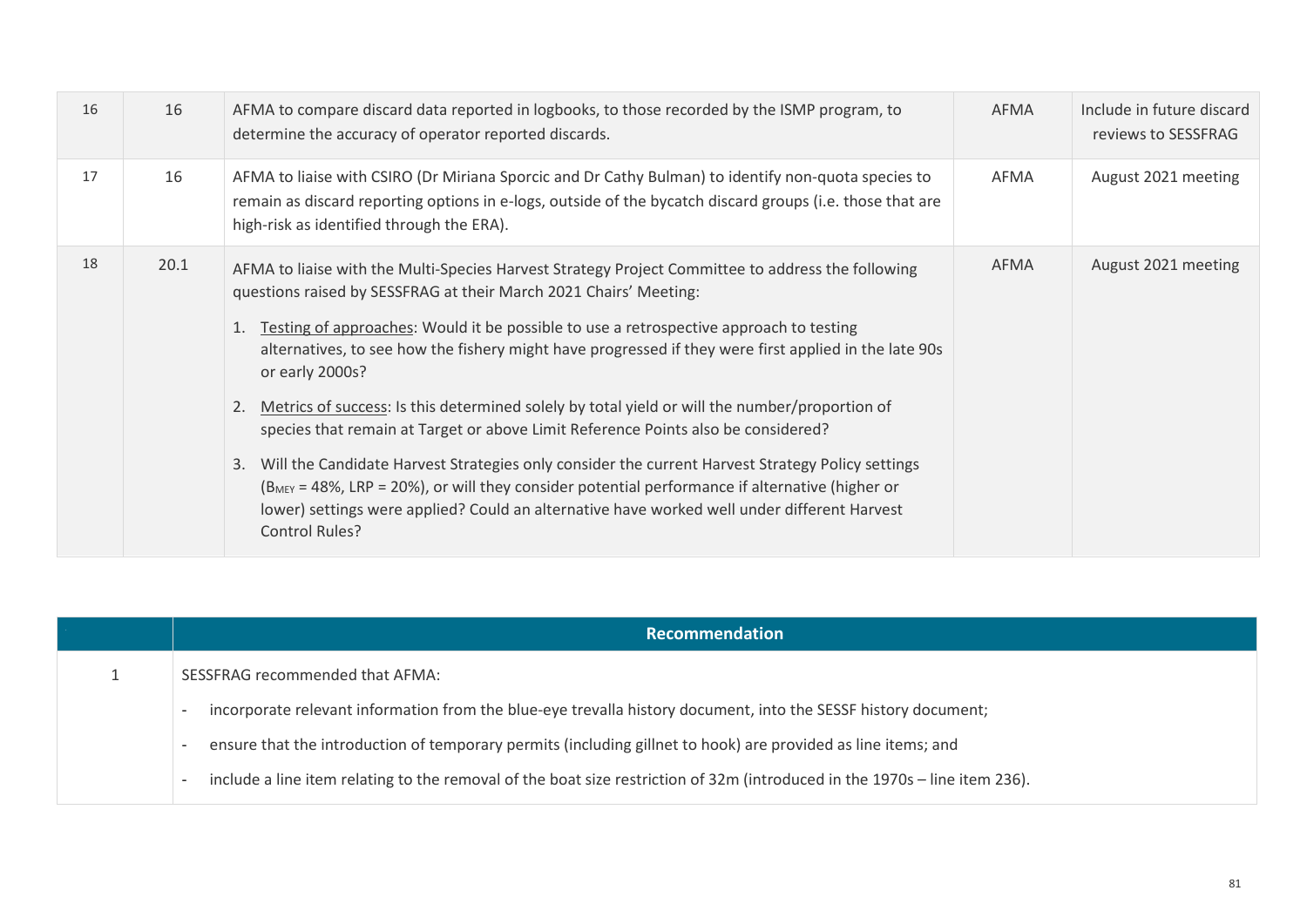| $\overline{2}$ | SESSFRAG recommended that the Fishery Independent Data Working Group (FIDWG) is maintained, independently from the FRDC 'Abundance<br>Estimation Toolbox' project. The next steps are identified in the FIDWG meeting outcomes.                                                                                                                                                                                                                                                                                                          |
|----------------|------------------------------------------------------------------------------------------------------------------------------------------------------------------------------------------------------------------------------------------------------------------------------------------------------------------------------------------------------------------------------------------------------------------------------------------------------------------------------------------------------------------------------------------|
| 3              | The RAG recommended limiting the scope of the 'State Discard and Recreational Catch Working Group' to developing guidelines for application of discard<br>rates to state catches.                                                                                                                                                                                                                                                                                                                                                        |
| $\overline{4}$ | the RAG recommended that:<br>The preferred approach for setting TACs when a MYTAC species assessment is overdue, be option two identified by the Tier 5 Working Group:<br>$\overline{\phantom{a}}$<br>o Option 2: re-running the last base-case stock assessment, incorporating updated catch and effort data, to generate an additional year's RBC.<br>Additional wording be included regarding the consideration of discount factors and/or a buffer to account for time-induced risk, noting that this<br>would be species dependent. |
| 5              | The RAG recommended that the eastern orange roughy 2021 stock assessment proceeds using the agreed data, to attempt to estimate M with an<br>informative prior, with the fall back approach being the construction of a decision table with alternate states of nature and management actions, using<br>the agreed values of M and h; with a progress update to be provided to the SESSFRAG Data Meeting (August 2021).                                                                                                                  |
| 6              | The RAG recommended re-ageing Cascade Plateau orange roughy otoliths prior to the next stock assessment update, to evaluate potential bias in age<br>determination.                                                                                                                                                                                                                                                                                                                                                                      |
| 7              | The RAG recommended establishing a Working Group to further consider the implications of climate change on non-rebuilding species, with membership<br>to be determined out of session by AFMA, CSIRO and ABARES                                                                                                                                                                                                                                                                                                                          |
| 8              | The RAG recommended:<br>removing the primary and secondary catch triggers from the Blue Warehou Rebuilding Strategy;<br>maintaining the east and west catch limit within the 2021 Rebuilding Strategy; and<br>$\overline{\phantom{a}}$<br>calculating the east/west catch triggers using the ratio implemented in previous fishing years for the 2021-22 incidental bycatch TAC.<br>$\overline{\phantom{a}}$                                                                                                                             |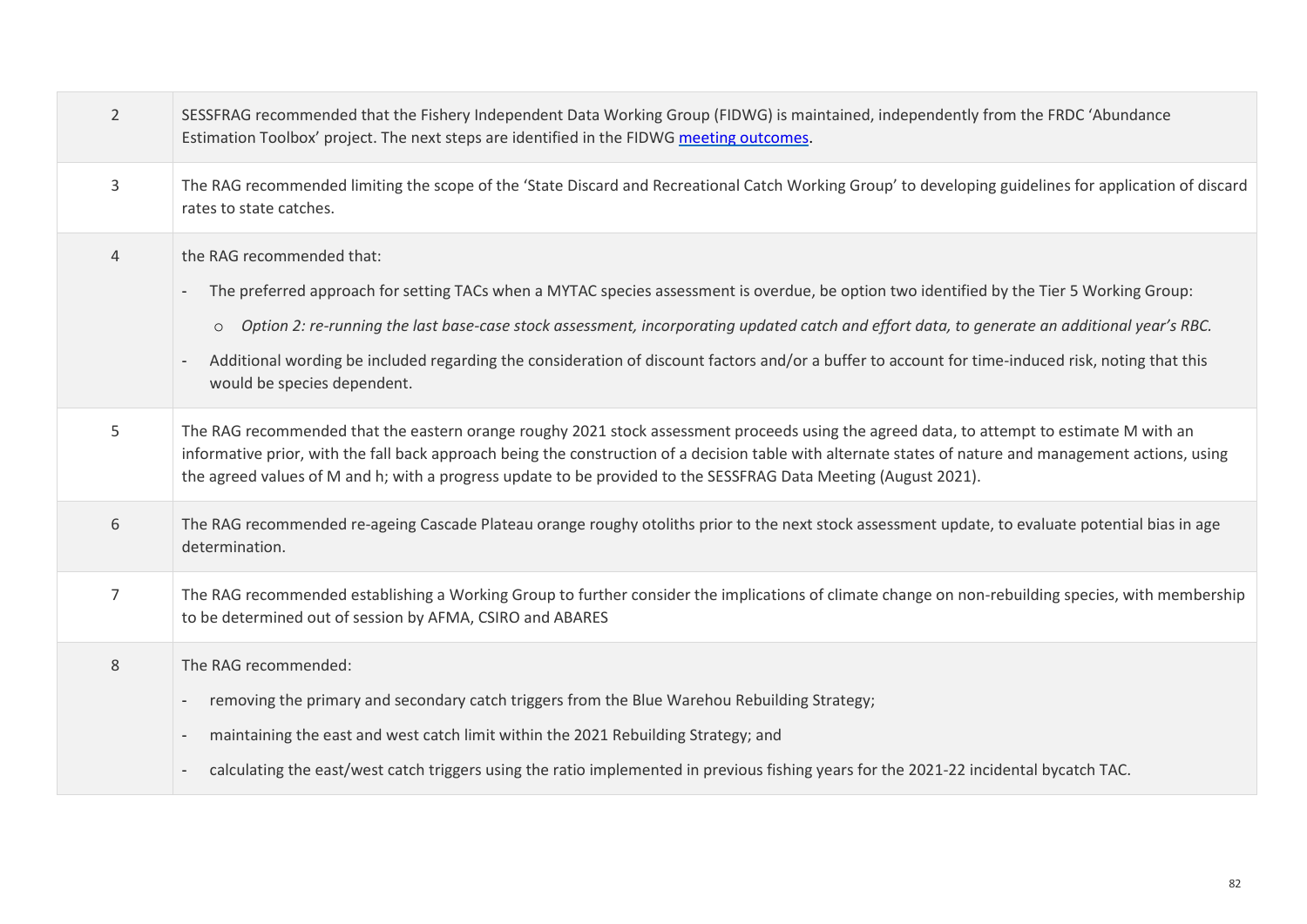| 9  | The RAG noted the difficulties with quantifying the impacts of external factors on fishery dependent data before the 2020 data is analysed and individual<br>stock assessments are undertaken.                                                                                                          |
|----|---------------------------------------------------------------------------------------------------------------------------------------------------------------------------------------------------------------------------------------------------------------------------------------------------------|
|    | Acknowledging that the stock assessment scientists were aware of these external impacts, the RAG recommended considering this item further at the<br>SESSFRAG Data Meeting (August 2021), should any impacts be identified for species scheduled for assessment in 2021.                                |
| 10 | The RAG recommended that:                                                                                                                                                                                                                                                                               |
|    | AFMA liaise with CSIRO to determine non-quota bycatch species of interest (i.e. high-risk species identified by the 2019 ERAs) to incorporate into<br>discard reporting requirements for the GABT and CTS sectors of the SESSF;                                                                         |
|    | AFMA update the bycatch species discard list in e-logs to:<br>$\overline{\phantom{a}}$                                                                                                                                                                                                                  |
|    | o remove duplicates of generic reporting common names identified as part of the discard analysis, including:                                                                                                                                                                                            |
|    | Skates and Rays' $-37990018$ ; and                                                                                                                                                                                                                                                                      |
|    | ■ 'Fish (mixed)' $-$ 37999999                                                                                                                                                                                                                                                                           |
|    | o remove all other reporting options, only allowing reporting to non-quota species of interest, bycatch discard groups and quota species; and                                                                                                                                                           |
|    | The STAG should meet to consider the proposed changes to non-quota bycatch discards (species and groups) as identified by AFMA and CSIRO.                                                                                                                                                               |
| 11 | The RAG recommended:                                                                                                                                                                                                                                                                                    |
|    | deferring the eastern gemfish Tier assessment to 2022; and<br>$\overline{\phantom{a}}$                                                                                                                                                                                                                  |
|    | considering the deferment of the 2021 blue grenadier Tier 1 assessment (dependent upon the analysis for the 2019 acoustic survey data – to be<br>$\overline{\phantom{a}}$<br>completed in May/June 2021).                                                                                               |
| 12 | The RAG supported the inclusion of guidelines on the timing of data provision and validation in the updated 'TAC setting process guidelines,' with CSIRO<br>to make minor amendments to the section 'timing of provision of data to research providers' to include an additional data dump in February. |
|    | The amended version will be circulated to members out of session, prior to the SESSFRAG Data Meeting (August 2021).                                                                                                                                                                                     |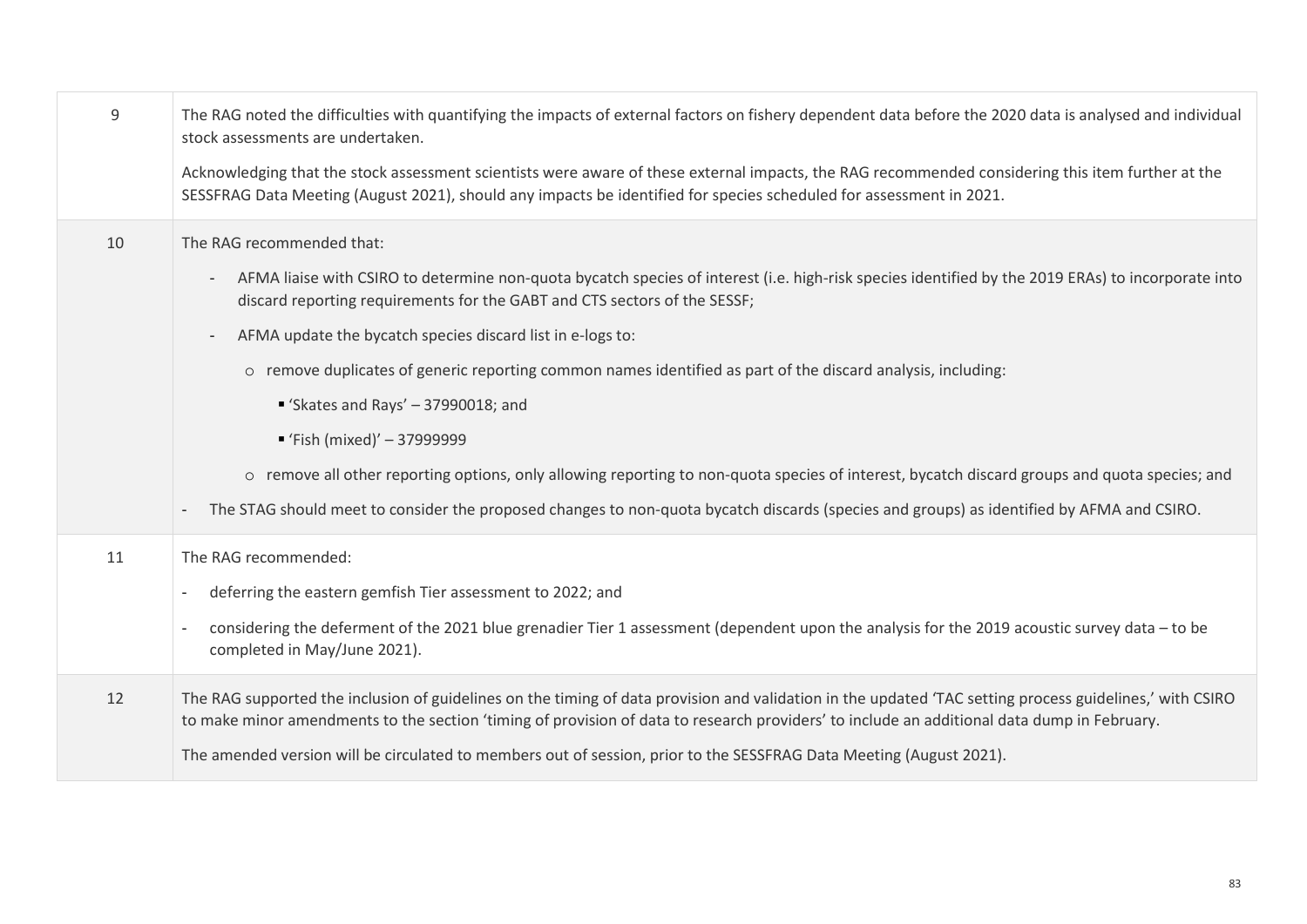

## **Appendix D – Bycatch discard groups**

#### **Table 1: Non-quota species discard groups for the trawl sectors of the SESSF**

| <b>CAAB Code</b> | <b>Common Name (CAAB Taxon Report)</b> | <b>Name in logbooks</b>           |
|------------------|----------------------------------------|-----------------------------------|
| 37465000         | Triggerfishes and Leatherjackets       | Leatherjackets                    |
| 37990084         | Scorpionfishes, gurnards & latchets    | Scorpionfishes/Gurnards/Latchets  |
| 37439918         | Gemfishes                              | <b>Barracoutas</b>                |
| 37440000         | Hairtails & cutlassfishes              | Frostfish/Hairtails               |
| 37990077         | Dories                                 | Dories/Oreodories                 |
| 37990020         | Fish oceanic/marine                    | Other Finfish                     |
| 23590000         | Cephalopods                            | Squids/Octopus/Cuttlefishes       |
| 37020923         | Dogfishes (squalidae)                  | Dogfish (inc Spurdog)             |
| 37990030         | Skates & Rays (mixed) (Rajiformes)     | Skates/Rays/Stingarees/Guitarfish |
| 37990003         | Sharks (other)                         | <b>Other Sharks</b>               |
| 10000000         | Sponges                                | Sponges                           |

**Table 2: Discard reporting to the 11 discard groups, from the SESSF trawl sectors for the 2019-2020 and 2020-2021 (as at 12 March 2021) SESSF fishing years.**

| 2019-2020                           |              | 2020-2021                                     |
|-------------------------------------|--------------|-----------------------------------------------|
| <b>Discard Group</b>                | Discards (t) | Discards (t)<br><b>Discard Group</b>          |
| Cephalopods                         | 6.69         | Cephalopods<br>9.09                           |
| Cutlassfishes - unspecified         | 114.67       | Cutlassfishes - unspecified<br>124.78         |
| Dogfishes (mixed)                   | 67.66        | Dogfishes (mixed)<br>82.86                    |
| Dories (mixed)                      | 12.74        | Dories (mixed)<br>14.13                       |
| Fish Oceanic (mixed)                | 909.55       | Fish Oceanic (mixed)<br>1140.56               |
| Gemfishes & Snake Mackerels (mixed) | 11.18        | Gemfishes & Snake Mackerels (mixed)<br>20.96  |
| Leatherjackets - unspecified        | 175.94       | Leatherjackets - unspecified<br>196.00        |
| Scorpionfishes, Gurnards & Latchets | 390.68       | Scorpionfishes, Gurnards & Latchets<br>489.89 |
| Sharks (mixed)                      | 40.09        | Sharks (mixed)<br>53.22                       |
| Skates and rays (mixed)             | 275.38       | Skates and Rays (mixed)<br>382.00             |
| Sponges                             | 0.58         | Sponges<br>1.88                               |
| <b>Total</b>                        | 2,005.14     | <b>Total</b><br>2,515.37                      |
| Proportion total non-quota discards | 77.81%       | Proportion total non-quota discards<br>78.32% |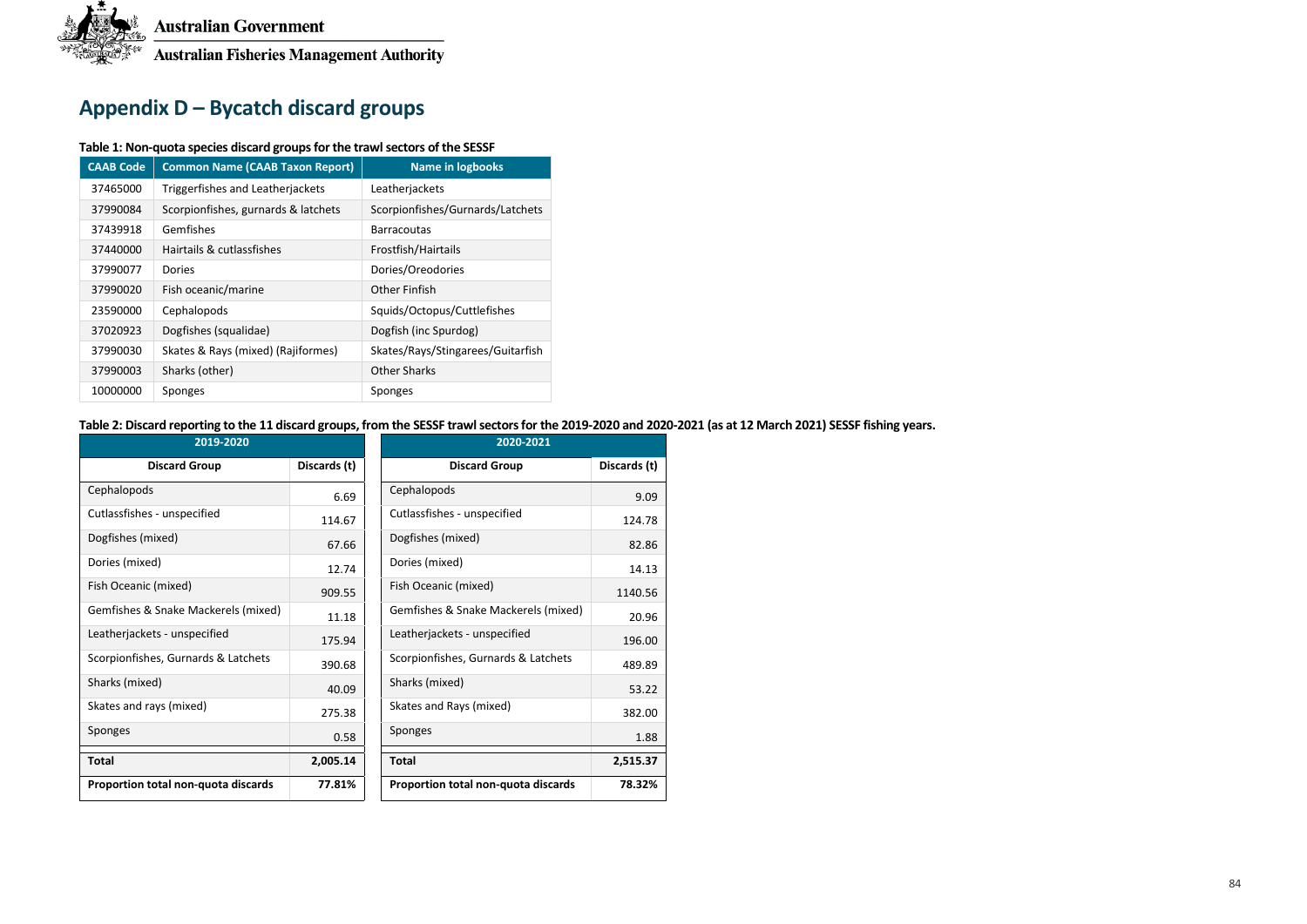

**Figure 1: The proportion of discards reported by Danish seine (blue) and trawl (green) vessels in the trawl sectors of the SESSF, for the 2019-2020 and 2020-2021 (as at 12 March 2021) SESSF fishing years.**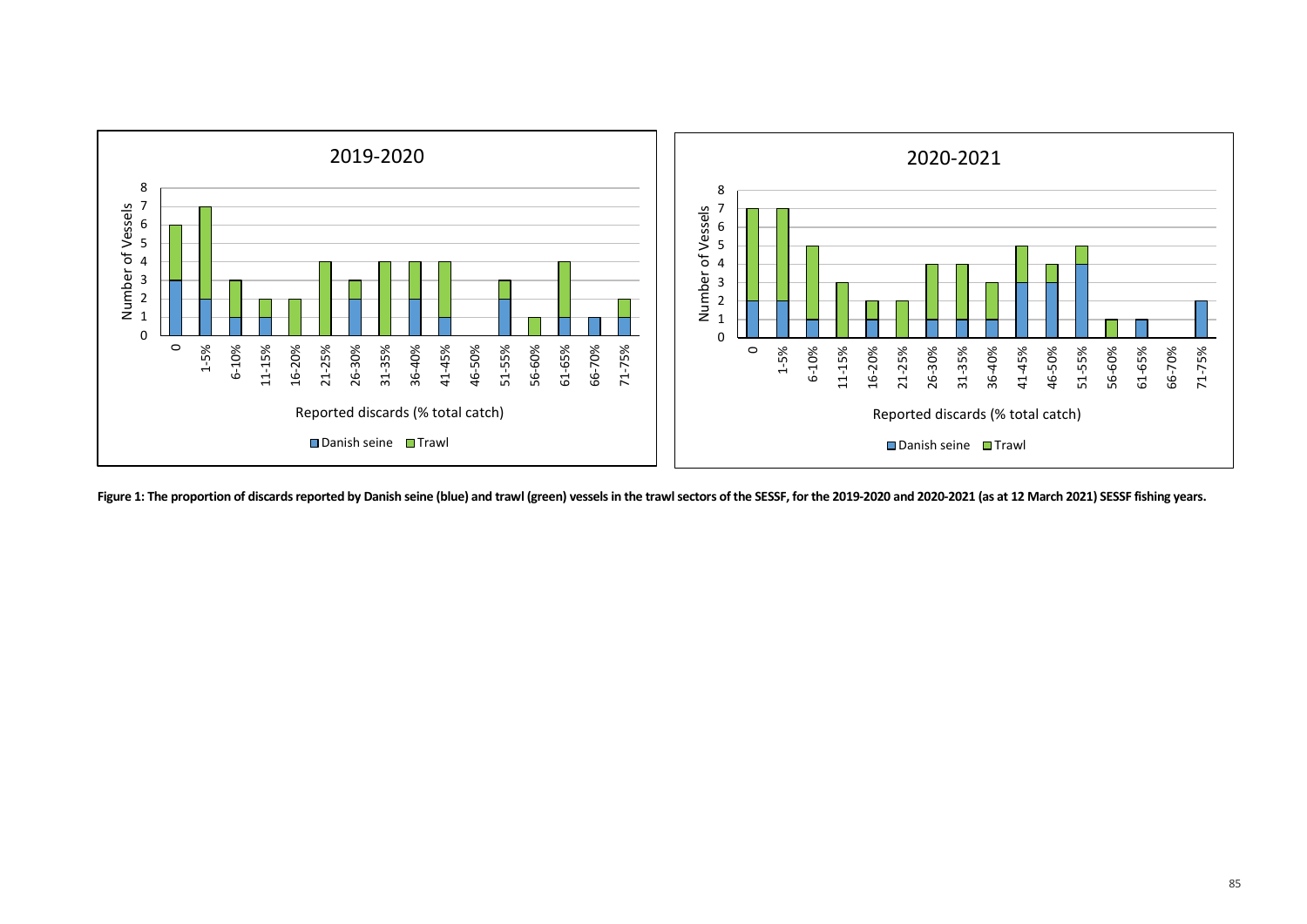#### <span id="page-85-0"></span>**Table 3: Non-quota species discard reporting data for the trawl sectors of the SESSF for the 2019-2020 and 2020-2021 (as at 12 March 2021) SESSF fishing years.**

|                                    | 2019-2020<br>2020-2021 |              |                     |       |       |                     |
|------------------------------------|------------------------|--------------|---------------------|-------|-------|---------------------|
| <b>Vessels reporting:</b>          | Total                  | <b>Trawl</b> | <b>Danish Seine</b> | Total | Trawl | <b>Danish Seine</b> |
| Correctly to discard groups (100%) | 27                     | 16           | 11                  | 28    | 13    | 15                  |
| <50% discards to discard groups    |                        | 4            |                     |       |       |                     |

**Discards of non-quota species (not reported to AFMA discard groups):**

| Most discards reported   | Group/species           | Proportion of discards (%) <sup>13</sup> | Group/species                | Proportion of discards $(\%)^1$ |
|--------------------------|-------------------------|------------------------------------------|------------------------------|---------------------------------|
|                          | Fish (mixed)            | 13.59                                    | Fish (mixed)                 | 19.04                           |
|                          | Latchet                 | 15.20                                    | Latchet                      | 15.63                           |
|                          | Cocky Gurnard           | 9.61                                     | Cocky Gurnard                | 9.72                            |
|                          | Skates and Rays         | 8.75                                     | Skates and Rays              | 11.23                           |
|                          | Ocean Jacket            | 8.86                                     | Ocean Jacket                 | 8.40                            |
|                          | Stingrays - unspecified | 11.13                                    | Stingrays - unspecified      | 6.41                            |
|                          | Frostfish               | 5.44                                     | <b>Blacktip Cucumberfish</b> | 4.99                            |
|                          |                         |                                          | <b>Toothed Whiptail</b>      | 4.54                            |
| Most frequently reported | Group/species           | <b>Number of Vessels</b>                 | Group/species                | <b>Number of Vessels</b>        |
|                          | Skates and Rays         | 8                                        | Skates and Rays              | 9                               |
|                          | Barracouta              | 6                                        | Piked spurdog                | $\overline{7}$                  |
|                          |                         |                                          | Fish (mixed)                 | 6                               |
|                          |                         |                                          | Frostfish                    | 6                               |

 $\overline{\phantom{a}}$ 

<sup>&</sup>lt;sup>13</sup> Proportion of non-quota species discards, that were not reported to the 11 AFMA discard groups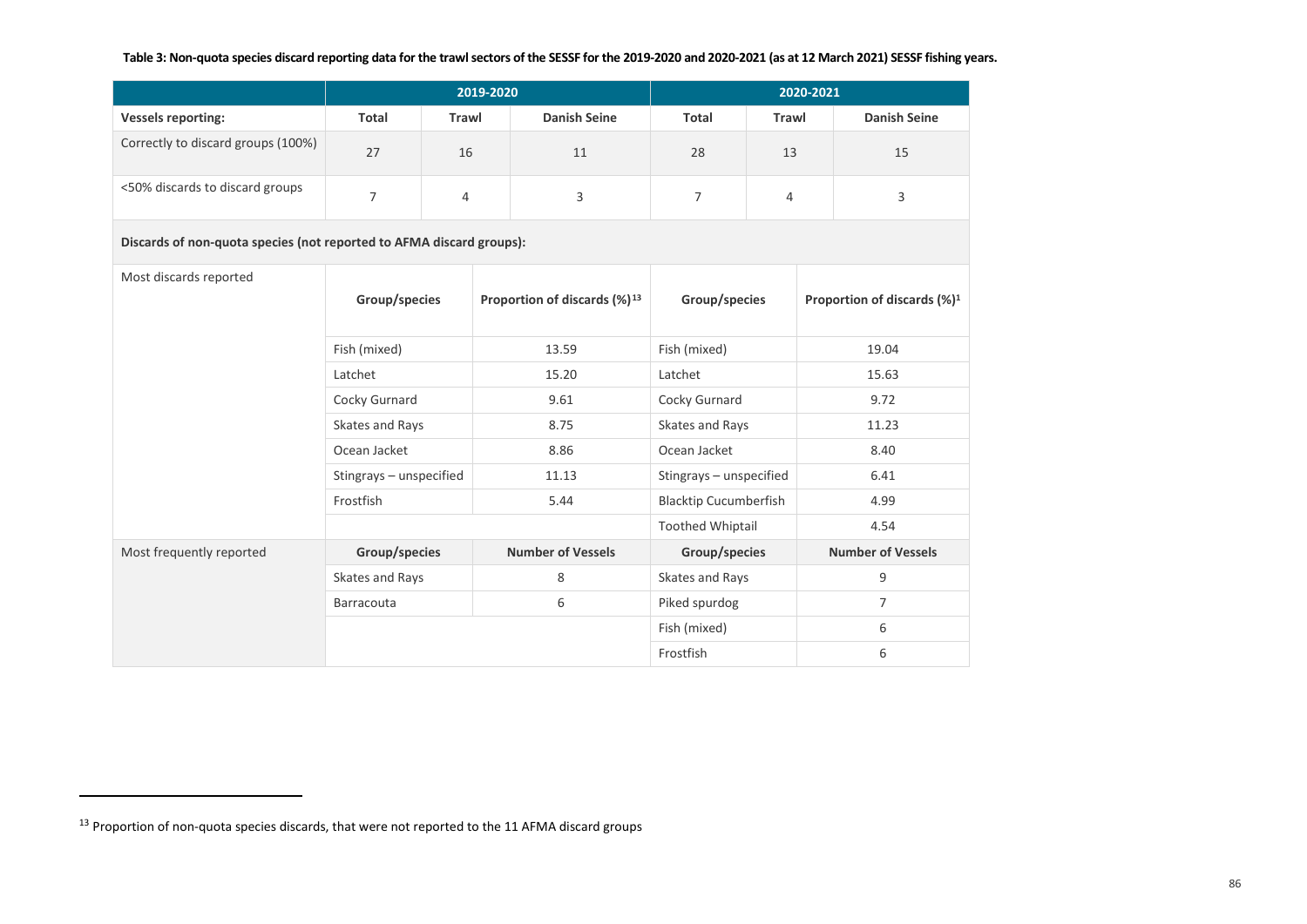# **Appendix E – SESSF Annual Research Statement 2022-23**

| $\frac{d}{d\phi}$ Australian Government<br>Australian Fisheries Management Authority |  |
|--------------------------------------------------------------------------------------|--|
| <b>Annual Research Statement 2022-23</b>                                             |  |
| Southern & Eastern Scalefish and Shark Fishery (SESSF)                               |  |
| <b>DRAFT 2021</b>                                                                    |  |
|                                                                                      |  |
|                                                                                      |  |
|                                                                                      |  |
|                                                                                      |  |
|                                                                                      |  |
|                                                                                      |  |
|                                                                                      |  |